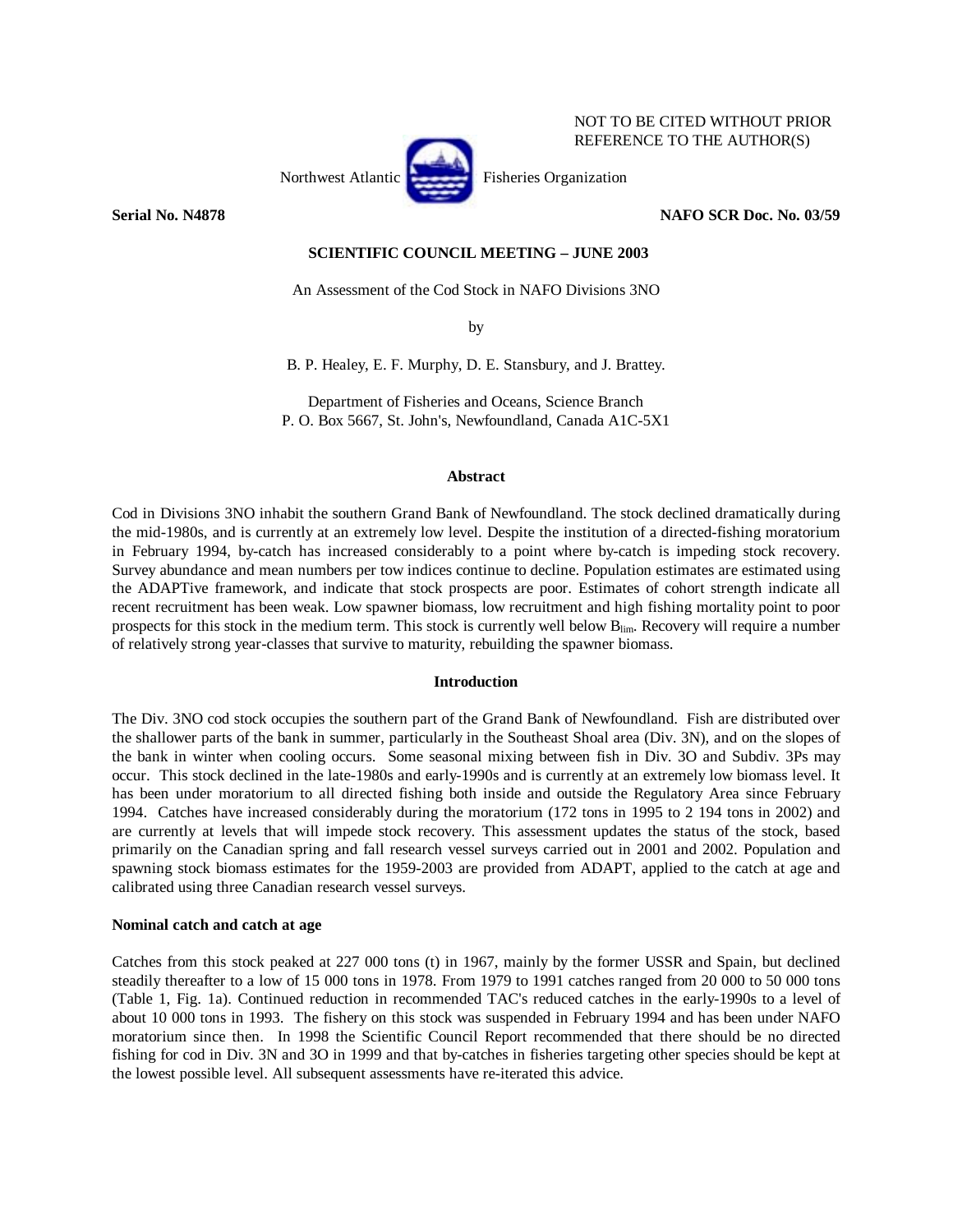Landings since 1994 (Fig 1b), including Canadian surveillance and NAFO Scientific Council estimates (Table 1), have been increasing from 170 tons in 1995 to 1 059 tons in 2000. Catches since the last assessment (Stansbury *et al.*, 2001) have been 1 309 tons in 2001 and 2 194 tons in 2002. This is substantial increase over previous years and is over a 10-fold increase over the catch in 1995, the first full year of the moratorium.

Sampling data for 2001 were limited to Canadian (Table 2), Portuguese (SCS Doc. 02/6), Spanish (SCS Doc. 02/7) and Russian (SCS Doc. 02/4) otter trawl fisheries. Sampling data for 2002 came from Canadian (Table 2), Portuguese (SCS Doc. 03/07), Spanish (SCS Doc. 03/11) and Russian (SCS Doc. 03/06) research reports. The total catch at age from by-catches in 2001 and 2002 is presented in Table 3. Table 4 provides a review of the sampling over the period 1995-2002 used to produce a catch at age for this stock. This table indicates considerable sampling deficiencies in recent years. In 1996, 1997, and 1998 the sampling was considered to be inadequate to develop a catch at age. An approach for developing catch at age for this period based on using an average partial recruitment vector, is presented in Stansbury *et al*. (1999). For 1999 and 2000 there are still gaps in the data but through the use of sampling collected by other contracting countries and by making use of Canadian research vessel survey age length keys, the catch at age was calculated. In 2001 and 2002, catch at age was compiled as detailed in Table 4.

Inadequate sampling also presents problems for computing mean weight at age. To fill the 1996-98 gap, a geometric mean was computed at each age, using the three nearest non-zero values on either side of the three year window. Catch-at-age and mean weights-at-age from the fisheries in the 1959-2002 period are presented in Tables 5 and 6.

# **Research vessel survey data**

Stratified-random bottom trawl surveys have been conducted in spring by Canadian research vessels in Div. 3N and 3O since 1971 and 1973, respectively, with the exceptions of 1983 in Div. 3N and 1974 and 1983 in Div. 3O. Surveys from 1971 to 1982 were conducted by the research vessel *A.T. CAMERON* and those since 1984 were conducted by the sister ships *ALFRED NEEDLER* and *WILFRED TEMPLEMAN*. The stratification scheme used for these surveys is based on depth and is presented in Fig. 2. Fall surveys have been carried out in Divisions 3NO from 1990 to 1998 using the *WILFRED TEMPLEMAN* for strata less than 730 m and the *Teleost* for strata greater than 731 to a maximum depth of 1500m. Because of vessel difficulties in 1996 the *ALFRED NEEDLER* concluded the survey in strata less than 731m.

In the fall of 1995, the Campelen 1800 shrimp trawl with rockhopper footgear was introduced in the Canadian groundfish survey, replacing the Engel 145 Hi-rise trawl that had been previously used. The Campelen trawl is towed at 3.0 knots for 15 min instead of 3.5 knots for 30 minutes in the case of the Engel trawl. The selectivities of the two nets were estimated in comparative fishing experiments in 1995 and 1996 and were found to be markedly different, with the Campelen being far more effective at catching small cod and slightly less effective at catching large cod (Warren 1997; Warren et al. 1997). Conversion of Engels catches to Campelen equivalent catches are reported by Stansbury (1996, 1997).

Abundance and biomass estimates for these surveys are presented in Tables 7-16 and are plotted for the index strata in Fig. 3-4. Abundance and biomass have been extremely low in both Div. 3N and 3O from 1994 onwards. The swept area biomass estimate from index surveyed strata in Div. 3N and 3O combined for 2001 spring and fall are 45 068 tons and 44 610 tons, respectively. The swept area estimates in Div. 3NO combined for 2002 spring and fall are 20 630 tons and 37 681 tons, respectively. Preliminary information received during the course of the meeting indicates that the 2003 spring biomass index will be comparable to the values of the past few surveys.

Distribution plots of these surveys (Fig. 5) show that no large concentrations of cod have been encountered since 1996. The inserts in these plots detail catch and length information from the survey sets. These indicate that large catches of cod are infrequent and that few large (i.e. older) cod are encountered.

The mean numbers per tow at age for the index strata (i.e. strata with depths < 200 fathoms) in 3NO combined are given in Table 17 for the spring survey and Table 18 for the fall survey, and are plotted in Fig. 6 (age aggregated).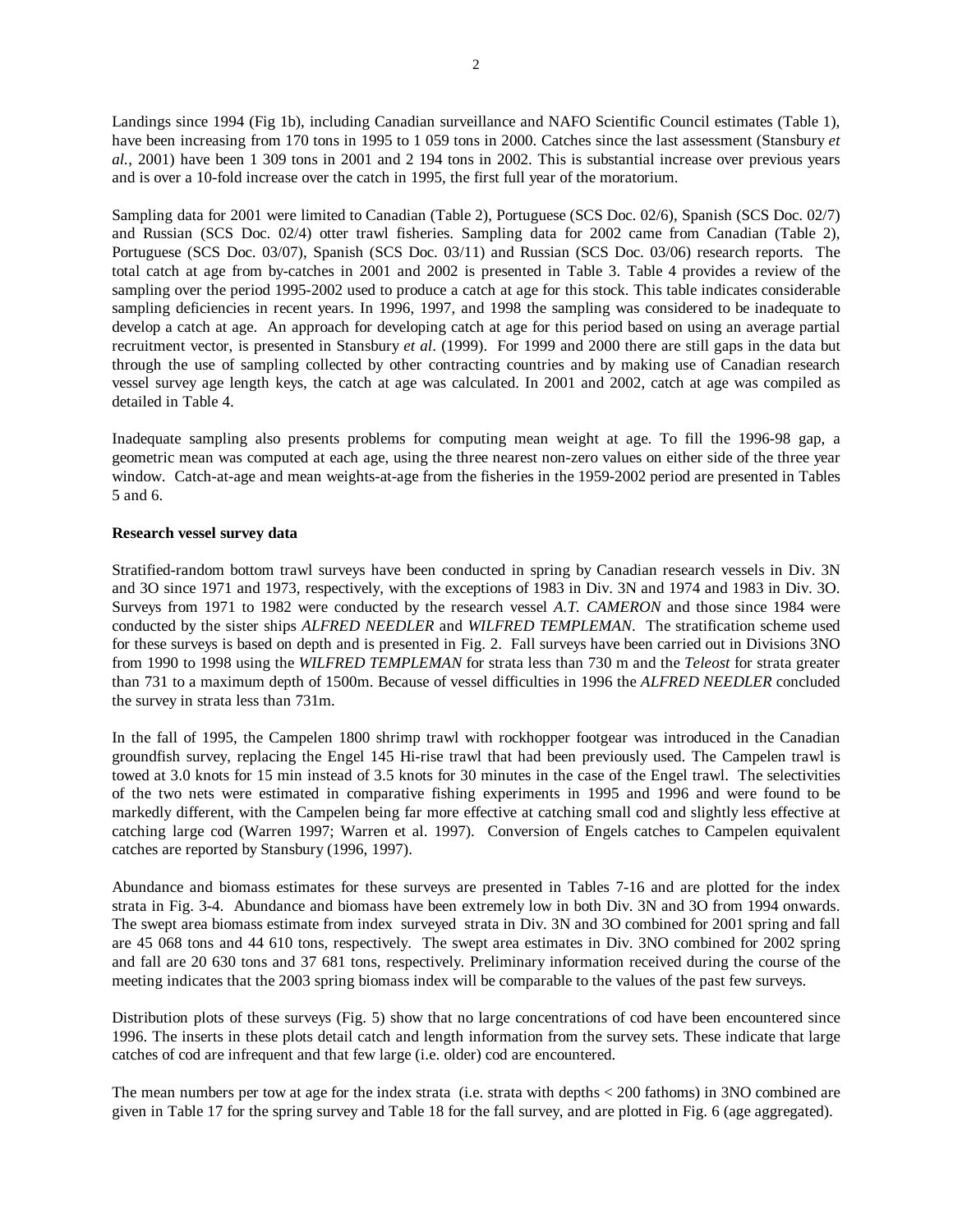Both the spring and fall indices have been extremely low in all years after 1993. The 2002 values are much less than those in the previous three years, among the lowest observations. Note that a slight adjustment has been made to the 1999 fall mean numbers per tow, due to a previous omission. These changes are small in magnitude. An index derived from a juvenile flatfish survey conducted by Canada from 1989 to 1994 is presented in Table 19.

Ancillary survey information for Div. 3NO cod is available from the co-operative DFO/FPI grid survey (Maddock Parsons *et al.*, 2003). This survey initially used a grid design contained completely within Div. 3NO, but the original grid has since been expanded, and the extended grid now covers Div. 3LNO. Some of the grids have fixed sampling stations, and other grids have randomly chosen sampling locations. The results of this survey are consistent with the Canadian fall and spring research surveys: there are few sizable catches of cod in the grid survey.

### **Analysis**

### Maturity at age

In the 2001 assessment of this stock, female maturities were modeled using a probit model with logit link, modeling year and age effects. From this, the annual proportions mature at age were produced. In this assessment, annual proportion mature at age is modeled by cohort, not year. This method has been used to estimate maturities in cod in Subdiv. 3Ps Cod (Brattey *et al*., 2002), Div. 2J+3KL cod (Lilly *et al*., 2003), and also for American Plaice in Div. 3LNO (Morgan *et al*., 2002). A probit model with logit link with age and cohort effects were fitted to Canadian spring survey data. The observed data are quite variable, particularly in recent years, partly as a consequence of small sample sizes. The estimated age at 50% maturity  $(A_{50})$  was quite variable for cohorts throughout the 1950's and 1960's ranging between 5.9 and 7.4 years (Fig. 8). Estimated  $A_{50}$  decreased steadily until the 1976 cohort; and following an increase  $A_{50}$  centered around the 1980 cohort,  $A_{50}$  again decreased; estimated to be less than age 5 for the 1990 cohort. The model did not fit for the 1991 cohort. Estimates for the 1991 cohort were produced by averaging the estimates from the two adjacent years. Recent estimates have shown some improvement, but  $A_{50}$  is still lower than historical estimates. The model predicted proportion of females mature at age is given in Table 20. As the estimation is by cohort, special considerations are needed to fill the older ages for the starting years, and also for the younger ages for current years. These values were produced by averaging using the previous/following 3 years for the appropriate age (shaded in the table). Estimated annual mortalities for 1975-2002 are plotted for selected ages as an illustration in Fig. 8. Estimated proportion mature for these ages have all increased over this time period.

#### Estimates of Total Mortality (Z) from survey data

Estimates of total mortality were computed for the Canadian Fall and Spring Campelen (or equivalents) survey series. Total mortality is derived directly from the basic cohort equation:

$$
N_{a+1,y+1} = e^{-Z_{a,y}} N_{a,y} \quad \Leftrightarrow \quad Z_{a,y} = -\ln\left(\frac{N_{a+1,y+1}}{N_{a,y}}\right) = \ln\left(\frac{N_{a,y}}{N_{a+1,y+1}}\right).
$$

Estimated mortalities using the Spring series (Fig. 9), are quite variable, yet still show increasing trends since the moratorium was instituted. The estimates of mortality from the Fall survey data (Fig. 10), also somewhat erratic, indicate that over the last 5 to 7 years, age-specific mortality has generally been constant or has increased.

#### Estimates of relative year-class strength from survey data

A multiplicative model was used to estimate the relative year class strength produced by the spawning stock based upon survey indices at ages 2 and 3. The model formulation is identical to that used in the previous assessment of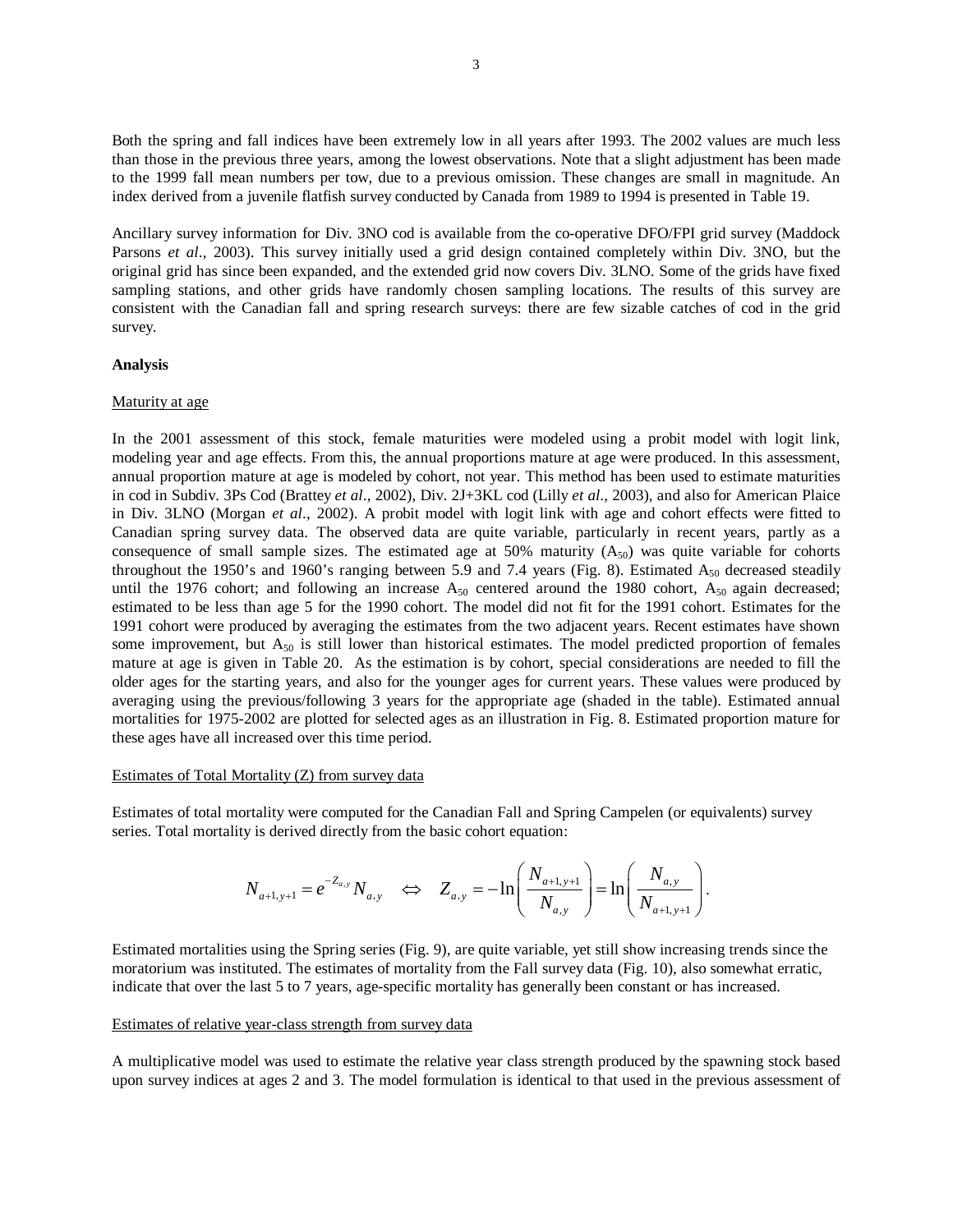this stock. Similar approaches have been implemented by Healey et al. (2002) for Greenland Halibut in Div. 2GHJ3KLMNO, and by Morgan et al. (2002) for American Plaice in Div. 3LNO.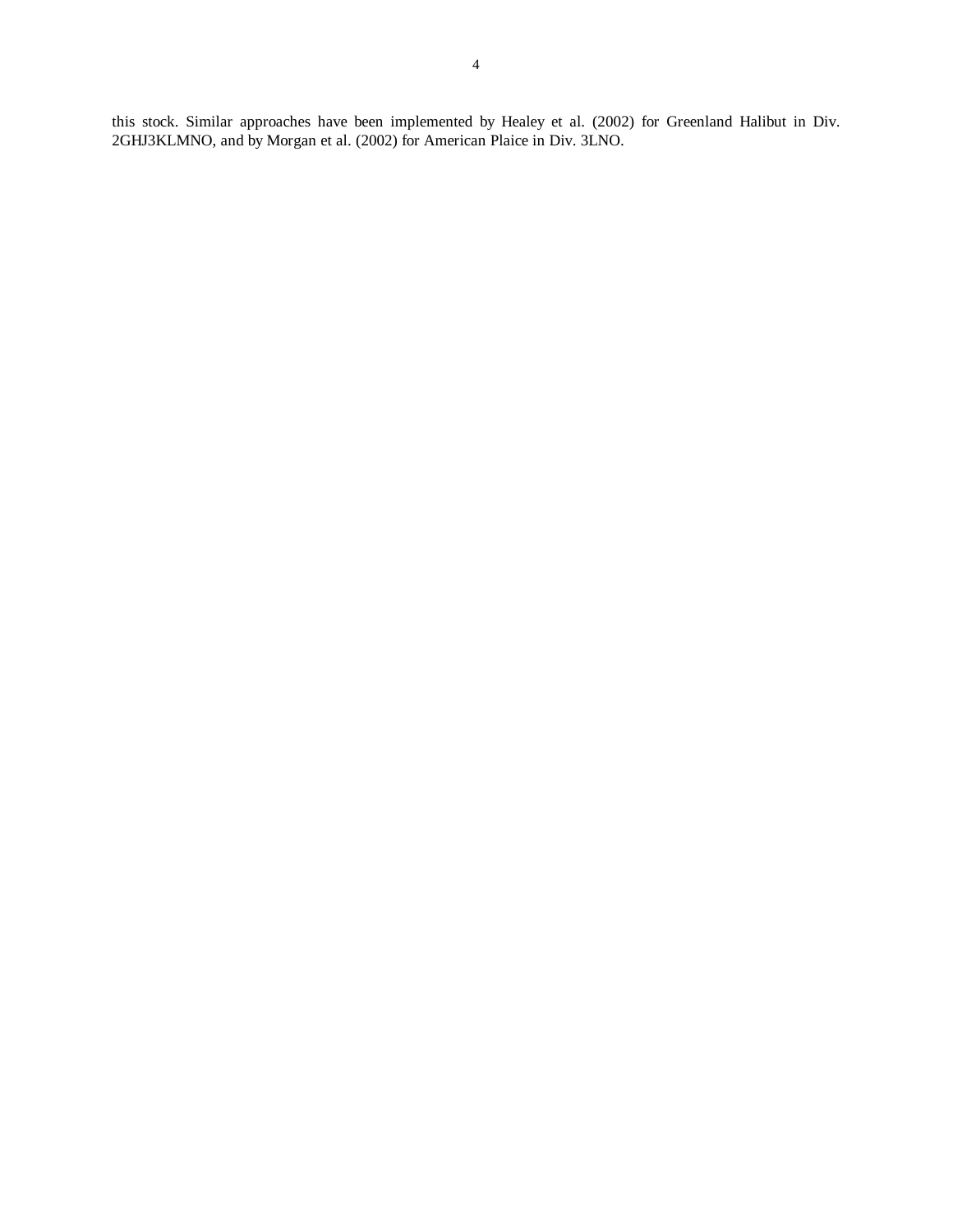On a log-scale the model can be written as follows:

$$
\log(I_{s,a,y}) = \mu + Y_{y} + (SA)_{s,a} + \varepsilon_{s,a,y}
$$

where:

 $\mu$  = overall mean *s* = survey subscript  $a =$ age subscript *y* = year class subscript  $I = \text{Index}$  (Abundance in 000's) *Y* = year class effect *SA* = Survey \* Age effect, and  $\varepsilon$  = error term.

It is assumed that  $\varepsilon_{s, a, y} \sim N(0, \sigma_{\text{group}}^2)$ , (independently and identically) for pre-specified groups (e.g. *group*=survey estimates a unique variance parameter for each survey). Index values of zero were adjusted as in Healey *et al*. (2002). Likelihood ratio tests indicate that a constant variance model (general linear model) is not statistically different than the full model which estimates a variance parameter for each survey-age combination.

| <b>Null Model</b>      | <b>Test Statistic</b> | Df | p-val  |
|------------------------|-----------------------|----|--------|
|                        |                       |    |        |
| FALL_CAMP <sup>1</sup> | 2.9084                |    | 0.0881 |
| FALL_ENGL <sup>1</sup> | 0.0244                |    | 0.8759 |
| $SPR$ $ENGL1$          | 0.7414                |    | 0.3892 |
| $SPR$ $CAMP1$          | 0.1803                |    | 0.6711 |
| Juvenile <sup>1</sup>  | 2.5934                |    | 0.1073 |
| Survey $vp^2$          | 3.9494                | 5  | 0.5567 |
| Common $vp^3$          | 6.7435                | Q  | 0.6638 |

<sup>1</sup> Survey for which survey\*age variance parameters are collapsed to a survey variance parameter.<br><sup>2</sup> Survey variance parameter estimated for each survey.<br><sup>3</sup> One variance parameter estimated (GLM).

Estimates of cohort strength for 1969-2000 (Fig. 11) are back-transformed. Estimates of year-class strength indicate that all cohorts since 1990 have been extremely weak. Of these, the 1997 and 1998 year-classes are estimated as being the strongest over the recent period. The standardized residuals (Fig. 12) indicate no systematic problems.

### Sequential population analysis

The catch at age used in the sequential population analysis applying the ADAPT framework (Gavaris, 1988) is presented in Table 21. The catch for age 2 is from the NAFO SCR Docs series presented from 1988 to 1998. Zero catch was assumed for age 2 in years 1959-87. Due to inadequate sampling of removals, total catch for 1996-98 was proportioned by age using the average partial recruitment vector from 1990-93 (from a previous ADAPT run) with the fully recruited *F* estimated from a catch projection so as to match the observed catch (further details in catch-at-age section). Catches since that time have been age-disaggregated using samples from contracting parties and Canadian RV age-length data.

The ADAPT was calibrated with Canadian RV survey spring 1984-2002, Canadian RV survey fall 1990-2002 at age and Canadian juvenile survey 1989-94 indices was applied to estimate terminal numbers *N*i, t,

where  $i = 3$  to 12, for  $t = 2003$  and  $i = 12$ , for  $t = 1994$  to 2002,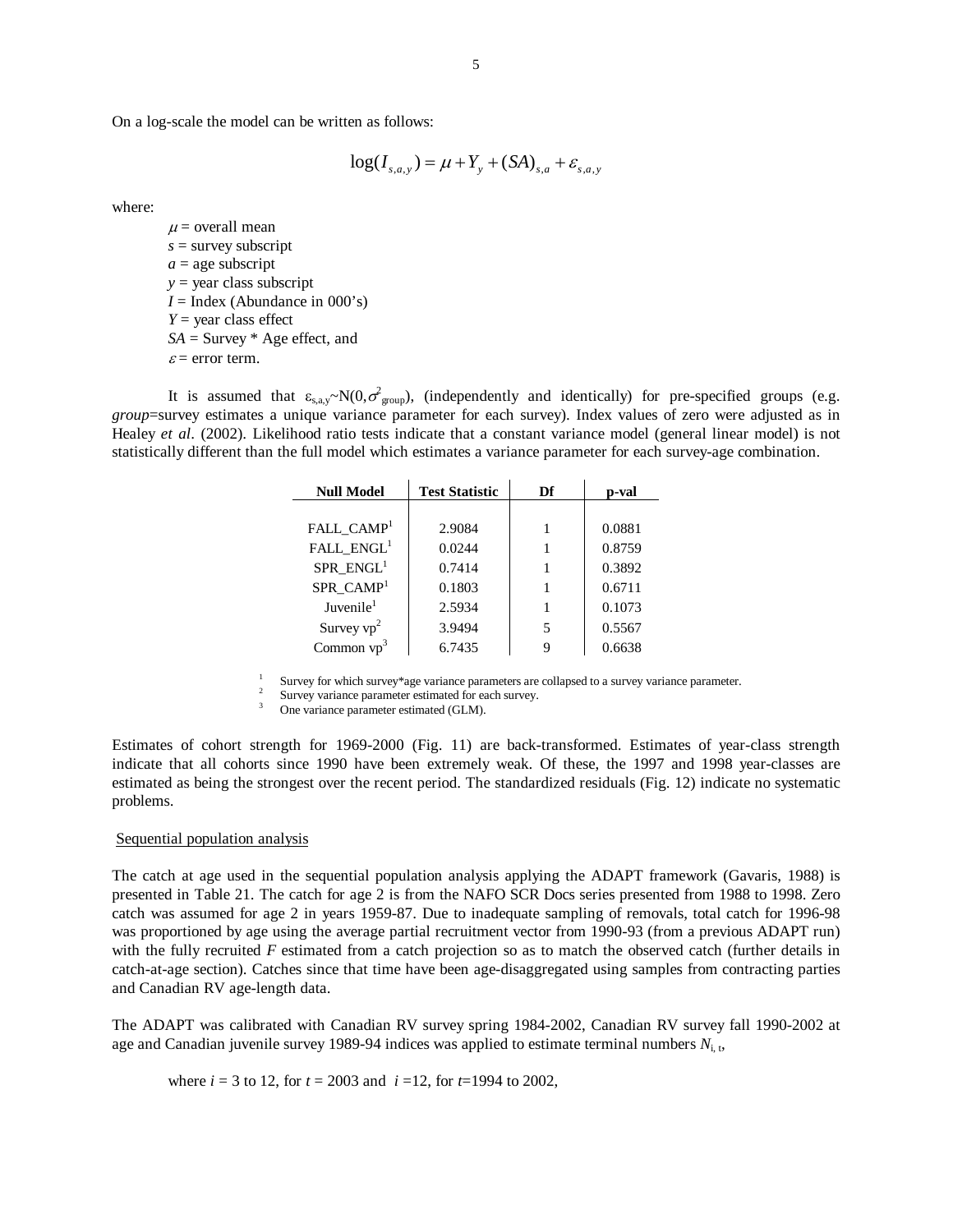and catchabilities:

 $q_1$  where  $i = 2$  to 10 for the Canadian Research Vessel survey spring  $q2_i$  where  $i = 2$  to 10 for the Canadian Research Vessel survey fall  $q3<sub>i</sub>$  where  $i = 2$  to 10 for the Juvenile Research Vessel survey.

The following structure was imposed:

 natural mortality was assumed to be 0.2, fishing mortality on the oldest age (12) set equal to the average F for ages 6 to 9 for years 1959-1993, no "plus" age class, equal weighting of all indices, no error in the catch numbers-at-age.

Input data were:

Catch numbers at age, Ci,t where  $i = 2$  to 12 and  $t = 1959$  to 2002, Canadian Research Vessel survey estimates of mean numbers per tow-at-age (Campelen or Campelen equivalent values), RV1i,t where  $i = 2$  to 10 and  $t = 1984$  to 2002, spring RV2i,t where  $i = 2$  to 10 and  $t = 1990$  to 2002, fall and Canadian juvenile Research Vessel survey estimates of mean numbers per tow-at-age (Yankee 41.5 shrimp trawl in August – September) RV3i,t where  $i = 2$  to 10 and  $t = 1989$  to 1994.

The objective function minimized is

$$
SS = \sum_{s,i,t} \{ \ln(RV_{s,i,t}) - \ln(q_{s,i} N_{i,t}) \}^2
$$

where  $s=$  Survey 1 to 3, i =age 2 to 10, t= year of survey.

This particular model formulation was selected since it follows the accepted VPA from the last assessment and effectively deals with problems associated with zeros in the catch matrix at the age 12 for 1994-96 (by estimating survivors at age 12 in these years). The statistics associated with the ADAPT output are given in Table 22. The mean square error for the model fit (MSE) was 0.76. The relative error in the parameter estimates of abundance decreased with age from a high of 68% at age 3 to a low of 31% at age 12. Relative bias was a high of 23% at age 3 and decreased to 5% at age 10.

The estimated survivors and catchabilities (Fig. 13, 14) together with standard errors of the estimates are provided in Table 22. Catchabilities generally decrease with age for all three surveys with the spring and fall having nearly equal q's for ages 7-10 (Fig 13). The Yankee 41.5 (juvenile survey) catchability for age 2 is more than twice that for the Campelen surveys.

Bubble plots of residuals from the ADAPT run are presented in Fig. 16. Residual plots indicate that year effects are evident in the spring survey in 1987, 1993 (positive) and 1995, 1999, 2000 (negative) (Fig 17). The fall 1996 estimates have large negative residuals. The juvenile survey residuals show no year effects. Large residuals in the fall survey for 1996 are ages 5, 6 and 7 while all other years for the three ages are positive (Fig. 18).

Bias-adjusted estimates of population numbers (Fig. 19, 20) and fishing mortality at age (Fig. 21) are given in Tables 23 and 24, respectively. The age 2 value in 2003 is the geometric mean of the 2000-2002 age 2 estimates. The 2003 estimate of total survivors is the lowest in the time series. The 1989 year-class, the most recent evidence of non-negligible recruitment (Fig. 22), is no longer contributing to the VPA population (since 2001), and a plot of population abundance at age (Fig. 20) indicates that no year-classes of significance exist. Further, estimated recruitment for the past decade has been extremely low. Thus, future prospects for this stock are extremely poor. The 1996-98 year-classes are now the most prominent year-classes in the population, but the strength of these yearclasses is quite low relative to previously observed levels. Beginning of year mean weight-at-age calculated from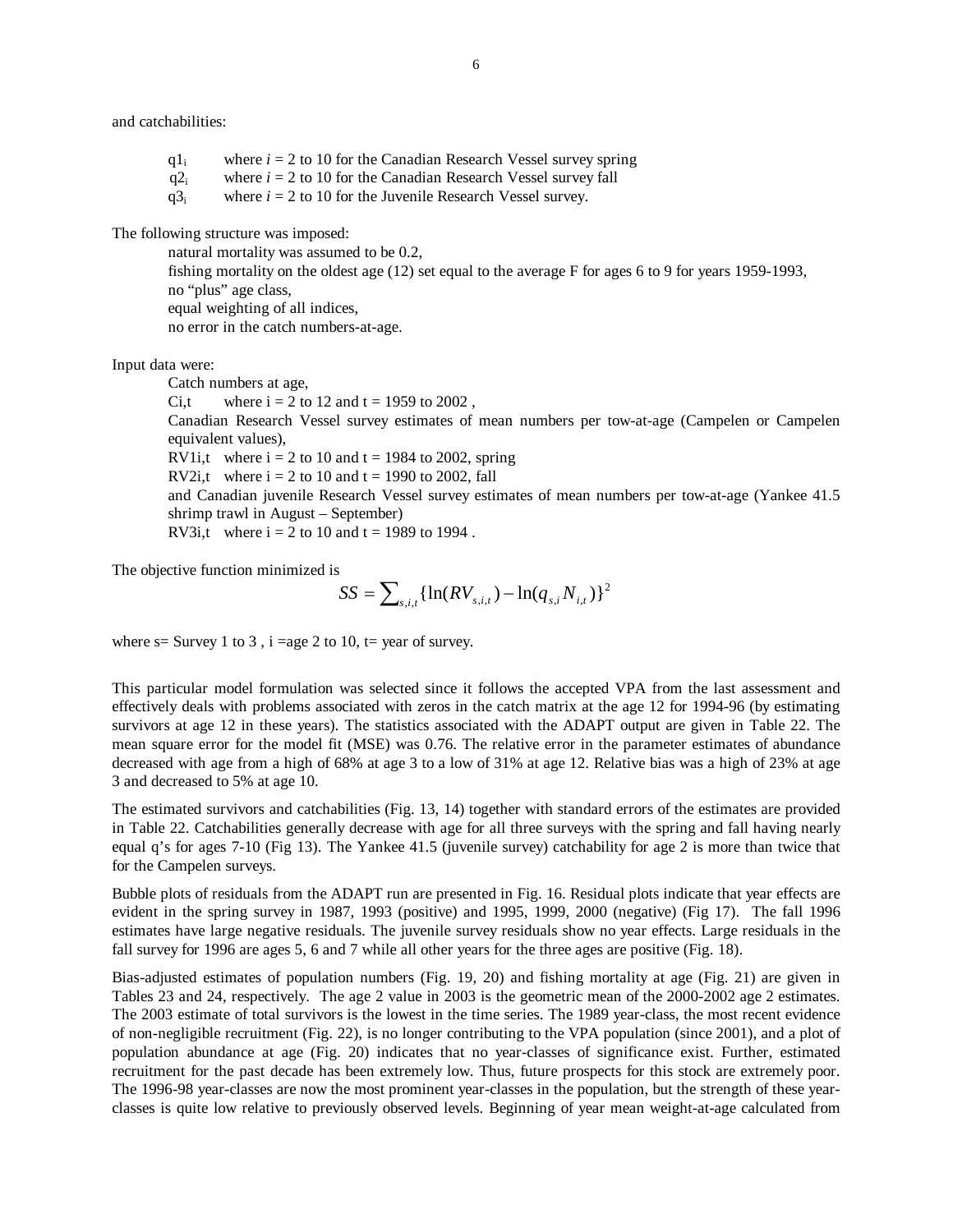the commercial catch is presented in Table 25. These weights are used to calculate biomass, given in Table 26 and presented in Fig. 23. Stock biomass, which increased from the time of the moratorium until 2001, is again decreasing. The maturities computed using the cohort model are used to compute the spawning stock biomass (Table 27, Fig. 24). Current SSB is estimated to be 4 502 tons, which is approximately 8% of  $B_{lim}$ . Given the sporadic sampling in the earlier time period, the estimated maturities from the cohort model differ from those estimated by the annual maturities model, particularly in the historic time period. The annual estimates of maturity produce a slightly different view of historic SSB. The SSB computed using the maturities from the 2001 assessment (computed by year) were plotted along with the current SSB trajectory are plotted for comparison in Fig. 25. To produce estimates for 2002 and 2003 maturities for comparison, the 2001 values were carried forward. The comparison plot of SSB indicates some differences in the historic trajectories, but near-identical trajectories since 1974. Differences in the 2002 and 2003 values in each series result from the fact that the maturities from the last assessment end in 2001. The stock recruit scatter (Fig. 26) is also altered by the use of the maturities using the cohort model. However, these changes do not suggest alteration of the current B<sub>lim</sub> of 60 000 tons, especially considering this value is to be reviewed if the spawner biomass reaches 30, 000 t. Current estimates of recruits-perspawner (Fig. 27) are also among the lowest observed values.

Estimates of fishing mortalities in 2003 for most ages are large, particularly for the younger ages, and are cause for concern for a stock under moratorium. Two reference F's are considered, both the age  $6 - 9$  average and the average F from ages 4-6. The  $F_{4:6}$  decreased slightly in 2001 due to the fact that relatively few age 6 fish were caught. At present, these F's are estimated to be at or above the levels seen in the early-1980s during which time a sizable fishery existed. Increasing by-catches since the imposition of the moratorium are preventing the recovery of the stock.

#### Retrospective analysis

A retrospective analysis was conducted, and five years of successive data were removed, and the estimation (identical structure to the VPA above) was repeated for each case. Population numbers (Fig. 28) and SSB (Fig. 29) display persistent trends for under estimation as successive years of data were excluded from the analysis. Conversely, mean  $\overline{F}_{6-9}$  was over estimated in the year of the assessment (Fig. 30).

#### Sensitivity runs

 Two exploratory runs were carried out to examine the influence of the tuning indices on the estimates. One run was carried out with spring and juvenile surveys only and another run was carried out with fall and juvenile surveys only. Assessment using spring or fall alone proved problematic in the 2001 assessment and were not repeated. Summary plots of population numbers, SSB, mean and average F over ages 6-9 are given in Fig. 31. Note that population numbers, SSB, and age 3 recruitment are plotted on a log-scale to distinguish differences between the runs. Tuning without the Canadian RV spring series gives lower estimates of population numbers and tuning without the Canadian RV fall series gives higher estimates.

#### Deterministic Projections

Given the depressed state of the stock, coupled with the fact that no strong year-classes exist in the current population structure, it was felt that stochastic projections would not alter perceptions about stock status in the short to medium term. However, deterministic projections still prove informative. The projections were carried out using three year averages of recruits-per-spawner, partial recruitment at age, and stock weights-at-age. The three year average of  $\overline{F}_{4-6}$  is 0.322. This fishing mortality was applied to the three-year average PR vector, which was re-scaled to the average PR over ages 4-6. The projection inputs are tabled in Table 28. Female maturities come from Table 20. Five year projections of SSB under F=0 and F=0.322 are presented in Fig. 32. Projections beyond five-years would be dominated by projection assumptions, as opposed to the SPA results. Results suggest that under current biological and productivity conditions, SSB will remain extremely low.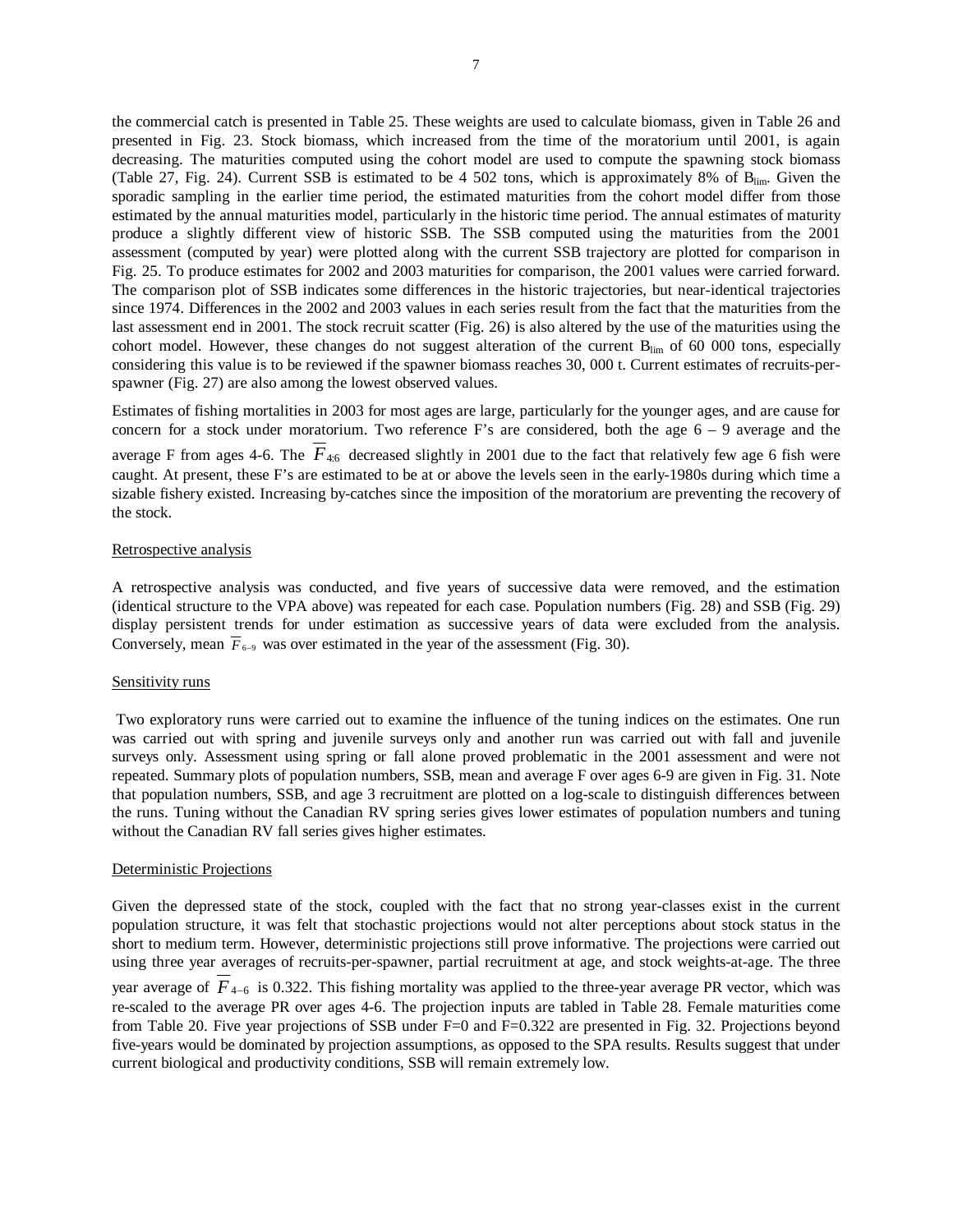#### **Conclusion**

The 2002 spring and fall research vessel surveys indicate that the current stock size remains at an extremely low level. Survey abundance and mean numbers per tow have further declined since the last assessment of this stock. Estimates of recent year-class size from survey data indicate that recruitment has been almost non-existent since the 1989 and 1990 year-classes. The predominant year-classes remaining in this stock are the 1997 and 1998 yearclasses, which are very weak compared to all historical year-classes. Estimates from the ADAPTive framework indicate that spawner biomass increased from 1995-2000, but has since decreased as by-catches have further increased. Fishing mortality is currently estimated to be at or above mid-1980s levels, during which time a sizable fishery existed. Low spawner biomass, low recruitment and high fishing mortality point to poor prospects for this stock in the medium term. This stock is currently well below the existing Blim. Recovery will require a number of relatively strong year-classes that survive to maturity, rebuilding the spawner biomass. It will also require that bycatch mortality should be kept at an extremely low level, as current levels of catch are impeding stock recovery. Projections indicate that SSB will remain extremely low under current conditions.

#### **Acknowledgements**

The authors would like to thank Gus Cossitt for producing survey distribution plots, and Peter Shelton for comments on an earlier draft.

#### **References**

- Brattey, J., N.G. Cadigan, B.P. Healey, G.R. Lilly, E.F Murphy, P.A. Shelton, D.E. Stansbury, , and J.-C. Mahé, 2002. An assessment of the cod (Gadus morhua) stock in NAFO Subdiv. 3Ps in October 2002. Can. Sci. Adv. Sec. Res. Doc. 2002/096.
- Cadigan, N.G. and P.A. Shelton. 1997. Associations between 2J3KL fall survey catches of cod and bottom temperatures. NAFO SCR Doc. 97/43, 19p.
- Gavaris, S. MS 1988. An adaptive framework for the estimation of population size. CAFSAC Res. Doc. 88/29, 12p.
- Healey, B.P., N.G. Cadigan, and W.B. Brodie. 2002. Analysis of Pre-recruit Data from Surveys for Greenland Halibut in NAFO Subarea 2 and Divisions 3KLMNO. NAFO SCR Doc. 02/21. Ser. No. N4625.

Lilly, G.R., P.A. Shelton, J. Brattey, N.G. Cadigan, B.P. Healey, E.F. Murphy, D.E. Stansbury and N. Chen. 2003. An assessment of the cod stock in NAFO Divisions 2J+3KL in February 2003. Can. Sci. Adv. Sec Res. Doc. 2003/023.

- Maddock Parsons, D., W.B. Brodie, and K. Dwyer. 2003. Update on Cooperative Surveys of Yellowtail Flounder in NAFO Divisions 3LNO, 1996-2002. NAFO SCR Doc. 03/18. Ser. No. N4825.
- Morgan, M.J., W.B. Brodie, D. Maddock Parsons, B.P. Healey, and D. Power. 2002. An Assessment of American Plaice in NAFO Divisions 3LNO. NAFO SCR Doc. 02/70. Ser. No. N4683.
- Perry, R.I., and S.J. Smith. 1993. Identifying habitat associations of marine fishes using durvey data: An application to the Northwest Atlantic. Can. J. Fish Aquat. Sci. 51:589-602.
- Shelton, P.A. and M.J. Morgan. MS 1993a. An analysis of NAFO Division 2J3KL cod spawner biomass and recruitment. NAFO SCR Doc. 93/37, 14p.
- Shelton, P.A. and M.J. Morgan. MS 1993b. Assessing the risk of failing to achieve replacement recruitment. ICES C.M. 1993/D:54, 20p.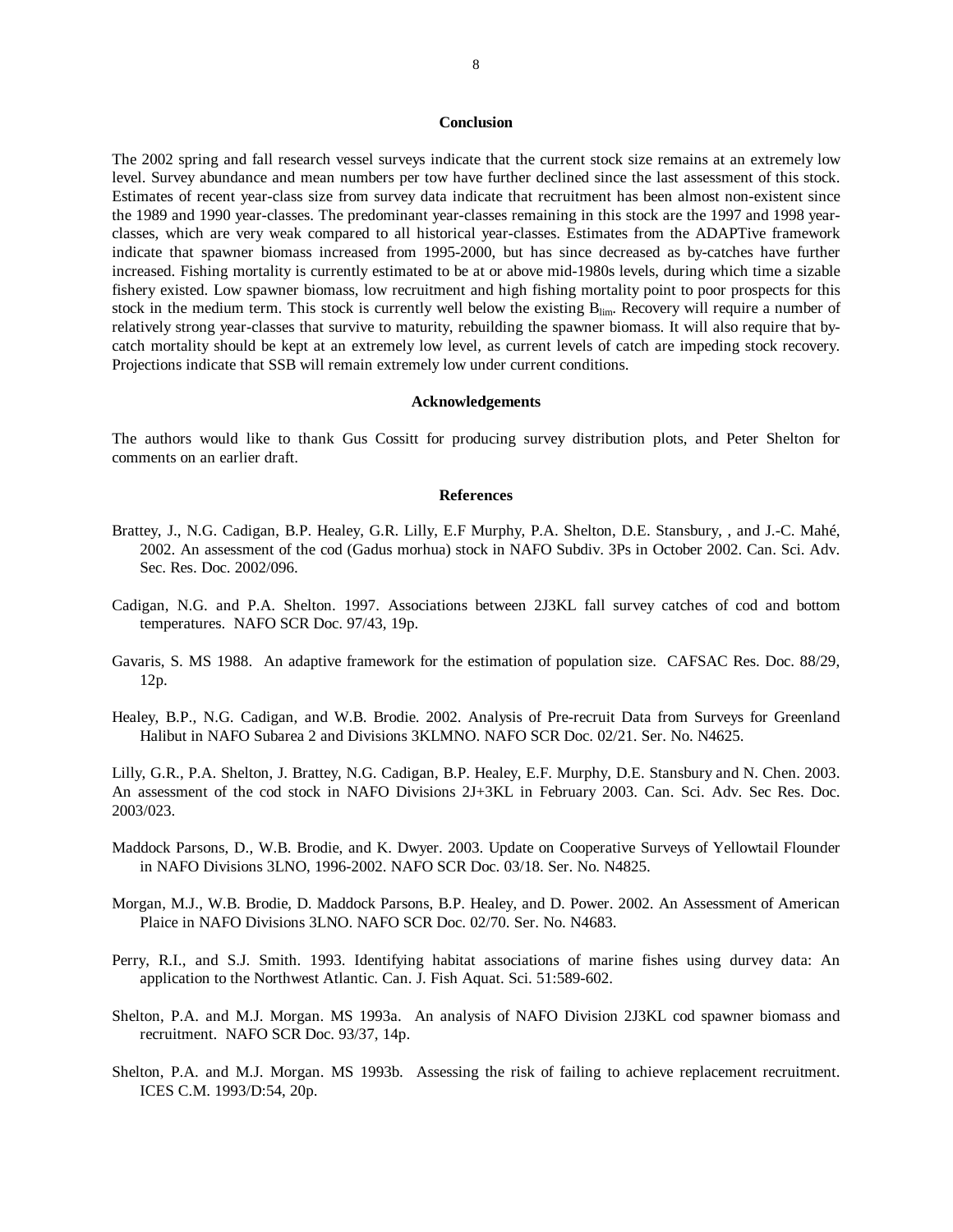- Shelton, P.A. and M.J. Morgan. MS 1994a. NAFO Div. 3NO cod stock spawner biomass and recruitment required for replacement. NAFO SCR Doc. 94/1, 10p.
- Shelton, P.A. and M.J. Morgan. MS 1994b. An analysis of spawner biomass and recruitment of cod (*Gadus morhua*) in Division 2J and 3KL. NAFO Sci. Coun. Studies. 21:67-82.
- Stansbury, D.E., C.A. Bishop, E.F. Murphy and M.B. Davis. MS 1995. An assessment of the cod stock in NAFO Div. 3NO. NAFO SCR Doc. 95/70, 34p.
- Stansbury, D.E. MS 1996. Conversion factors from comparative fishing grids for Engels 145 otter trawl on the FRV Gadus Atlantica and the Campelen 1800 shrimp trawl on the FRV Teleost. NAFO SCR Doc. 96/77.
- Stansbury, D.E. MS 1997. Conversion factors from comparative fishing grids for Engels 145 otter trawl and the Campelen 1800 shrimp trawl used on research vessels. NAFO SCR Doc. 97/31.
- Warren, W.G. MS 1997. Report on the comparative fishing trial between the Gadus Atlantica and Teleost. NAFO Sci. Coun. Studies 2: 81-92.
- Warren, W.G., Brodie, W., Stansbury, D., Walsh, S., Morgan, J., and Orr, D. MS 1997. Analysis of the 1996 comparative fishing trial between the Alfred Needler with the Engel 145 trawl and the Wilfred Templeman with the Campelen 1800 trawl. NAFO SCR Doc. 97/68.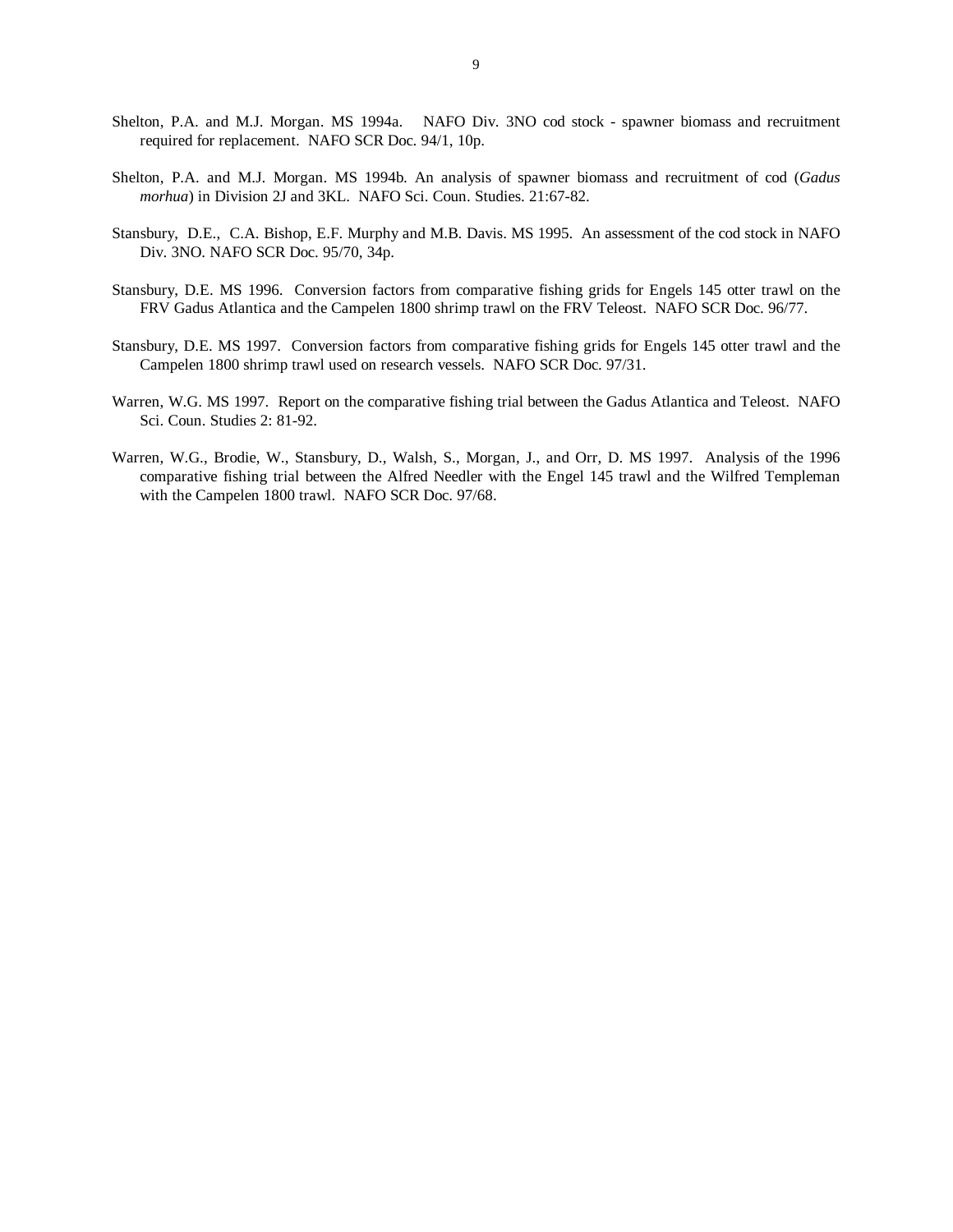|      | awn (y       | ษ - ม. เ |       | <b>PIVISIVII</b> S | יוש                            |                                  |             |
|------|--------------|----------|-------|--------------------|--------------------------------|----------------------------------|-------------|
| Year | Canada       | Spain    |       | Portugal Rus. Fed. | Others                         | Total                            | <b>TAC</b>  |
| 1953 | 39884        | 12633    | 7919  |                    | 5761                           | 66197                            |             |
| 1954 | 17392        | 88674    | 24045 |                    | 4650                           | 134761                           |             |
| 1955 | 6053         | 64987    | 27711 |                    | 15605                          | 114356                           |             |
| 1956 | 5363         | 42624    | 15505 |                    | 1390                           | 64882                            |             |
| 1957 | 9641         | 51990    | 21740 |                    | 6819                           | 90190                            |             |
| 1958 | 4812         | 29436    | 11608 |                    | 2195                           | 48051                            |             |
| 1959 | 3687         | 39994    | 17730 | 48                 | 2911                           | 64370                            |             |
| 1960 | 3408         | 33972    | 14347 | 24204              | 3746                           | 79677                            |             |
| 1961 | 5428         | 32284    | 9059  | 22854              | 3099                           | 72724                            |             |
| 1962 | 3235         | 17413    | 3653  | 7971               | 2712                           | 34984                            |             |
| 1963 | 5079         | 37632    | 10004 | 10184              | 6843                           | 69742                            |             |
| 1964 | 2882         | 37185    | 8095  | 9510               | 6789                           | 64461                            |             |
| 1965 | 4229         | 64652    | 1692  | 17166              | 11448                          | 99187                            |             |
| 1966 | 6501         | 52533    | 5070  | 39023              | 5792                           | 108919                           |             |
| 1967 | 3446         | 77948    | 9703  | 118845             | 16842                          | 226784                           |             |
| 1968 | 3287         | 69752    | 6752  | 78820              | 6900                           | 165511                           |             |
| 1969 | 3664         | 71160    | 4940  | 29173              | 8768                           | 117705                           |             |
| 1970 | 4771         | 67034    | 3185  | 28338              | 8233                           | 111561                           |             |
| 1971 | 2311         | 89915    | 6589  | 19307              | 8174                           | 126296                           |             |
| 1972 | 1736         | 76324    | 11537 | 12198              | 1579                           | 103374                           |             |
| 1973 | 1832         | 42403    | 7759  | 27849              | 586                            | 80429                            | 103000      |
| 1974 | 1360         | 38338    | 6602  | 26911              | 178                            | 73389                            | 101000      |
| 1975 | 1189         | 16616    | 5560  | 20785              | 24                             | 44174                            | 88000       |
| 1976 | 2065         | 9880     | 2620  | 8992               | 726                            | 24283                            | 43000       |
| 1977 | 2532         | 8827     | 1742  | 4041               | 462                            | 17604                            | 30000       |
| 1978 | 6246         | 5813     | 641   | 1819               | 199                            | 14718                            | 15000       |
| 1979 | 9938         | 13782    | 1140  | 2446               | 545                            | 27851                            | 25000       |
| 1980 | 5589         | 8999     | 1145  | 3261               | 997                            | 19991                            | 26000       |
| 1981 | 6096         | 13299    | 1091  | 3187               | 671                            | 24344                            | 26000       |
| 1982 | 10185        | 14361    | 2466  | 3985               | 608                            | 31605                            | 17000       |
| 1983 | 11374        | 12320    | 1109  | 3238               | 778                            | 28819                            | 17000       |
| 1984 | 8705         | 13590    | 1071  | 3306               | 431                            | 27103                            | 26000       |
| 1985 | 18179        | 13682    | 608   | 3968               | 462                            | 36899                            | 33000       |
| 1986 | 18035        | 23395    | 6890  | 1181               | 1144                           | 50645                            | 33000       |
| 1987 | 18652        | 15788    | 4108  | 764                | 2307                           | 41619                            | 33000       |
| 1988 | 19727        | 15889    | 3927  | 2973               | 634                            | 43150                            | 40000       |
| 1989 | 13433        | 17904    | 913   | 108                | 857                            | 33215                            | 25000       |
| 1990 | 10620        | 4678     | 2145  | 18                 | 11385                          | 28846                            | 18600       |
| 1991 | 12056 $^{2}$ | 5448     | 1063  | 61                 | 10824                          | 3<br>29452                       | 13600       |
| 1992 | 7859         | 1927     | 449   | 68                 | 3<br>2449                      | $\overline{\mathbf{3}}$<br>12752 | 13600       |
| 1993 | 5370         | 3764     | 525   | 287                | 3<br>700                       | 10646                            | 10200       |
| 1994 | 47           | 1783     | 50    |                    | 3<br>822                       | 3<br>2702                        | 6000        |
| 1995 | 64           | 29       |       |                    | 3<br>79                        | 3<br>172                         | 0           |
| 1996 | 99           |          |       |                    | 3<br>42                        | 3<br>174                         | 0           |
|      |              |          | 33    |                    |                                |                                  |             |
| 1997 | 286          | 1        | 96    |                    |                                | 383                              | $\mathbf 0$ |
| 1998 | 396          |          | 95    |                    | 56                             | 547                              | 0           |
| 1999 | 568          | 3        | 322   | 26                 |                                | 919                              | 0           |
| 2000 | 207          | 200      | 500   | 137                | $\,6$                          | 1050 <sup>3</sup>                | 0           |
| 2001 | 560          | 87       | 392   | 227                | 44                             | 1310                             | 0           |
| 2002 | 1<br>444     | 40       | 405   | 338                | $\overline{\mathbf{3}}$<br>967 | 2194                             | 0           |

**Table 1. Catch (t) of cod in NAFO Divisions 3NO. 1953 -2002**

**1 Provisional**

**2 Figure is 4000 t higher than Canadian Statistics as this is an amount deemed to be misreported as 3L catch.**

**3 Includes Canadian Surveillance Estimates and NAFO Scientific Council Estimates 4 The fishery for cod was suspended in February 1994 and has been under a NAFO moratiun since then.**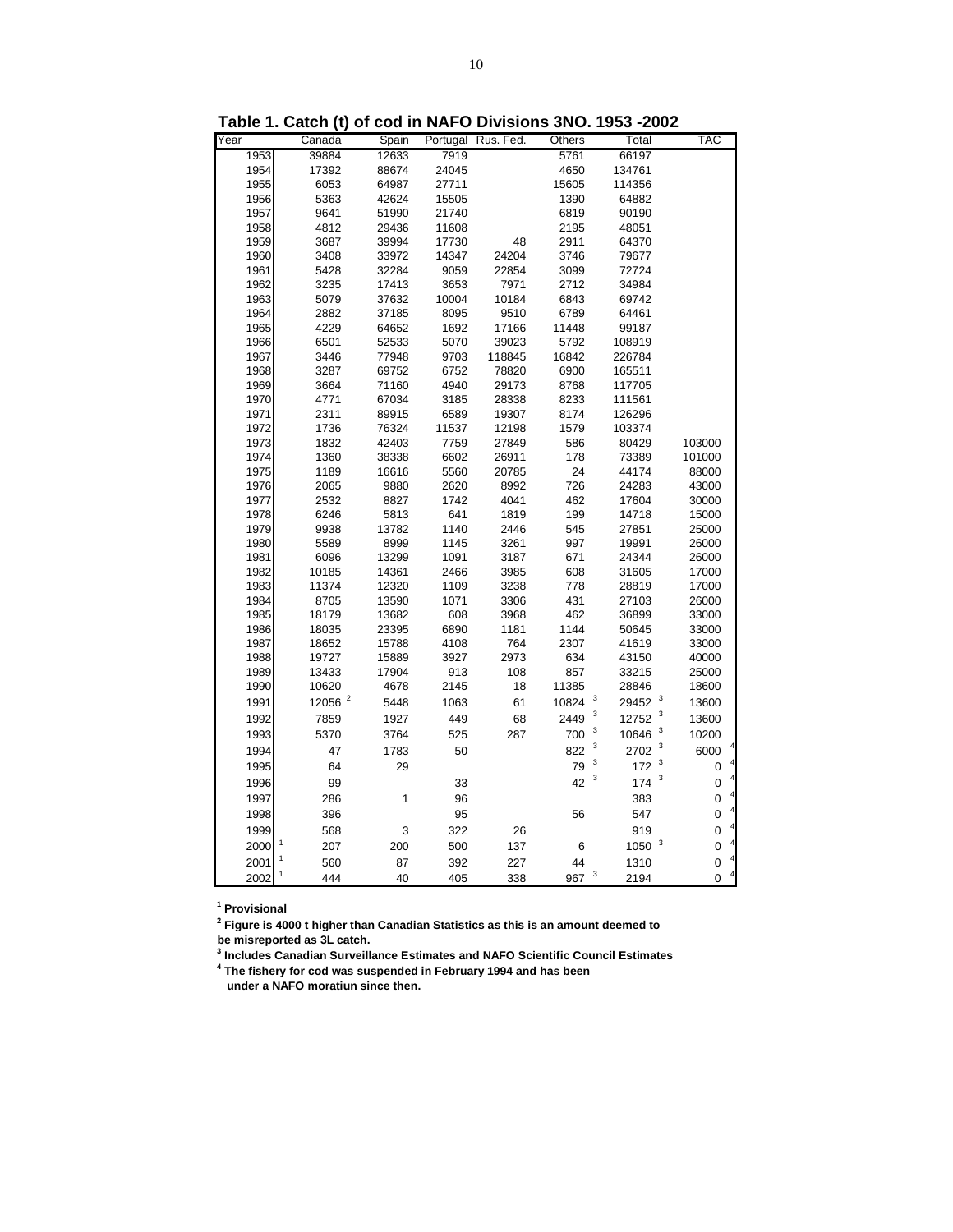| Qtr. |                               | Gear Div. | No. Aged | Month     | No. meas |
|------|-------------------------------|-----------|----------|-----------|----------|
|      | 2OT                           | 3O        | 309 Apr  |           | 200      |
|      |                               |           |          | May       | 37       |
|      |                               | 3NO       |          | May       | 68       |
|      | $\overline{\mathbf{c}}$<br>OT | ЗN        |          | 65 May    | 51       |
|      |                               | 30        |          | June      | 471      |
|      |                               |           |          |           |          |
|      | $\overline{\mathbf{3}}$<br>OT | ЗN        |          | 159 Sep   | 1906     |
|      |                               | 30        |          | 134 Sep   | 486      |
|      |                               | 3NO       |          |           | 586      |
|      | $\overline{\mathbf{r}}$<br>OT | 3N        |          | 334 Oct   | 1884     |
|      |                               | 30        |          | $272$ Oct | 3703     |
|      |                               | 3NO       |          | Oct       | 986      |
|      | OT<br>$\overline{\mathbf{r}}$ | 3N        |          | Nov       | 828      |
|      |                               | 30        |          | Nov       | 661      |
|      |                               | 3NO       |          | Nov       | 504      |
|      |                               | TOTAL     | 1273     |           | 12371    |

**Table 2. Commercial sampling by Canada used to estimate catch at age for Divisions 3NO in 2001.**

**Table 2. Commercial sampling by Canada used to estimate catch at age for Divisions 3NO in 2002.**

| Qtr.           | Gear Div.            |                | No. Aged | Month   | No. meas |
|----------------|----------------------|----------------|----------|---------|----------|
|                |                      |                |          |         |          |
|                | $2$ GN               | 3NO            |          | Apr     | 230      |
|                |                      | 30             |          | Jun     | 140      |
|                |                      |                |          | Mar     |          |
|                | 1<br><b>OT</b>       | 30             |          | Mar     | 202      |
|                | $\mathbf{2}$<br>OT   | 3N             |          | 174 Apr | 5        |
|                |                      | 3 <sub>O</sub> |          | 99 Apr  | 276      |
| $\overline{2}$ |                      | 3N             |          | May     | 122      |
|                | $\overline{3}$<br>OT | 3N             |          | 236 Sep | 348      |
|                |                      | 3 <sub>O</sub> | 263      |         |          |
|                |                      | 3NO            |          | Sep     | 253      |
|                | 4OT                  | 3N             |          | 236 Oct | 202      |
|                |                      | 30             |          | 310 Oct | 1386     |
|                |                      | 3NO            |          | Dec     | 139      |
|                | <b>TOTAL</b>         |                | 1318     |         | 3303     |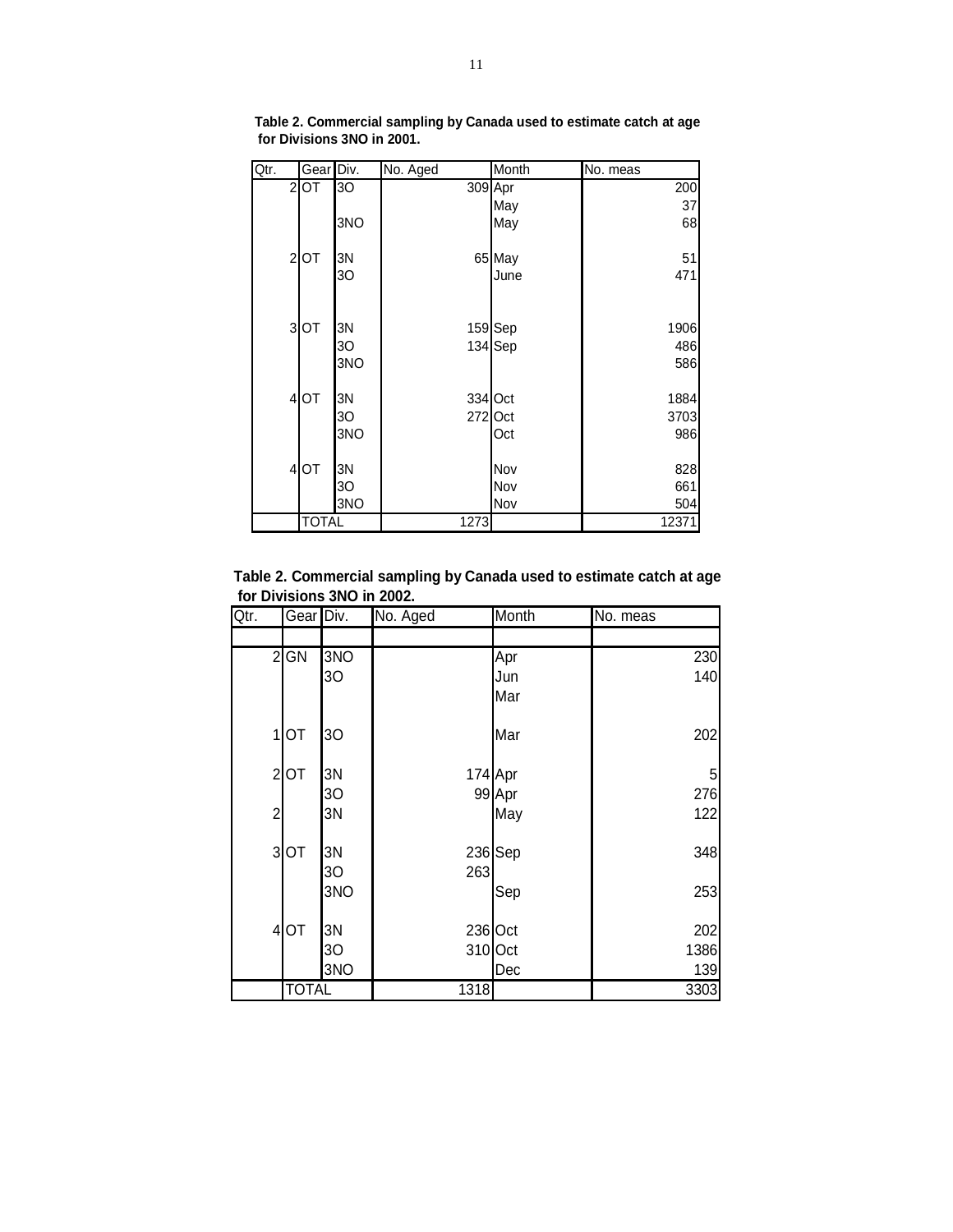| 2001       | AVERAGE |        | Catch          | 2002           | AVERAGE |               | Catch         |
|------------|---------|--------|----------------|----------------|---------|---------------|---------------|
|            | WEIGHT  | LENGTH | <b>NUMBER</b>  |                | WEIGHT  | <b>LENGTH</b> | <b>NUMBER</b> |
| <b>AGE</b> | (kg.)   | (cm.)  | (000'S)        | <b>AGE</b>     | (kg.)   | (cm.)         | (000'S)       |
| 1          | 0.00    | 0.00   | 0              |                | 0.18    | 28.00         | 0             |
| 2          | 0.31    | 33.00  | 10             | $\overline{2}$ | 0.46    | 37.67         | 100           |
| 3          | 0.58    | 40.39  | 187            | 3              | 0.67    | 42.45         | 218           |
| 4          | 1.09    | 49.51  | 302            | 4              | 1.01    | 48.34         | 550           |
| 5          | 1.38    | 53.48  | 160            | 5              | 1.52    | 55.07         | 427           |
| 6          | 2.07    | 60.56  | 11             | 6              | 2.24    | 62.57         | 141           |
| 7          | 4.06    | 75.84  | 43             | 7              | 3.38    | 71.34         | 9             |
| 8          | 5.22    | 82.50  | 23             | 8              | 5.15    | 81.93         | 27            |
| 9          | 5.32    | 83.00  | 7              | 9              | 5.99    | 86.02         | 13            |
| 10         | 5.51    | 83.08  | $\overline{a}$ | 10             | 7.11    | 90.95         | 3             |
| 11         | 7.51    | 92.95  | 9              | 11             | 8.47    | 96.29         |               |
| 12         | 8.60    | 96.93  | $12 \,$        | 12             | 9.32    | 99.29         | 6             |
| 13         | 8.54    | 96.74  | $\mathbf 2$    | 13             | 10.46   | 103.41        | 10            |
| 14         | 10.84   | 103.13 | 1              | 14             | 10.78   | 103.88        |               |
| 15         | 10.51   | 103.70 | $\Omega$       | 15             | 12.57   | 108.85        | 0             |
| 16         | 14.21   | 115.00 | 0              | 16             | 15.70   | 118.69        | 0             |
| 17         | 0.00    | 0.00   | 0              | 17             | 0.00    | 0.00          | 0             |
| 18         | 0.00    | 0.00   | 0              | 18             | 0.00    | 0.00          | 0             |
| 19         | 23.85   | 136.00 | 0              | 19             | 0.00    | 0.00          |               |
| 20         | 0.00    | 0.00   | 0              | 20             | 0.00    | 0.00          | 0             |

**Table 3. Total catch, average weight and length at age for the fishery in Division 3NO during 2001 and 2002.**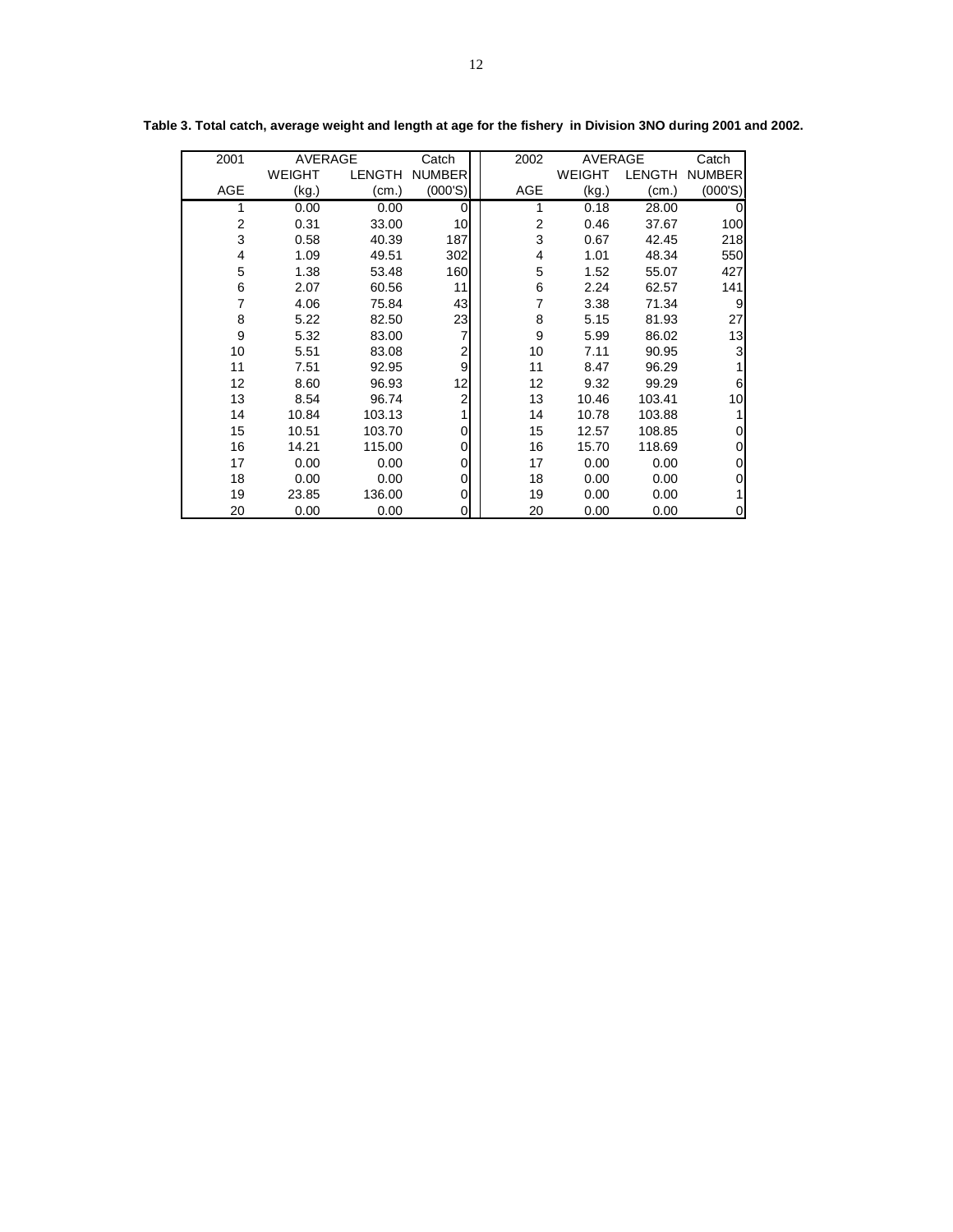|      |                                                                                                                                                                                                                                                                                                                                                                                                                                                                                                                                                                                                                                                                                                                                                                                                                                                                                                                                                                                                                                                                                                                                  |                                                     |             | Catch by gear  |       |
|------|----------------------------------------------------------------------------------------------------------------------------------------------------------------------------------------------------------------------------------------------------------------------------------------------------------------------------------------------------------------------------------------------------------------------------------------------------------------------------------------------------------------------------------------------------------------------------------------------------------------------------------------------------------------------------------------------------------------------------------------------------------------------------------------------------------------------------------------------------------------------------------------------------------------------------------------------------------------------------------------------------------------------------------------------------------------------------------------------------------------------------------|-----------------------------------------------------|-------------|----------------|-------|
|      | Sampling                                                                                                                                                                                                                                                                                                                                                                                                                                                                                                                                                                                                                                                                                                                                                                                                                                                                                                                                                                                                                                                                                                                         | Canada                                              | Spain       | Portugal       | Other |
| 1995 | No Spanish sampling.Sampling available from Portuguese gill net and otter trawl fisheries                                                                                                                                                                                                                                                                                                                                                                                                                                                                                                                                                                                                                                                                                                                                                                                                                                                                                                                                                                                                                                        | 14/GN<br>60/LL                                      | 29          | 15/OT<br>15/GN | 79    |
| 1996 | No Spanish sampling.Sampling insufficient                                                                                                                                                                                                                                                                                                                                                                                                                                                                                                                                                                                                                                                                                                                                                                                                                                                                                                                                                                                                                                                                                        | 19/OT<br>31/GN<br>47/LL 1<br><b>MWT</b><br>Total 98 | 5           | 26/OT 6/GN     | 38    |
| 1997 |                                                                                                                                                                                                                                                                                                                                                                                                                                                                                                                                                                                                                                                                                                                                                                                                                                                                                                                                                                                                                                                                                                                                  | 203/GN<br>83/OT<br>40/Ll<br>2/MWT<br>329 Tota       |             | 113            |       |
| 1998 | Sampling insufficient<br>Some Canadian otter trawl frequencies and age samples but nothing for gillnets. Portuguese<br>length frequencies but no aging.                                                                                                                                                                                                                                                                                                                                                                                                                                                                                                                                                                                                                                                                                                                                                                                                                                                                                                                                                                          | 185/OT<br>160/GN<br>50/LI<br>396 Tota               |             | 95/OT          | 56    |
| 1999 | Length and age sampling for Canadian by-catch was limited to the otter trawl fishery in 3N<br>and gillnet fishery in 3O. Where deemed appropriate sampling was used for the adjacent<br>division. Canadian catch at age was prorated by 135 t for catch with no sampling was<br>available. Some monthly frequencies by division were provided by Portugal and these in<br>conjunction with keys from the Canadian Spring RV surveys were use to partition the<br>Portuguese and Spanish catch. Age composition by division was provided by Russia.                                                                                                                                                                                                                                                                                                                                                                                                                                                                                                                                                                               | 122OT<br>351/GN<br>66/LI<br>2/ST<br>26/UK           | 3           | 322            | 26    |
| 2000 | Length sampling for Canadian by-catch was limited to the otter trawl fishery in 3N and 3O.<br>Age sampling was inadeguate so spring and fall ry keys were used. Canadian catch at age<br>was prorated for 77 t of catch with no sampling. Frequencies provided by Portugal and Spain<br>were used with Canadian RV survey key to calculate catch for Portugal and Spain. Age<br>composition by division was provided by Russia.                                                                                                                                                                                                                                                                                                                                                                                                                                                                                                                                                                                                                                                                                                  | 128/OT<br>29/GN<br>43/LI<br>7/UK                    | 200         | 500            | 143   |
| 2001 | Length sampling for Canadian by-catch was limited to the otter trawl fishery in 3N and 3O.<br>However this comprised 85% of the Canadian catch. 89 t caught in other gears added to the<br>overall Canadian, Spainish and Portuguese catch at age. Age sampling for Canadian catch<br>was adequate. Portugal provided catch by area and month and length sampling. Spain<br>provided catch by division and length sampling. Portuguese catch at age was compiled using<br>monthly sampling and keys created from Canadian Spring and Autumn RV surveys using<br>only data from strata straddiling or outside 200mile limit. Spanish catch at age was compiled<br>using yearly frequencies by division provided and a key created by combining the two RV<br>keys. Russia provided catch at age for sampled fish. Estonian catch at age based on<br>Russian data. Individual countries catch at age scaled to catch agreed on at June 2002<br>STACFIS meeting.                                                                                                                                                                    | 470/OT<br>24/GN<br>61/LI                            | 4/SS 89/OT  | 392/OT         | 271   |
| 2002 | Length sampling for Canadian by-catch was from the otter trawl and gillnet fishery in 3N and<br>3O. No sampling was available for longline catch which comprised 8% of the Canadian<br>catch. Age sampling for Canadian catch adequate. Portugal provided catch by area and<br>length sampling by month and quarter. Spain provided catch by division and limited length<br>sampling. Portuguese catch at age was compiled using annual divisional length frequencies<br>provided and keys created by combining sampling from Canadian Spring and Autumn RV<br>surveys (using only data from strata straddiling or outside 200mile limit) and Canadian<br>commercial keys derived from by-catch in the Yellowtail fishery. Spanish catch at age was<br>compiled using annual Portuguese frequencies by division provided and the Canadian keys.<br>Russia provided length sampling and catch at age was derived using this and Canadian<br>keys. Estonian catch at age was derived using Russian frequencies and Canadian keys.<br>Individual countries catch at age was scaled to catch agreed at June 2003 STACFIS<br>meeting. | 389/OT<br>21/GN                                     | 35/LL 56/OT | 1348/OT 446/OT |       |

Table 4. A review of sampling used to compile catch at age for  $\frac{3NO \text{ cod from } 1995 \text{ to } 2002.}$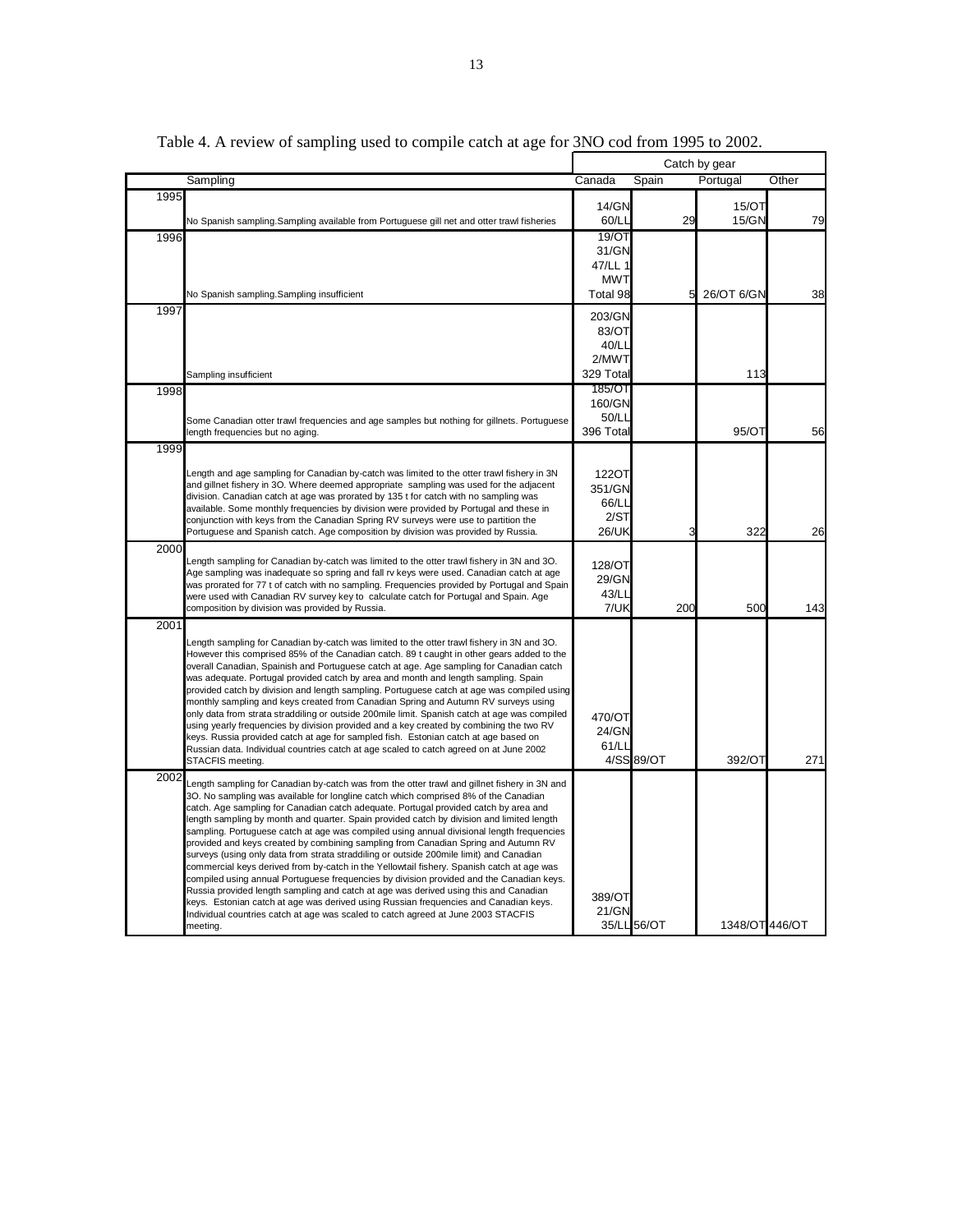|                         | 1959         | 1960         | 1961         | 1962             | 1963      | 1964  | 1965  | 1966                      | 1967                    | 1968             | 1969                    |
|-------------------------|--------------|--------------|--------------|------------------|-----------|-------|-------|---------------------------|-------------------------|------------------|-------------------------|
| 3                       | 1711         | 1846         | 812          | 1026             | 313       | 6202  | 1013  | 753                       | 20086                   | 16359            | 8154                    |
| $\overline{\mathbf{r}}$ | 13036        | 6503         | 4400         | 3882             | 5757      | 15555 | 7611  | 18413                     | 62442                   | 56775            | 12924                   |
| 5                       | 5068         | 22050        | 11696        | 2206             | 11210     | 19496 | 7619  | 19681                     | 50317                   | 48608            | 26949                   |
| $\mathbf 6$             | 6025         | 3095         | 15258        | 1581             | 4849      | 7919  | 13258 | 11795                     | 18517                   | 18485            | 11191                   |
| $\overline{7}$          | 3935         | 2377         | 2014         | 3594             | 1935      | 2273  | 9861  | 8486                      | 4774                    | 6337             | 2089                    |
| $\bf8$                  | 1392         | 2504         | 1672         | 773              | 3840      | 1109  | 4827  | 4467                      | 4651                    | 1592             | 1393                    |
| $\mathsf g$             | 757          | 583          | 847          | 668              | 1165      | 788   | 1081  | 1829                      | 236                     | 505              | 518                     |
| 10                      | 926          | 387          | 196          | 433              | 608       | 328   | 1248  | 1694                      | 180                     | 178              | 292                     |
| 11                      | 1220         | 898          | 25           | 226              | 322       | 37    | 163   | 122                       | 71                      | 90               | 134                     |
| 12                      | 103          | 242          | 245          | 216              | 208       | 112   | 141   | 57                        | 45                      | 45               | 202                     |
| 13                      | 1128         | 1409         | 392          | 846              | 473       | 56    | 276   | 183                       | 335                     | 51               | 574                     |
| $3+$                    | 35301        | 41894        | 37557        | 15451            | 30680     | 53875 | 47098 | 67480                     | 161654                  | 149025           | 64420                   |
| $6+$                    | 15486        | 11495        | 20649        | 8337             | 13400     | 12622 | 30855 | 28633                     | 28809                   | 27283            | 16393                   |
|                         |              |              |              |                  |           |       |       |                           |                         |                  |                         |
|                         | 1970         | 1971         | 1972         | 1973             | 1974      | 1975  | 1976  | 1977                      | 1978                    | 1979             | 1980                    |
| 3                       | 2105         | 950          | 69           | 10058            | 6425      | 671   | 4054  | 607                       | 920                     | $\overline{72}$  | 266                     |
| $\overline{\mathbf{4}}$ | 19703        | 26900        | 19797        | 27600            | 9501      | 8781  | 7534  | 2469                      | 4337                    | 3827             | 1055                    |
| 5                       | 10799        | 30300        | 12289        | 15098            | 10907     | 3528  | 5945  | 2531                      | 2518                    | 9208             | 3812                    |
| 6                       | 9481         | 11700        | 13432        | 5989             | 10872     | 2505  | 1084  | 1500                      | 818                     | 2784             | 2275                    |
| $\overline{7}$          | 3646         | 3500         | 5883         | 1971             | 2247      | 3057  | 211   | 572                       | 354                     | 883              | 761                     |
| 8                       | 1635         | 2500         | 1686         | 972              | 2147      | 1059  | 238   | 177                       | 102                     | 265              | 222                     |
| $\mathsf g$             | 541          | 500          | 285          | 707              | 1015      | 921   | 44    | 209                       | 58                      | 58               | 92                      |
| 10                      | 149          | 200          | 216          | 243              | 676       | 461   | 37    | 65                        | 51                      | 17               | 31                      |
| 11                      | 227          | 100          | 78           | 137              | 428       | 252   | 13    | 41                        | 8                       | 12               | 8                       |
| 12                      | 90           | 50           | 74           | 116              | 257       | 152   | 9     | 25                        | $\sqrt{5}$              | $\boldsymbol{7}$ | 13                      |
| 13                      | 1472         | 700          | 350          | 173              | 881       | 396   | 17    | 36                        | 21                      | 16               | $\overline{\mathbf{c}}$ |
| $3+$                    | 49848        | 77400        | 54159        | 63064            | 45356     | 21783 | 19186 | 8232                      | 9192                    | 17149            | 8537                    |
| 6+                      | 17241        | 19250        | 22004        | 10308            | 18523     | 8803  | 1653  | 2625                      | 1417                    | 4042             | 3404                    |
|                         |              |              |              |                  |           |       |       |                           |                         |                  |                         |
|                         | 1981         | 1982         | 1983         | 1984             | 1985      | 1986  | 1987  | 1988                      | 1989                    | 1990             | 1991                    |
| 3                       | 505          | 305          | 1179         | 58               | 57        | 153   | 516   | 277                       | 1917                    | 1064             | 1103                    |
| 4                       | 1091         | 1978         | 647          | 1000             | 2953      | 2865  | 422   | 318                       | 2182                    | 4505             | 673                     |
| 5                       | 1262         | 1591         | 1893         | 1411             | 6203      | 6423  | 3491  | 1527                      | 1502                    | 4341             | 995                     |
| 6                       | 2297         | 1012         | 1204         | 2324             | 3036      | 4370  | 3445  | 6347                      | 1260                    | 895              | 544                     |
| 7                       | 1902         | 1528         | 686          | 1220             | 2519      | 1512  | 1213  | 3955                      | 1887                    | 422              | 282                     |
| 8                       | 574          | 1492         | 1152         | 720              | 797       | 948   | 653   | 1009                      | 1284                    | 721              | 368                     |
| $\mathsf 9$             | 192          | 595          | 774          | 918              | 459       | 558   | 845   | 567                       | 485                     | 581              | 568                     |
| 10                      | 94           | 211          | 238          | 551              | 533       | 373   | 494   | 425                       | 233                     | 439              | 502                     |
| 11                      | 41           | 162          |              | 106              |           | 349   | 398   | 249                       | 168                     |                  | 383                     |
| 12                      | 13           | $27\,$       | 81           | 42               | 261<br>97 | 135   | 404   | 142                       | 100                     | 150              | 202                     |
| 13                      | 32           | 52           | 41<br>36     | 70               | 71        | 86    | 188   | 298                       | 285                     | 83<br>106        | 337                     |
|                         |              |              |              |                  |           |       |       |                           |                         |                  |                         |
| $3+$<br>$6+$            | 8003         | 8953<br>5079 | 7931<br>4212 | 8420<br>5951     | 16986     | 17772 | 12069 | 15114<br>12992            | 11303<br>5702           | 13307            | 5957<br>3186            |
|                         | 5145         |              |              |                  |           |       |       |                           |                         | 3397             |                         |
|                         |              |              |              |                  | 7773      | 8331  | 7640  |                           |                         |                  |                         |
|                         |              |              |              |                  |           |       |       |                           |                         |                  |                         |
|                         | 1992         | 1993         | 1994         | 1995             | 1996      | 1997  | 1998  | 1999                      | 2000                    | 2001             | 2002                    |
| 3                       | 4508         | 1314         | 232          | $\pmb{0}$        |           |       |       | 94                        | 356                     | 187              | 218                     |
| $\overline{4}$          | 1769         | 3209         | 2326         | $72\,$           |           |       |       | 41                        | 339                     | 302              | 550                     |
| 5                       | 837          | 637          | 1117         | 20               |           |       |       | 101                       | 87                      | 160              | 427                     |
| 6                       | 612          | 479          | 125          | 40               |           |       |       | 40                        | 62                      | 11               | 141                     |
| 7                       | 235          | 321          | 93           | $\boldsymbol{2}$ |           |       |       | 14                        | 21                      | 43               | 9                       |
| $\bf8$                  | 64           | 74           | 26           | 0                |           |       |       | 6                         | 12                      | 23               | 27                      |
| 9                       | 99           | 25           | 8            | 1                |           |       |       | 23                        | $\overline{\mathbf{4}}$ | $\boldsymbol{7}$ | 13                      |
| 10                      | 128          | 39           | 1            | 0                |           |       |       | 55                        | 13                      | 2                | 3                       |
| 11                      | 153          | 49           | 0            | 0                |           |       |       | $\ensuremath{\mathsf{3}}$ | 12                      | 9                | $\mathbf{1}$            |
| 12                      | 100          | 53           | 0            | 0                |           |       |       | 2                         | $\overline{\mathbf{c}}$ | 12               | 6                       |
| 13                      | 217          | 160          | 0            | 0                |           |       |       | $\sqrt{3}$                | $\mathbf{1}$            | $\sqrt{2}$       | 10                      |
| $3+$<br>$6+$            | 8722<br>1608 | 6360<br>1200 | 3928<br>253  | 135<br>43        |           |       |       | 380<br>144                | 909<br>127              | 758<br>108       | 1405<br>210             |

Table 5. Catch-at-age for Divisions 3NO cod, 1959-2000 (000s) . Age 13 is a plus group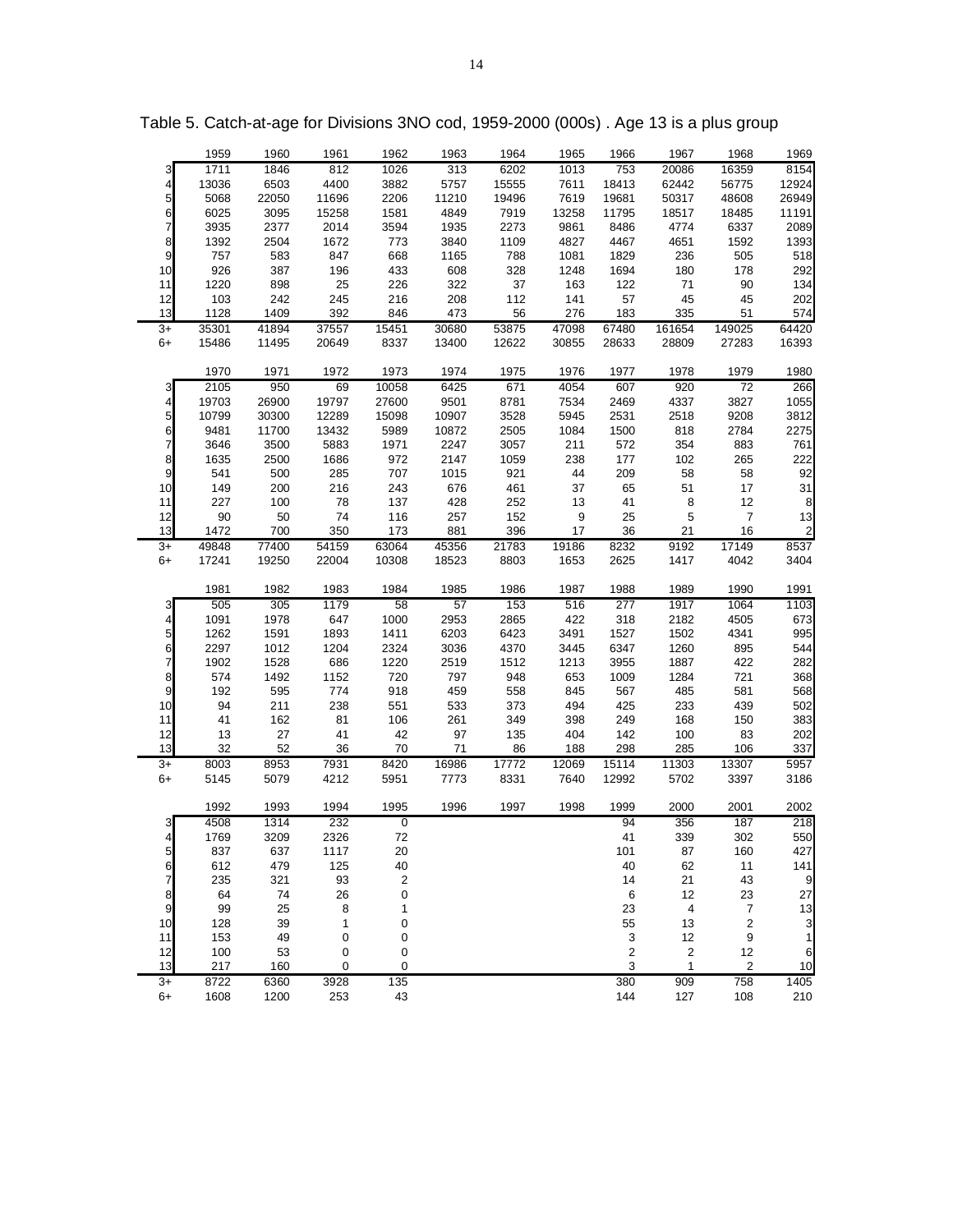Values for age 13 is the average of the plus group Shaded cells are estimated values (see text).

|                | 1959  | 1960  | 1961  | 1962  | 1963    | 1964  | 1965  | 1966  | 1967  | 1968  | 1969         |
|----------------|-------|-------|-------|-------|---------|-------|-------|-------|-------|-------|--------------|
| 3              | 0.42  | 0.42  | 0.42  | 0.42  | 0.42    | 0.42  | 0.42  | 0.48  | 0.48  | 0.48  | 0.48         |
| 4              | 0.82  | 0.82  | 0.82  | 0.82  | 0.82    | 0.82  | 0.82  | 0.90  | 0.90  | 0.90  | 0.90         |
| 5              | 1.25  | 1.25  | 1.25  | 1.25  | 1.25    | 1.25  | 1.25  | 1.35  | 1.35  | 1.35  | 1.35         |
| 6              | 1.95  | 1.95  | 1.95  | 1.95  | 1.95    | 1.95  | 1.95  | 2.14  | 2.14  | 2.14  | 2.14         |
| $\overline{7}$ | 2.82  | 2.82  | 2.82  | 2.82  | 2.82    | 2.82  | 2.82  | 3.16  | 3.16  | 3.16  | 3.16         |
| 8              | 3.39  | 3.39  | 3.39  | 3.39  | 3.39    | 3.39  | 3.39  | 4.21  | 4.21  | 4.21  | 4.21         |
| $\overline{9}$ | 3.98  | 3.98  | 3.98  | 3.98  | 3.98    | 3.98  | 3.98  | 6.34  | 6.34  | 6.34  | 6.34         |
| 10             | 4.68  | 4.68  | 4.68  | 4.68  | 4.68    | 4.68  | 4.68  | 7.69  | 7.69  | 7.69  | 7.69         |
| 11             | 5.25  | 5.25  | 5.25  | 5.25  | 5.25    | 5.25  | 5.25  | 8.46  | 8.46  | 8.46  | 8.46         |
| 12             | 6.17  | 6.17  | 6.17  | 6.17  | 6.17    | 6.17  | 6.17  | 10.24 | 10.24 | 10.24 | 10.24        |
| 13             | 13.50 | 13.50 | 13.50 | 13.50 | 13.50   | 13.50 | 13.50 | 13.50 | 13.50 | 13.50 | 13.50        |
|                |       |       |       |       |         |       |       |       |       |       |              |
|                |       |       |       |       |         |       |       |       |       |       |              |
|                | 1970  | 1971  | 1972  | 1973  | 1974    | 1975  | 1976  | 1977  | 1978  | 1979  | 1980         |
| 3              | 0.48  | 0.48  | 0.54  | 0.57  | 0.42    | 0.38  | 0.50  | 0.57  | 0.72  | 0.65  | 0.71         |
| 4              | 0.90  | 0.90  | 0.97  | 1.00  | 0.73    | 0.89  | 0.91  | 1.00  | 1.05  | 0.98  | 1.04         |
| 5              | 1.35  | 1.35  | 1.44  | 1.43  | 1.20    | 1.28  | 1.41  | 1.48  | 1.55  | 1.39  | 1.69         |
| 6              | 2.14  | 2.14  | 2.08  | 2.19  | 1.96    | 2.13  | 2.33  | 2.48  | 2.25  | 2.09  | 2.50         |
| $\overline{7}$ | 3.16  | 3.16  | 2.89  | 3.63  | 2.86    | 3.14  | 3.25  | 3.51  | 3.74  | 2.87  | 3.69         |
| 8              | 4.21  | 4.21  | 3.56  | 4.63  | 4.67    | 4.16  | 4.03  | 4.74  | 4.61  | 3.70  | 5.49         |
| 9              | 6.34  | 6.34  | 5.95  | 6.25  | 7.32    | 5.53  | 6.67  | 7.17  | 6.19  | 4.75  | 7.98         |
| 10             | 7.69  | 7.69  | 7.95  | 9.56  | 5.46    | 6.74  | 8.74  | 8.81  | 7.23  | 7.15  | 9.22         |
| 11             | 8.46  | 8.46  | 8.32  | 11.17 | 8.40    | 5.27  | 9.14  | 11.70 | 9.48  | 7.98  | 10.60        |
| 12             | 10.24 | 10.24 | 10.14 | 13.99 | 7.51    | 7.09  | 12.49 | 11.47 | 12.87 | 10.11 | 12.61        |
| 13             | 13.50 | 13.50 | 13.50 | 13.50 | 13.50   | 13.50 | 13.50 | 13.50 | 13.50 | 13.50 | 13.50        |
|                |       |       |       |       |         |       |       |       |       |       |              |
|                |       |       |       |       |         |       |       |       |       |       |              |
|                |       |       |       |       |         |       |       |       |       |       |              |
|                | 1981  | 1982  | 1983  | 1984  | 1985    | 1986  | 1987  | 1988  | 1989  | 1990  | 1991         |
| 3              | 0.90  | 0.94  | 0.85  | 0.79  | 0.48    | 0.39  | 0.49  | 0.74  | 0.51  | 0.55  | 0.55         |
| 4              | 1.27  | 1.17  | 1.17  | 1.15  | 0.86    | 1.01  | 0.82  | 1.00  | 0.97  | 1.01  | 0.85         |
| 5              | 1.84  | 1.50  | 1.87  | 1.51  | 1.37    | 1.52  | 1.30  | 1.38  | 1.60  | 1.46  | 1.59         |
| 6              | 2.69  | 2.20  | 2.63  | 2.28  | 2.05    | 2.16  | 1.83  | 1.79  | 2.24  | 2.51  | 2.30         |
| $\overline{7}$ | 3.55  | 3.83  | 3.80  | 3.04  | 3.25    | 3.49  | 2.89  | 2.23  | 3.27  | 2.73  | 3.83         |
| 8              | 5.33  | 5.26  | 5.20  | 4.05  | 4.65    | 5.41  | 4.76  | 3.77  | 4.61  | 4.14  | 5.56         |
| 9              | 7.13  | 7.49  | 6.27  | 5.76  | 6.62    | 7.95  | 7.26  | 5.12  | 7.08  | 5.02  | 7.53         |
| 10             | 9.10  | 8.80  | 8.08  | 7.22  | 8.32    | 9.82  | 8.95  | 6.88  | 8.31  | 8.37  | 9.04         |
| 11             | 9.01  | 9.82  | 8.99  | 8.92  | 9.15    | 9.94  | 9.85  | 9.37  | 9.47  | 9.29  | 11.98        |
| 12             | 10.15 | 12.28 | 11.01 | 12.61 | 11.13   | 9.88  | 12.59 | 11.07 | 12.25 | 11.25 | 13.98        |
| 13             | 13.50 | 13.50 | 13.50 | 13.50 | 13.50   | 13.50 | 13.50 | 13.50 | 13.50 | 11.91 | 13.60        |
|                |       |       |       |       |         |       |       |       |       |       |              |
|                |       |       |       |       |         |       |       |       |       |       |              |
|                | 1992  | 1993  | 1994  | 1995  | 1996    | 1997  | 1998  | 1999  | 2000  | 2001  | 2002         |
| 3              | 0.33  | 0.36  | 0.27  | 0.42  | 0.42    | 0.42  | 0.42  | 0.50  | 0.60  | 0.58  | 0.67         |
| 4              | 0.65  | 0.78  | 0.46  | 0.75  | 0.75    | 0.75  | 0.75  | 0.94  | 0.82  | 1.09  | 1.01         |
| 5              | 1.06  | 1.35  | 0.91  | 1.21  | 1.21    | 1.21  | 1.21  | 1.59  | 1.45  | 1.38  | 1.52         |
| $\frac{6}{7}$  | 1.80  | 1.84  | 1.63  | 2.03  | 2.03    | 2.03  | 2.03  | 2.07  | 2.39  | 2.07  | 2.24<br>3.38 |
|                | 2.82  | 2.82  | 1.84  | 2.29  | 2.29    | 2.29  | 2.29  | 2.23  | 3.44  | 4.06  |              |
| 8              | 4.85  | 4.11  | 4.04  | 2.08  | 2.08    | 2.08  | 2.08  | 2.83  | 2.90  | 5.22  | 5.15         |
| $\overline{9}$ | 5.56  | 5.87  | 4.94  | 6.60  | $6.6\,$ | 6.6   | 6.6   | 3.99  | 2.64  | 5.32  | 5.99         |
| 10             | 7.43  | 7.76  | 7.54  | 6.22  | 6.22    | 6.22  | 6.22  | 6.05  | 3.78  | 5.51  | 7.11         |
| 11             | 8.64  | 8.79  | 3.44  | 6.41  | 6.41    | 6.41  | 6.41  | 6.73  | 5.25  | 7.51  | 8.47         |
| 12             | 10.65 | 8.67  | 7.52  | 8.03  | 8.03    | 8.03  | 8.03  | 7.38  | 6.07  | 8.60  | 9.32         |
| 13             | 14.11 | 12.74 | 10.00 | 11.32 | 11.32   | 11.32 | 11.32 | 11.70 | 10.19 | 9.84  | 10.64        |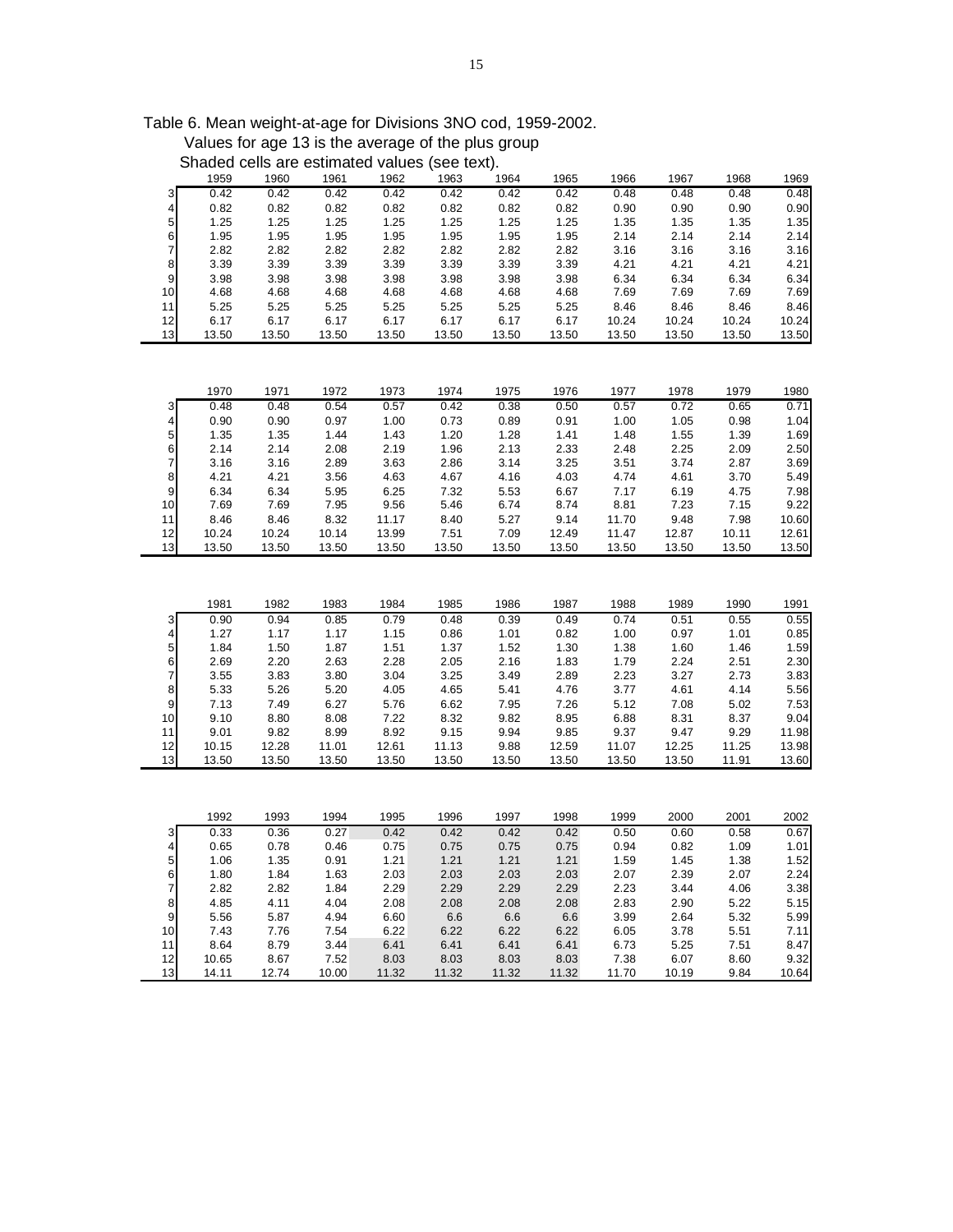**Table 7. Cod abundance (000's) from Canadian spring RV surveys in Division 3N for depths <200 fathoms.**

**Shaded Numbers are estimates for non sampled strata. Data for 1984-1995 has been converted to Campellan equivalent units.**

|                                       | Depth Strata | Vessel          | AN       | <b>WT 29</b> | WT        | WT       | WT      | WT       | WT        | w٦       | W <sub>1</sub> | WТ        | WT        | WT       | W1        | W1        | WT        | W٦        | W٦        | W.        | WT        |
|---------------------------------------|--------------|-----------------|----------|--------------|-----------|----------|---------|----------|-----------|----------|----------------|-----------|-----------|----------|-----------|-----------|-----------|-----------|-----------|-----------|-----------|
| range                                 |              | Area            | 27       | AN 43        | 47        | 58-59    |         | 82       | 95-96     | 105-106  | 119-120        | 136-137   | 152-153   | 168-169  | 188-189   | 204-208   | 221-222   | 238-241   | 315-318   | 367-369   | 419-424   |
| (fath)                                |              | Sq. mi.         | 1984     | 1985         | 1986      | 1987     | 1988    | 1989     | 1990      | 1991     | 1992           | 1993      | 1994      | 1995     | 1996      | 1997      | 1998      | 1999      | 2000      | 2001      | 2002      |
| mean survey date                      |              |                 | 2-May-84 | 27-Apr-85    | 29-Apr-86 | 9-May-87 | -May-88 | 2-May-89 | 12-May-90 | 7-May-91 | 8-May-92       | 13-May-93 | 18-May-94 | 8-May-95 | 25-May-96 | 16-May-97 | 22-May-98 | 31-May-99 | 30-May-00 | 24-May-01 | 23-May-02 |
| $0 - 30$                              | 375          | 1593            | 22302    | 12390        | 2240      | 6223     | 3134    | 4868     | 3236      | 111      | 148            | 74        |           |          |           | 131       | 292       | 5259      | 329       | 351       | 131       |
|                                       | 376          | 1499            | 149223   | 149          | 787       | 88795    | 2533    | 599      | 268       | 119      |                |           |           | 69       | 165       |           | 1272      | 103       | 206       | 41        |           |
| $31 - 50$                             | 360          | 2992            | 136658   | 27167        | 9750      | 31721    | 35911   | 1053     | 3020      | 900      | 2731           | 907       |           |          | 449       | 86        | 823       | 150       | 41        | 82        | 453       |
|                                       | 361          | 1853            | 29339    | 50443        | 5585      | 47837    | 15405   | 9136     | 6634      | 2574     | 804            | 836       | 103       | 625      | 1077      | 549       | 2258      | 2650      | 1869      | 510       | 1997      |
|                                       | 362          | 2520            | 68550    | 20045        | 5400      | 117654   | 6860    | 7054     | 8400      | 1120     | 58             | 117       |           |          | 39        | 50        | 139       | 1042      | 1271      | 1078      | 193       |
|                                       | 373          | 2520            | 27500    | 4161         | 1600      | 11738    | 2625    | 3096     | 1575      | 223      |                |           |           |          |           |           | 35        |           |           | 193       | 77        |
|                                       | 374          | 931             | 10431    | 776          | 86        | 931      | 879     | 52       | 388       | 26       | 129            |           |           |          |           |           |           |           |           | 128       |           |
|                                       | 383          | 674             | 62       |              |           | 967      | 686     | 499      | 47        | 62       |                |           |           |          |           |           |           |           |           |           |           |
| $51 - 100$                            | 359          | 421             | 2339     |              | 40375     | 7163     | 5584    | 1637     | 819       | 1199     | 1696           | 2193      |           |          | 33        | 138       | 26        | 58        | 29        | 87        | 29        |
|                                       | 377          | 10 <sup>c</sup> | 1771     | 2451         | 465       | 6396     |         | 424      |           |          |                | 28        |           |          |           |           |           |           |           |           |           |
|                                       | 382          | 647             | $\Omega$ | 3572         | 22        | 60       | 180     | 1588     | 3325      |          |                |           |           |          |           |           |           | 45        | 134       |           |           |
| 101-150                               | 358          | 225             | 2703     | 5766         | 4063      | 4359     | 5328    | 3984     | 8297      | 1047     | 16484          | 3391      | 109       | 156      | 310       | 261       | 41        | 1254      | 69        | 3111      | 234       |
|                                       | 378          | 139             | 2481     | 43824        | 6313      | 2124     | 1921    | 1612     | 2751      | 875      | 3707           | 608       | 222       | 97       | 163       | 136       | 96        | 38        | 209       | 108       |           |
|                                       | 381          | 182             | 1534     | 12968        | 8249      | 392      | 3185    | 3741     | 3665      | 202      | 88             |           | 13        | 114      | 160       |           |           | 150       |           | 1152      |           |
| 151-200                               | 357          | 164             | $\Omega$ | 11571        | 444       | 1428     |         | 68       | 888       | 2528     | 2676           | 68        | 433       | 23       | 90        | 20        | 219       | 73        | 282       | 872       | 168       |
|                                       | 379          |                 | 788      | 3195         | 5010      |          | 44      | 206      | 1318      | 2311     | 8782           | 545       | 191       | 66       | 204       | 194       | 72        | 58        |           | 642       | 105       |
|                                       | 380          | 116             | 209      | 3681         | 526       | 934      | 1498    | 967      | 2062      | 3859     | 870            | 20654     |           | 32       | 471       | 6239      | 48        | 96        | 117       | 511       | 23        |
| total all strata fished < 200 fathoms |              |                 | 455890   | 202158       | 90915     | 327301   | 85786   | 40583    | 46692     | 17156    | 38174          | 29420     | 1120      | 1182     | 3283      | 7905      | 5328      | 11138     | 4577      | 8866      | 3497      |
| total <200 fathoms adjusted           |              |                 | 455890   | 202159       | 90915     | 328729   | 85784   | 40584    | 46693     | 17156    | 38173          | 29421     | 1120      | 1182     | 3285      | 7905      | 5328      | 11138     | 4577      | 8866      | 3497      |
| upper limit                           |              |                 | 891831   | 278710       | 543939    | 531816   | 118657  | 53692    | 79795     | 35126    | 63165          | 286252    | 7723      | 2774     | 5144      | 85516     | 8714      | 15958     | 6928      | 48358     | 5573      |
| 1 std dev                             |              |                 | 157039   | 27576        | 35654     | 91793    | 15324   | 5543     | 7693      | 4176     | 5808           | 20213     | 520       | 651      | 787       | 6106      | 1582      | 1967      | 11        | 3107      | 880       |

 **Table 8. Cod biomass (t) from Canadian spring RV surveys in Division 3N for depths < 200 fathoms.** 

 **Shaded Numbers are estimates for non sampled strata. Data for 1984-1995 has been converted to Campellan equivalent units.**

| WT 29<br>WT<br>WT<br>AN<br>WT<br>WT<br>WT<br>WT<br>WT<br>WT<br>WТ<br>WT<br>WT<br>WT<br>WT<br>WT<br>Depth Strata<br>W1<br>Vessel<br>367-369<br>204-208<br>27<br>47<br>58-59<br>119-120<br>136-137<br>168-169<br>188-189<br>221-222<br>315-318<br>AN 43<br>95-96<br>105-106<br>152-153<br>238-241<br>82<br>Area<br>70<br>range<br>1989<br>1992<br>1996<br>1997<br>1998<br>1999<br>1984<br>1986<br>1987<br>1988<br>1990<br>1993<br>1994<br>1995<br>2000<br>1985<br>1991<br>(fath)<br>Sq. mi.<br>2-May-89<br>8-May-92<br>16-May-97<br>31-May-99<br>30-May-00<br>29-Apr-86<br>9-May-87<br>1-May-88<br>12-May-90<br>13-May-93<br>18-May-94<br>18-May-95<br>25-May-96<br>22-May-98<br>24-May-01<br>2-May-84<br>27-Apr-85<br>7-May-91<br>mean survey date | WT<br>W٦<br>419-424<br>2001<br>2002<br>23-May-02 |
|---------------------------------------------------------------------------------------------------------------------------------------------------------------------------------------------------------------------------------------------------------------------------------------------------------------------------------------------------------------------------------------------------------------------------------------------------------------------------------------------------------------------------------------------------------------------------------------------------------------------------------------------------------------------------------------------------------------------------------------------------|--------------------------------------------------|
|                                                                                                                                                                                                                                                                                                                                                                                                                                                                                                                                                                                                                                                                                                                                                   |                                                  |
|                                                                                                                                                                                                                                                                                                                                                                                                                                                                                                                                                                                                                                                                                                                                                   |                                                  |
|                                                                                                                                                                                                                                                                                                                                                                                                                                                                                                                                                                                                                                                                                                                                                   |                                                  |
|                                                                                                                                                                                                                                                                                                                                                                                                                                                                                                                                                                                                                                                                                                                                                   |                                                  |
| 3225<br>1593<br>26266<br>13506<br>25148<br>1835<br>2331<br>$0 - 30$<br>375<br>7018<br>21041<br>23154<br>16134<br>1145<br>108<br>92<br>54                                                                                                                                                                                                                                                                                                                                                                                                                                                                                                                                                                                                          | 592<br>88                                        |
| 1256<br>75<br>1499<br>16673<br>713<br>2954<br>6555<br>3791<br>1483<br>62<br>376<br>9148<br>43                                                                                                                                                                                                                                                                                                                                                                                                                                                                                                                                                                                                                                                     |                                                  |
| 31-50<br>360<br>2992<br>3781<br>17007<br>4155<br>3792<br>10488<br>1445<br>46<br>457<br>12<br>315<br>21843<br>2145<br>1032<br>15<br>19                                                                                                                                                                                                                                                                                                                                                                                                                                                                                                                                                                                                             | 244<br>588                                       |
| 1853<br>399<br>3455<br>378<br>682<br>20008<br>52794<br>50358<br>25677<br>19517<br>16646<br>647<br>3496<br>533<br>361<br>61130<br>30149                                                                                                                                                                                                                                                                                                                                                                                                                                                                                                                                                                                                            | 1856<br>240                                      |
| 2520<br>1522<br>668<br>407<br>946<br>1328<br>31327<br>19890<br>26588<br>37344<br>317<br>362<br>75781<br>29914<br>144250<br>4343                                                                                                                                                                                                                                                                                                                                                                                                                                                                                                                                                                                                                   | 22<br>1110                                       |
| 2520<br>4378<br>373<br>14596<br>9738<br>8996<br>5802<br>856<br>33487<br>5274<br>168                                                                                                                                                                                                                                                                                                                                                                                                                                                                                                                                                                                                                                                               |                                                  |
| 931<br>937<br>5050<br>1338<br>1832<br>5872<br>516<br>14987<br>1523<br>30<br>136<br>374                                                                                                                                                                                                                                                                                                                                                                                                                                                                                                                                                                                                                                                            |                                                  |
| 674<br>574<br>383<br>502<br>1664<br>236<br>224<br>615<br>$\Omega$                                                                                                                                                                                                                                                                                                                                                                                                                                                                                                                                                                                                                                                                                 |                                                  |
| 421<br>308<br>2639<br>637<br>213<br>433<br>359<br>779<br>66<br>113<br>199<br>51-100<br>101<br>36<br>114<br>194                                                                                                                                                                                                                                                                                                                                                                                                                                                                                                                                                                                                                                    |                                                  |
| 100<br>138<br>1720<br>377<br>219<br>46<br>145                                                                                                                                                                                                                                                                                                                                                                                                                                                                                                                                                                                                                                                                                                     |                                                  |
| 782<br>298<br>382<br>647<br>257<br>84<br>42<br>59                                                                                                                                                                                                                                                                                                                                                                                                                                                                                                                                                                                                                                                                                                 |                                                  |
| 225<br>1699<br>358<br>822<br>4255<br>1701<br>1089<br>2650<br>73<br>23<br>906<br>1724<br>1317<br>131<br>164<br>135<br>131<br>104<br>1171<br>101-15(                                                                                                                                                                                                                                                                                                                                                                                                                                                                                                                                                                                                | 327<br>1818                                      |
| 139<br>432<br>1084<br>358<br>399<br>413<br>247<br>80<br>692<br>145<br>109<br>4601<br>441<br>76<br>84<br>21<br>184                                                                                                                                                                                                                                                                                                                                                                                                                                                                                                                                                                                                                                 | 92<br>16                                         |
| 182<br>216<br>800<br>399<br>381<br>765<br>5397<br>2913<br>247<br>786<br>15<br>$\Omega$                                                                                                                                                                                                                                                                                                                                                                                                                                                                                                                                                                                                                                                            | 708                                              |
| 566<br>164<br>706<br>237<br>357<br>6352<br>640<br>33<br>64<br>274<br>331<br>46<br>24<br>221<br>242<br>151-200<br>51<br>18                                                                                                                                                                                                                                                                                                                                                                                                                                                                                                                                                                                                                         | 676<br>158                                       |
| 1587<br>2592<br>205<br>106<br>382<br>1198<br>318<br>852<br>121<br>104<br>24<br>98<br>66<br>379                                                                                                                                                                                                                                                                                                                                                                                                                                                                                                                                                                                                                                                    | 536                                              |
| 366<br>498<br>9823<br>13<br>656<br>704<br>181<br>3457<br>380<br>116<br>2128<br>1018<br>676<br>100<br>18<br>411                                                                                                                                                                                                                                                                                                                                                                                                                                                                                                                                                                                                                                    | 71                                               |
| 98880<br>18629<br>714<br>1682<br>1720<br>9459<br>2669<br>total all strata fished < 200 fathoms<br>193825<br>247937<br>89212<br>113355<br>29536<br>11544<br>433<br>5090<br>154547<br>137124                                                                                                                                                                                                                                                                                                                                                                                                                                                                                                                                                        | 2832<br>6529                                     |
| 1720<br>154549<br>137124<br>248503<br>98880<br>89211<br>29535<br>11543<br>18630<br>715<br>1682<br>5090<br>9459<br>2669<br>total <200 fathoms adjusted<br>193824<br>113356<br>432                                                                                                                                                                                                                                                                                                                                                                                                                                                                                                                                                                  | 2832<br>6529                                     |
| 115281<br>19173<br>143715<br>1950<br>48785<br>2783<br>12873<br>256272<br>192257<br>211519<br>326927<br>125247<br>49183<br>2843<br>5747<br>141017<br>761<br>16197<br>upper limit                                                                                                                                                                                                                                                                                                                                                                                                                                                                                                                                                                   | 6743                                             |
| 29836<br>18270<br>33801<br>12355<br>8520<br>2748<br>3438<br>497<br>3022<br>1362<br>37740<br>12640<br>13694<br>9845<br>287<br>118<br>553<br>1 std dev                                                                                                                                                                                                                                                                                                                                                                                                                                                                                                                                                                                              | 1522<br>1995                                     |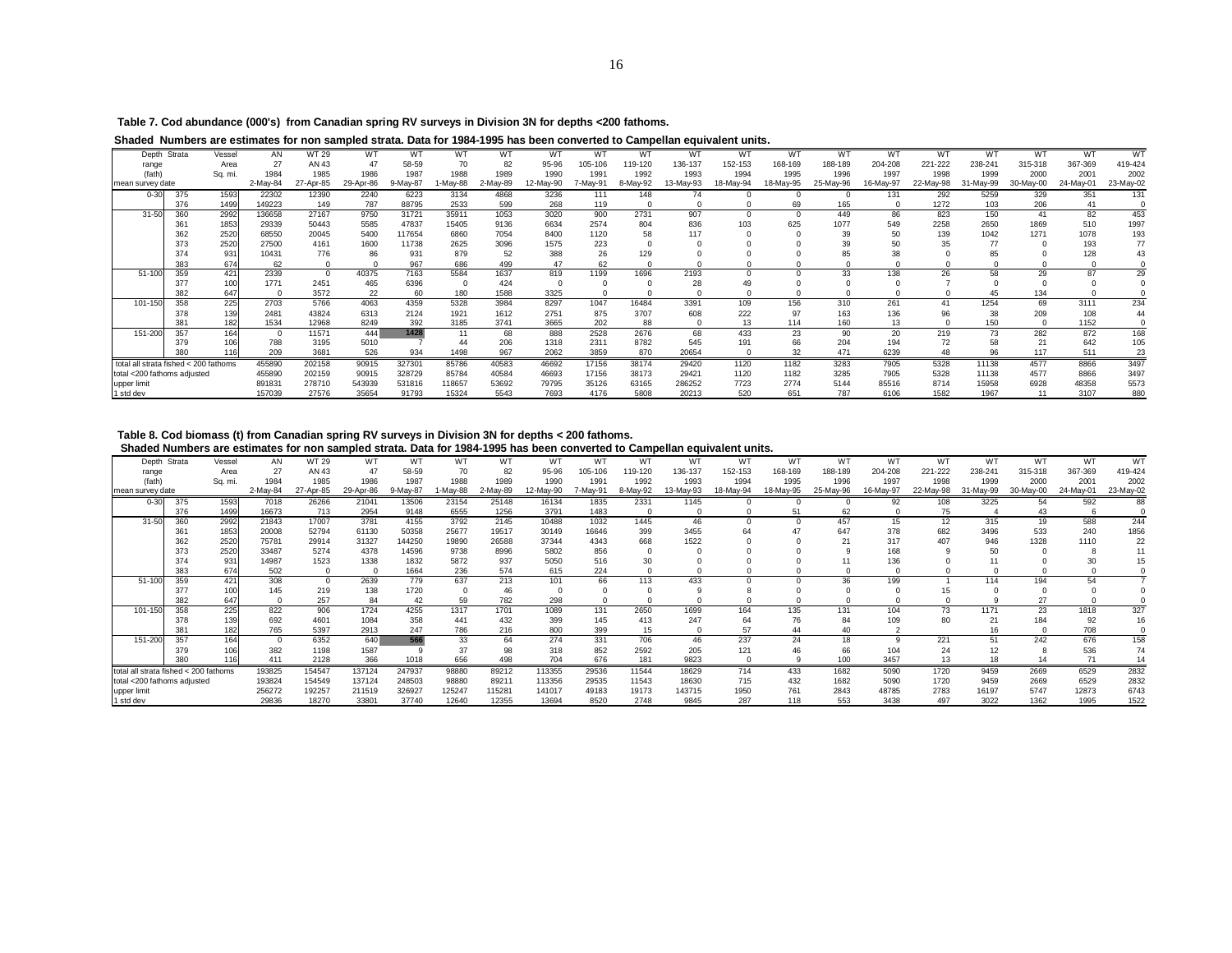|                         |        |         |           | TUL UCDITIS 2 ZUV TAITUMIS.DAIA TUL 1991-1999 HAS DECH CUNVELICU IU GAMDEMAN CUUVAICHI UMIIS. |           |           |           |           |           |           |           |           |           |           |
|-------------------------|--------|---------|-----------|-----------------------------------------------------------------------------------------------|-----------|-----------|-----------|-----------|-----------|-----------|-----------|-----------|-----------|-----------|
| Depth                   | Strata | Vessel  | <b>WT</b> | <b>WT</b>                                                                                     | <b>WT</b> | <b>WT</b> | W٦        | <b>WT</b> | WT        | <b>WT</b> | W1        | <b>WT</b> | <b>WT</b> | <b>WT</b> |
| range                   |        | Area    | 105-106   | 119-120                                                                                       | 136-137   | 152-153   | 168-169   | 188-189   | 204-208   | 221-222   | 238-241   | 315-318   | 367-369   | 419-424   |
| (fath)                  |        | Sq. mi. | 1991      | 1992                                                                                          | 1993      | 1994      | 1995      | 1996      | 1997      | 1998      | 1999      | 2000      | 2001      | 2002      |
| mean survey date        |        |         | 7-May-91  | 8-May-92                                                                                      | 13-May-93 | 18-May-94 | 18-May-95 | 25-May-96 | 16-May-97 | 22-May-98 | 31-May-99 | 30-May-00 | 24-May-01 | 23-May-02 |
| 201-300                 | 723    | 155     | 1970      | 13573                                                                                         | 43        | 32        |           | 46        |           | 53        |           | 139       | 3179      | 1658      |
|                         | 725    | 105     | 401       | nf                                                                                            |           | 95        | 73        | 34        | 16        | 49        | 33        | 361       | 661       | 148       |
|                         | 727    | 160     | 833       | 2144                                                                                          | 1444      | 222       | 211       | 1394      | 109       | 55        | 44        | 383       | 528       | 446       |
| 301-400                 | 724    | 124     | 69        | 112                                                                                           | 9         | 34        | 17        |           | 50        | 61        |           |           | 45        | 62        |
|                         | 726    | 72      |           |                                                                                               |           |           | 70        |           | 12        |           |           |           |           | 36        |
|                         | 728    | 156     |           |                                                                                               |           |           | 43        |           |           |           |           |           |           |           |
| 401-500                 | 752    | 134     | nf        | nf                                                                                            | nf        |           | nf        | nf        | nf        | nf        |           | nf        | nf        | nf        |
|                         | 756    | 106     | nf        | nf                                                                                            | nf        |           | nf        | nf        | nf        | nf        | nf        | nf        | nf        | nf        |
|                         | 760    | 154     | nf        | nf                                                                                            | nf        |           | nf        | nf        | nf        | nf        | nf        | nf        | nf        | nf        |
| total all strata fished |        |         | 20429     | 54003                                                                                         | 30916     | 1504      | 1597      | 4789      | 8165      | 5545      | 11214     | 5460      | 13279     | 5845      |
| 1 STD                   |        |         | 4280      | 12445                                                                                         | 20228     | 555       | 659       | 1519      | 6107      | 1586      | 1969      | 1170      | 4191      | 1800      |

 **Table 9. Cod abundance (000's) from Canadian spring RV surveys in Division 3N for depths > 200 fathoms.Data for 1991-1995 has been converted to Campellan equivalent units.**

 **Table 10. Cod biomass (t)) from Canadian spring RV surveys in Division 3N for depths > 200 fathoms.Data for 1991-1995 has been converted to Campellan equivalent units.**

| Depth                   | Strata | Vessel  | <b>WT</b> | WT       | <b>WT</b> | <b>WT</b> | <b>WT</b> | <b>WT</b> | W <sup>1</sup> | <b>WT</b> | <b>WT</b> | W1        | W٦        | <b>WT</b> |
|-------------------------|--------|---------|-----------|----------|-----------|-----------|-----------|-----------|----------------|-----------|-----------|-----------|-----------|-----------|
| range                   |        | Area    | 105-106   | 119-120  | 136-137   | 152-153   | 168-169   | 188-189   | 204-208        | 221-222   | 238-241   | 315-318   | 367-369   | 419-424   |
| (fath)                  |        | Sq. mi. | 1991      | 1992     | 1993      | 1994      | 1995      | 1996      | 1997           | 1998      | 1999      | 2000      | 2001      | 2002      |
| mean survey date        |        |         | 7-May-91  | 8-May-92 | 13-May-93 | 18-May-94 | 18-May-95 | 25-May-96 | 16-May-97      | 22-May-98 | 31-May-99 | 30-May-00 | 24-May-01 | 23-May-02 |
| 201-300                 | 723    | 155     | 662       | 3415     | 30        | 26        |           | 35        | 80             | 77        |           | 270       | 2233      | 1598      |
|                         | 725    | 105     | 186       | nf       |           | 32        |           | 19        | 9              | 10        | 13        | 163       | 443       | 100       |
|                         | 727    | 160     | 486       | 805      | 313       | 86        | 41        | 677       |                | 25        |           | 180       | 295       | 96        |
| 301-400                 | 724    | 124     | 30        | 32       |           | 22        | 26        |           | 40             | 191       |           |           | 100       | 36        |
|                         | 726    | 72      | 0         |          |           | $\Omega$  | 31        |           |                |           |           |           |           | 12        |
|                         | 728    | 156     | 0         |          |           |           | 26        |           |                |           |           |           |           |           |
| 401-500                 | 752    | 134     | nf        | nf       | nf        |           | nf        | nf        |                | nf        | nf        | nf        | nf        | nf        |
|                         | 756    | 106     | nf        | nf       | nf        |           | nf        | nf        | nf             | nf        | nf        | nf        | nf        | nf        |
|                         | 760    | 154     | nf        | nf       | nf        |           | nf        | nf        |                | nf        | nf        | nf        | nf        | nf        |
| total all strata fished |        |         | 30901     | 15795    | 18982     | 880       | 566       | 2430      | 5295           | 2024      | 9479      | 3281      | 9601      | 4673      |
| 1 STD                   |        |         | 8541      | 3853     | 9846      | 295       | 125       | 866       | 3439           | 537       | 3021      | 1379      | 2664      | 2123      |
|                         |        |         |           |          |           |           |           |           |                |           |           |           |           |           |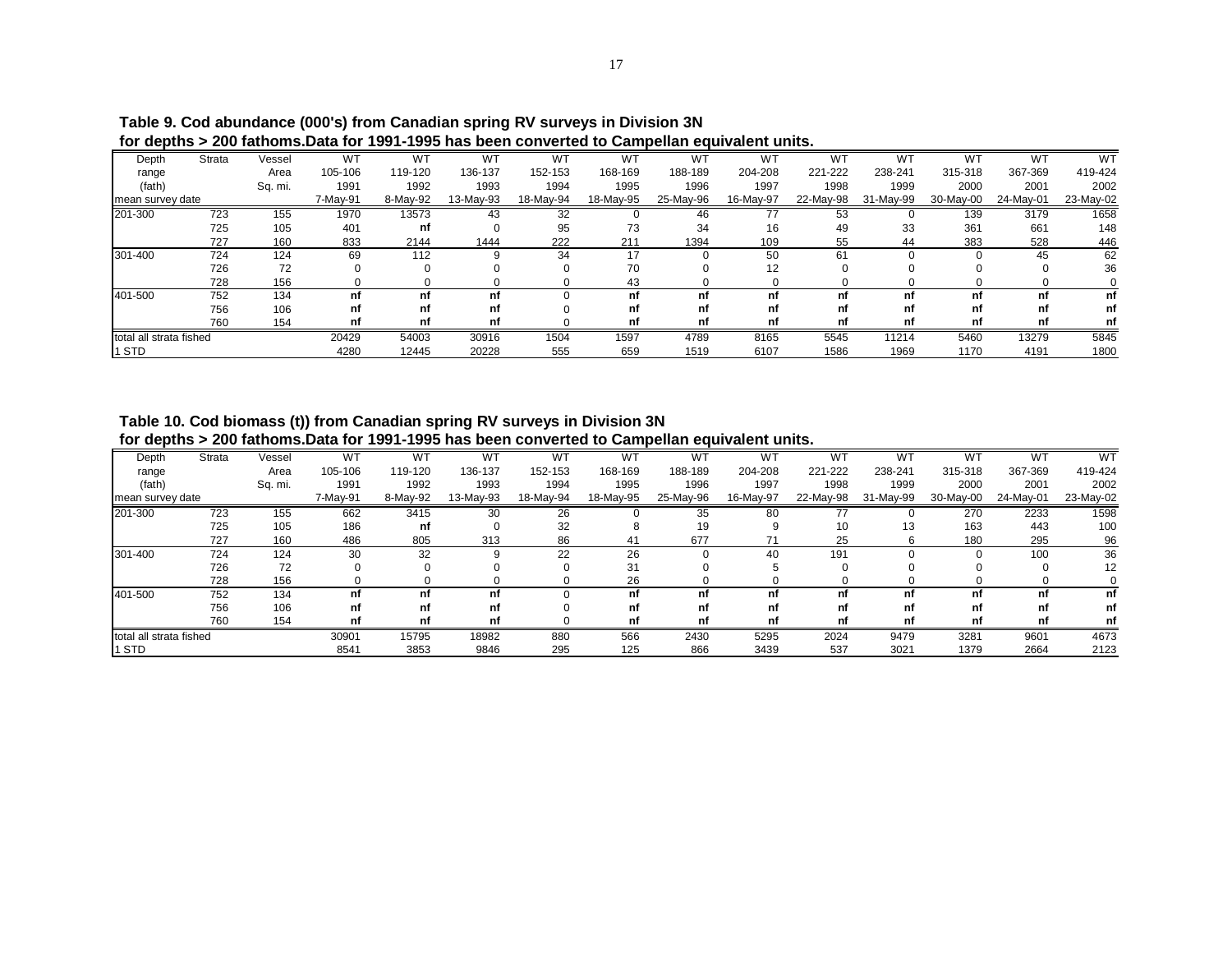|           | Shaded Numbers are estimates for non-sampled strata. Data for 1984-1995 have been converted to Campellen equivalent units |             |          |          |           |           |           |           |            |             |             |            |           |          |               |           |           |                |           |             |           |
|-----------|---------------------------------------------------------------------------------------------------------------------------|-------------|----------|----------|-----------|-----------|-----------|-----------|------------|-------------|-------------|------------|-----------|----------|---------------|-----------|-----------|----------------|-----------|-------------|-----------|
| Depth     | Strata                                                                                                                    | Vessel      | AN       | AN       | WT        | WT        | WT        | WT        | WТ         | WT          |             |            | WT        | WT       | WT            | WT        | WT        | W <sub>1</sub> | W٦        | W٦          | <b>WT</b> |
| range     |                                                                                                                           | Area        |          |          |           | 58-60     | 70        |           | 95-96      | 05-106      | 19-120      | 136-137    | 152-154   | 168-169  | 188-189       | 204-208   | 221-222   | 238-241        | 315-318   | $365 + 367$ | 419-424   |
| (fath)    |                                                                                                                           | Sq. mi      | 1984     | 1985     | 1986      | 1987      | 1988      | 1989      | 1990       | 1991        | 1992        | 1993       | 1994      | 1995     | 1996          | 1997      | 1998      | 1999           | 2000      | 2001        | 2002      |
|           | mean survey date                                                                                                          |             | 3-May-84 | 5-Apr-85 | 22-Apr-86 | 27-Apr-87 | 24-Apr-88 | 23-Apr-89 | 27-Apr-90  | 24-Apr-91   | 26-Apr-92   | 30-Apr-93  | 4-May-94  | 7-May-95 | 1-May-96      | 16-Mav-97 | 22-May-98 | 19-May-99      | 16-Mav-00 | 7-May-01    | 5-May-02  |
| $31 - 50$ | 330                                                                                                                       | 2089        | 7761     | 7892     | 3707      | 11315     | 5384      | 1609      | 4990       | 1424        | 203         | 373        |           |          | 4824          | 509       | 4310      | 4037           | 8680      | 1519        | 616       |
|           | 331                                                                                                                       | 456         | 3863     | 1921     | 744       | 1900      | 1425      | 792       | 1052       | 158         | 32          |            |           |          | 348           |           | 8343      | 452            | 2635      | 3858        | 220       |
|           | 338                                                                                                                       | 1898        | 23356    | 9724     | 8933      | 20210     | 6623      | 20166     | 8436       | 24463       | 2285        | 835        | 132       | 264      | 2109          | 160       | 895       | 15015          | 6571      | 7006        | 3264      |
|           | 340                                                                                                                       | 1716        | 10606    | 9414     | 10282     | 146151    | 2826      | 1960      | 3628       | 2569        | 334         | 119        | 286       |          | 1441          | 529       | 173       | 1770           | 3682      | 567         | 189       |
|           | 351                                                                                                                       | 2520        | 78342    | 17578    | 117725    | 71723     | 13335     | 6112      | 6242       | 2071        | 1050        | 350        | 250       |          | 525           | 453       | 277       | 1631           | 12046     | 1820        | 545       |
|           | 352                                                                                                                       | <b>2580</b> | 41362    | 17656    | 9803      | 35888     | 56193     | 10474     | 14499      | 9752        | 3852        | 1331       | 1299      | 1111     | 1115          | 927       | 1278      | 14932          | 5481      | 3372        | 1730      |
|           | 353                                                                                                                       | 1282        |          | 2226     | 2773      | 29082     | 44478     | 4731      | 6499       | 1297        | 4229        | 223        |           | 285      | 677           |           | 564       | 507            | 1693      | 397         | 321       |
| 51-100    | 329                                                                                                                       | 1721        | 5928     | 2390     | 2838      | 133032    | 5259      | 5577      | 13147      | 22309       | 508         | 1673       | 13959     | 1100     | 330           | 765       | 8194      | 8370           | 1278      | 2746        | 379       |
|           | 332                                                                                                                       | 1047        | 436      | 3432     | 1115      | 30014     | 2908      | 3112      | 5700       | 683773      | 29607       | 296105     |           | 2399     | 3184          | 432       | 720       | 8121           | 27653     | 816         | 672       |
|           | 337                                                                                                                       | 948         | 1909     | 5688     | 1369      | 1799      | 2337      | 10402     | 2133       | 22436       | 6913        | 231602     | 132       | 527      | 2502          | 681       | 1239      | 9389           | 3032      | 1130        | 478       |
|           | 339                                                                                                                       | 585         | 14625    | 894      | 135       | 2383      | 488       | 27        | 1625       | 1571        | 609         | 406        |           |          | 46            |           | 121       | 497            | 40        | 281         | 201       |
|           | 354                                                                                                                       | 474         | 2238     | 1843     | 2216      | 65669     | 2271      | 593       | 395        | 9019        | 1679        | 1415       |           |          | 66            |           | 4583      | 4864           | 587       | 163         | 33        |
| 101-150   | 333                                                                                                                       | 151         |          | 42       | 105       | 566       |           | 378       | 136        | 692         | 975         | 514<br>437 | 2205      | 10       | 688           | 1447      | 194<br>25 | 25             | 92        |             | 20        |
|           | 336<br>355                                                                                                                | 121         |          | 4070     | 126<br>29 | 207       | 43        | 987       | 143        | 160<br>2339 | 5537<br>944 | 236        | 605<br>50 |          | 2573          | 128       | 50        |                |           |             |           |
| 151-200   | 334                                                                                                                       | 103         |          | 236      | 1323      | 26        | 121       | 141       | 193<br>543 | 1214        | 971         | 1137       | 533       | 200      | 184           | 94        | 26        | 44<br>28       | 39<br>70  | 234<br>54   | 1017      |
|           | 335                                                                                                                       |             |          |          |           |           | 12        | 16        | 97         | 27          | 1275        | 342        | 157       | 52       | 490           | 211       |           |                | 13        | 278         | 357       |
|           | 356                                                                                                                       |             |          |          |           |           | 51        | 131       | 110        | 546         | 2665        | 424        | 491       | 13       | 93            | 70        | 82        | 67             | 96        | 62          | 149       |
|           | total strata fished < 200 fathoms                                                                                         |             |          |          |           |           |           |           | 68515      |             | 63667       |            |           |          | 21202         | 6412      | 31110     | 69803          | 73688     |             | 10314     |
|           |                                                                                                                           |             | 190427   | 85023    | 163306    | 549997    | 143763    | 67215     |            | 785821      |             | 537522     | 20100     | 5967     |               | 6412      | 31110     |                | 73688     | 24416       |           |
|           | total <200 fathoms adjusted                                                                                               |             | 190426   | 85023    | 163304    | 549994    | 143762    | 67216     | 69568      | 785820      | 63668       | 537522     | 20099     | 5968     | 21203<br>4574 |           |           | 69803          |           | 24416       | 10314     |
| 1 std dev |                                                                                                                           |             | 23492    | 12072    | 92856     | 118784    | 39030     | 10972     | 10310      | 669240      | 22549       | 271901     | 13845     | 1800     |               | 1513      | 12293     | 14900          | 14847     | 3171        | 1795      |

**Table 11. Cod abundance (000's) from Canadian Spring RV Surveys in Division 3O for depths <200 fathoms.**

### **Table 12. Cod biomass (t) from Canadian Spring RV Surveys in Division 3O for depths <200 fathoms.**

**Shaded Numbers are estimates for non-sampled strata. Data for 1984-1995 have been converted to Campellen equivalent units**

| Depth     |                                   | Vessel | AN       | AN        | w.           | WT        | WT        | W1        | w٦        | W <sup>1</sup> | W         |           | W        | WT       | W٦        | w.       | W٦        | W.        | W٦        |                  | W1       |
|-----------|-----------------------------------|--------|----------|-----------|--------------|-----------|-----------|-----------|-----------|----------------|-----------|-----------|----------|----------|-----------|----------|-----------|-----------|-----------|------------------|----------|
| range     |                                   | Area   | 27       | 43        | $\mathbf{A}$ | 58-60     | 70        | 82        | 95-96     | 105-106        | 119-120   | 136-137   | 152-154  | 168-169  | 188-189   | 204-208  | 221-222   | 238-241   | 315-318   | $365 + 367$      | 419-424  |
| (fath)    | Strata                            | Sq. mi | 1984     | 1985      | 1986         | 1987      | 1988      | 1989      | 1990      | 1991           | 1992      | 1993      | 1994     | 1995     | 1996      | 1997     | 1998      | 1999      | 2000      | 200 <sup>1</sup> | 2002     |
|           | mean survey date                  |        | 3-May-84 | 15-Apr-85 | 22-Apr-86    | 27-Apr-87 | 24-Apr-88 | 23-Apr-89 | 27-Apr-90 | 24-Apr-91      | 26-Apr-92 | 30-Apr-93 | 4-May-94 | 7-May-95 | 11-Mav-96 | 6-Mav-97 | 22-May-98 | 19-May-99 | 16-Mav-00 | 7-Mav-01         | 5-May-02 |
| $31 - 50$ | 330                               | 2089   | 7964     | 9372      | 4167         | 12075     | 4486      | 3318      | 5091      | 266            | 32        | 92        |          |          | 7103      | 357      | 12526     | 8593      | 8401      | 2296             | 190      |
|           | 331                               | 456    | 4536     | 4891      | 1295         | 1982      | 2176      | 481       | 2191      | 236            | 224       |           |          |          | 983       |          | 34685     | 1105      | 6842      | 1738             | 1251     |
|           | 338                               | 1898   | 43090    | 13670     | 23245        | 20013     | 14538     | 25430     | 9315      | 10283          | 11883     | 4981      | 1841     | 3439     | 1535      | 196      | 5069      | 9416      | 6982      | 13092            | 2456     |
|           | 340                               | 1716   | 13654    | 10780     | 12024        | 161120    | 16447     | 5478      | 10296     | 384            | 52        | 1936      | 160      |          | 239       | 186      | 512       | 3857      | 2164      | 1469             | 33       |
|           | 351                               | 2520   | 68620    | 34516     | 90852        | 114632    | 25324     | 19777     | 22343     | 6595           | 2063      | 1198      | 131      |          | 104       | 286      | 1888      | 5269      | 47572     | 4266             | 38       |
|           | 352                               | 2580   | 51655    | 41868     | 24245        | 76430     | 82226     | 43865     | 38424     | 22512          | 16671     | 8225      | 1584     | 3784     | 1528      | 2869     | 5341      | 14309     | 8226      | 11344            | 6932     |
|           | 353                               | 1282   |          | 9451      | 1831         | 15552     | 4512      | 4012      | 5892      | 1267           | 1780      | 3260      |          | 609      | 118       |          | 18        | 1719      | 7130      | 529              | 4394     |
| 51-100    | 329                               | 1721   | 1776     | 1931      | 1114         | 116331    | 16127     | 1690      | 4684      | 4195           | 97        | 219       | 10523    | 2187     | 191       | 614      | 13037     | 9671      | 628       | 896              | 63       |
|           | 332                               | 1047   | 4410     | 17134     | 4092         | 12848     | 11718     | 2156      | 11266     | 39264          | 3927      | 108245    |          | 1702     | 1534      | 1558     | 2136      | 1350      | 4360      | 272              | 42       |
|           | 337                               | 948    | 741      | 2976      | 11644        | 4299      | 1005      | 5735      | 3354      | 5566           | 20721     | 79783     | 813      | 1659     | 3299      | 527      | 1720      | 3095      | 1040      | 553              | 160      |
|           | 339                               | 585    | 3355     | 730       | 73           | 943       | 496       | 219       | 385       | 92             | 87        |           |          |          |           |          | 441       | 1210      |           | 733              |          |
|           | 354                               | 474    | 955      | 660       | 569          | 6915      | 1211      | 87        | 562       | 3325           | 191       | 1319      |          |          | 85        |          | 2258      | 1088      | 218       | 737              | 218      |
| 101-150   | 333                               | 151    |          | 330       | 411          | 1837      | $\Omega$  | 1486      | 381       | 877            | 273       | 1661      | 8549     | 26       | 1625      | 974      | 255       | 26        | 77        | 43               | 31       |
|           | 336                               | 121    |          | 81        | 120          | 35        | 39        | 44        | 318       | 111            | 1733      | 375       | 661      |          | 19        | 322      | 16        | 18        |           |                  |          |
|           | 355                               |        |          | 724       | 29           | 259       | 38        | 538       | 198       | 329            | 63        | 169       | 32       | 31       | 2344      | 15       | 74        | 26        | 13        | 169              |          |
| 151-200   | 334                               |        |          | 898       | 4773         | 120       | 473       | 294       | 826       | 1385           | 1018      | 1408      | 959      | 333      | 259       | 305      | 46        | 72        | 98        | 33               | 1241     |
|           | 335                               |        |          |           | 159          | 38        | 82        | 16        | 110       |                | 276       | 2522      | 453      | 342      | 680       | 734      | 75        | 207       | 37        | 254              | 437      |
|           | 356                               |        |          |           | 42           | 15        | 178       | 154       | 219       | 88             | 308       | 387       | 257      | 16       | 46        |          | 102       | 108       | 442       | 69               | 142      |
|           | total strata fished < 200 fathoms |        | 200758   | 150013    | 180686       | 545446    | 181076    | 114780    | 113664    | 96783          | 61399     | 215824    | 25964    | 14127    | 21696     | 8990     | 80199     | 61139     | 94231     | 38539            | 17798    |
|           | total <200 fathoms adjusted       |        | 200756   | 150012    | 180685       | 545444    | 181076    | 114780    | 115855    | 96785          | 61399     | 215823    | 25963    | 14128    | 21697     | 8990     | 80199     | 61139     | 9423'     | 38539            | 17798    |
| 1 std dev |                                   |        | 26557    | 18667     | 57045        | 107416    | 34873     | 32407     | 14933     | 35395          | 21352     | 92888     | 11823    | 3094     | 4742      | 3056     | 36701     | 11992     | 47545     | 6458             | 4458     |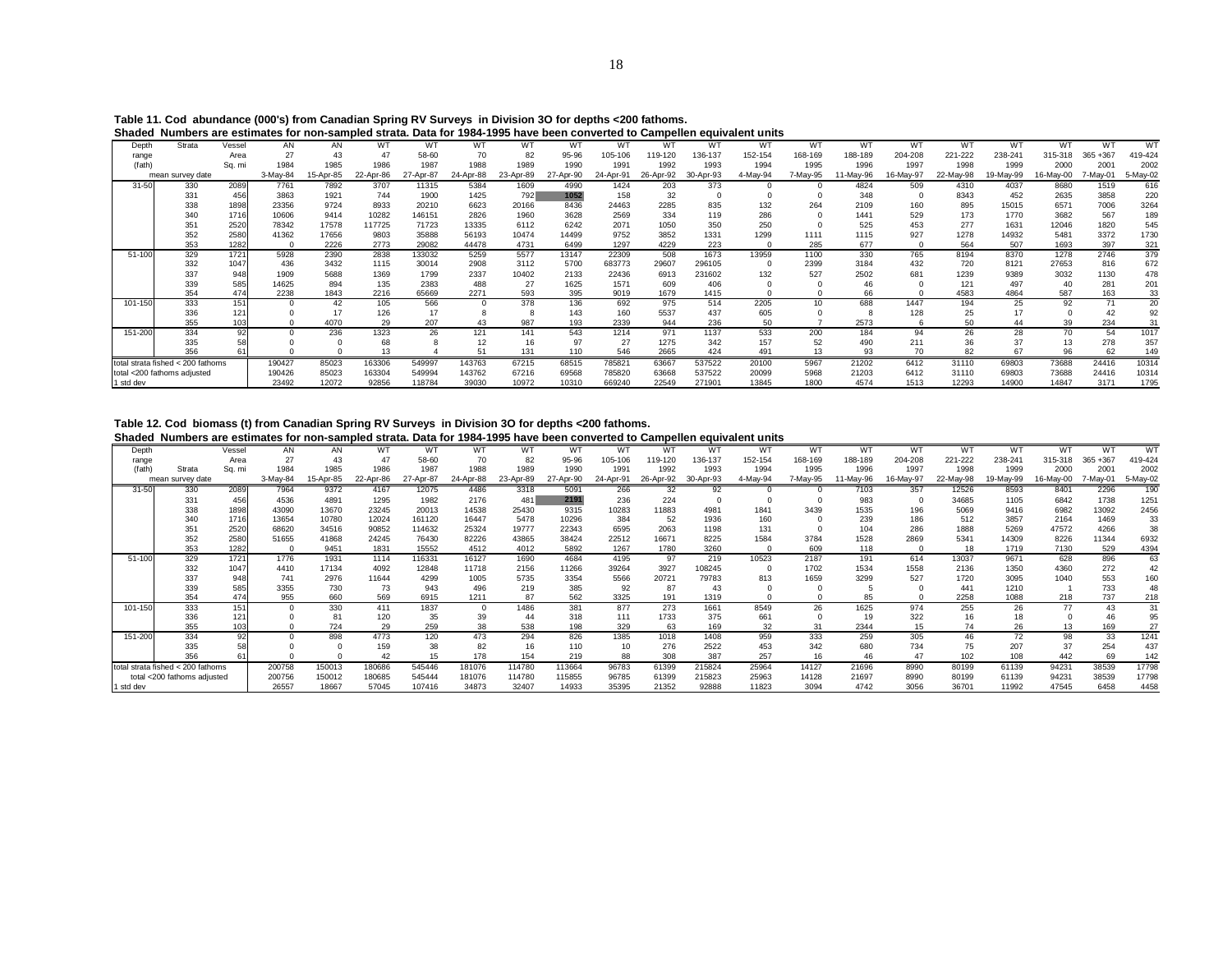|                         |        |        |           |           |                | TOT QUDLITS ZEUV TALITUMS DATA TUI TUUT TUUU MATU DULITUMITUL LU QAMDUMIUM UQUITAMUMI AMILO. |          |           |           |         |         |                               |             |          |
|-------------------------|--------|--------|-----------|-----------|----------------|----------------------------------------------------------------------------------------------|----------|-----------|-----------|---------|---------|-------------------------------|-------------|----------|
| Depth                   | Strata | Vessel | WT        | WT        | W <sup>-</sup> | <b>WT</b>                                                                                    | WT       | WT        | WT        | WT      | WT      | W.                            | W٦          | WT       |
| range                   |        | Area   | 105-106   | 119-120   | 136-137        | 152-154                                                                                      | 168-169  | 188-189   | 204-208   | 221-222 | 238-241 | 315-318                       | $365 + 367$ | 419-424  |
| (fath)                  |        | Sq. mi | 1991      | 1992      | 1993           | 1994                                                                                         | 1995     | 1996      | 1997      | 1998    | 1999    | 2000                          | 2001        | 2002     |
| mean survey date        |        |        | 24-Apr-91 | 26-Apr-92 | 30-Apr-93      | 4-May-94                                                                                     | 7-May-95 | 11-May-96 | 16-May-97 |         |         | 22-May-98 19-May-99 16-May-00 | 7-Mav-01    | 5-May-02 |
| 201-300                 | 717    |        | 3701      | 336       | 1615           | 1441                                                                                         | 242      | 27        | 176       | 20      | 37      | 122                           | 838         | 183      |
|                         | 719    |        | 274       | 749       | 301            | 443                                                                                          | 164      | 21        | 39        |         | 107     | 18                            | 134         |          |
|                         | 721    |        | 190       | 72390     | 348            |                                                                                              |          | 84        | 103       |         |         |                               | 67          |          |
| 301-400                 | 718    |        | 15        |           | 100            | 503                                                                                          | 102      |           |           |         |         |                               |             | 18       |
|                         | 720    |        |           | 569       | 15             | 211                                                                                          | 29       |           | 103       | 12      |         |                               |             | 17       |
|                         | 722    |        |           | 149       |                |                                                                                              |          |           |           |         |         |                               |             |          |
| 401-500                 | 764    |        | nf        | nf        | nf             |                                                                                              | nf       | nf        | nf        | nf      | nf      | nf                            | nf          | nf       |
|                         | 772    |        | nf        | nf        | nf             |                                                                                              | nf       | nf        | nf        | nf      | nf      | nf                            | nf          | nf       |
| total all strata fished |        |        | 790001    | 137860    | 539900         | 22708                                                                                        | 6510     | 21352     | 6844      | 31153   | 69960   | 73837                         | 25478       | 10540    |
| STD                     |        |        | 669243    | 75102     | 271903         | 13895                                                                                        | 1823     | 4574      | 1519      | 12292   | 14900   | 14847                         | 3261        | 1799     |

**Table 13. Cod abundance (000's) from Canadian Spring RV Surveys in Division 3O for depths >200 fathoms Data for 1991-1995 have been converted to Campellen equivalent units.**

# **Table 14. Cod biomass (t) from Canadian Spring RV Surveys in Division 3O for depths >200 fathoms Data for 1991-1995 have been converted to Campellen equivalent units.**

| Depth                   | Strata | Vessel | W٦        | WT        | <b>WT</b> | <b>WT</b> | <b>WT</b> | WT        | w٦        | <b>WT</b> | <b>WT</b>           | W٦        | WT          | <b>WT</b> |
|-------------------------|--------|--------|-----------|-----------|-----------|-----------|-----------|-----------|-----------|-----------|---------------------|-----------|-------------|-----------|
| range                   |        | Area   | 105-106   | 119-120   | 136-137   | 152-154   | 168-169   | 188-189   | 204-208   | 221-222   | 238-241             | 315-318   | $365 + 367$ | 419-424   |
| (fath)                  |        | Sq. mi | 1991      | 1992      | 1993      | 1994      | 1995      | 1996      | 1997      | 1998      | 1999                | 2000      | 2001        | 2002      |
| mean survey date        |        |        | 24-Apr-91 | 26-Apr-92 | 30-Apr-93 | 4-May-94  | 7-May-95  | 11-May-96 | 16-May-97 |           | 22-May-98 19-May-99 | 16-May-00 | 7-Mav-01    | 5-May-02  |
| 201-300                 | 717    | 717    | 15218     | 436       | 1870      | 2094      | 339       | 57        | 238       | 30        | 47                  | 108       | 585         | 164       |
|                         | 719    | 719    | 143       | 179       | 330       | 727       | 927       | 37        | 133       |           | 243                 | 59        | 137         |           |
|                         | 721    | 721    | 88        | 12153     | 304       | 16        | 10        | 95        | 53        | 16        |                     | 20        | 323         | 22        |
| 301-400                 | 718    | 718    |           |           | 159       | 791       | 91        |           | 16        |           |                     |           |             | 18        |
|                         | 720    | 720    |           | 139       |           | 222       | 34        |           | 164       | 11        | 20                  |           | 41          | 25        |
|                         | 722    | 722    |           | 70        |           |           |           | 28        |           |           |                     |           | 52          |           |
| 401-500                 | 764    | 764    | nf        | nf        | nf        |           | nf        | nf        | nf        | nf        | nf                  | nf        | nf          | nf        |
|                         | 772    | 772    | nf        | nf        | nf        |           | nf        | nf        | nf        | nf        | nf                  | nf        | nf          | nf        |
| total all strata fished |        |        | 112240    | 74377     | 218496    | 29814     | 15528     | 21915     | 9598      | 80256     | 61459               | 94418     | 39677       | 18027     |
| 1 STD                   |        |        | 36959     | 24453     | 92889     | 11890     | 3223      | 4742      | 3065      | 36701     | 11996               | 47546     | 6475        | 4459      |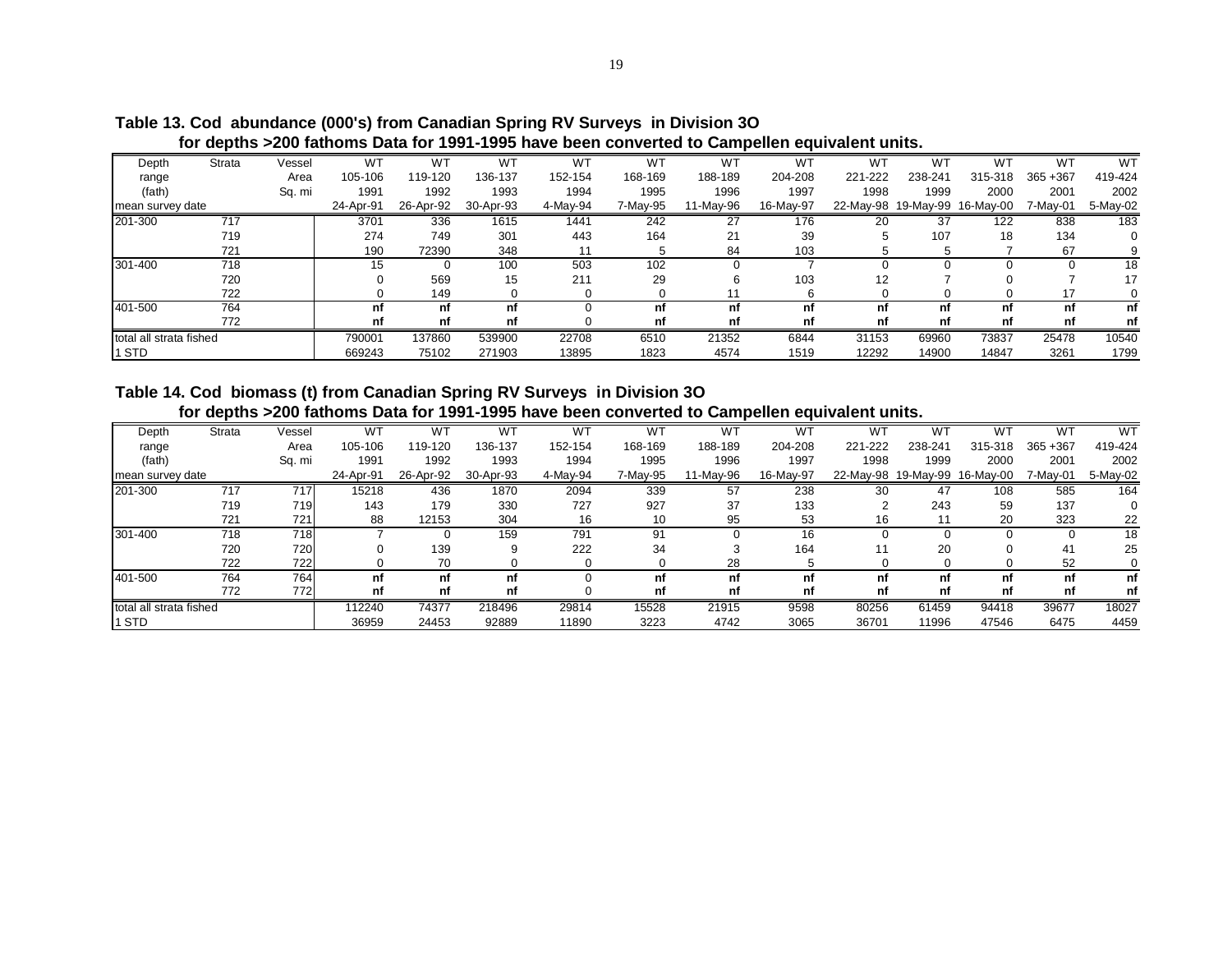|              |                         |                            |             |                | Table 15. Abundance ('000) and Biomass (t) of cod from autumn stratified random surveys in Division 3N. |             |                |                |                |                |                |                |              |              |                     |
|--------------|-------------------------|----------------------------|-------------|----------------|---------------------------------------------------------------------------------------------------------|-------------|----------------|----------------|----------------|----------------|----------------|----------------|--------------|--------------|---------------------|
|              |                         |                            |             |                | Data for 1990-1994 have been converted to Campellen equivalent units.                                   |             |                |                |                |                |                |                |              |              |                     |
|              |                         |                            |             |                |                                                                                                         |             |                | Abundance      |                |                |                |                |              |              |                     |
|              |                         |                            |             |                |                                                                                                         |             |                |                | Tel 42         |                | Tel 76         |                | Tel 338-339  |              | Tel 357 Tel 411-412 |
|              |                         |                            | WT          | WT             | WT                                                                                                      | WT          | WT             | WT             | AN253          | WT             | WT             | WT             | WT           | WT           | WT                  |
| Depth        |                         |                            | 101-102     | 113-115        | 128-130                                                                                                 | 144-146     | 160-161        | 176-177        | WT 200         | 212-214        | 229-233        | 244-247        | 319-323      | 372-373      | 427-428             |
| Range Strata |                         | Area                       | 1990        | 1991           | 1992                                                                                                    | 1993        | 1994           | 1995           | 1996           | 1997           | 1998           | 1999           | 2000         | 2001         | 2002                |
|              |                         |                            | 6-Dec-90    | 3-Nov-91       | 29-Oct-92                                                                                               | 7-Nov-93    | 2-Nov-94       | 13-Oct-95      | 1-Dec-96       | 16-Oct-97      | 20-Nov-98      | 13-Nov-99      | 12-Nov-00    | 18-Oct-01    | 20-Oct-02           |
| $0 - 30$     | 375                     | 1593                       | 5421        | 66596          | n f                                                                                                     | 2047        | 1947           | 5001           | $\overline{0}$ | 603            | 329            | 14518          | 8163         | 4492         | 2849                |
|              | 376                     | 1499                       | 32419       | 455280         | 354763                                                                                                  | 260         | 312            | 3956           | 93             | 41             | 1598           | 361            | 819          | 876          | 317                 |
| 31-50        | 360                     | 2992                       | 28703       | 12311          | 8311                                                                                                    | 3463        | $\mathbf 0$    | 437            |                | 137            | 309            | 2367           | 1132         | 2345         | 360                 |
|              | 361                     | 1853                       | 6273        | 14155          | 20718                                                                                                   | 6177        | 7549           | 3788           | 2025           | 2156           | 5761           | 1733           | 3161         | 6780         | 1173                |
|              | 362                     | 2520                       | 12855       | 73045          | 49583                                                                                                   | 1300        | 622            | 910            | 104            | 898            | 792            | 7924           | 6478         | 6438         | 314                 |
|              | 373                     | 2520                       | 1336        | 22575          | 1400                                                                                                    | 750         | $\mathbf 0$    | 70             | 130            | 50             | 149            | 3004           | 341          | 446          | 149                 |
|              | 374                     | 931                        | 879         | 20754          | nf                                                                                                      | 819         | 1034           | 57             | 65             | 43             | 171            | 512            | 85           | 1836         | 256                 |
|              | 383                     | 674                        | 530         | 530            | nf                                                                                                      | $\mathbf 0$ | $\mathbf 0$    | 47             | $\mathsf 0$    | $\mathbf 0$    | 46             | 0              | $\mathbf 0$  | 0            | 0                   |
| 51-100       | 359                     | 421                        | 702         | $\mathbf 0$    | 497                                                                                                     | 88          | $\overline{0}$ | 29             | 52             | 29             | $\mathbf 0$    | $\mathbf 0$    | 550          | 290          | 463                 |
|              | 377                     | 100                        | 243         | nf             | 493                                                                                                     | $\mathbf 0$ | $\overline{7}$ | $\overline{7}$ | 12             | 0              | $\mathbf 0$    | 21             | 21           | 481          | 51                  |
|              | 382                     | 647                        | 210         | 359            | 270                                                                                                     | 494         | 0              | $\mathbf 0$    | 33             | 0              | 0              | 134            | 134          | 0            | 45                  |
| $101 - 15$   | 358                     | 225                        | 766         | 1500           | 5063                                                                                                    | 47          | 94             | 56             | 14             | 15             | 247            | 340            | 1156         | 342          | 437                 |
|              | 378                     | 139                        | 550         | 2046           | 1602                                                                                                    | 48          | 10             | 10             | $\mathbf 0$    | 17             | 10             | 1472           | 1785         | 226          | 476                 |
|              | 381                     | 182                        | nf          | $\mathbf 0$    | nf                                                                                                      | 202         | $\mathbf 0$    | $\mathbf 0$    | 233            | 8              | 13             | 138            | 338          | 1702         | 13                  |
| 151-20       | 357                     | 164                        | 683         | 399            | 194                                                                                                     | 1526        | 57             | 20             | 39             | $\overline{0}$ | 124            |                | 168          | 61           | 10                  |
|              | 379                     | 106                        | 213         | nf             | 596                                                                                                     | 655         | 81             | 33             | 52             | 79             | 13             | 988            | 164          | 663          | 47                  |
|              | 380                     | 116                        | nf          | 798            | nf                                                                                                      | 48          | 16             | 57             | 24             | 16             | $\Omega$       | 383            | 563          | 14           | 465                 |
|              |                         | total strata fished <= 200 | 91783       | 670348         | 443490                                                                                                  | 17924       | 11729          | 14478          | 3359           | 4092           | 9562           | 33895          | 25058        | 26992        | 7422                |
| <b>UPPER</b> |                         |                            | 156111      | 1657056        | 1675218                                                                                                 | 26592       | 20479          | 21567          | 6774           | 5741           | 14597          | 59471          | 41671        | 37378        | 16677               |
| TVALUE       |                         |                            | 2.201       | 2.776          | 4.303                                                                                                   | 2.145       | 2.447          | 2.201          | 2.571          | 2.179          | 2.26           | 2.78           | 2.2          | 2.14         | 3.18                |
| 1 std        |                         |                            | 29227       | 355442         | 286249                                                                                                  | 4041        | 3576           | 3221           | 1328           | 757            | 2228           | 9200           | 7551         | 4853         | 2910                |
| $201 - 30$   | 723                     | 155                        | n f         | $\mathbf 0$    | nf                                                                                                      | 97          | $\mathbf 0$    | $\mathbf 0$    | 43             | 6              | $\mathbf 0$    | 0              | $\Omega$     | $\mathbf{0}$ | $\mathbf{0}$        |
|              | 725                     | 105                        | nf          | nf             | $\mathbf 0$                                                                                             | 80          | $\mathbf 0$    | 12             | 22             | 0              | $\overline{7}$ | $\overline{7}$ | $\mathbf{0}$ | 7            | 14                  |
|              | 727                     | 160                        | nf          | nf             | nf                                                                                                      | 878         | 11             | 9              | 267            | 0              | $\Omega$       | 22             | 49           | $\Omega$     | 11                  |
| 301-40       | 724                     | 124                        | n f         | $\mathbf 0$    | nf                                                                                                      | 17          | $\mathsf 0$    | $\mathbf 0$    | 19             | 0              | $\mathbf 0$    | 0              | $\Omega$     | $\mathbf{0}$ | $\mathbf{0}$        |
|              | 726                     | 72                         | nf          | nf             | nf                                                                                                      | $\Omega$    | $\mathbf 0$    | $\mathbf 0$    | 10             | 0              | 0              | 0              | $\mathbf{0}$ | $\mathbf{0}$ | $\mathbf{0}$        |
|              | 728                     | 156                        | nf          | nf             | nf                                                                                                      | nf          | $\mathbf 0$    | $\mathbf 0$    | 76             | 0              | $\mathbf 0$    | 0              | $\mathbf{0}$ | $\mathbf{0}$ | $\mathbf{0}$        |
|              |                         | Total strata > 200 fathoms | $\mathbf 0$ | $\overline{0}$ | $\overline{0}$                                                                                          | 1072        | 11             | 21             | 437            | 6              | $\overline{7}$ | 29             | 49           | 7            | 25                  |
|              | Total all strata fished |                            | 91783       | 670348         | 443490                                                                                                  | 18996       | 11741          | 14498          | 3795           | 4098           | 9568           | 33924          | 25115        | 26972        | 7447                |
| 1 std        |                         |                            | 29227       | 355442         | 286251                                                                                                  | 4137        | 3575           | 3221           | 1375           | 757            | 2228           | 9200           | 7548         | 4866         | 2910                |
|              |                         |                            |             |                |                                                                                                         |             |                |                |                |                |                |                |              |              |                     |
|              |                         |                            |             |                |                                                                                                         |             |                | <b>Biomass</b> | Tel 42         |                | Tel 76         |                | Tel 338-339  |              | Tel 357 Tel 411-412 |
|              |                         |                            | WT          | WT             | WT                                                                                                      | WT          | WT             | WT             | AN253          | WT             | WT             | WT             | WT           | WT           | WT                  |
| Depth        |                         |                            | 101-102     | 113-115        | 128-130                                                                                                 | 144-146     | 160-161        | 176-177        | WT 200         | 212-214        | 229-233        | 244-247        | 319-323      | 372-373      | 427-428             |
| Range Strata |                         | Area                       | 1990        | 1991           | 1992                                                                                                    | 1993        | 1994           | 1995           | 1996           | 1997           | 1998           | 1999           | 2000         | 2001         | 2002                |
|              |                         |                            |             |                |                                                                                                         |             |                |                |                |                |                |                |              |              |                     |

|               |                         | $10$ idi Stidid $>$ 200 iditionis |          |                |           | 1012        | . .         | ∠ ।            | 401         | v              |             | ∠ສ             | 49             |           | ت                   |
|---------------|-------------------------|-----------------------------------|----------|----------------|-----------|-------------|-------------|----------------|-------------|----------------|-------------|----------------|----------------|-----------|---------------------|
|               | Total all strata fished |                                   | 91783    | 670348         | 443490    | 18996       | 11741       | 14498          | 3795        | 4098           | 9568        | 33924          | 25115          | 26972     | 7447                |
| 1 std         |                         |                                   | 29227    | 355442         | 286251    | 4137        | 3575        | 3221           | 1375        | 757            | 2228        | 9200           | 7548           | 4866      | 2910                |
|               |                         |                                   |          |                |           |             |             |                |             |                |             |                |                |           |                     |
|               |                         |                                   |          |                |           |             |             | <b>Biomass</b> |             |                |             |                |                |           |                     |
|               |                         |                                   |          |                |           |             |             |                | Tel 42      |                | Tel 76      |                | Tel 338-339    |           | Tel 357 Tel 411-412 |
|               |                         |                                   | WT       | WT             | WT        | WT          | WT          | WT             | AN253       | WT             | WT          | WT             | WT             | WT        | WT                  |
| Depth         |                         |                                   | 101-102  | 113-115        | 128-130   | 144-146     | 160-161     | 176-177        | WT 200      | 212-214        | 229-233     | 244-247        | 319-323        | 372-373   | 427-428             |
|               | Range Strata            | Area                              | 1990     | 1991           | 1992      | 1993        | 1994        | 1995           | 1996        | 1997           | 1998        | 1999           | 2000           | 2001      | 2002                |
|               |                         |                                   | 6-Dec-90 | 3-Nov-91       | 29-Oct-92 | 7-Nov-93    | 2-Nov-94    | 13-Oct-95      | 1-Dec-96    | 16-Oct-97      | 20-Nov-98   | 13-Nov-99      | 12-Nov-00      | 18-Oct-01 | 20-Oct-02           |
| $0 - 30$      | 375                     | 1593                              | 31395    | 69276          | nf        | 3305        | 9447        | 3162           | $\Omega$    | 594            | 839         | 2022           | 8642           | 1490      | 2135                |
|               | 376                     | 1499                              | 5147     | 80732          | 116390    | 152         | 993         | 4035           | 806         | 12             | 791         | 46             | 2677           | 2351      | 813                 |
| 31-50         | 360                     | 2992                              | 7585     | 4456           | 4572      | 8072        | $\Omega$    | 1329           | 319         | 1226           | 1258        | 8681           | 1536           | 3183      | 217                 |
|               | 361                     | 1853                              | 24777    | 16326          | 12485     | 12996       | 12111       | 8626           | 1734        | 3255           | 3811        | 1060           | 1986           | 3319      | 4519                |
|               | 362                     | 2520                              | 9636     | 40955          | 22852     | 1576        | 1001        | 337            | 29          | 2581           | 713         | 4955           | 2840           | 4146      | 1597                |
|               | 373                     | 2520                              | 9722     | 26255          | 4114      | 254         | $\mathbf 0$ | 39             | 49          | 26             | 60          | 1948           | 125            | 324       | 154                 |
|               | 374                     | 931                               | 2501     | 9699           | nf        | 1102        | 2414        | 15             | 27          | 45             | 196         | 111            | 20             | 1042      | 172                 |
|               | 383                     | 674                               | 216      | 164            | nf        | $\mathbf 0$ | $\mathbf 0$ | 54             | $\mathbf 0$ | $\mathbf 0$    | 0           | $\Omega$       | $\mathbf 0$    | $\Omega$  | 0                   |
| 51-100        | 359                     | 421                               | 39       | $\mathbf 0$    | 156       | 39          | $\mathbf 0$ | 12             | 36          | 25             | $\Omega$    | 0              | 458            | 249       | 601                 |
|               | 377                     | 100                               | 122      | nf             | 257       | $\Omega$    | 13          | 11             | 11          | $\Omega$       | $\Omega$    | 6              | 3              | 660       | 68                  |
|               | 382                     | 647                               | 129      | 73             | 115       | 168         | $\mathbf 0$ | $\mathbf 0$    | 93          | 0              | 0           | 93             | 116            | 0         | 12                  |
| $101 - 15$    | 358                     | 225                               | 404      | 430            | 2464      | 45          | 51          | 61             | 10          | 80             | 327         | 197            | 933            | 470       | 467                 |
|               | 378                     | 139                               | 362      | 635            | 461       | 12          | 11          | 8              | $\mathbf 0$ | 21             | 9           | 729            | 1156           | 174       | 276                 |
|               | 381                     | 182                               | nf       | $\mathbf 0$    | nf        | 119         | $\mathbf 0$ | $\mathbf 0$    | 118         | 5              | 8           | 39             | 86             | 1583      | 9                   |
| 151-20        | 357                     | 164                               | 370      | 205            | 120       | 629         | 42          | 46             | 19          | $\overline{0}$ | 245         |                | 311            | 172       | g                   |
|               | 379                     | 106                               | 318      | nf             | 317       | 240         | 96          | 20             | 27          | 108            | 8           | 644            | 129            | 675       | 79                  |
|               | 380                     | 116                               | nf       | 117            | nf        | 32          | 10          | 26             | 12          | 10             | 0           | 223            | 178            | 3         | 879                 |
|               |                         | total strata <= 200 fathoms       | 92723    | 249323         | 164303    | 28741       | 26189       | 17781          | 3290        | 7988           | 8265        | 20754          | 21196          | 19841     | 12007               |
| <b>UPPER</b>  |                         |                                   | 151903   | 392215         | 555906    | 46078       | 45182       | 26812          | 6083        | 11520          | 16104       | 33819          | 32744          | 28793     | 19789               |
| <b>TVALUE</b> |                         |                                   | 2.365    | 2.228          | 4.303     | 2.179       | 2.62        | 2.101          | 2.356       | 2.101          | 2.45        | 2.26           | 2.16           | 2.13      | 2.23                |
| 1 std         |                         |                                   | 25023    | 64135          | 91007     | 7956        | 7249        | 4298           | 1185        | 1681           | 3200        | 5781           | 5346           | 4203      | 3490                |
| 201-30        | 723                     | 155                               | nf       | $\mathbf 0$    | nf        | 63          | $\mathbf 0$ | $\Omega$       | 24          | 18             | $\Omega$    | $\Omega$       | $\Omega$       | $\Omega$  | $\circ$             |
|               | 725                     | 105                               | nf       | nf             | $\Omega$  | 90          | $\Omega$    | 10             | 13          | 0              | 18          | 10             | $\Omega$       | 6         | 6                   |
|               | 727                     | 160                               | nf       | nf             | nf        | 484         | 12          | 3              | 97          | 0              | $\mathbf 0$ | 39             | 34             | 0         | 11                  |
| 301-40        | 724                     | 124                               | n f      | $\overline{0}$ | nf        | 12          | $\Omega$    | $\overline{0}$ | 40          | $\overline{0}$ | $\Omega$    | $\overline{0}$ | $\overline{0}$ | $\Omega$  | $\circ$             |
|               | 726                     | 72                                | nf       | nf             | nf        | $\mathbf 0$ | $\mathbf 0$ | $\mathbf 0$    | 15          | 0              | 0           | 0              | $\mathbf 0$    | 0         | 0                   |
|               | 728                     | 156                               | nf       | nf             | nf        | nf          | 0           | $\mathbf 0$    | 34          | $\mathbf 0$    | $\Omega$    | $\Omega$       | $\mathbf 0$    | 0         | $\circ$             |
|               |                         | Total strata > 200 fathoms        | $\Omega$ | $\overline{0}$ | $\Omega$  | 649         | 12          | 13             | 223         | 18             | 18          | 49             | 34             | 6         | 17                  |
|               | Total all strata fished |                                   | 92723    | 249323         | 16303     | 29389       | 26200       | 17793          | 3510        | 8006           | 8283        | 20823          | 21230          | 19847     | 12024               |
| 1 std         |                         |                                   | 25023    | 64135          | 125400    | 7972        | 8397        | 4299           | 1186        | 1681           | 3200        | 5773           | 5347           | 4203      | 3490                |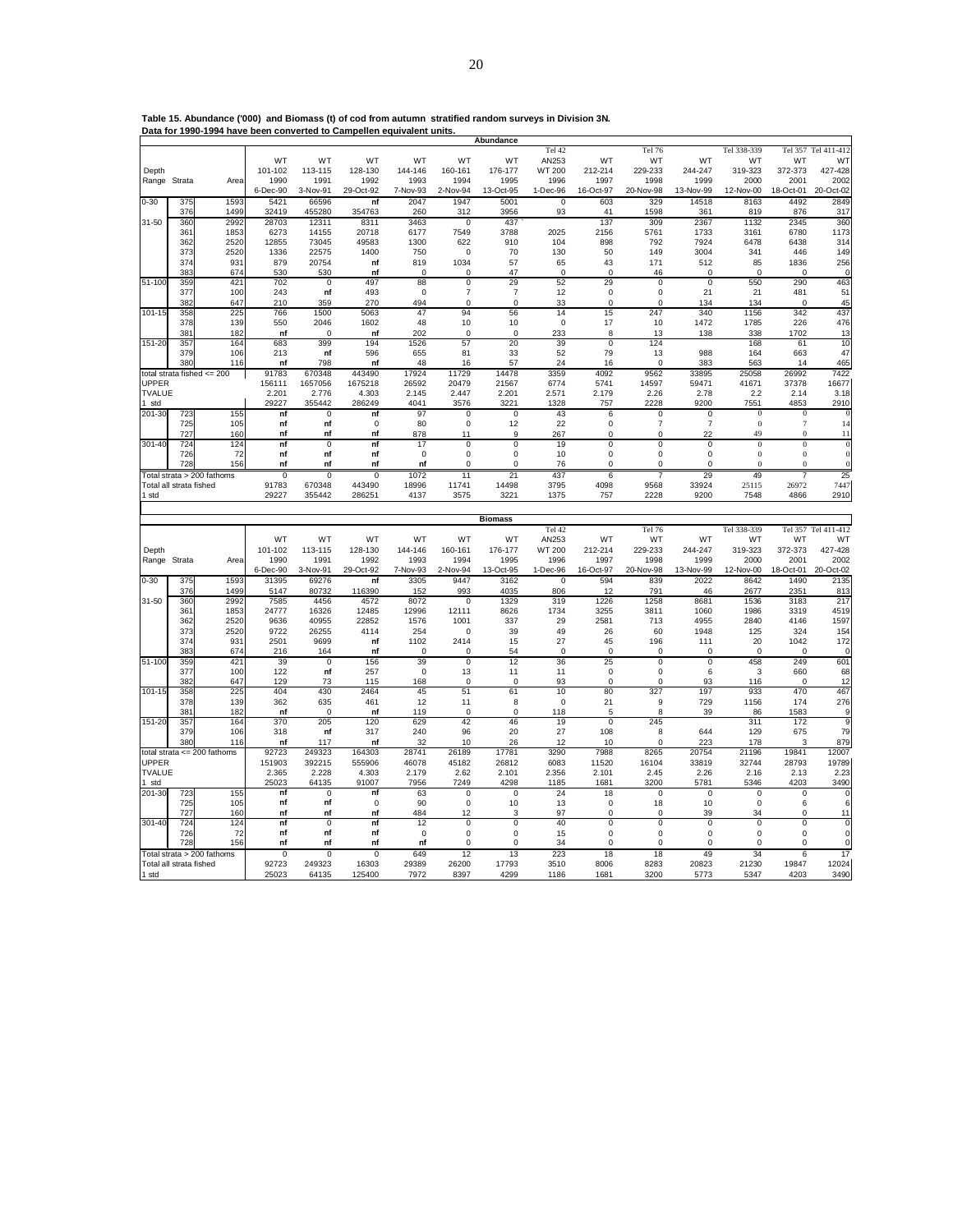|                                      |                                   |                                            |                    |                            |                      |                            |                    | Abundance              |                   |                         |                            |                            |                   |                     |                               |
|--------------------------------------|-----------------------------------|--------------------------------------------|--------------------|----------------------------|----------------------|----------------------------|--------------------|------------------------|-------------------|-------------------------|----------------------------|----------------------------|-------------------|---------------------|-------------------------------|
|                                      |                                   |                                            |                    |                            |                      |                            |                    |                        | <b>WT 200</b>     |                         | Tel 76                     |                            | Tel 338-339       | Tel 357             | Tel 411-412                   |
|                                      |                                   |                                            | WT                 | WT                         | WT                   | WT                         | WT                 | WT                     | Tel 41-42         | WT                      | WT                         | WT                         | WT                | WT                  | WT                            |
| Depth                                |                                   |                                            | 101-102            | 113-115                    | 128-130              | 144-146                    | 160-161            | 176-177                | AN 253            | 212-214                 | 229-233                    | 244-247                    | 319-323           | 372                 | 427-428                       |
| Range                                | Strata                            | Area                                       | 1990               | 1991                       | 1992                 | 1993                       | 1994               | 1995                   | 1996              | 1997                    | 1998                       | 1999                       | 2000              | 2001                | 2002                          |
| $31 - 50$                            | mean survey<br>330                | date<br>2089                               | 26-Nov-90<br>10709 | 24-Oct-91<br>10264         | 23-Oct-92<br>7036    | 27-Oct-93                  | 31-Oct-94<br>2072  | 10-Oct-95<br>3946      | 10-Dec-96<br>279  | 16-Oct-97<br>1006       | 20-Nov-98<br>3113          | 22-Oct-99<br>6178          | 18-Oct-00<br>4428 | $6$ -Oct-00<br>9339 | 10-Oct-02<br>4133             |
|                                      | 33 <sup>°</sup>                   | 456                                        | 507                | 6682                       | 222                  | 5271<br>222                | 95                 | 760                    | 32                | 31                      | 408                        | 721                        | 1505              | 265                 | 376                           |
|                                      | 338                               | 1898                                       | 20199              | 10334                      | 857                  | 6221                       | 330                | 2478                   | 264               | 52                      | 835                        | 4804                       | 3580              | 209                 | 835                           |
|                                      | 340                               | 1716                                       | 4158               | 5625                       | 7746                 | 1859                       | 763                | 1668                   | 95                | 519                     | 1747                       | 5665                       | 6945              | 2172                | 2408                          |
|                                      | 35'<br>352                        | 2520<br>2580                               | 29085<br>10248     | 24185<br>24761             | 3558<br>2747         | 10450<br>4710              | 661<br>717         | 2709<br>972            | 198<br>287        | 1684<br>1006            | 347<br>761                 | 9244<br>2789               | 11737<br>9419     | 9013<br>6405        | 2091<br>2980                  |
|                                      | 353                               | 1282                                       | 1781               | 223                        | $\Omega$             | $\Omega$                   | $\Omega$           | 415                    | $\Omega$          | $\Omega$                | $\Omega$                   | 661                        |                   |                     | $\Omega$                      |
| 51-100                               | 329                               | 1721                                       | 531                | 1605                       | 558                  | 239                        | 1036               | 574                    | 478               | 95                      | 710                        | 521                        | 255               | 710                 | 326                           |
|                                      | 332<br>337                        | 1047<br>948                                | 1721<br>1001       | 1127<br>66                 | 436<br>198           | 2036<br>307                | 242<br>$\mathsf 0$ | 0<br>$\pmb{0}$         | 0<br>$\mathsf 0$  | 48<br>$\mathbf 0$       | 288<br>$\mathbf 0$         | 576<br>130                 | 624<br>82         | 96<br>130           | 331<br>$\Omega$               |
|                                      | 339                               | 585                                        | 163                | $\mathbf 0$                | 41                   | 528                        | 41                 | 41                     | $\mathbf 0$       | 80                      | 126                        |                            | 40                | 80                  | 322                           |
|                                      | 354                               | 474                                        | 1580               | $\pmb{0}$                  | 1712                 | $\mathbf 0$                | 0                  | 165                    | 340               | 130                     | 33                         | 554                        | 33                | $\Omega$            | 6181                          |
| 101-150                              | 333                               | 151                                        | 21                 | $\pmb{0}$                  | 10                   | $\mathsf 0$                | 0                  | 0                      | nf                | $\mathbf 0$             | $\mathbf 0$                | $\mathsf 0$                | 10                | $\circ$             | 0                             |
|                                      | 336<br>35                         | 121<br>103                                 | 6<br>nf            | $\pmb{0}$<br>887           | $\bf 0$<br>64        | 67<br>172                  | 0<br>$\Omega$      | $\pmb{0}$<br>13        | 8<br>342          | $\mathbf 0$<br>$\Omega$ | $\mathsf 0$<br>$\Omega$    | $\mathsf 0$<br>28          | 42<br>14          | $\circ$             | $\mathbf 0$<br>0              |
| 151-200                              | 334                               | 92                                         | 13                 | $\pmb{0}$                  | $\bf 0$              | $\boldsymbol{9}$           | $\mathsf 0$        | $\pmb{0}$              | nf                | $\pmb{0}$               | $\mathsf 0$                | $\pmb{0}$                  | 0                 |                     | $\pmb{0}$                     |
|                                      | 335                               | 58                                         | 12                 | $\overline{4}$             | $\mathbf 0$          | $\mathbf 0$                | $\mathbf 0$        | $\mathbf 0$            | 133               | 12                      | $\overline{4}$             | $\bf{0}$                   |                   |                     | $\mathbf 0$                   |
|                                      | 356                               | 61<br>Total strata fished $<= 200$ fathoms | nf<br>81735        | 85767                      | $\Omega$<br>25185    | 102<br>32193               | $\Omega$<br>5957   | $\Omega$<br>13741      | 40<br>2496        | $\Omega$<br>4663        | 17<br>8388                 | 7<br>31880                 | 2!<br>38743       | 28424               | 19988                         |
| ipper                                |                                   |                                            | 117569             | 117451                     | 40427                | 48506                      | 11071              | 18760                  | 3870              | 6604                    | 11951                      | 43691                      | 51707             | 35723               | 99783                         |
| -value                               |                                   |                                            | 2.093              | 2.049                      | 2.447                | 2.145                      | 2.365              | 2.12                   | 2.447             | 2.12                    | 2.23                       | 2.09                       | 2.13              | 2.12                | 12.71                         |
| std                                  |                                   |                                            | 17121              | 15463                      | 6229                 | 7605                       | 2162               | 2367                   | 562               | 916                     | 1598                       | 5651                       | 6086              | 3443                | 6278                          |
| 201-300                              | 717                               | 93                                         | $\mathsf 0$        | nf                         | nf                   | $\mathbf 0$                | $\mathsf 0$        | $\pmb{0}$              | nf                | $\mathbf 0$             | $\mathsf 0$                | 10                         |                   |                     | $\mathbf 0$                   |
|                                      | 719                               | 76                                         | 0                  | 0                          | nf                   | 0                          | 5                  | 0                      | 37                | $\mathbf 0$             | 0                          | 0                          | 3                 | $\Omega$            | 0                             |
|                                      | 72                                | 76                                         | nf                 | $\mathbf 0$                | nf                   | $\mathbf 0$                | $\overline{0}$     | $\bf{0}$               | $\overline{0}$    | $\overline{0}$          | $\overline{5}$             | $\overline{0}$             |                   |                     | $\overline{0}$                |
| 301-400                              | 718<br>720                        | 111<br>105                                 | nf<br>nf           | nf<br>nf                   | nf<br>nf             | $\mathsf 0$<br>$\mathsf 0$ | 0<br>0             | $\pmb{0}$<br>$\pmb{0}$ | nf<br>$\mathsf 0$ | $\pmb{0}$<br>$\pmb{0}$  | $\mathbf 0$<br>$\mathsf 0$ | $\mathsf 0$<br>$\mathsf 0$ | $\Omega$          | $\Omega$            | $\mathbf 0$<br>$\mathbf 0$    |
|                                      | 72                                | 93                                         | nf                 | $\Omega$                   | nf                   | $\Omega$                   | 0                  | $\Omega$               | $\Omega$          | $\Omega$                | $\Omega$                   | $\Omega$                   |                   |                     | 0                             |
|                                      | total strata fished > 200 fathoms |                                            | $\mathbf 0$        | $^{\circ}$                 | $\mathbf 0$          | $\overline{0}$             | 5                  | $\mathbf 0$            | 37                | $\overline{0}$          | 5                          | 10                         |                   |                     | $\overline{0}$                |
| otal all strata fished<br><b>STD</b> |                                   |                                            | 81735<br>17574     | 85767<br>15471             | 25185<br>6229        | 32193<br>7605              | 5961<br>2163       | 13740<br>2368          | 2534<br>561       | 4663<br>916             | 8394<br>1598               | 31891<br>5653              | 38746<br>6086     | 28424<br>3443       | 19988<br>6278                 |
|                                      |                                   |                                            |                    |                            |                      |                            |                    |                        |                   |                         |                            |                            |                   |                     |                               |
|                                      |                                   |                                            |                    |                            |                      |                            |                    |                        |                   |                         |                            |                            |                   |                     |                               |
|                                      |                                   |                                            |                    |                            |                      |                            |                    |                        |                   |                         |                            |                            |                   |                     |                               |
|                                      |                                   |                                            |                    |                            |                      |                            |                    | <b>Biomass</b>         |                   |                         |                            |                            |                   |                     |                               |
|                                      |                                   |                                            |                    |                            |                      |                            |                    |                        | WT 200            |                         | Tel 76                     |                            | Tel 338-339       | Tel 357             | Tel 411-412                   |
|                                      |                                   |                                            | WT                 | WT                         | WT                   | WT                         | WT                 | WT                     | Tel 41-42         | WT                      | WT                         | WT                         | WT                | WT                  | WT                            |
| Depth                                |                                   |                                            | $101 - 102$        | 113-115                    | 128-130              | 144-146                    | 160-161            | 176-177                | AN 253            | 212-214                 | 229-233                    | 244-247                    | 319-323           | 372                 | 427-428                       |
| Range                                | Strata                            | Area                                       | 1990               | 1991                       | 1992                 | 1993                       | 1994               | 1995                   | 1996              | 1997                    | 1998                       | 1999                       | 2000              | 2001                | 2002<br>10-Oct-02             |
| $31 - 50$                            | mean survey date<br>330           | 2089                                       | 26-Nov-90<br>6651  | 24-Oct-91<br>2374          | 23-Oct-92<br>2574    | 27-Oct-93<br>4278          | 31-Oct-94<br>1928  | 10-Oct-95<br>6035      | 10-Dec-96<br>302  | 16-Oct-97<br>1779       | 20-Nov-98<br>2027          | 22-Oct-99<br>2379          | 18-Oct-00<br>1817 | 6-Oct-00<br>5922    | 4037                          |
|                                      | 33'                               | 456                                        | 27                 | 1047                       | 191                  | 267                        | 172                | 1455                   | 11                | 85                      | 735                        | 367                        | 574               | 155                 | 481                           |
|                                      | 338                               | 1898                                       | 13966              | 7122                       | 2760                 | 3763                       | 91                 | 5283                   | 26                | 167                     | 1786                       | 16088                      | 5978              | 558                 | 493                           |
|                                      | 340<br>35'                        | 1716<br>2520                               | 3635<br>17027      | 6247<br>21473              | 6711<br>3142         | 1231<br>9895               | 832<br>679         | 3149<br>5052           | 37<br>74          | 951<br>4806             | 2108<br>815                | 2902<br>7355               | 537<br>5249       | 1785<br>8149        | 2542<br>2296                  |
|                                      | 352                               | 2580                                       | 21151              | 32262                      | 3137                 | 4920                       | 4775               | 3195                   | 1353              | 3220                    | 1198                       | 9096                       | 14518             | 7207                | 4081                          |
|                                      | 353                               | 1282                                       | 4593               | 56                         | $\Omega$             | $\Omega$                   | 0                  | 2238                   | $\Omega$          | $\Omega$                | $\Omega$                   | 716                        |                   |                     | $\Omega$                      |
| 51-100                               | 329<br>332                        | 1721<br>1047                               | 1291<br>767        | 1019<br>74                 | 109<br>254           | 245<br>1323                | 1546<br>452        | 1052<br>0              | 370<br>$^{\circ}$ | 159<br>0.48             | 820<br>$\overline{1}$      | 684<br>18                  | 86<br>33          | 810<br>41           | 1407<br>960                   |
|                                      | 337                               | 948                                        | 2331               | 70                         | 373                  | 176                        | 0                  | 0                      | 0                 | $\Omega$                | 0                          | 21                         | 12                | 91                  | $\Omega$                      |
|                                      | 339                               | 585                                        | 1242               | $\mathbf 0$                | 64                   | 447                        | 56                 | 46                     | 0                 | 276                     | 606                        |                            | 161               | 50                  | 447                           |
|                                      | 354                               | 474                                        | 66                 | $\mathbf 0$                | 896                  | $\Omega$                   | 0                  | 161                    | 260               | 96                      | 42                         | 184                        | 18<br>4           | $\Omega$<br>$\circ$ | 8920                          |
| 101-150                              | 333<br>336                        | 151<br>121                                 | 12<br>29           | $\mathbf 0$<br>$\mathbf 0$ | 12<br>0              | $\mathsf 0$<br>107         | 0<br>0             | $\pmb{0}$<br>0         | nf<br>11          | $\mathbf 0$<br>0        | $\mathsf 0$<br>0           | $\bf{0}$<br>0              | 49                | $\circ$             | $\mathbf 0$<br>$\Omega$       |
|                                      | 355                               | 103                                        | nf                 | 155                        | 31                   | 104                        | 0                  | 15                     | 235               | 0                       | $\Omega$                   | 25                         | 11                | $\Omega$            | $\pmb{0}$                     |
| 151-200                              | 33 <sup>2</sup>                   | 92                                         | 16                 | $^{\circ}$                 | 0                    | 21                         | 0                  | 0                      | nf                | 0                       | 0                          | 0                          | C                 | $\Omega$            | $\overline{0}$                |
|                                      | 335<br>356                        | 58<br>61                                   | 13<br>nf           | 8<br>8                     | $\Omega$<br>$\Omega$ | $\mathsf 0$<br>68          | 0<br>0             | $\pmb{0}$<br>$\Omega$  | 303<br>39         | 16<br>$\Omega$          | 8<br>30                    | $\bf{0}$<br>13             | 28                |                     | $\Omega$<br>11                |
|                                      |                                   | Total strata fished <= 200 fathoms         | 72817              | 71915                      | 20254                | 26845                      | 10531              | 27681                  | 3021              | 11555.48                | 10177                      | 39849                      | 33912             | 24769               | 25674                         |
| std                                  |                                   |                                            | 11789              | 12726                      | 4404                 | 7412                       | 3158               | 6346                   | 1387              | 2467                    | 1753                       | 15974                      | 6737              | 4051                |                               |
| 201-300                              | 717                               | 93                                         | $\bf{0}$           | nf                         | nf                   | $\mathbf 0$                | $\mathbf 0$        | $\pmb{0}$              | nf                | $\mathbf 0$             | $\mathbf 0$                | $\overline{1}$             | 0                 |                     | 8993<br>$\mathbf 0$           |
|                                      | 719                               | 76                                         | $\mathsf 0$        | $\mathbf 0$                | nf                   | $\mathsf 0$                | 14                 | $\pmb{0}$              | 55                | $\pmb{0}$               | $\mathsf 0$                | $\mathsf 0$                | 5                 | $\Omega$            | $\mathbf 0$                   |
|                                      | 72                                | 76                                         | nf                 | $\Omega$                   | nf                   | $\Omega$                   | $\Omega$           | 0                      | $\mathbf 0$       | $\Omega$                | 9                          | $\Omega$                   |                   |                     | 0                             |
| 301-400                              | 718<br>720                        | 111<br>105                                 | nf<br>nf           | nf<br>nf                   | nf<br>nf             | $\mathsf 0$<br>0           | 0<br>0             | $\pmb{0}$<br>0         | nf<br>0           | $\pmb{0}$<br>0          | $\mathsf 0$<br>0           | $\mathsf 0$<br>0           | 0<br>O            | 0<br>$\Omega$       | $\overline{0}$<br>$\mathbf 0$ |
|                                      | 72.                               | 93                                         | nf                 | $\Omega$                   | nf                   | $\Omega$                   | $\Omega$           | $\Omega$               | $\Omega$          | $\Omega$                | $\Omega$                   | $\Omega$                   |                   |                     | $\Omega$                      |
|                                      | total strata fished > 200 fathoms |                                            | $\mathbf 0$        | $\overline{0}$             | 0                    | $\overline{0}$             | 14                 | 0                      | 55                | $\overline{0}$          | 9                          | 1                          |                   |                     | $\overline{0}$                |
| otal all strata fished<br>STD        |                                   |                                            | 72817<br>11789     | 7195<br>43649              | 20254<br>4404        | 26845<br>7412              | 10546<br>3158      | 27681<br>6346          | 3078<br>1386      | 11555<br>2467           | 10186<br>1753              | 39850<br>15974             | 33917<br>6737     | 24769<br>405        | 25675<br>8986                 |

**Table 16. Abundance ('000) and Biomass (t) of cod from autumn stratified random surveys in Division 3O. Data for 1990-1994 have been converted to Campellen equivalent units. Abundance**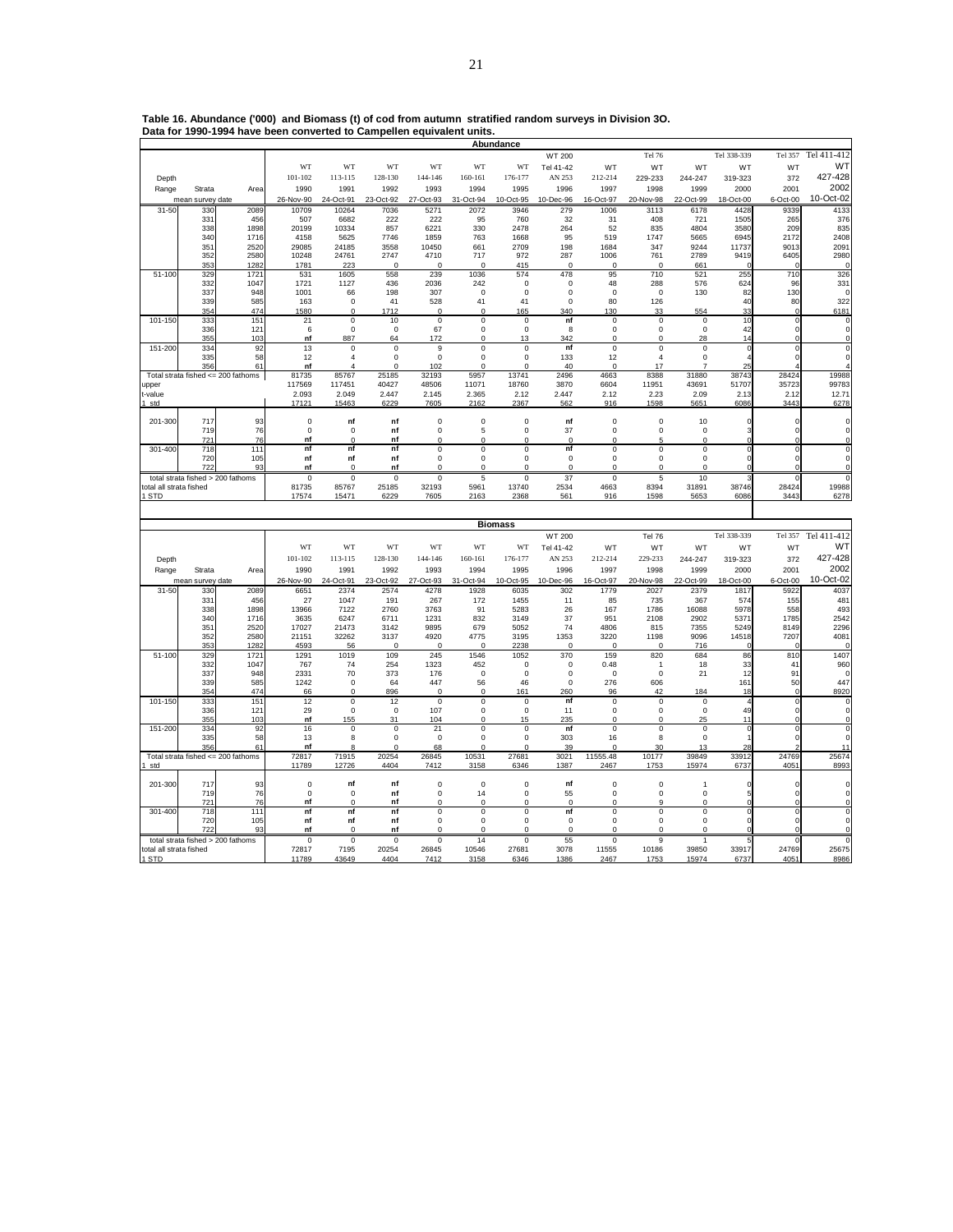|      | using the conversion from Warren 1997 for surveys in 1984-1995. 1996 -2000 are actual Campelen surveys. |       |       |        |       |       |       |        |       |        |      |      |      |      |      |       |       |      |      |
|------|---------------------------------------------------------------------------------------------------------|-------|-------|--------|-------|-------|-------|--------|-------|--------|------|------|------|------|------|-------|-------|------|------|
|      | 1984                                                                                                    | 1985  | 1986  | 1987   | 1988  | 1989  | 1990  | 1991   | 1992  | 1993   | 1994 | 1995 | 1996 | 1997 | 1998 | 1999  | 2000  | 2001 | 2002 |
|      | 0.00                                                                                                    | 0.00  | 0.00  | 0.00   | 0.00  | 0.00  | 0.00  | 0.00   | 0.00  | 0.00   | 0.00 | 0.00 | 0.00 | 0.00 | 0.00 | 0.00  | 0.00  | 0.00 | 0.00 |
|      | 0.16                                                                                                    | 0.37  | 0.38  | 5.00   | 0.18  | 0.38  | 0.90  | 0.57   | 0.00  | 0.00   | 0.00 | 0.00 | 0.10 | 0.06 | 1.71 | 4.69  | 2.15  | 0.15 | 0.23 |
|      | 53.39                                                                                                   | 9.88  | 12.77 | 54.15  | 26.45 | 4.77  | 7.25  | 147.62 | 10.07 | 1.17   | 0.22 | 0.76 | 1.35 | 0.24 | 0.16 | 4.71  | 6.46  | 1.88 | 0.66 |
|      | 41.57                                                                                                   | 29.27 | 3.63  | 14.13  | 12.91 | 10.39 | 6.77  | 15.44  | 9.66  | 58.27  | 0.91 | 0.20 | 1.65 | 1.67 | 0.51 | 4.55  | 4.58  | 2.91 | 0.98 |
|      | 21.35                                                                                                   | 16.14 | 17.87 | 19.67  | 1.02  | 2.40  | 3.80  | 1.59   | 0.24  | 53.63  | 1.63 | 0.04 | 0.44 | 0.58 | 1.23 | 0.38  | 0.69  | 1.01 | 0.40 |
| 5    | 7.17                                                                                                    | 2.76  | 11.53 | 50.35  | 0.47  | 0.34  | 1.46  | 0.47   | 0.11  | 1.25   | 1.05 | 0.15 | 0.24 | 0.16 | 0.52 | 0.70  | 0.10  | 0.26 | 0.23 |
|      | 5.04                                                                                                    | 0.90  | 2.11  | 26.41  | 1.10  | 0.31  | 0.25  | 0.16   | 0.09  | 0.68   | 0.07 | 0.10 | 0.57 | 0.03 | 0.17 | 0.30  | 0.20  | 0.01 | 0.10 |
|      | 1.51                                                                                                    | 1.03  | 0.82  | 7.38   | 1.13  | 0.61  | 0.41  | 0.07   | 0.03  | 0.46   | 0.12 | 0.01 | 0.56 | 0.09 | 0.13 | 0.11  | 0.29  | 0.06 | 0.01 |
|      | 0.72                                                                                                    | 0.66  | 0.58  | 1.71   | 0.66  | 0.52  | 0.52  | 0.06   | 0.03  | 0.22   | 0.07 | 0.02 | 0.05 | 0.07 | 1.35 | 0.12  | 0.07  | 0.07 | 0.06 |
| 9    | 1.36                                                                                                    | 0.84  | 0.42  | 1.63   | 0.67  | 0.36  | 0.61  | 0.14   | 0.08  | 0.05   | 0.07 | 0.05 | 0.04 | 0.01 | 1.61 | 0.42  | 0.06  | 0.01 | 0.01 |
| 10   | 1.15                                                                                                    | 1.18  | 0.61  | 0.54   | 0.75  | 0.40  | 0.46  | 0.12   | 0.11  | 0.08   | 0.02 | 0.01 | 0.03 | 0.02 | 0.15 | 0.84  | 0.57  | 0.01 | 0.02 |
| 11   | 0.61                                                                                                    | 0.88  | 1.02  | 0.70   | 0.35  | 0.51  | 0.34  | 0.11   | 0.13  | 0.17   | 0.04 | 0.01 | 0.02 | 0.03 | 0.03 | 0.07  | 1.10  | 0.16 | 0.01 |
| 12   | 0.25                                                                                                    | 0.48  | 0.51  | 0.60   | 0.44  | 0.33  | 0.34  | 0.09   | 0.14  | 0.12   | 0.05 | 0.02 | 0.00 | 0.02 | 0.01 | 0.03  | 0.13  | 0.40 | 0.03 |
| 13   | 0.10                                                                                                    | 0.23  | 0.31  | 0.68   | 0.69  | 0.27  | 0.16  | 0.12   | 0.12  | 0.07   | 0.07 | 0.05 | 0.00 | 0.01 | 0.03 | 0.03  | 0.02  | 0.04 | 0.16 |
| 14   | 0.03                                                                                                    | 0.14  | 0.15  | 0.23   | 0.55  | 0.39  | 0.37  | 0.13   | 0.10  | 0.07   | 0.02 | 0.02 | 0.03 | 0.00 | 0.00 | 0.02  | 0.00  | 0.02 | 0.00 |
| 15   | 0.05                                                                                                    | 0.08  | 0.08  | 0.21   | 0.21  | 0.21  | 0.44  | 0.12   | 0.09  | 0.09   | 0.03 | 0.03 | 0.02 | 0.01 | 0.02 | 0.01  | 0.01  | 0.00 | 0.01 |
| 16   | 0.08                                                                                                    | 0.08  | 0.04  | 0.12   | 0.11  | 0.11  | 0.22  | 0.18   | 0.09  | 0.05   | 0.01 | 0.02 | 0.00 | 0.00 | 0.01 | 0.00  | 0.02  | 0.01 | 0.00 |
| 17   | 0.05                                                                                                    | 0.03  | 0.04  | 0.00   | 0.11  | 0.09  | 0.14  | 0.07   | 0.06  | 0.02   | 0.00 | 0.00 | 0.01 | 0.00 | 0.00 | 0.02  | 0.00  | 0.00 | 0.00 |
| 18   | 0.01                                                                                                    | 0.01  | 0.03  | 0.01   | 0.04  | 0.04  | 0.06  | 0.04   | 0.01  | 0.01   | 0.03 | 0.00 | 0.00 | 0.01 | 0.00 | 0.00  | 0.00  | 0.00 | 0.00 |
| 19   | 0.00                                                                                                    | 0.02  | 0.03  | 0.02   | 0.03  | 0.03  | 0.05  | 0.00   | 0.01  | 0.01   | 0.01 | 0.00 | 0.00 | 0.00 | 0.00 | 0.00  | 0.00  | 0.00 | 0.00 |
| $1+$ | 134.60                                                                                                  | 64.98 | 52.93 | 183.54 | 47.87 | 22.46 | 24.55 | 167.10 | 21.17 | 116.42 | 4.42 | 1.49 | 5.11 | 3.01 | 7.64 | 17.00 | 16.45 | 7.00 | 2.91 |

Table 17. Mean number per tow of cod (in index strata) from spring RV surveys in NAFO Divisions 3NO as calculated

Table 18. Mean number per tow of cod (in index strata) from autumn RV surveys in NAFO Divisions 3NO as calculated using the conversion from Warren 1997 for surveys in 1984-1994. 1995-2000 are actual Campelen surveys.

|      |       |        | - - -  |       |      |      |      |      |      |       |       |       |      |
|------|-------|--------|--------|-------|------|------|------|------|------|-------|-------|-------|------|
|      | 1990  | 1991   | 1992   | 1993  | 1994 | 1995 | 1996 | 1997 | 1998 | 1999  | 2000  | 2001  | 2002 |
|      | 0.00  | 0.00   | 0.00   | 0.00  | 0.00 | 0.00 | 0.00 | 0.00 | 0.00 | 0.39  | 0.07  | 0.06  | 0.13 |
|      | 18.89 | 14.87  | 0.41   | 1.30  | 0.00 | 1.15 | 0.08 | 0.03 | 1.67 | 4.46  | 2.12  | 0.34  | 0.33 |
|      | 6.15  | 129.66 | 49.65  | 0.72  | 0.62 | 1.02 | 0.74 | 0.10 | 0.29 | 5.03  | 3.77  | 2.64  | 0.61 |
|      | 3.25  | 4.36   | 65.00  | 3.63  | 0.28 | 0.46 | 0.29 | 0.40 | 0.20 | 2.53  | 4.75  | 4.70  | 1.13 |
|      | 3.56  | 2.19   | 4.70   | 3.59  | 0.96 | 0.20 | 0.06 | 0.33 | 0.32 | 0.13  | 1.81  | 2.55  | 1.58 |
|      | 1.73  | 2.73   | 1.02   | 0.30  | 1.32 | 0.94 | 0.01 | 0.14 | 0.11 | 0.37  | 0.20  | 0.98  | 1.31 |
|      | 0.37  | 1.33   | 0.61   | 0.27  | 0.16 | 1.64 | 0.02 | 0.06 | 0.06 | 0.30  | 0.24  | 0.07  | 0.39 |
|      | 0.29  | 0.37   | 0.18   | 0.18  | 0.04 | 0.11 | 0.02 | 0.28 | 0.01 | 0.08  | 0.11  | 0.16  | 0.03 |
|      | 0.38  | 0.31   | 0.03   | 0.10  | 0.06 | 0.05 | 0.01 | 0.28 | 0.16 | 0.04  | 0.03  | 0.06  | 0.06 |
|      | 0.40  | 0.53   | 0.03   | 0.02  | 0.01 | 0.06 | 0.00 | 0.05 | 0.22 | 0.12  | 0.01  | 0.02  | 0.04 |
| 10   | 0.24  | 0.37   | 0.07   | 0.02  | 0.01 | 0.05 | 0.00 | 0.04 | 0.03 | 0.55  | 0.03  | 0.02  | 0.00 |
| 11   | 0.20  | 0.45   | 0.00   | 0.06  | 0.03 | 0.00 | 0.00 | 0.00 | 0.01 | 0.04  | 0.24  | 0.00  | 0.03 |
| 12   | 0.09  | 0.33   | 0.06   | 0.04  | 0.03 | 0.02 | 0.00 | 0.00 | 0.00 | 0.00  | 0.01  | 0.05  | 0.03 |
| 13   | 0.15  | 0.27   | 0.12   | 0.04  | 0.02 | 0.02 | 0.01 | 0.00 | 0.00 | 0.00  | 0.01  | 0.01  | 0.05 |
| 14   | 0.07  | 0.21   | 0.03   | 0.05  | 0.06 | 0.00 | 0.01 | 0.01 | 0.00 | 0.02  | 0.00  | 0.00  | 0.01 |
| 15   | 0.16  | 0.12   | 0.03   | 0.06  | 0.01 | 0.00 | 0.00 | 0.00 | 0.00 | 0.00  | 0.00  | 0.00  | 0.00 |
| 16   | 0.21  | 0.38   | 0.02   | 0.02  | 0.03 | 0.00 | 0.01 | 0.01 | 0.00 | 0.02  | 0.00  | 0.00  | 0.01 |
| 17   | 0.07  | 0.16   | 0.03   | 0.01  | 0.02 | 0.00 | 0.00 | 0.00 | 0.00 | 0.03  | 0.00  | 0.00  | 0.00 |
| 18   | 0.02  | 0.06   | 0.08   | 0.02  | 0.01 | 0.00 | 0.00 | 0.00 | 0.01 | 0.00  | 0.00  | 0.00  | 0.00 |
| 19   | 0.03  | 0.00   | 0.00   | 0.00  | 0.00 | 0.00 | 0.00 | 0.01 |      | 0.01  | 0.00  | 0.00  | 0.00 |
| $1+$ | 36.26 | 158.70 | 122.07 | 10.43 | 3.67 | 5.72 | 1.26 | 1.74 | 3.09 | 13.72 | 13.33 | 11.60 | 5.61 |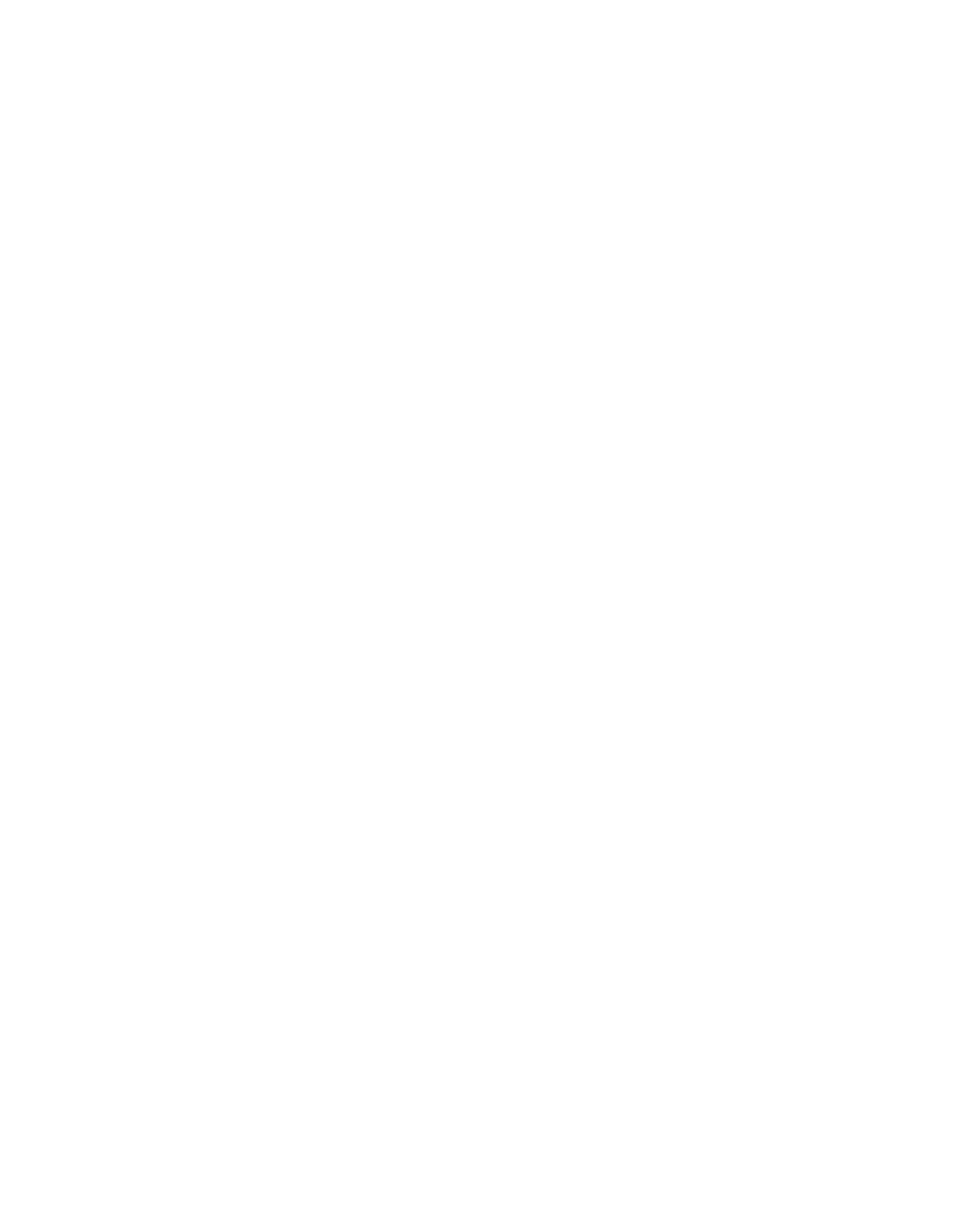| Age            | 1989  | 1990  | 1991   | 1992  | 1993  | 1994  |
|----------------|-------|-------|--------|-------|-------|-------|
| 1              | 1.40  | 60.88 | 36.33  | 0.84  | 1.98  | 2.75  |
| $\overline{c}$ | 14.16 | 11.62 | 74.04  | 12.28 | 3.70  | 4.03  |
| 3              | 12.58 | 6.53  | 8.54   | 12.89 | 8.85  | 1.25  |
| 4              | 5.82  | 8.99  | 2.45   | 1.42  | 7.91  | 4.07  |
| 5              | 1.21  | 3.62  | 1.96   | 0.69  | 0.80  | 4.79  |
| 6              | 0.72  | 0.67  | 0.72   | 0.52  | 0.30  | 0.41  |
| 7              | 1.22  | 0.50  | 0.19   | 0.22  | 0.28  | 0.08  |
| 8              | 0.79  | 0.63  | 0.17   | 0.05  | 0.10  | 0.13  |
| 9              | 0.25  | 0.53  | 0.24   | 0.03  | 0.02  | 0.05  |
| 10             | 0.17  | 0.28  | 0.19   | 0.03  | 0.04  | 0.01  |
| 11             | 0.2   | 0.21  | 0.23   | 0     | 0.10  | 0.05  |
| 12             | 0.11  | 0.04  | 0.18   | 0.02  | 0.08  | 0.06  |
| 13             | 0.09  | 0.08  | 0.17   | 0.10  | 0.06  | 0.08  |
| 14             | 0.16  | 0.27  | 0.48   | 0.13  | 0.09  | 0.09  |
| $1+$           | 38.88 | 94.85 | 125.89 | 29.22 | 24.31 | 17.85 |

Table 19. Mean number per tow at age of cod from Juvenile Surveys conducted by Canada in Divisions 3NO during August and September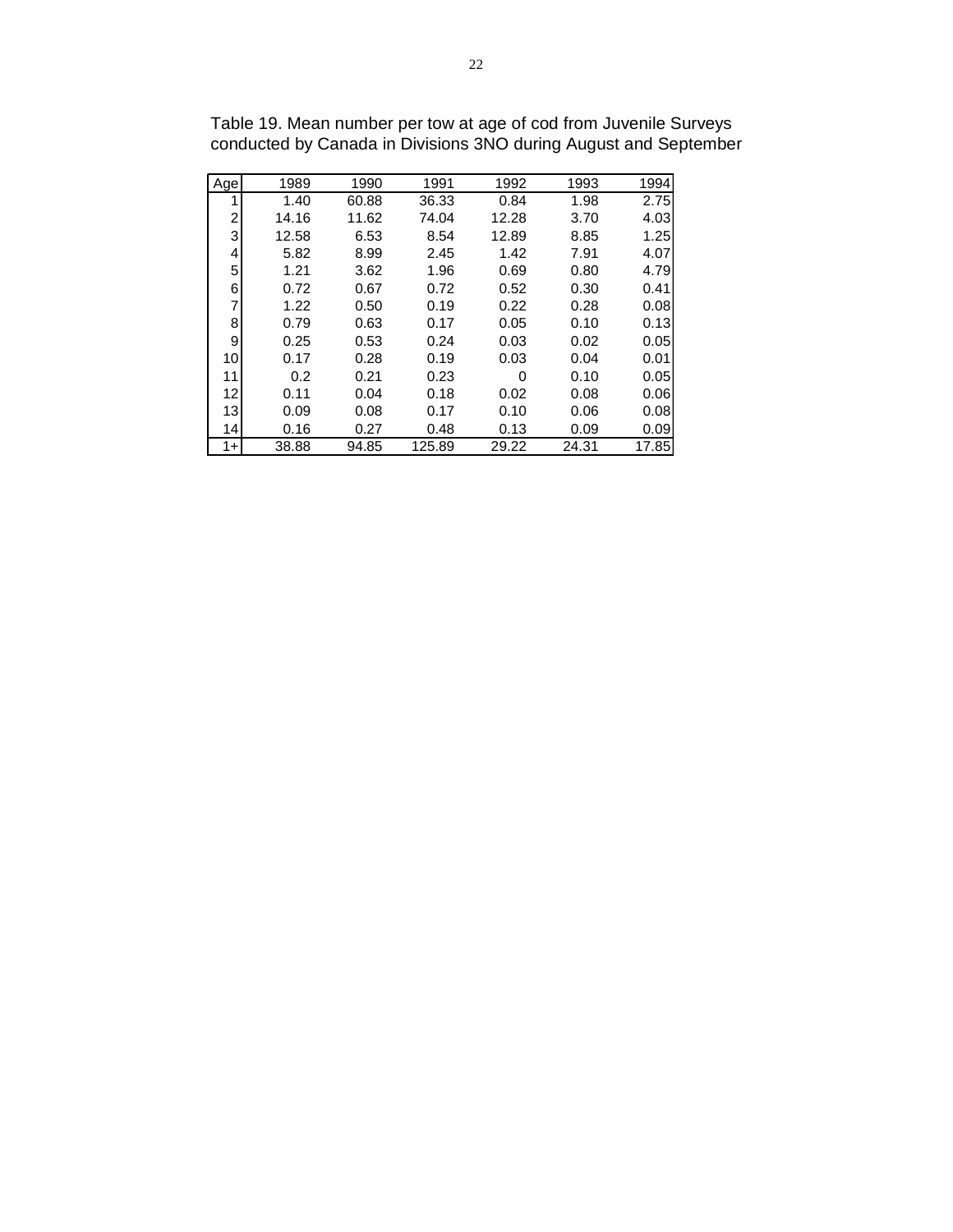Table 20. Estimated proportions mature for female cod from NAFO Divs. 3NO from DFO surveys from 1975 to 2002 projected forward to 2010. Estimates were obtained from a probit model fitted by cohort to observed proportions mature at age. When the model did not fit the data for a particular cohort (I.e 1991 cohort) the average of estimates for the same age group from adjacent years was used; yellow cells are averages extrapolated forward or backward from the same age group from 3 previous (or next) years.

|              | Age1             | Age2             | Age3             | Age4             | Age5             | Age6             | Age7             | Age8             | Age9             | Age10            | Age11            | Age12            | Age13            | Age14            |
|--------------|------------------|------------------|------------------|------------------|------------------|------------------|------------------|------------------|------------------|------------------|------------------|------------------|------------------|------------------|
| 1953         | 0.0001           | 0.0004           | 0.0020           | 0.0112           | 0.0593           | 0.2425           | 0.5895           | 0.8855           | 0.9812           | 0.9972           | 0.9996           | 0.9999           | 1.0000           | 1.0000           |
| 1954         | 0.0000           | 0.0004           | 0.0020           | 0.0112           | 0.0593           | 0.2425           | 0.5895           | 0.8855           | 0.9812           | 0.9972           | 0.9996           | 0.9999           | 1.0000           | 1.0000           |
| 1955         | 0.0001           | 0.0000           | 0.0020           | 0.0112           | 0.0593           | 0.2425           | 0.5895           | 0.8855           | 0.9812           | 0.9972           | 0.9996           | 0.9999           | 1.0000           | 1.0000           |
| 1956         | 0.0001           | 0.0003           | 0.0001           | 0.0112           | 0.0593           | 0.2425           | 0.5895           | 0.8855           | 0.9812           | 0.9972           | 0.9996           | 0.9999           | 1.0000           | 1.0000           |
| 1957         | 0.0003           | 0.0007           | 0.0018           | 0.0008           | 0.0593           | 0.2425           | 0.5895           | 0.8855           | 0.9812           | 0.9972           | 0.9996           | 0.9999           | 1.0000           | 1.0000           |
| 1958         | 0.0001           | 0.0016           | 0.0041           | 0.0102           | 0.0065           | 0.2425           | 0.5895           | 0.8855           | 0.9812           | 0.9972           | 0.9996           | 0.9999           | 1.0000           | 1.0000           |
| 1959         | 0.0000           | 0.0006           | 0.0079           | 0.0226           | 0.0554           | 0.0509           | 0.5895           | 0.8855           | 0.9812           | 0.9972           | 0.9996           | 0.9999           | 1.0000           | 1.0000           |
| 1960         | 0.0000           | 0.0000           | 0.0032           | 0.0393           | 0.1158           | 0.2510           | 0.3043           | 0.8855           | 0.9812           | 0.9972           | 0.9996           | 0.9999           | 1.0000           | 1.0000           |
| 1961         | 0.0002           | 0.0001           | 0.0001           | 0.0168           | 0.1731           | 0.4255           | 0.6569           | 0.7809           | 0.9812           | 0.9972           | 0.9996           | 0.9999           | 1.0000           | 1.0000           |
| 1962         | 0.0000           | 0.0012           | 0.0009           | 0.0012           | 0.0823           | 0.5172           | 0.8072           | 0.9163           | 0.9667           | 0.9972           | 0.9996           | 0.9999           | 1.0000           | 1.0000           |
| 1963         | 0.0000           | 0.0002           | 0.0057           | 0.0099           | 0.0229           | 0.3201           | 0.8458           | 0.9595           | 0.9843           | 0.9958           | 0.9996           | 0.9999           | 1.0000           | 1.0000           |
| 1964         | 0.0000           | 0.0000           | 0.0010           | 0.0266           | 0.1001           | 0.3212           | 0.7118           | 0.9656           | 0.9926           | 0.9972           | 0.9995           | 0.9999           | 1.0000           | 1.0000           |
| 1965         | 0.0014           | 0.0000           | 0.0000           | 0.0049           | 0.1163           | 0.5527           | 0.9054           | 0.9284           | 0.9931           | 0.9987           | 0.9995           | 0.9999           | 1.0000           | 1.0000           |
| 1966         | 0.0000           | 0.0043           | 0.0005           | 0.0006           | 0.0234           | 0.3878           | 0.9321           | 0.9949           | 0.9855           | 0.9986           | 0.9998           | 0.9999           | 1.0000           | 1.0000           |
| 1967         | 0.0000           | 0.0001           | 0.0132           | 0.0067           | 0.0097           | 0.1038           | 0.7530           | 0.9935           | 0.9997           | 0.9972           | 0.9997           | 1.0000           | 1.0000           | 1.0000           |
| 1968         | 0.0000           | 0.0000           | 0.0012           | 0.0398           | 0.0818           | 0.1449           | 0.3591           | 0.9362           | 0.9994           | 1.0000           | 0.9995           | 0.9999           | 1.0000           | 1.0000           |
| 1969         | 0.0000           | 0.0000           | 0.0003           | 0.0090           | 0.1143           | 0.5425           | 0.7455           | 0.7304           | 0.9860           | 0.9999           | 1.0000           | 0.9999           | 1.0000           | 1.0000           |
| 1970         | 0.0032           | 0.0000           | 0.0001           | 0.0029           | 0.0664           | 0.2864           | 0.9404           | 0.9806           | 0.9291           | 0.9971           | 1.0000           | 1.0000           | 1.0000           | 1.0000           |
| 1971         | 0.0000           | 0.0093           | 0.0000           | 0.0009           | 0.0275           | 0.3578           | 0.5553           | 0.9953           | 0.9989           | 0.9845           | 0.9994           | 1.0000           | 1.0000           | 1.0000           |
| 1972         | 0.0000           | 0.0002           | 0.0269           | 0.0000           | 0.0101           | 0.2177           | 0.8137           | 0.7952           | 0.9996           | 0.9999           | 0.9967           | 0.9999           | 1.0000           | 1.0000           |
| 1973         | 0.0001           | 0.0000           | 0.0013           | 0.0754           | 0.0039           | 0.1018           | 0.7323           | 0.9716           | 0.9236           | 1.0000           | 1.0000           | 0.9993           | 1.0000           | 1.0000           |
| 1974         | 0.0000           | 0.0006           | 0.0001           | 0.0083           | 0.1938           | 0.2933           | 0.5582           | 0.9641           | 0.9963           | 0.9741           | 1.0000           | 1.0000           | 0.9999           | 1.0000           |
| 1975         | 0.0000           | 0.0003           | 0.0033           | 0.0017           | 0.0531           | 0.4146           | 0.9781           | 0.9337           | 0.9962           | 0.9995           | 0.9915           | 1.0000           | 1.0000           | 1.0000           |
| 1976         | 0.0000           | 0.0001           | 0.0020           | 0.0186           | 0.0221           | 0.2720           | 0.6761           | 0.9998           | 0.9937           | 0.9996           | 0.9999           | 0.9973           | 1.0000           | 1.0000           |
| 1977         | 0.0006           | 0.0001           | 0.0009           | 0.0142           | 0.0977           | 0.2269           | 0.7134           | 0.8602           | 1.0000           | 0.9994           | 1.0000           | 1.0000           | 0.9991           | 1.0000           |
| 1978         | 0.0001           | 0.0029           | 0.0014           | 0.0082           | 0.0935           | 0.3820           | 0.7922           | 0.9431           | 0.9477           | 1.0000           | 0.9999           | 1.0000           | 1.0000           | 0.9997           |
| 1979         | 0.0000           | 0.0005           | 0.0145           | 0.0132           | 0.0732           | 0.4250           | 0.7791           | 0.9802           | 0.9910           | 0.9816           | 1.0000           | 1.0000           | 1.0000           | 1.0000           |
| 1980         | 0.0002           | 0.0002           | 0.0034           | 0.0695           | 0.1138           | 0.4286           | 0.8412           | 0.9527           | 0.9984           | 0.9986           | 0.9937           | 1.0000           | 1.0000           | 1.0000           |
| 1981         | 0.0000           | 0.0007           | 0.0020           | 0.0236           | 0.2748           | 0.5513           | 0.8770           | 0.9743           | 0.9914           | 0.9999           | 0.9998           | 0.9978           | 1.0000           | 1.0000           |
| 1982         | 0.0000           | 0.0000           | 0.0035           | 0.0162           | 0.1461           | 0.6579           | 0.9216           | 0.9855           | 0.9963           | 0.9985           | 1.0000           | 1.0000           | 0.9993           | 1.0000           |
| 1983         | 0.0000           | 0.0001           | 0.0003           | 0.0162           | 0.1217           | 0.5476           | 0.9070           | 0.9912           | 0.9984           | 0.9995           | 0.9997           | 1.0000           | 1.0000           | 0.9998           |
| 1984         | 0.0000           | 0.0003           | 0.0008           | 0.0028           | 0.0725           | 0.5383           | 0.8954           | 0.9802           | 0.9991           | 0.9998           | 0.9999           | 1.0000           | 1.0000           | 1.0000           |
| 1985         | 0.0002           | 0.0002           | 0.0019           | 0.0059           | 0.0261           | 0.2701           | 0.9076           | 0.9837           | 0.9960           | 0.9999           | 1.0000           | 1.0000           | 1.0000           | 1.0000           |
| 1986         | 0.0000           | 0.0010           | 0.0021           | 0.0134           | 0.0409           | 0.2053           | 0.6366           | 0.9880           | 0.9977           | 0.9992           | 1.0000           | 1.0000           | 1.0000           | 1.0000           |
| 1987         | 0.0001           | 0.0000           | 0.0058           | 0.0194           | 0.0867           | 0.2359           | 0.7134           | 0.8924           | 0.9986           | 0.9997           | 0.9998           | 1.0000           | 1.0000           | 1.0000           |
| 1988         | 0.0011           | 0.0006           | 0.0002           | 0.0335           | 0.1571           | 0.3988           | 0.6910           | 0.9600           | 0.9752           | 0.9998           | 1.0000           | 1.0000           | 1.0000           | 1.0000           |
| 1989         | 0.0001           | 0.0043           | 0.0047           | 0.0031           | 0.1702           | 0.6374           | 0.8224           | 0.9419           | 0.9957           | 0.9946           | 1.0000           | 1.0000           | 1.0000           | 1.0000           |
| 1990         | 0.0000           | 0.0011           | 0.0170           | 0.0377           | 0.0442           | 0.5485           | 0.9431           | 0.9700           | 0.9916           | 0.9996           | 0.9989           | 1.0000           | 1.0000           | 1.0000           |
| 1991         | 0.0000           | 0.0000           | 0.0079           | 0.0645           | 0.2439           | 0.4053           | 0.8780           | 0.9936           | 0.9956           | 0.9988           | 1.0000           | 0.9998           | 1.0000           | 1.0000           |
| 1992         | 0.0000           | 0.0000           | 0.0004           | 0.0556           | 0.2154           | 0.7266           | 0.9095           | 0.9771           | 0.9993           | 0.9994           | 0.9998           | 1.0000           | 0.9999           | 1.0000           |
| 1993<br>1994 | 0.0001           | 0.0004           | 0.0002           | 0.0121           | 0.3041           | 0.5222           | 0.9563           | 0.9933           | 0.9961           | 0.9999           | 0.9999           | 1.0000           | 1.0000           | 1.0000           |
|              | 0.0004           | 0.0008           | 0.0040           | 0.0153           | 0.2820           | 0.7642           | 0.8131           | 0.9945           | 0.9995           | 0.9993           | 1.0000           | 1.0000           | 1.0000           | 1.0000           |
| 1995<br>1996 | 0.0002           | 0.0030           | 0.0078           | 0.0417           | 0.5848           | 0.9263           | 0.9601           | 0.9454           | 0.9993           | 1.0000           | 0.9999           | 1.0000           | 1.0000           | 1.0000           |
| 1997         | 0.0004<br>0.0000 | 0.0014<br>0.0026 | 0.0230<br>0.0130 | 0.0682<br>0.1537 | 0.4950<br>0.4053 | 0.9922<br>0.9281 | 0.9975<br>0.9999 | 0.9944<br>0.9999 | 0.9857<br>0.9992 | 0.9999<br>0.9964 | 1.0000<br>1.0000 | 1.0000<br>1.0000 | 1.0000<br>1.0000 | 1.0000<br>1.0000 |
| 1998         |                  | 0.0000           | 0.0171           | 0.1076           | 0.5841           | 0.8639           | 0.9916           | 1.0000           | 1.0000           | 0.9999           | 0.9991           | 1.0000           | 1.0000           | 1.0000           |
| 1999         | 0.0000<br>0.0001 | 0.0000           | 0.0001           | 0.1035           | 0.5236           | 0.9157           | 0.9834           | 0.9991           | 1.0000           | 1.0000           | 1.0000           | 0.9998           | 1.0000           | 1.0000           |
| 2000         | 0.0001           | 0.0009           | 0.0011           | 0.0036           | 0.4343           | 0.9093           | 0.9882           | 0.9982           | 0.9999           | 1.0000           | 1.0000           | 1.0000           | 0.9999           | 1.0000           |
| 2001         | 0.0001           | 0.0009           | 0.0061           | 0.0274           | 0.1402           | 0.8362           | 0.9892           | 0.9985           | 0.9998           | 1.0000           | 1.0000           | 1.0000           | 1.0000           | 1.0000           |
| 2002         | 0.0001           | 0.0009           | 0.0061           | 0.0449           | 0.4310           | 0.8800           | 0.9714           | 0.9988           | 0.9998           | 1.0000           | 1.0000           | 1.0000           | 1.0000           | 1.0000           |
| 2003         | 0.0001           | 0.0009           | 0.0061           | 0.0449           | 0.3352           | 0.9531           | 0.9970           | 0.9956           | 0.9999           | 1.0000           | 1.0000           | 1.0000           | 1.0000           | 1.0000           |
| 2004         | 0.0001           | 0.0009           | 0.0061           | 0.0449           | 0.3352           | 0.8898           | 0.9982           | 0.9999           | 0.9993           | 1.0000           | 1.0000           | 1.0000           | 1.0000           | 1.0000           |
| 2005         | 0.0001           | 0.0009           | 0.0061           | 0.0449           | 0.3352           | 0.8898           | 0.9888           | 0.9999           | 1.0000           | 0.9999           | 1.0000           | 1.0000           | 1.0000           | 1.0000           |
| 2006         | 0.0001           | 0.0009           | 0.0061           | 0.0449           | 0.3352           | 0.8898           | 0.9888           | 0.9985           | 1.0000           | 1.0000           | 1.0000           | 1.0000           | 1.0000           | 1.0000           |
| 2007         | 0.0001           | 0.0009           | 0.0061           | 0.0449           | 0.3352           | 0.8898           | 0.9888           | 0.9985           | 0.9998           | 1.0000           | 1.0000           | 1.0000           | 1.0000           | 1.0000           |
| 2008         | 0.0001           | 0.0009           | 0.0061           | 0.0449           | 0.3352           | 0.8898           | 0.9888           | 0.9985           | 0.9998           | 1.0000           | 1.0000           | 1.0000           | 1.0000           | 1.0000           |
| 2009         | 0.0001           | 0.0009           | 0.0061           | 0.0449           | 0.3352           | 0.8898           | 0.9888           | 0.9985           | 0.9998           | 1.0000           | 1.0000           | 1.0000           | 1.0000           | 1.0000           |
| 2010         | 0.0001           | 0.0009           | 0.0061           | 0.0449           | 0.3352           | 0.8898           | 0.9888           | 0.9985           | 0.9998           | 1.0000           | 1.0000           | 1.0000           | 1.0000           | 1.0000           |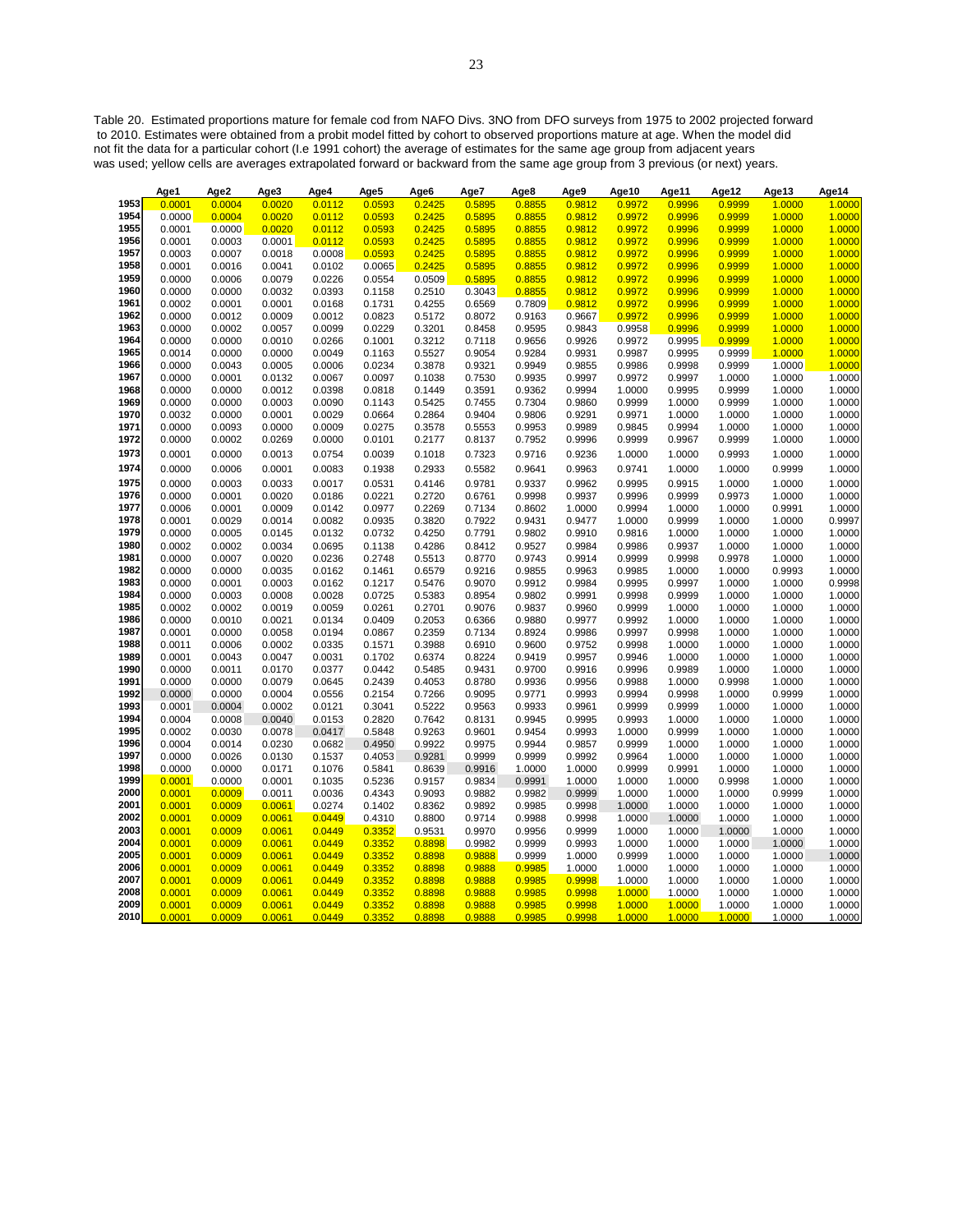|      |                     |                |            |            |            |                |             |                | able 21. Calch-al-age used in this assessment for Divisions SNO Cod, 1909-2000 (000s). |                           |                         |
|------|---------------------|----------------|------------|------------|------------|----------------|-------------|----------------|----------------------------------------------------------------------------------------|---------------------------|-------------------------|
|      | $\overline{2}$      | 3              | 4          | $\sqrt{5}$ | 6          | $\overline{7}$ | 8           | 9              | 10                                                                                     | 11                        | 12                      |
| 1959 | $\mathsf{O}\xspace$ | 1711           | 13036      | 5068       | 6025       | 3935           | 1392        | 757            | 926                                                                                    | 1220                      | 103                     |
| 1960 | 0                   | 1846           | 6503       | 22050      | 3095       | 2377           | 2504        | 583            | 387                                                                                    | 898                       | 242                     |
| 1961 | $\mathbf 0$         | 812            | 4400       | 11696      | 15258      | 2014           | 1672        | 847            | 196                                                                                    | 25                        | 245                     |
| 1962 | 0                   | 1026           | 3882       | 2206       | 1581       | 3594           | 773         | 668            | 433                                                                                    | 226                       | 216                     |
| 1963 | 0                   | 313            | 5757       | 11210      | 4849       | 1935           | 3840        | 1165           | 608                                                                                    | 322                       | 208                     |
| 1964 | 0                   | 6202           | 15555      | 19496      | 7919       | 2273           | 1109        | 788            | 328                                                                                    | $37\,$                    | 112                     |
| 1965 | 0                   | 1013           | 7611       | 7619       | 13258      | 9861           | 4827        | 1081           | 1248                                                                                   | 163                       | 141                     |
| 1966 | 0                   | 753            | 18413      | 19681      | 11795      | 8486           | 4467        | 1829           | 1694                                                                                   | 122                       | 57                      |
| 1967 | 0                   | 20086          | 62442      | 50317      | 18517      | 4774           | 4651        | 236            | 180                                                                                    | $71$                      | 45                      |
| 1968 | 0                   | 16359          | 56775      | 48608      | 18485      | 6337           | 1592        | 505            | 178                                                                                    | $90\,$                    | 45                      |
| 1969 | 0                   | 8154           | 12924      | 26949      | 11191      | 2089           | 1393        | 518            | 292                                                                                    | 134                       | 202                     |
| 1970 | 0                   | 2105           | 19703      | 10799      | 9481       | 3646           | 1635        | 541            | 149                                                                                    | 227                       | 90                      |
| 1971 | 0                   | 950            | 26900      | 30300      | 11700      | 3500           | 2500        | 500            | 200                                                                                    | 100                       | 50                      |
| 1972 | 0                   | 69             | 19797      | 12289      | 13432      | 5883           | 1686        | 285            | 216                                                                                    | 78                        | 74                      |
| 1973 | 0                   | 10058          | 27600      | 15098      | 5989       | 1971           | 972         | 707            | 243                                                                                    | 137                       | 116                     |
| 1974 | 0                   | 6425           | 9501       | 10907      | 10872      | 2247           | 2147        | 1015           | 676                                                                                    | 428                       | 257                     |
| 1975 | 0                   | 671            | 8781       | 3528       | 2505       | 3057           | 1059        | 921            | 461                                                                                    | 252                       | 152                     |
| 1976 | 0                   | 4054           | 7534       | 5945       | 1084       | 211            | 238         | 44             | 37                                                                                     | 13                        | 9                       |
| 1977 | 0                   | 607            | 2469       | 2531       | 1500       | 572            | 177         | 209            | 65                                                                                     | 41                        | 25                      |
| 1978 | 0                   | 920            | 4337       | 2518       | 818        | 354            | 102         | 58             | 51                                                                                     | $\bf8$                    | 5                       |
| 1979 | $\mathbf 0$         | 72             | 3827       | 9208       | 2784       | 883            | 265         | 58             | 17                                                                                     | 12                        | $\overline{7}$          |
| 1980 | 0                   | 266            | 1055       | 3812       | 2275       | 761            | 222         | 92             | 31                                                                                     | 8                         | 13                      |
| 1981 | 0                   | 505            | 1091       | 1262       | 2297       | 1902           | 574         | 192            | 94                                                                                     | 41                        | 13                      |
| 1982 | 0                   | 305            | 1978       | 1591       | 1012       | 1528           | 1492        | 595            | 211                                                                                    | 162                       | 27                      |
| 1983 | 0                   | 1179           | 647        | 1893       | 1204       | 686            | 1152        | 774            | 238                                                                                    | 81                        | 41                      |
| 1984 | 0                   | 58             | 1000       | 1411       | 2324       | 1220           | 720         | 918            | 551                                                                                    | 106                       | 42                      |
| 1985 | $\mathbf 0$         | 57             | 2953       | 6203       | 3036       | 2519           | 797         | 459            | 533                                                                                    | 261                       | 97                      |
| 1986 | 0                   | 153            | 2865       | 6423       | 4370       | 1512           | 948         | 558            | 373                                                                                    | 349                       | 135                     |
| 1987 | 195                 | 516            | 422        | 3491       | 3445       | 1213           | 653         | 845            | 494                                                                                    | 398                       | 404                     |
| 1988 | 256                 | 277            | 318        | 1527       | 6347       | 3955           | 1009        | 567            | 425                                                                                    | 249                       | 142                     |
| 1989 | 127                 | 1917           | 2182       | 1502       | 1260       | 1887           | 1284        | 485            | 233                                                                                    | 168                       | 100                     |
| 1990 | 410                 | 1064           | 4505       | 4341       | 895        | 422            | 721         | 581            | 439                                                                                    | 150                       | 83                      |
| 1991 | 6028                | 1103           | 673        | 995        | 544        | 282            | 368         | 568            | 502                                                                                    | 383                       | 202                     |
| 1992 | 83                  | 4508           | 1769       | 837        | 612        | 235            | 64          | 99             | 128                                                                                    | 153                       | 100                     |
| 1993 | 33                  | 1314           | 3209       | 637        | 479        | 321            | 74          | 25             | 39                                                                                     | 49                        | 53                      |
| 1994 | 0                   | 232            | 2326       | 1117       | 125        | 93             | 26          | 8              | $\mathbf{1}$                                                                           | $\pmb{0}$                 | $\pmb{0}$               |
| 1995 | $\pmb{0}$           | $\mathbf 0$    | 72         | 20         | $40\,$     | $\sqrt{2}$     | $\mathbf 0$ | $\mathbf{1}$   | $\mathsf 0$                                                                            | $\pmb{0}$                 | $\pmb{0}$               |
| 1996 | $\overline{2}$      | $\overline{4}$ | $\sqrt{5}$ | $\sqrt{3}$ | 17         | 25             | 3           | $\sqrt{2}$     | $\mathsf 3$                                                                            | $\mathbf{1}$              | $\pmb{0}$               |
| 1997 | $\mathbf{1}$        | 12             | 18         | 11         | $\sqrt{5}$ | 31             | 45          | $\overline{5}$ | $\overline{\mathbf{4}}$                                                                | $\overline{5}$            | 3                       |
| 1998 | $\mathbf{1}$        | 3              | 23         | 21         | 10         | $\,$ 5 $\,$    | 28          | 41             | $\overline{\mathbf{4}}$                                                                | $\overline{\mathbf{4}}$   | 5                       |
| 1999 | 46                  | 94             | 41         | 101        | 40         | 14             | $\,6\,$     | 23             | 55                                                                                     | $\ensuremath{\mathsf{3}}$ | $\overline{\mathbf{c}}$ |
| 2000 | 10                  | 356            | 339        | 87         | 62         | 21             | 12          | $\overline{4}$ | 13                                                                                     | 12                        | $\overline{c}$          |
| 2001 | 10                  | 187            | 302        | 160        | 11         | 43             | 23          | $\overline{7}$ | $\sqrt{2}$                                                                             | $\boldsymbol{9}$          | 12                      |
| 2002 | 100                 | 218            | 550        | 427        | 141        | 9              | 27          | 13             | 3                                                                                      | $\mathbf{1}$              | 6                       |

Table 21. Catch-at-age used in this assessment for Divisions 3NO cod, 1959-2000 (000s) .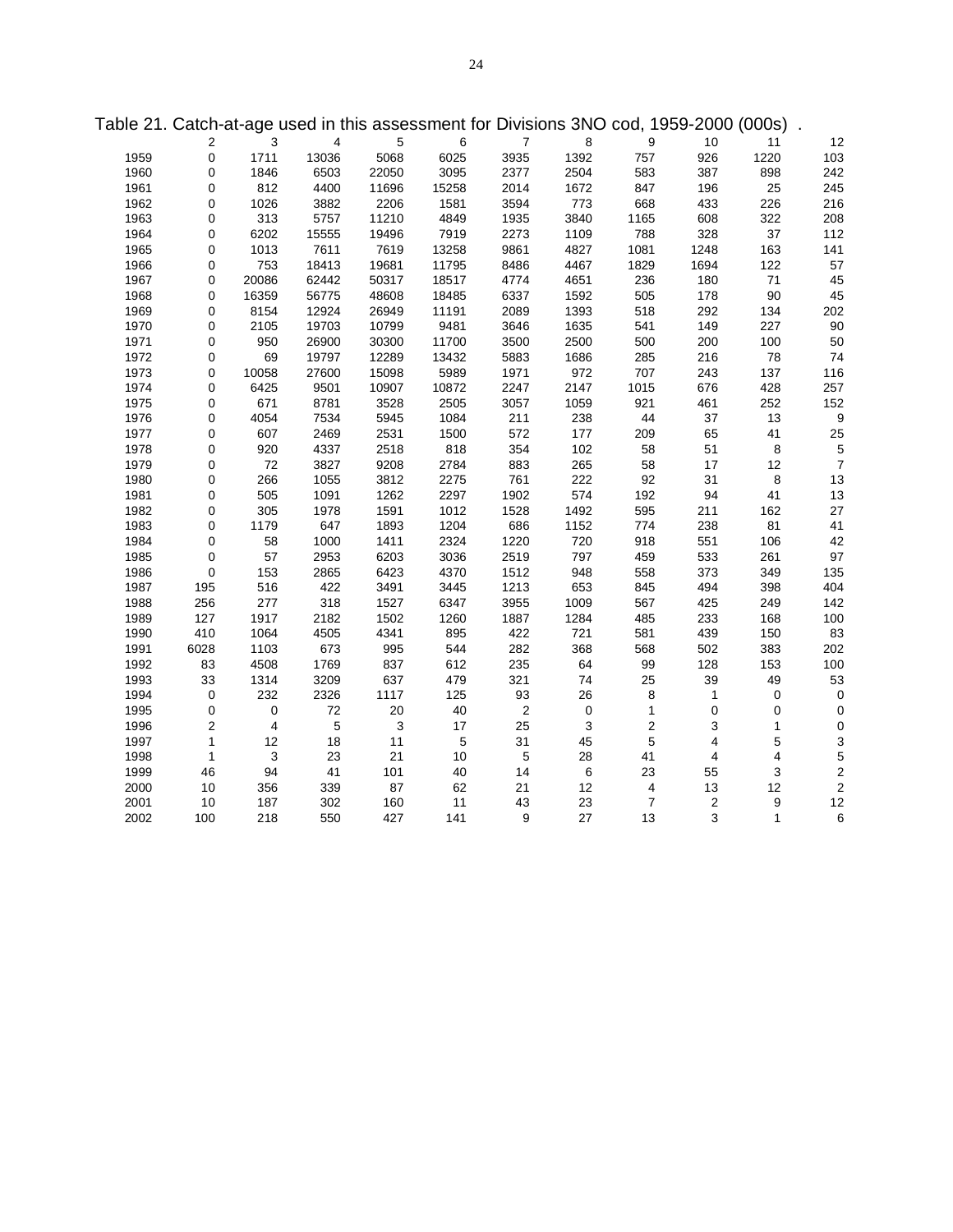Table 22. Estimated survivors and catchabilities in linear scale from ADAPT

| ORTHOGONALITY OFFSET0.000433  |  |
|-------------------------------|--|
| MEAN SQUARE RESIDUALS0.762523 |  |

| Survivors |      |     |    |          | Standard | Relative |     |                  | Relative |
|-----------|------|-----|----|----------|----------|----------|-----|------------------|----------|
| Year      |      | Age |    | Estimate | Error    | Error    |     | Bias             | Bias     |
|           | 1994 | 12  |    | 85.1     | 73.1     |          | 0.9 | 17.0             | 0.2      |
|           | 1995 |     | 12 | 52.2     | 27.5     |          | 0.5 | 5.8              | 0.1      |
|           | 1996 |     | 12 | 31.3     | 12.4     |          | 0.4 | 2.3              | 0.1      |
|           | 1997 |     | 12 | 66.8     | 24.0     |          | 0.4 | 4.2              | 0.1      |
|           | 1998 |     | 12 | 93.1     | 35.0     |          | 0.4 | 6.3              | 0.1      |
|           | 1999 | 12  |    | 46.8     | 18.4     |          | 0.4 | 3.3              | 0.1      |
|           | 2000 |     | 12 | 51.0     | 17.5     |          | 0.3 | 2.8              | 0.1      |
|           | 2001 |     | 12 | 447.0    | 141.0    |          | 0.3 | 21.3             | 0.0      |
|           | 2002 |     | 12 | 213.0    | 66.2     |          | 0.3 | 10.0             | 0.0      |
|           | 2003 |     | 3  | 447.0    | 304.0    |          | 0.7 | 104.0            | 0.2      |
|           | 2003 |     | 4  | 851.0    | 442.0    |          | 0.5 | 113.0            | 0.1      |
|           | 2003 |     | 5  | 1200.0   | 592.0    |          | 0.5 | 132.0            | 0.1      |
|           | 2003 |     | 6  | 1020.0   | 471.0    |          | 0.5 | 96.0             | 0.1      |
|           | 2003 |     | 7  | 288.0    | 143.0    |          | 0.5 | 29.3             | 0.1      |
|           | 2003 |     | 8  | 41.2     | 18.3     |          | 0.4 | 3.6              | 0.1      |
|           | 2003 |     | 9  | 163.0    | 60.7     |          | 0.4 | 10.3             | 0.1      |
|           | 2003 | 10  |    | 114.0    | 37.4     |          | 0.3 | 5.9              | 0.1      |
|           | 2003 | 11  |    | 47.2     | 15.0     |          | 0.3 | $2.2\phantom{0}$ | 0.0      |
|           | 2003 |     | 12 | 30.1     | 9.4      |          | 0.3 | 1.4              | 0.0      |

|                       |                |          | Standard | Relative |             | Relative    |
|-----------------------|----------------|----------|----------|----------|-------------|-------------|
| <b>Catchabilities</b> | Age            | Estimate | Error    | Error    | <b>Bias</b> | <b>Bias</b> |
| RV Spr                | $\overline{2}$ | 0.0012   | 0.0003   | 0.2100   | 0.0000      | 0.0120      |
| RV Spr                | 3              | 0.0015   | 0.0003   | 0.2080   | 0.0000      | 0.0130      |
| RV Spr                | 4              | 0.0007   | 0.0001   | 0.2080   | 0.0000      | 0.0140      |
| RV Spr                | 5              | 0.0004   | 0.0001   | 0.2100   | 0.0000      | 0.0150      |
| RV Spr                | 6              | 0.0003   | 0.0001   | 0.2130   | 0.0000      | 0.0160      |
| RV Spr                | 7              | 0.0003   | 0.0001   | 0.2160   | 0.0000      | 0.0170      |
| RV Spr                | 8              | 0.0003   | 0.0001   | 0.2190   | 0.0000      | 0.0190      |
| RV Spr                | 9              | 0.0004   | 0.0001   | 0.2230   | 0.0000      | 0.0210      |
| RV Spr                | 10             | 0.0005   | 0.0001   | 0.2290   | 0.0000      | 0.0260      |
| RV Fall               | $\overline{2}$ | 0.0013   | 0.0003   | 0.2600   | 0.0000      | 0.0210      |
| RV Fall               | 3              | 0.0012   | 0.0003   | 0.2560   | 0.0000      | 0.0220      |
| RV Fall               | 4              | 0.0010   | 0.0003   | 0.2590   | 0.0000      | 0.0240      |
| RV Fall               | 5              | 0.0008   | 0.0002   | 0.2630   | 0.0000      | 0.0260      |
| RV Fall               | 6              | 0.0007   | 0.0002   | 0.2680   | 0.0000      | 0.0290      |
| RV Fall               | 7              | 0.0004   | 0.0001   | 0.2740   | 0.0000      | 0.0310      |
| RV Fall               | 8              | 0.0004   | 0.0001   | 0.2790   | 0.0000      | 0.0330      |
| RV Fall               | 9              | 0.0003   | 0.0001   | 0.2940   | 0.0000      | 0.0400      |
| RV Fall               | 10             | 0.0004   | 0.0001   | 0.3160   | 0.0000      | 0.0550      |
| RV Juvenile           | $\overline{c}$ | 0.0037   | 0.0013   | 0.3600   | 0.0002      | 0.0580      |
| RV Juvenile           | 3              | 0.0019   | 0.0007   | 0.3590   | 0.0001      | 0.0580      |
| RV Juvenile           | 4              | 0.0014   | 0.0005   | 0.3600   | 0.0001      | 0.0580      |
| RV Juvenile           | 5              | 0.0011   | 0.0004   | 0.3610   | 0.0001      | 0.0570      |
| RV_Juvenile           | 6              | 0.0008   | 0.0003   | 0.3640   | 0.0000      | 0.0560      |
| RV Juvenile           | 7              | 0.0006   | 0.0002   | 0.3710   | 0.0000      | 0.0570      |
| RV Juvenile           | 8              | 0.0005   | 0.0002   | 0.3760   | 0.0000      | 0.0600      |
| RV Juvenile           | 9              | 0.0003   | 0.0001   | 0.3840   | 0.0000      | 0.0670      |
| RV Juvenile           | 10             | 0.0003   | 0.0001   | 0.3970   | 0.0000      | 0.0830      |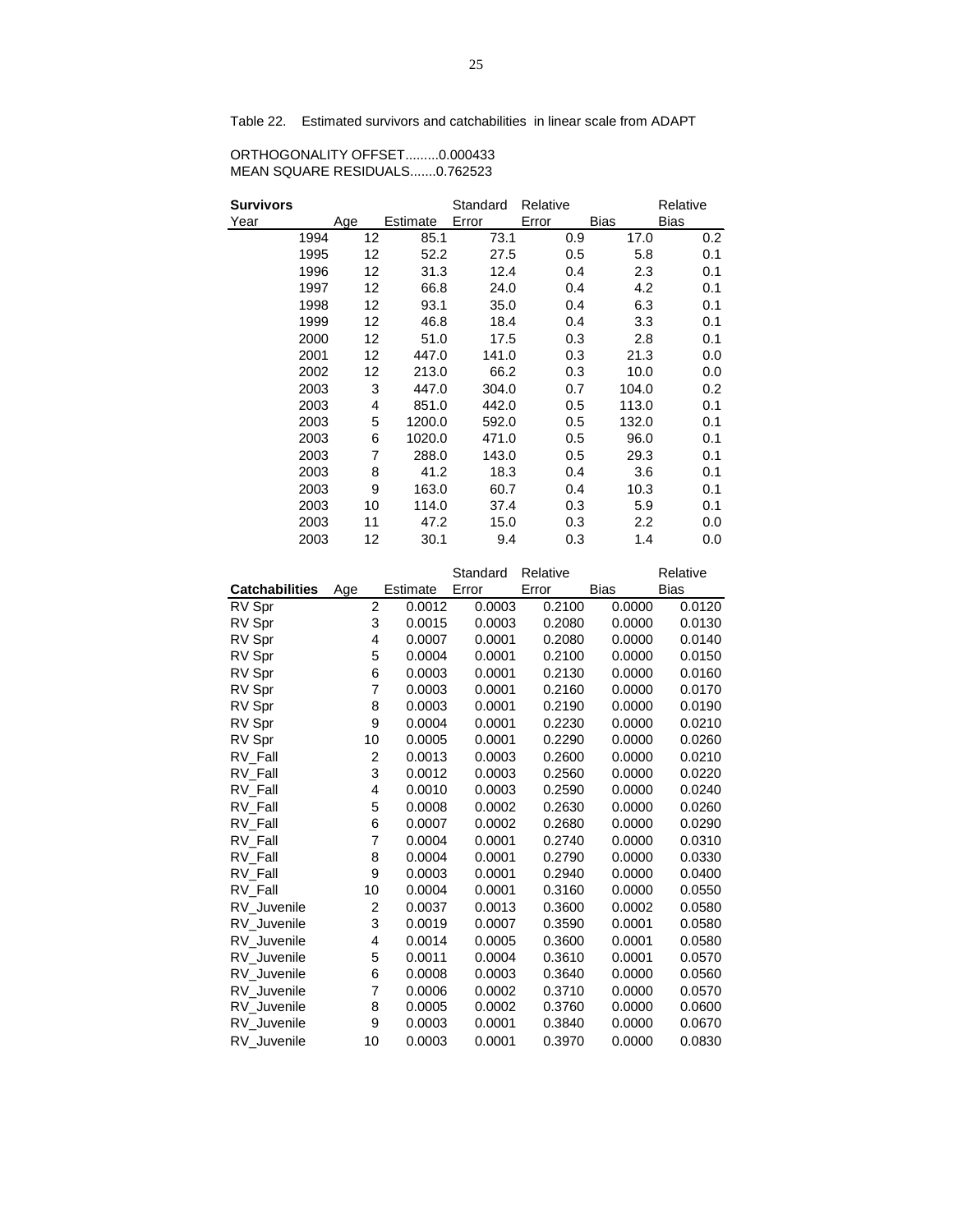| Pop #s Bia | 2      | 3      | 4      | 5     | 6     | $\overline{7}$ | 8    | 9    | 10   | 11   | 12   | $2+$    |
|------------|--------|--------|--------|-------|-------|----------------|------|------|------|------|------|---------|
| 1959       | 63623  | 53067  | 92911  | 19327 | 16484 | 12049          | 4268 | 3076 | 3217 | 2287 | 324  | 270,633 |
| 1960       | 98989  | 52090  | 41903  | 64326 | 11271 | 8099           | 6336 | 2246 | 1838 | 1803 | 786  | 289,687 |
| 1961       | 130098 | 81045  | 40981  | 28451 | 32902 | 6449           | 4497 | 2947 | 1315 | 1157 | 675  | 330,518 |
| 1962       | 94606  | 106515 | 65621  | 29586 | 12832 | 13314          | 3473 | 2185 | 1652 | 900  | 925  | 331,609 |
| 1963       | 135041 | 77456  | 86281  | 50223 | 22233 | 9081           | 7673 | 2149 | 1189 | 964  | 534  | 392,824 |
| 1964       | 195488 | 110562 | 63133  | 65447 | 31040 | 13843          | 5695 | 2858 | 722  | 432  | 500  | 489,720 |
| 1965       | 252970 | 160052 | 84924  | 37711 | 36087 | 18299          | 9287 | 3665 | 1632 | 298  | 320  | 605,245 |
| 1966       | 221171 | 207114 | 130125 | 62667 | 24021 | 17671          | 6202 | 3302 | 2030 | 239  | 99   | 674,641 |
| 1967       | 121541 | 181079 | 168890 | 89951 | 33653 | 9146           | 6895 | 1137 | 1076 | 183  | 87   | 613,638 |
| 1968       | 154111 | 99509  | 130150 | 82351 | 28883 | 11073          | 3234 | 1531 | 719  | 719  | 86   | 512,366 |
| 1969       | 96818  | 126175 | 66742  | 55815 | 24240 | 7265           | 3431 | 1228 | 801  | 429  | 508  | 383,452 |
| 1970       | 101648 | 79268  | 95947  | 43016 | 21651 | 9853           | 4073 | 1563 | 542  | 394  | 231  | 358,185 |
| 1971       | 74517  | 83223  | 62998  | 60832 | 25515 | 9253           | 4801 | 1872 | 795  | 310  | 121  | 324,237 |
| 1972       | 42188  | 61009  | 67279  | 27529 | 22783 | 10441          | 4442 | 1704 | 1083 | 471  | 164  | 239,094 |
| 1973       | 44123  | 34540  | 49888  | 37315 | 11560 | 6720           | 3316 | 2127 | 1138 | 693  | 316  | 191,735 |
| 1974       | 27761  | 36125  | 19251  | 16285 | 17043 | 4127           | 3733 | 1842 | 1108 | 713  | 444  | 128,433 |
| 1975       | 32961  | 22729  | 23794  | 7287  | 3682  | 4318           | 1379 | 1147 | 605  | 307  | 204  | 98,413  |
| 1976       | 54554  | 26986  | 18003  | 11616 | 2818  | 800            | 837  | 198  | 132  | 90   | 31   | 116,065 |
| 1977       | 50000  | 44665  | 18443  | 8002  | 4211  | 1337           | 465  | 471  | 123  | 75   | 62   | 127,855 |
| 1978       | 20885  | 40937  | 36020  | 12875 | 4281  | 2104           | 583  | 223  | 199  | 43   | 25   | 118,175 |
| 1979       | 23689  | 17099  | 32686  | 25582 | 8276  | 2769           | 1404 | 386  | 130  | 117  | 28   | 112,166 |
| 1980       | 33039  | 19395  | 13935  | 23312 | 12696 | 4280           | 1475 | 911  | 264  | 91   | 85   | 109,482 |
| 1981       | 26234  | 27050  | 15639  | 10457 | 15654 | 8347           | 2819 | 1008 | 663  | 188  | 67   | 108,126 |
| 1982       | 42429  | 21479  | 21691  | 11820 | 7424  | 10747          | 5124 | 1792 | 652  | 458  | 117  | 123,733 |
| 1983       | 49757  | 34738  | 17310  | 15975 | 8244  | 5167           | 7423 | 2856 | 934  | 345  | 230  | 142,978 |
| 1984       | 39396  | 40738  | 27377  | 13588 | 11373 | 5665           | 3612 | 5040 | 1643 | 551  | 210  | 149,192 |
| 1985       | 10592  | 32255  | 33301  | 21511 | 9853  | 7221           | 3541 | 2310 | 3300 | 851  | 355  | 125,091 |
| 1986       | 7768   | 8672   | 26357  | 24601 | 12044 | 5343           | 3655 | 2183 | 1478 | 2222 | 463  | 94,785  |
| 1987       | 15491  | 6360   | 6962   | 18996 | 14372 | 5946           | 3017 | 2141 | 1286 | 875  | 1505 | 76,950  |
| 1988       | 15380  | 12506  | 4742   | 5319  | 12411 | 8671           | 3777 | 1883 | 996  | 610  | 361  | 66,657  |
| 1989       | 6147   | 12361  | 9989   | 3595  | 2984  | 4504           | 3567 | 2186 | 1033 | 436  | 277  | 47,079  |
| 1990       | 6803   | 4918   | 8394   | 6216  | 1600  | 1317           | 2000 | 1770 | 1354 | 636  | 206  | 35,214  |
| 1991       | 24152  | 5200   | 3070   | 2861  | 1255  | 514            | 699  | 992  | 928  | 715  | 386  | 40,771  |
| 1992       | 7629   | 14357  | 3265   | 1908  | 1451  | 541            | 170  | 245  | 307  | 313  | 244  | 30,430  |
| 1993       | 767    | 6171   | 7711   | 1098  | 814   | 640            | 233  | 82   | 112  | 137  | 120  | 17,886  |
| 1994       | 460    | 598    | 3871   | 3443  | 333   | 241            | 238  | 125  | 44   | 57   | 68   | 9,479   |
| 1995       | 914    | 377    | 282    | 1104  | 1817  | 161            | 114  | 171  | 95   | 36   | 46   | 5,117   |
| 1996       | 1258   | 748    | 309    | 166   | 886   | 1452           | 130  | 93   | 140  | 78   | 29   | 5,288   |
| 1997       | 424    | 1028   | 609    | 248   | 134   | 710            | 1166 | 104  | 75   | 112  | 63   | 4,671   |
| 1998       | 2050   | 346    | 831    | 482   | 193   | 105            | 553  | 914  | 80   | 58   | 87   | 5,700   |
| 1999       | 3930   | 1678   | 281    | 660   | 376   | 149            | 81   | 428  | 711  | 62   | 44   | 8,400   |
| 2000       | 3113   | 3176   | 1289   | 193   | 449   | 272            | 110  | 61   | 329  | 533  | 48   | 9,573   |
| 2001       | 1405   | 2539   | 2280   | 751   | 80    | 312            | 204  | 79   | 46   | 258  | 425  | 8,379   |
| 2002       | 529    | 1141   | 1910   | 1594  | 471   | 56             | 217  | 146  | 58   | 36   | 203  | 6,362   |
| 2003       | 1323   | 343    | 738    | 1070  | 922   | 259            | 38   | 153  | 108  | 45   | 29   | 5,027   |
|            |        |        |        |       |       |                |      |      |      |      |      |         |

Table 23. Estimated bias adjusted population numbers from ADAPT for cod in NAFO Division 3NO.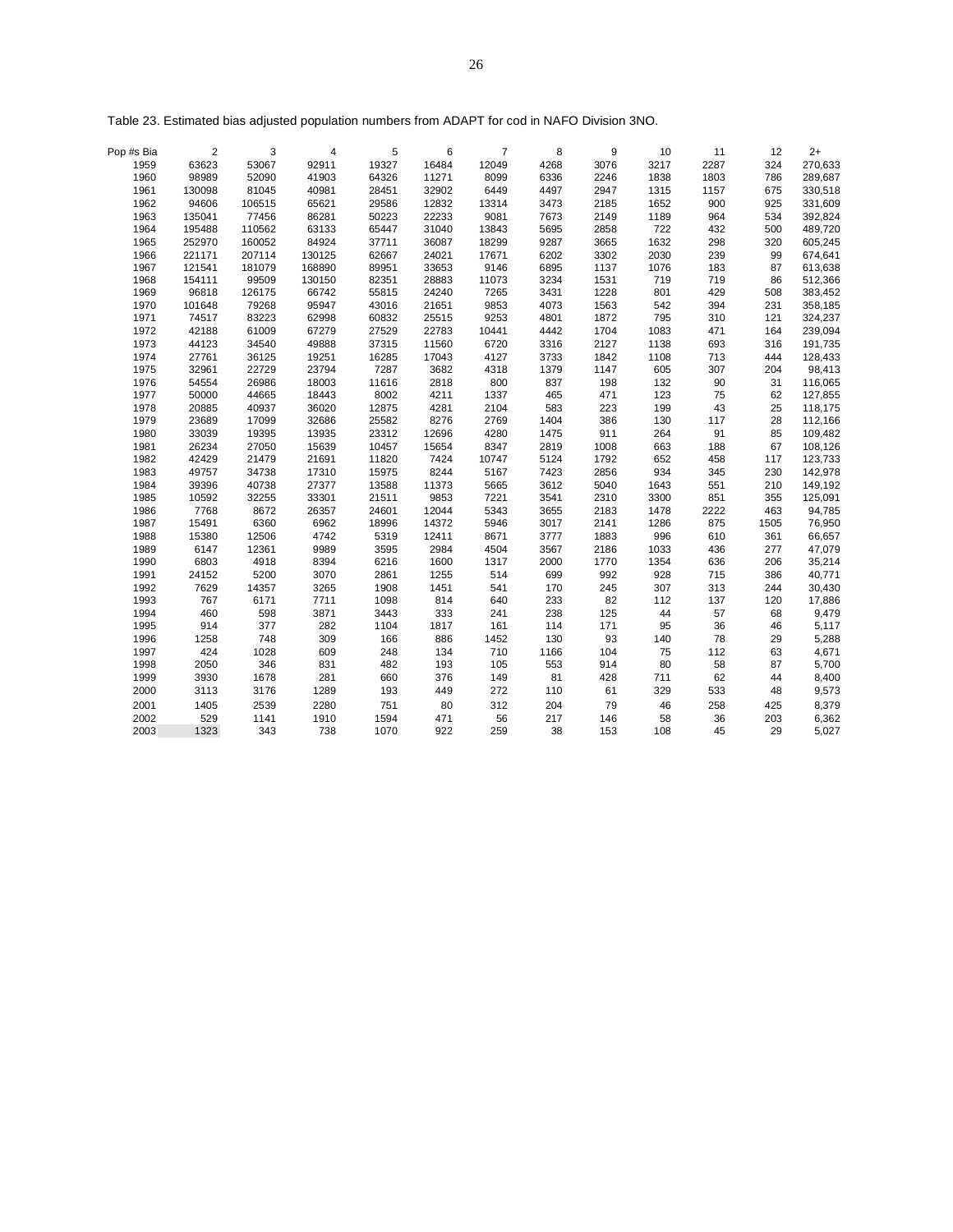|        | $1$ able $2 +$ Bias adjaced norming mortality from $7670$ T Torodd in TWM $\circ$ Bivisions ofter. |                         |       |                |       |       |                |       |       |       |       |       |             |          |
|--------|----------------------------------------------------------------------------------------------------|-------------------------|-------|----------------|-------|-------|----------------|-------|-------|-------|-------|-------|-------------|----------|
|        | F Bias Adj(ar                                                                                      | $\overline{\mathbf{c}}$ | 3     | 4              | 5     | 6     | 7              | 8     | 9     | 10    | 11    |       | 12 FBAR 6-9 | FBAR 4-6 |
|        | 1959                                                                                               | $\mathbf 0$             | 0.036 | 0.168          | 0.339 | 0.511 | 0.443          | 0.442 | 0.315 | 0.379 | 0.868 | 0.428 | 0.428       | 0.339    |
|        | 1960                                                                                               | $\mathbf 0$             | 0.040 | 0.187          | 0.470 | 0.358 | 0.388          | 0.566 | 0.335 | 0.263 | 0.782 | 0.412 | 0.412       | 0.339    |
|        | 1961                                                                                               | 0                       | 0.011 | 0.126          | 0.596 | 0.705 | 0.419          | 0.522 | 0.379 | 0.179 | 0.024 | 0.506 | 0.506       | 0.476    |
|        | 1962                                                                                               | 0                       | 0.011 | 0.067          | 0.086 | 0.146 | 0.351          | 0.280 | 0.408 | 0.339 | 0.322 | 0.296 | 0.296       | 0.100    |
|        | 1963                                                                                               | $\mathbf 0$             | 0.004 | 0.076          | 0.281 | 0.274 | 0.267          | 0.788 | 0.891 | 0.813 | 0.456 | 0.555 | 0.555       | 0.210    |
|        | 1964                                                                                               | $\mathbf 0$             | 0.064 | 0.315          | 0.395 | 0.328 | 0.199          | 0.241 | 0.360 | 0.684 | 0.099 | 0.282 | 0.282       | 0.346    |
|        | 1965                                                                                               | 0                       | 0.007 | 0.104          | 0.251 | 0.514 | 0.882          | 0.834 | 0.391 | 1.721 | 0.902 | 0.655 | 0.655       | 0.290    |
|        | 1966                                                                                               | 0                       | 0.004 | 0.169          | 0.422 | 0.766 | 0.741          | 1.496 | 0.921 | 2.208 | 0.811 | 0.981 | 0.981       | 0.452    |
|        | 1967                                                                                               | 0                       | 0.130 | 0.518          | 0.936 | 0.912 | 0.839          | 1.305 | 0.259 | 0.203 | 0.553 | 0.829 | 0.829       | 0.789    |
|        | 1968                                                                                               | $\mathbf 0$             | 0.199 | 0.647          | 1.023 | 1.180 | 0.972          | 0.768 | 0.448 | 0.317 | 0.148 | 0.842 | 0.842       | 0.950    |
|        | 1969                                                                                               | $\mathbf 0$             | 0.074 | 0.239          | 0.747 | 0.700 | 0.379          | 0.586 | 0.618 | 0.509 | 0.419 | 0.571 | 0.571       | 0.562    |
|        | 1970                                                                                               | 0                       | 0.030 | 0.256          | 0.322 | 0.650 | 0.519          | 0.578 | 0.476 | 0.359 | 0.983 | 0.556 | 0.556       | 0.409    |
|        | 1971                                                                                               | 0                       | 0.013 | 0.628          | 0.782 | 0.694 | 0.534          | 0.836 | 0.347 | 0.323 | 0.436 | 0.603 | 0.603       | 0.701    |
|        | 1972                                                                                               | 0                       | 0.001 | 0.389          | 0.668 | 1.021 | 0.947          | 0.536 | 0.203 | 0.247 | 0.201 | 0.677 | 0.677       | 0.693    |
|        | 1973                                                                                               | 0                       | 0.385 | 0.920          | 0.584 | 0.830 | 0.388          | 0.388 | 0.453 | 0.267 | 0.245 | 0.515 | 0.515       | 0.778    |
|        | 1974                                                                                               | 0                       | 0.218 | 0.771          | 1.287 | 1.173 | 0.896          | 0.980 | 0.913 | 1.084 | 1.052 | 0.991 | 0.991       | 1.077    |
|        | 1975                                                                                               | 0                       | 0.033 | 0.517          | 0.750 | 1.327 | 1.441          | 1.740 | 1.960 | 1.705 | 2.097 | 1.617 | 1.617       | 0.865    |
|        | 1976                                                                                               | 0                       | 0.181 | 0.611          | 0.815 | 0.546 | 0.342          | 0.374 | 0.279 | 0.366 | 0.173 | 0.385 | 0.385       | 0.657    |
|        | 1977                                                                                               | $\mathbf 0$             | 0.015 | 0.159          | 0.425 | 0.494 | 0.629          | 0.538 | 0.662 | 0.859 | 0.899 | 0.581 | 0.581       | 0.360    |
|        | 1978                                                                                               | $\mathbf 0$             | 0.025 | 0.142          | 0.242 | 0.236 | 0.205          | 0.213 | 0.337 | 0.330 | 0.231 | 0.248 | 0.248       | 0.207    |
|        | 1979                                                                                               | 0                       | 0.005 | 0.138          | 0.501 | 0.459 | 0.430          | 0.233 | 0.181 | 0.155 | 0.120 | 0.326 | 0.326       | 0.366    |
|        | 1980                                                                                               | 0                       | 0.015 | 0.087          | 0.198 | 0.219 | 0.217          | 0.181 | 0.118 | 0.139 | 0.102 | 0.184 | 0.184       | 0.168    |
|        | 1981                                                                                               | 0                       | 0.021 | 0.080          | 0.143 | 0.176 | 0.288          | 0.253 | 0.235 | 0.170 | 0.274 | 0.238 | 0.238       | 0.133    |
|        | 1982                                                                                               | $\mathbf 0$             | 0.016 | 0.106          | 0.160 | 0.163 | 0.170          | 0.385 | 0.452 | 0.437 | 0.490 | 0.292 | 0.292       | 0.143    |
|        | 1983                                                                                               | $\mathbf 0$             | 0.038 | 0.042          | 0.140 | 0.175 | 0.158          | 0.187 | 0.353 | 0.328 | 0.298 | 0.218 | 0.218       | 0.119    |
|        | 1984                                                                                               | 0                       | 0.002 | 0.041          | 0.121 | 0.254 | 0.270          | 0.247 | 0.223 | 0.458 | 0.238 | 0.249 | 0.249       | 0.139    |
|        | 1985                                                                                               | $\mathbf 0$             | 0.002 | 0.103          | 0.380 | 0.412 | 0.481          | 0.284 | 0.246 | 0.196 | 0.409 | 0.356 | 0.356       | 0.298    |
|        | 1986                                                                                               | $\mathbf 0$             | 0.020 | 0.127          | 0.338 | 0.506 | 0.372          | 0.335 | 0.329 | 0.324 | 0.190 | 0.385 | 0.385       | 0.324    |
|        | 1987                                                                                               | 0.014                   | 0.094 | 0.069          | 0.226 | 0.305 | 0.254          | 0.271 | 0.565 | 0.545 | 0.686 | 0.349 | 0.349       | 0.200    |
|        | 1988                                                                                               | 0.019                   | 0.025 | 0.077          | 0.378 | 0.814 | 0.688          | 0.347 | 0.401 | 0.627 | 0.590 | 0.562 | 0.562       | 0.423    |
|        | 1989                                                                                               | 0.023                   | 0.187 | 0.274          | 0.609 | 0.618 | 0.612          | 0.501 | 0.279 | 0.285 | 0.547 | 0.503 | 0.503       | 0.501    |
|        | 1990                                                                                               | 0.069                   | 0.271 | 0.876          | 1.400 | 0.936 | 0.432          | 0.502 | 0.446 | 0.439 | 0.300 | 0.579 | 0.579       | 1.071    |
|        | 1991                                                                                               | 0.320                   | 0.265 | 0.275          | 0.479 | 0.641 | 0.907          | 0.850 | 0.973 | 0.887 | 0.874 | 0.843 | 0.843       | 0.465    |
|        | 1992                                                                                               | 0.012                   | 0.422 | 0.889          | 0.652 | 0.618 | 0.642          | 0.531 | 0.583 | 0.608 | 0.761 | 0.594 | 0.594       | 0.720    |
|        | 1993                                                                                               | 0.049                   | 0.266 | 0.606          | 0.993 | 1.017 | 0.789          | 0.427 | 0.408 | 0.480 | 0.498 | 0.660 | 0.660       | 0.872    |
|        | 1994                                                                                               | 0.000                   | 0.551 | 1.055          | 0.439 | 0.528 | 0.548          | 0.128 | 0.073 | 0.025 | 0.000 | 0.000 | 0.319       | 0.674    |
|        | 1995                                                                                               | 0.000                   | 0.000 | 0.328          | 0.020 | 0.025 | 0.014          | 0.000 | 0.006 | 0.000 | 0.000 | 0.000 | 0.011       | 0.124    |
|        | 1996                                                                                               | 0.002                   | 0.006 | 0.018          | 0.020 | 0.021 | 0.019          | 0.026 | 0.024 | 0.024 | 0.014 | 0.000 | 0.023       | 0.020    |
|        | 1997                                                                                               | 0.003                   | 0.013 | 0.033          | 0.050 | 0.042 | 0.049          | 0.043 | 0.055 | 0.061 | 0.051 | 0.054 | 0.047       | 0.042    |
|        | 1998                                                                                               | 0.001                   | 0.010 | 0.031          | 0.049 | 0.059 | 0.054          | 0.057 | 0.051 | 0.056 | 0.080 | 0.066 | 0.055       | 0.046    |
|        | 1999                                                                                               | 0.013                   | 0.064 | 0.175          | 0.184 | 0.125 | 0.109          | 0.085 | 0.061 | 0.089 | 0.055 | 0.052 | 0.095       | 0.161    |
|        | 2000                                                                                               | 0.004                   | 0.132 | 0.340          | 0.677 | 0.165 | 0.089          | 0.129 | 0.075 | 0.045 | 0.025 | 0.047 | 0.114       | 0.394    |
|        | 2001                                                                                               | 0.008                   | 0.085 | 0.158          | 0.267 | 0.163 | 0.164          | 0.133 | 0.103 | 0.049 | 0.039 | 0.032 | 0.141       | 0.196    |
|        | 2002                                                                                               | 0.233                   | 0.236 | 0.379          | 0.348 | 0.398 | 0.195          | 0.148 | 0.103 | 0.058 | 0.031 | 0.033 | 0.211       | 0.375    |
|        |                                                                                                    | $\overline{2}$          | 3     | $\overline{4}$ | 5     | 6     | $\overline{7}$ | 8     | 9     | 10    | 11    |       | 12 mean 6-9 | mean 4-6 |
| mean f | 1959-2002                                                                                          | 0.017                   | 0.096 | 0.303          | 0.459 | 0.505 | 0.448          | 0.461 | 0.393 | 0.446 | 0.418 | 0.435 | 0.452       | 0.422    |
|        | 1959-81                                                                                            | 0.000                   | 0.066 | 0.318          | 0.533 | 0.618 | 0.553          | 0.638 | 0.499 | 0.592 | 0.530 | 0.577 | 0.593       | 0.506    |
|        | 1982-93                                                                                            | 0.042                   | 0.134 | 0.291          | 0.490 | 0.538 | 0.481          | 0.406 | 0.438 | 0.468 | 0.489 | 0.466 | 0.466       | 0.439    |
|        | 1994-2002                                                                                          | 0.029                   | 0.122 | 0.280          | 0.228 | 0.170 | 0.138          | 0.083 | 0.061 | 0.045 | 0.033 | 0.031 | 0.113       | 0.226    |
|        | 2001-2002                                                                                          | 0.120                   | 0.160 | 0.268          | 0.307 | 0.281 | 0.180          | 0.140 | 0.103 | 0.054 | 0.035 | 0.032 | 0.176       | 0.285    |

Table 24 Bias adjusted fishing mortality from ADAPT for cod in NAFO Divisions 3NO.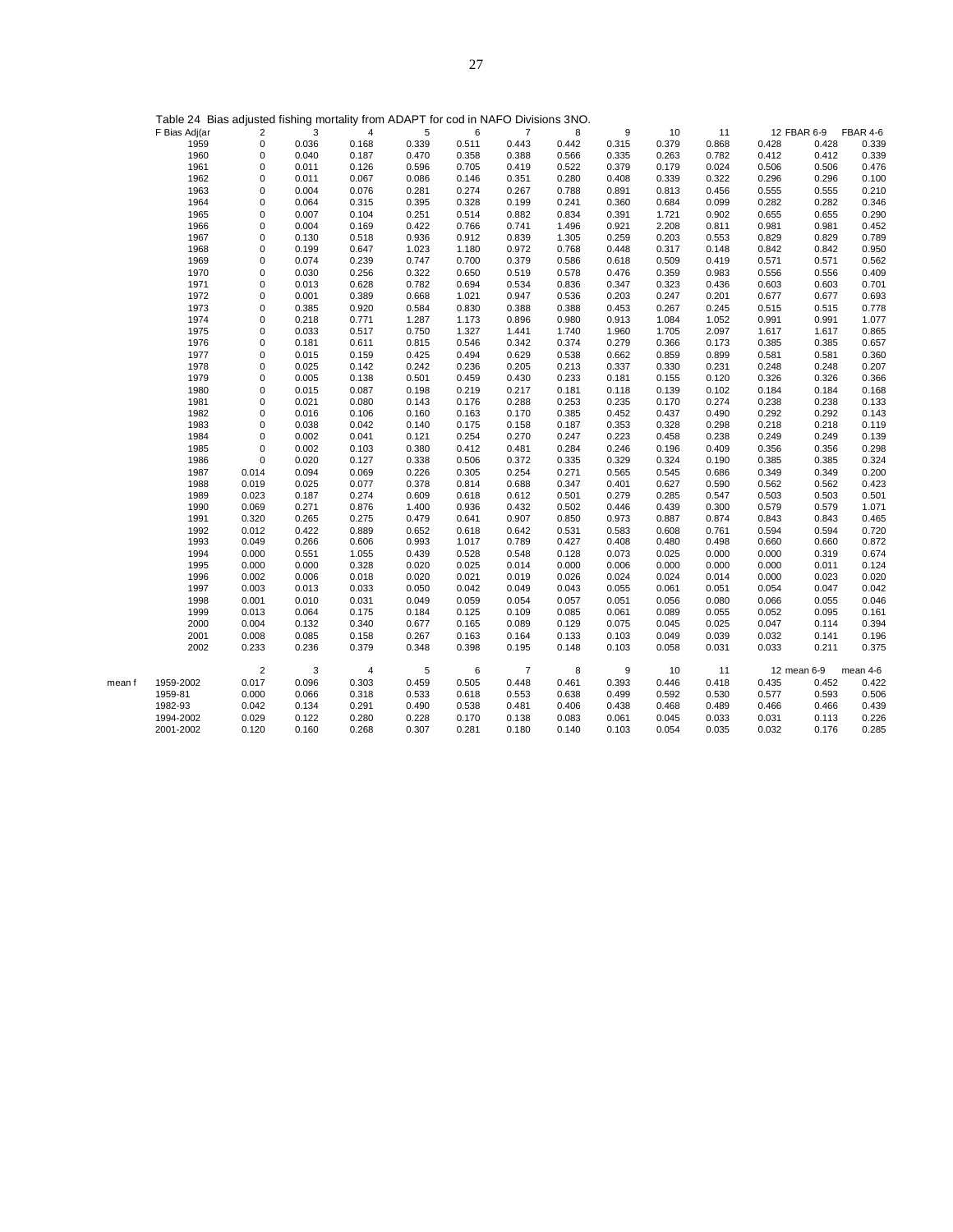| Year/Age | 3     | $\overline{4}$ | 5     | 6     | $\overline{7}$ | 8     | 9     | 10    | 11     | 12     |
|----------|-------|----------------|-------|-------|----------------|-------|-------|-------|--------|--------|
| 1959     | 0.301 | 0.664          | 1.001 | 1.622 | 2.572          | 3.129 | 3.670 | 4.419 | 4.843  | 5.691  |
| 1960     | 0.301 | 0.587          | 1.012 | 1.561 | 2.345          | 3.092 | 3.673 | 4.316 | 4.957  | 5.691  |
| 1961     | 0.301 | 0.587          | 1.012 | 1.561 | 2.345          | 3.092 | 3.673 | 4.316 | 4.957  | 5.691  |
| 1962     | 0.301 | 0.587          | 1.012 | 1.561 | 2.345          | 3.092 | 3.673 | 4.316 | 4.957  | 5.691  |
| 1963     | 0.301 | 0.587          | 1.012 | 1.561 | 2.345          | 3.092 | 3.673 | 4.316 | 4.957  | 5.691  |
| 1964     | 0.301 | 0.587          | 1.012 | 1.561 | 2.345          | 3.092 | 3.673 | 4.316 | 4.957  | 5.691  |
| 1965     | 0.287 | 0.587          | 1.012 | 1.561 | 2.345          | 3.092 | 3.673 | 4.316 | 4.957  | 5.691  |
| 1966     | 0.351 | 0.615          | 1.052 | 1.636 | 2.482          | 3.446 | 4.636 | 5.532 | 6.292  | 7.332  |
| 1967     | 0.351 | 0.657          | 1.102 | 1.700 | 2.600          | 3.647 | 5.166 | 6.982 | 8.066  | 9.308  |
| 1968     | 0.351 | 0.657          | 1.102 | 1.700 | 2.600          | 3.647 | 5.166 | 6.982 | 8.066  | 9.308  |
| 1969     | 0.351 | 0.657          | 1.102 | 1.700 | 2.600          | 3.647 | 5.166 | 6.982 | 8.066  | 9.308  |
| 1970     | 0.351 | 0.657          | 1.102 | 1.700 | 2.600          | 3.647 | 5.166 | 6.982 | 8.066  | 9.308  |
| 1971     | 0.338 | 0.657          | 1.102 | 1.700 | 2.600          | 3.647 | 5.166 | 6.982 | 8.066  | 9.308  |
| 1972     | 0.397 | 0.682          | 1.138 | 1.676 | 2.487          | 3.354 | 5.005 | 7.100 | 7.999  | 9.262  |
| 1973     | 0.504 | 0.735          | 1.178 | 1.776 | 2.748          | 3.658 | 4.717 | 7.542 | 9.423  | 10.789 |
| 1974     | 0.289 | 0.645          | 1.095 | 1.674 | 2.503          | 4.117 | 5.822 | 5.842 | 8.961  | 9.159  |
| 1975     | 0.246 | 0.611          | 0.967 | 1.599 | 2.481          | 3.449 | 5.082 | 7.024 | 5.364  | 7.717  |
| 1976     | 0.354 | 0.588          | 1.120 | 1.727 | 2.631          | 3.557 | 5.268 | 6.952 | 7.849  | 8.113  |
| 1977     | 0.420 | 0.707          | 1.161 | 1.870 | 2.860          | 3.925 | 5.375 | 7.666 | 10.112 | 10.239 |
| 1978     | 0.617 | 0.774          | 1.245 | 1.825 | 3.046          | 4.023 | 5.417 | 7.200 | 9.139  | 12.271 |
| 1979     | 0.514 | 0.840          | 1.208 | 1.800 | 2.541          | 3.720 | 4.679 | 6.653 | 7.596  | 9.790  |
| 1980     | 0.531 | 0.822          | 1.287 | 1.864 | 2.777          | 3.969 | 5.434 | 6.618 | 8.706  | 10.031 |
| 1981     | 0.789 | 0.950          | 1.383 | 2.132 | 2.979          | 4.435 | 6.256 | 8.522 | 9.114  | 10.373 |
| 1982     | 0.843 | 1.026          | 1.380 | 2.012 | 3.210          | 4.321 | 6.318 | 7.921 | 9.453  | 10.519 |
| 1983     | 0.731 | 1.049          | 1.479 | 1.986 | 2.891          | 4.463 | 5.743 | 7.779 | 8.894  | 10.398 |
| 1984     | 0.757 | 0.989          | 1.329 | 2.065 | 2.828          | 3.923 | 5.473 | 6.728 | 8.490  | 10.647 |
| 1985     | 0.331 | 0.824          | 1.255 | 1.759 | 2.722          | 3.760 | 5.178 | 6.923 | 8.128  | 9.964  |
| 1986     | 0.269 | 0.696          | 1.143 | 1.720 | 2.675          | 4.193 | 6.080 | 8.063 | 9.094  | 9.508  |
| 1987     | 0.343 | 0.566          | 1.146 | 1.668 | 2.498          | 4.076 | 6.267 | 8.435 | 9.835  | 11.187 |
| 1988     | 0.646 | 0.700          | 1.064 | 1.525 | 2.020          | 3.301 | 4.937 | 7.067 | 9.158  | 10.442 |
| 1989     | 0.362 | 0.847          | 1.265 | 1.758 | 2.419          | 3.206 | 5.166 | 6.523 | 8.072  | 10.714 |
| 1990     | 0.442 | 0.718          | 1.190 | 2.004 | 2.473          | 3.679 | 4.811 | 7.698 | 8.786  | 10.322 |
| 1991     | 0.506 | 0.684          | 1.267 | 1.832 | 3.101          | 3.896 | 5.583 | 6.737 | 10.014 | 11.396 |
| 1992     | 0.215 | 0.598          | 0.949 | 1.692 | 2.547          | 4.310 | 5.560 | 7.480 | 8.838  | 11.295 |
| 1993     | 0.318 | 0.507          | 0.937 | 1.397 | 2.253          | 3.404 | 5.336 | 6.569 | 8.081  | 8.655  |
| 1994     | 0.162 | 0.407          | 0.842 | 1.483 | 1.840          | 3.375 | 4.506 | 6.653 | 5.167  | 8.130  |
| 1995     | 0.309 | 0.450          | 0.746 | 1.359 | 1.932          | 1.956 | 5.164 | 5.543 | 6.951  | 5.255  |
| 1996     | 0.309 | 0.573          | 0.986 | 1.552 | 2.332          | 2.781 | 3.125 | 6.284 | 6.314  | 7.173  |
| 1997     | 0.309 | 0.573          | 1.005 | 1.606 | 2.310          | 3.007 | 3.982 | 5.301 | 6.193  | 7.173  |
| 1998     | 0.282 | 0.573          | 1.005 | 1.606 | 2.310          | 3.007 | 3.982 | 5.301 | 6.193  | 7.173  |
| 1999     | 0.386 | 0.628          | 1.114 | 1.638 | 2.106          | 2.754 | 3.672 | 5.328 | 6.346  | 6.877  |
| 2000     | 0.442 | 0.639          | 1.163 | 1.951 | 2.669          | 2.543 | 2.732 | 3.887 | 5.632  | 6.394  |
| 2001     | 0.444 | 0.805          | 1.067 | 1.730 | 3.115          | 4.237 | 3.931 | 3.813 | 5.330  | 6.717  |
| 2002     | 0.613 | 0.767          | 1.285 | 1.762 | 2.643          | 4.569 | 5.590 | 6.151 | 6.834  | 8.364  |
| 2003     | 0.500 | 0.737          | 1.172 | 1.814 | 2.809          | 3.783 | 4.084 | 4.617 | 5.932  | 7.158  |

Table 25. Beginning of year mean weights at age calculated from the commercial catches for cod in Divisions 3NO.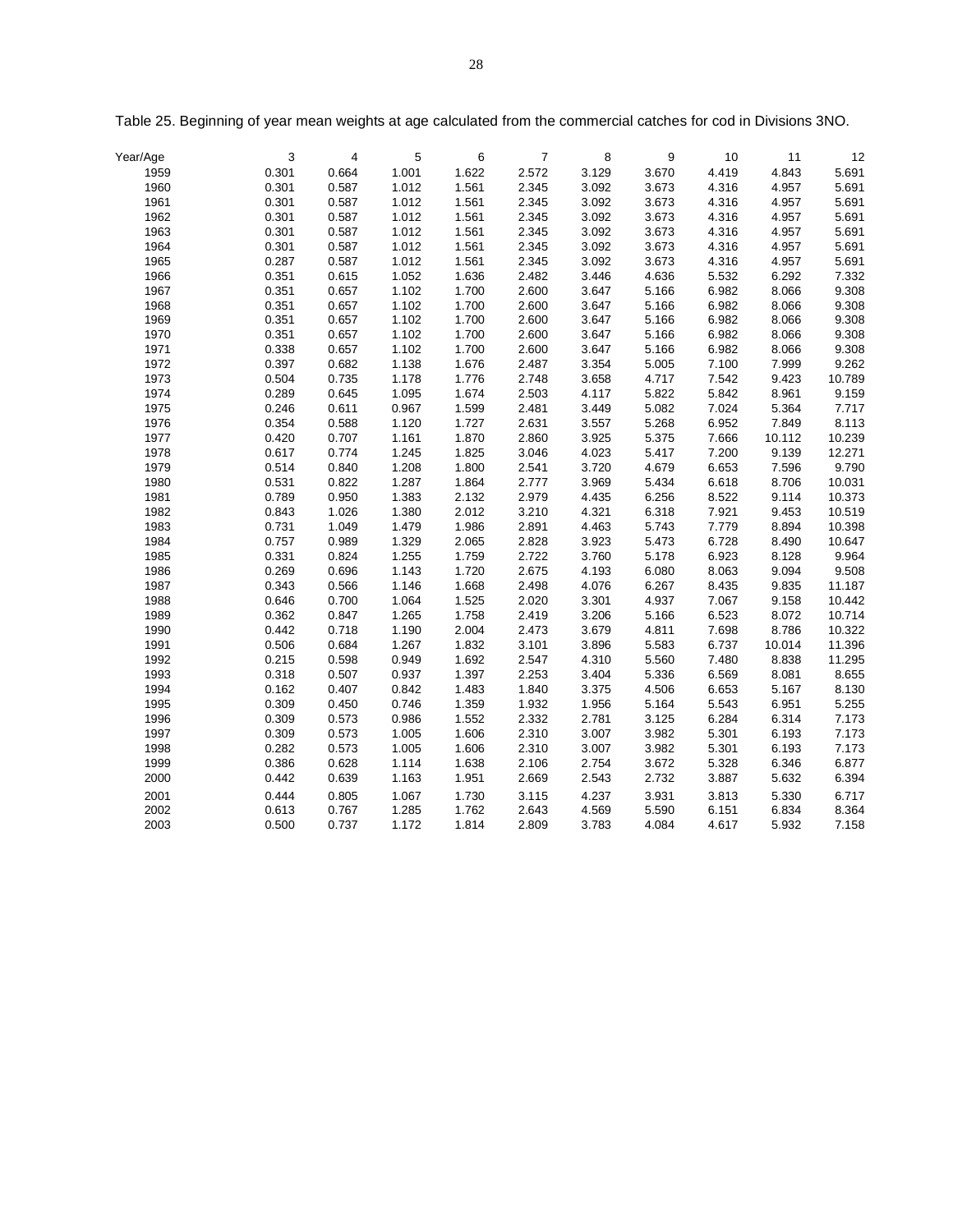|      | 3     | 4      | 5     | 6     | $\overline{7}$ | 8     | 9     | 10    | 11    | 12    | $3+$    | $6+$    |
|------|-------|--------|-------|-------|----------------|-------|-------|-------|-------|-------|---------|---------|
| 1959 | 15951 | 61707  | 19343 | 26729 | 30989          | 13354 | 11291 | 14215 | 11073 | 1846  | 206,498 | 109,498 |
| 1960 | 15658 | 24591  | 65125 | 17597 | 18992          | 19590 | 8251  | 7934  | 8935  | 4471  | 191,145 | 85,771  |
| 1961 | 24361 | 24050  | 28804 | 51368 | 15123          | 13906 | 10823 | 5677  | 5736  | 3842  | 183,689 | 106,474 |
| 1962 | 32017 | 38510  | 29954 | 20034 | 31221          | 10739 | 8025  | 7130  | 4463  | 5263  | 187,356 | 86,875  |
| 1963 | 23282 | 50634  | 50847 | 34712 | 21295          | 23723 | 7892  | 5133  | 4777  | 3040  | 225,336 | 100,572 |
| 1964 | 33233 | 37050  | 66260 | 48461 | 32461          | 17607 | 10497 | 3116  | 2141  | 2848  | 253,674 | 117,130 |
| 1965 | 45921 | 49838  | 38180 | 56341 | 42910          | 28715 | 13461 | 7044  | 1478  | 1822  | 285,710 | 151,770 |
| 1966 | 72602 | 80003  | 65934 | 39288 | 43864          | 21368 | 15310 | 11231 | 1504  | 726   | 351,832 | 133,293 |
| 1967 | 63476 | 111006 | 99150 | 57199 | 23783          | 25148 | 5877  | 7515  | 1474  | 809   | 395,437 | 121,805 |
| 1968 | 34882 | 85543  | 90774 | 49092 | 28795          | 11796 | 7909  | 5020  | 5801  | 801   | 320,413 | 109,214 |
| 1969 | 44230 | 43868  | 61523 | 41201 | 18893          | 12516 | 6344  | 5590  | 3458  | 4725  | 242,347 | 92,726  |
| 1970 | 27787 | 63063  | 47415 | 36800 | 25622          | 14856 | 8076  | 3785  | 3177  | 2148  | 232,728 | 94,464  |
| 1971 | 28101 | 41407  | 67053 | 43369 | 24062          | 17513 | 9670  | 5551  | 2501  | 1123  | 240,349 | 103,788 |
| 1972 | 24210 | 45908  | 31340 | 38178 | 25966          | 14898 | 8526  | 7691  | 3769  | 1521  | 202,006 | 100,549 |
| 1973 | 17397 | 36660  | 43948 | 20528 | 18465          | 12129 | 10034 | 8584  | 6527  | 3404  | 177,676 | 79,671  |
| 1974 | 10423 | 12418  | 17839 | 28533 | 10329          | 15369 | 10726 | 6471  | 6392  | 4065  | 122,565 | 81,885  |
| 1975 | 5581  | 14547  | 7044  | 5887  | 10712          | 4756  | 5831  | 4250  | 1646  | 1574  | 61,829  | 34,657  |
| 1976 | 9541  | 10587  | 13012 | 4867  | 2105           | 2976  | 1044  | 920   | 707   | 250   | 46,009  | 12,869  |
| 1977 | 18758 | 13041  | 9287  | 7875  | 3824           | 1826  | 2533  | 940   | 760   | 635   | 59,480  | 18,394  |
| 1978 | 25264 | 27866  | 16030 | 7813  | 6408           | 2347  | 1205  | 1433  | 389   | 307   | 89,062  | 19,902  |
| 1979 | 8787  | 27456  | 30906 | 14896 | 7037           | 5222  | 1805  | 865   | 890   | 271   | 98,135  | 30,986  |
| 1980 | 10296 | 11457  | 30000 | 23667 | 11886          | 5856  | 4950  | 1745  | 794   | 854   | 101,504 | 49,751  |
| 1981 | 21352 | 14851  | 14466 | 33376 | 24866          | 12503 | 6306  | 5649  | 1713  | 700   | 135,780 | 85,112  |
| 1982 | 18097 | 22258  | 16314 | 14937 | 34496          | 22141 | 11322 | 5168  | 4330  | 1230  | 150,295 | 93,625  |
| 1983 | 25385 | 18153  | 23630 | 16374 | 14939          | 33126 | 16401 | 7263  | 3068  | 2390  | 160,729 | 93,561  |
| 1984 | 30845 | 27067  | 18061 | 23484 | 16019          | 14170 | 27582 | 11055 | 4674  | 2232  | 175,189 | 99,216  |
| 1985 | 10673 | 27448  | 27001 | 17335 | 19657          | 13314 | 11959 | 22845 | 6919  | 3541  | 160,693 | 95,571  |
| 1986 | 2332  | 18351  | 28128 | 20718 | 14292          | 15325 | 13271 | 11917 | 20207 | 4400  | 148,941 | 100,129 |
| 1987 | 2181  | 3937   | 21767 | 23970 | 14856          | 12297 | 13415 | 10845 | 8605  | 16835 | 128,711 | 100,825 |
| 1988 | 8083  | 3319   | 5658  | 18933 | 17516          | 12467 | 9296  | 7042  | 5590  | 3768  | 91,673  | 74,612  |
| 1989 | 4480  | 8463   | 4548  | 5247  | 10897          | 11436 | 11294 | 6737  | 3518  | 2968  | 69,587  | 52,097  |
| 1990 | 2176  | 6024   | 7398  | 3207  | 3256           | 7359  | 8514  | 10421 | 5589  | 2130  | 56,075  | 40,477  |
| 1991 | 2631  | 2099   | 3625  | 2300  | 1594           | 2725  | 5537  | 6252  | 7157  | 4399  | 38,318  | 29,963  |
| 1992 | 3082  | 1952   | 1811  | 2454  | 1379           | 732   | 1361  | 2295  | 2765  | 2757  | 20,589  | 13,744  |
| 1993 | 1965  | 3912   | 1029  | 1137  | 1443           | 794   | 436   | 735   | 1105  | 1036  | 13,593  | 6,686   |
| 1994 | 97    | 1575   | 2901  | 494   | 444            | 804   | 561   | 296   | 293   | 554   | 8,018   | 3,445   |
| 1995 | 116   | 127    | 823   | 2470  | 311            | 223   | 886   | 525   | 247   | 244   | 5,973   | 4,906   |
| 1996 | 231   | 177    | 164   | 1375  | 3386           | 361   | 292   | 877   | 490   | 209   | 7,561   | 6,989   |
| 1997 | 318   | 349    | 249   | 214   | 1639           | 3507  | 412   | 396   | 691   | 449   | 8,225   | 7,309   |
| 1998 | 98    | 476    | 485   | 310   | 242            | 1663  | 3640  | 426   | 356   | 622   | 8,319   | 7,260   |
| 1999 | 647   | 176    | 735   | 616   | 314            | 224   | 1570  | 3790  | 394   | 299   | 8,766   | 7,208   |
| 2000 | 1405  | 824    | 224   | 876   | 725            | 279   | 167   | 1280  | 3001  | 308   | 9,089   | 6,636   |
| 2001 | 1128  | 1834   | 801   | 139   | 972            | 862   | 310   | 177   | 1374  | 2857  | 10,455  | 6,692   |
| 2002 | 700   | 1465   | 2048  | 829   | 148            | 990   | 816   | 358   | 248   | 1698  | 9,299   | 5,086   |
| 2003 | 172   | 544    | 1254  | 1673  | 727            | 142   | 625   | 497   | 267   | 206   | 6,107   | 4,137   |

Table 26. Estimated biomass using beginning of the year weights and bias adjusted population numbers from ADAPT for cod in NAFO Divisions 3NO.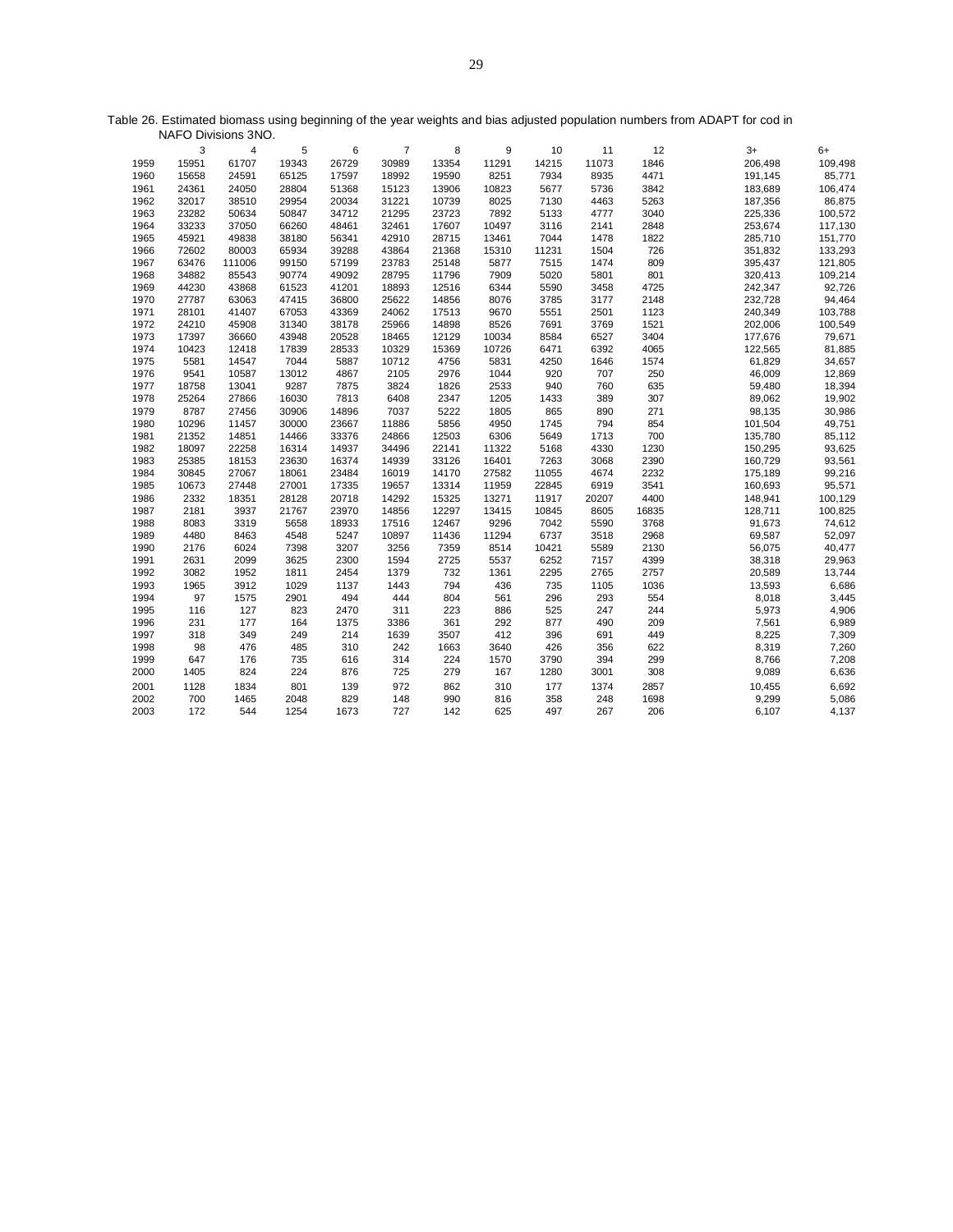| Table 27. Estimated spawner biomass using annual ogives, beginning of the year weights and bias adjusted |  |  |  |
|----------------------------------------------------------------------------------------------------------|--|--|--|
| population numbers from ADAPT for cod in NAFO Division 3NO.                                              |  |  |  |

|      | 3              | 4              | 5    | 6     | 7     | 8     | 9     | 10    | 11    | 12    | <b>SSB</b> |
|------|----------------|----------------|------|-------|-------|-------|-------|-------|-------|-------|------------|
| 1959 | 126            | 1397           | 1072 | 1362  | 18268 | 11825 | 11079 | 14175 | 11069 | 1846  | 72,219     |
| 1960 | 51             | 966            | 7542 | 4418  | 5780  | 17348 | 8096  | 7912  | 8932  | 4471  | 65,515     |
| 1961 | $\mathbf{1}$   | 404            | 4985 | 21855 | 9935  | 10859 | 10620 | 5661  | 5733  | 3842  | 73,896     |
| 1962 | 29             | 45             | 2466 | 10362 | 25201 | 9840  | 7758  | 7111  | 4461  | 5263  | 72,535     |
| 1963 | 132            | 502            | 1163 | 11111 | 18011 | 22761 | 7768  | 5112  | 4775  | 3040  | 74,374     |
| 1964 | 34             | 987            | 6630 | 15566 | 23106 | 17002 | 10419 | 3107  | 2139  | 2847  | 81,838     |
| 1965 | $\overline{2}$ | 246            | 4442 | 31137 | 38850 | 26658 | 13368 | 7034  | 1477  | 1822  | 125,034    |
| 1966 | 37             | 45             | 1542 | 15238 | 40886 | 21259 | 15088 | 11216 | 1504  | 726   | 107,540    |
| 1967 | 835            | 739            | 963  | 5938  | 17909 | 24984 | 5875  | 7494  | 1473  | 809   | 67,019     |
| 1968 | 40             | 3406           | 7430 | 7113  | 10339 | 11044 | 7904  | 5020  | 5798  | 801   | 58,895     |
| 1969 | 13             | 395            | 7030 | 22350 | 14084 | 9142  | 6255  | 5589  | 3458  | 4725  | 73,040     |
| 1970 | $\overline{2}$ | 181            | 3148 | 10539 | 24094 | 14568 | 7503  | 3774  | 3177  | 2148  | 69,135     |
| 1971 | $\mathbf 0$    | 38             | 1847 | 15519 | 13361 | 17430 | 9659  | 5464  | 2499  | 1123  | 66,940     |
| 1972 | 652            | $\overline{2}$ | 316  | 8312  | 21128 | 11848 | 8523  | 7691  | 3756  | 1520  | 63,747     |
| 1973 | 22             | 2764           | 169  | 2090  | 13521 | 11785 | 9267  | 8584  | 6527  | 3402  | 58,131     |
| 1974 | $\mathbf{1}$   | 104            | 3457 | 8369  | 5766  | 14817 | 10686 | 6303  | 6392  | 4065  | 59,960     |
| 1975 | 18             | 25             | 374  | 2441  | 10476 | 4441  | 5809  | 4248  | 1632  | 1574  | 31,040     |
| 1976 | 19             | 197            | 288  | 1324  | 1423  | 2975  | 1037  | 920   | 707   | 250   | 9,140      |
| 1977 | 16             | 185            | 907  | 1787  | 2728  | 1571  | 2533  | 940   | 760   | 635   | 12,063     |
| 1978 | 35             | 230            | 1499 | 2984  | 5076  | 2213  | 1142  | 1433  | 389   | 307   | 15,310     |
| 1979 | 127            | 363            | 2261 | 6331  | 5483  | 5119  | 1789  | 850   | 890   | 271   | 23,484     |
| 1980 | 35             | 796            | 3413 | 10144 | 9998  | 5579  | 4942  | 1742  | 789   | 854   | 38,293     |
| 1981 | 42             | 351            | 3976 | 18401 | 21807 | 12182 | 6251  | 5648  | 1712  | 698   | 71,068     |
| 1982 | 63             | 360            | 2384 | 9827  | 31793 | 21819 | 11280 | 5160  | 4330  | 1230  | 88,247     |
| 1983 | $\overline{7}$ | 295            | 2875 | 8967  | 13550 | 32834 | 16375 | 7259  | 3067  | 2390  | 87,619     |
| 1984 | 25             | 75             | 1309 | 12643 | 14343 | 13890 | 27557 | 11053 | 4673  | 2231  | 87,800     |
| 1985 | 21             | 161            | 705  | 4682  | 17840 | 13098 | 11912 | 22843 | 6919  | 3541  | 81,720     |
| 1986 | 5              | 246            | 1150 | 4253  | 9098  | 15142 | 13240 | 11908 | 20206 | 4400  | 79,649     |
| 1987 | 13             | 76             | 1888 | 5655  | 10598 | 10974 | 13396 | 10842 | 8604  | 16835 | 78,882     |
| 1988 | $\overline{2}$ | 111            | 889  | 7550  | 12104 | 11968 | 9065  | 7041  | 5590  | 3768  | 58,088     |
| 1989 | 21             | 26             | 774  | 3344  | 8962  | 10771 | 11246 | 6701  | 3518  | 2968  | 48,331     |
| 1990 | 37             | 227            | 327  | 1759  | 3071  | 7139  | 8442  | 10417 | 5583  | 2130  | 39,131     |
| 1991 | 21             | 135            | 884  | 932   | 1399  | 2708  | 5512  | 6244  | 7156  | 4398  | 29,390     |
| 1992 | 1              | 109            | 390  | 1783  | 1254  | 715   | 1361  | 2294  | 2765  | 2757  | 13,428     |
| 1993 | $\mathbf 0$    | 47             | 313  | 594   | 1380  | 789   | 434   | 735   | 1105  | 1036  | 6,433      |
| 1994 | 0              | 24             | 818  | 378   | 361   | 799   | 561   | 296   | 293   | 554   | 4,083      |
| 1995 | 1              | 5              | 481  | 2288  | 298   | 211   | 885   | 525   | 247   | 244   | 5,186      |
| 1996 | 5              | 12             | 81   | 1364  | 3377  | 359   | 288   | 877   | 490   | 209   | 7,062      |
| 1997 | 4              | 54             | 101  | 199   | 1639  | 3506  | 412   | 395   | 691   | 449   | 7,450      |
| 1998 | 2              | 51             | 283  | 268   | 240   | 1663  | 3640  | 426   | 356   | 622   | 7,551      |
| 1999 | 0              | 18             | 385  | 564   | 309   | 224   | 1570  | 3790  | 394   | 299   | 7,554      |
| 2000 | 1              | 3              | 97   | 797   | 717   | 278   | 167   | 1280  | 3001  | 308   | 6,649      |
| 2001 | $\overline{7}$ | 50             | 112  | 116   | 961   | 861   | 310   | 177   | 1374  | 2857  | 6,827      |
| 2002 | 4              | 66             | 883  | 730   | 143   | 989   | 815   | 358   | 248   | 1698  | 5,934      |
| 2003 | $\mathbf{1}$   | 24             | 420  | 1594  | 725   | 142   | 625   | 497   | 267   | 206   | 4,502      |
|      |                |                |      |       |       |       |       |       |       |       |            |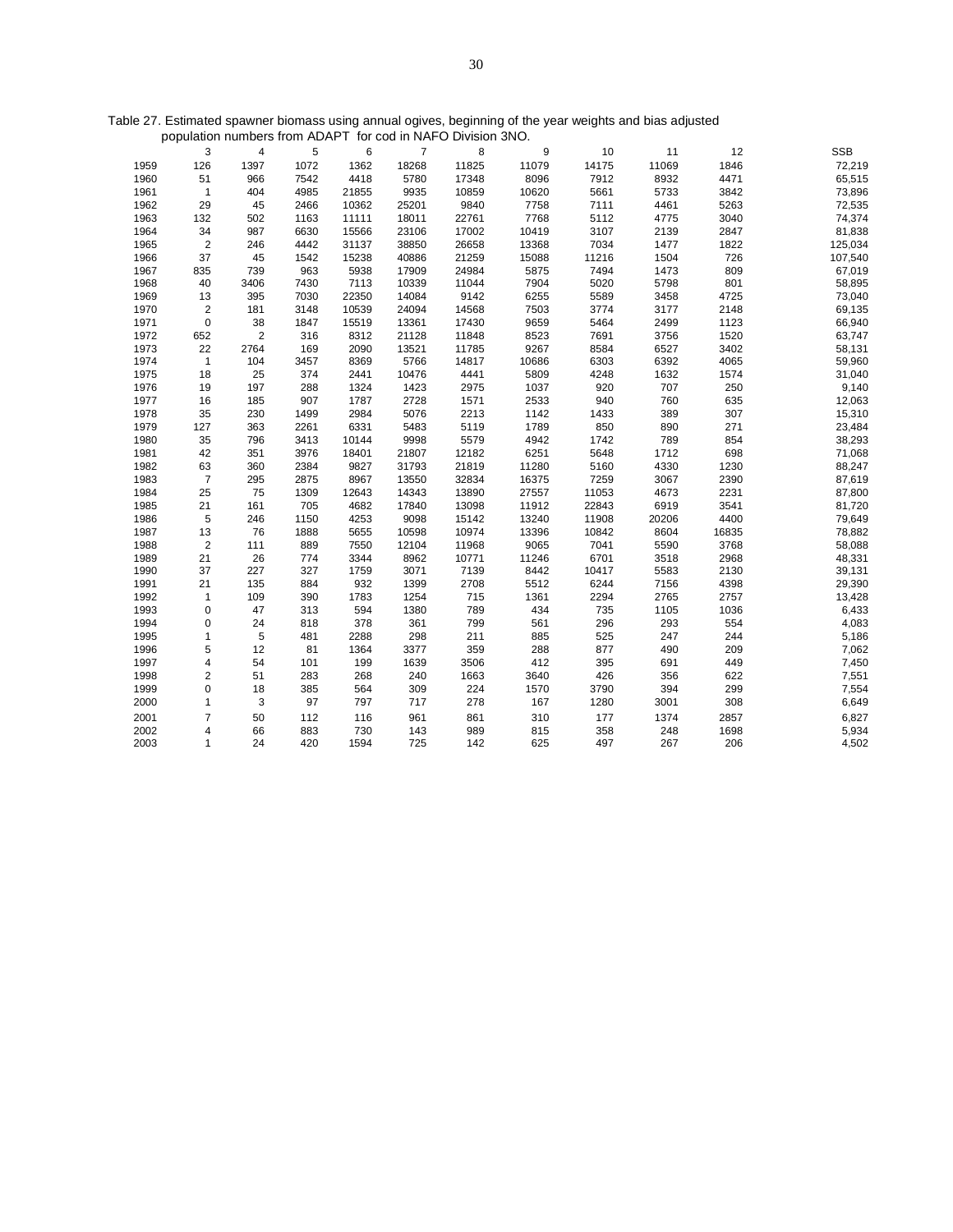| Table 28. Input data to deterministic projections. |                |          |          |          |          |                   |          |          |          |          |
|----------------------------------------------------|----------------|----------|----------|----------|----------|-------------------|----------|----------|----------|----------|
|                                                    |                | 4        | 5        | 6        |          | 8                 | 9        | 10       | 11       | 12       |
| M                                                  | 0.20           | 0.20     | 0.20     | 0.20     | 0.20     | 0.20              | 0.20     | 0.20     | 0.20     | 0.20     |
| Avg wt (3yrs)                                      | 0.519093       | 0.769464 | 1.174305 | 1.768675 | 2.855629 | 4.196312          | 4.535043 | 4.860326 | 6.032259 | 7.41305  |
| Avg PR (3 yrs)                                     | 0.368018       | 0.682262 | 0.958058 | 0.618725 | 0.412973 | 0.352906          | 0.251944 | 0.13164  | 0.087328 | 0.090324 |
| Rescaled Avg PR                                    | 0.488726       | 0.906041 | 1.272296 | 0.821663 |          | 0.548426 0.468657 | 0.33458  | 0.174817 | 0.115971 | 0.11995  |
| $F_{current(3 yrs)}$                               | $0.321681$ avg |          |          |          |          |                   |          |          |          |          |
| Proj F                                             | 0.157214       | 0.291456 | 0.409273 | 0.264313 | 0.176418 | 0.150758          | 0.107628 | 0.056235 | 0.037306 | 0.038586 |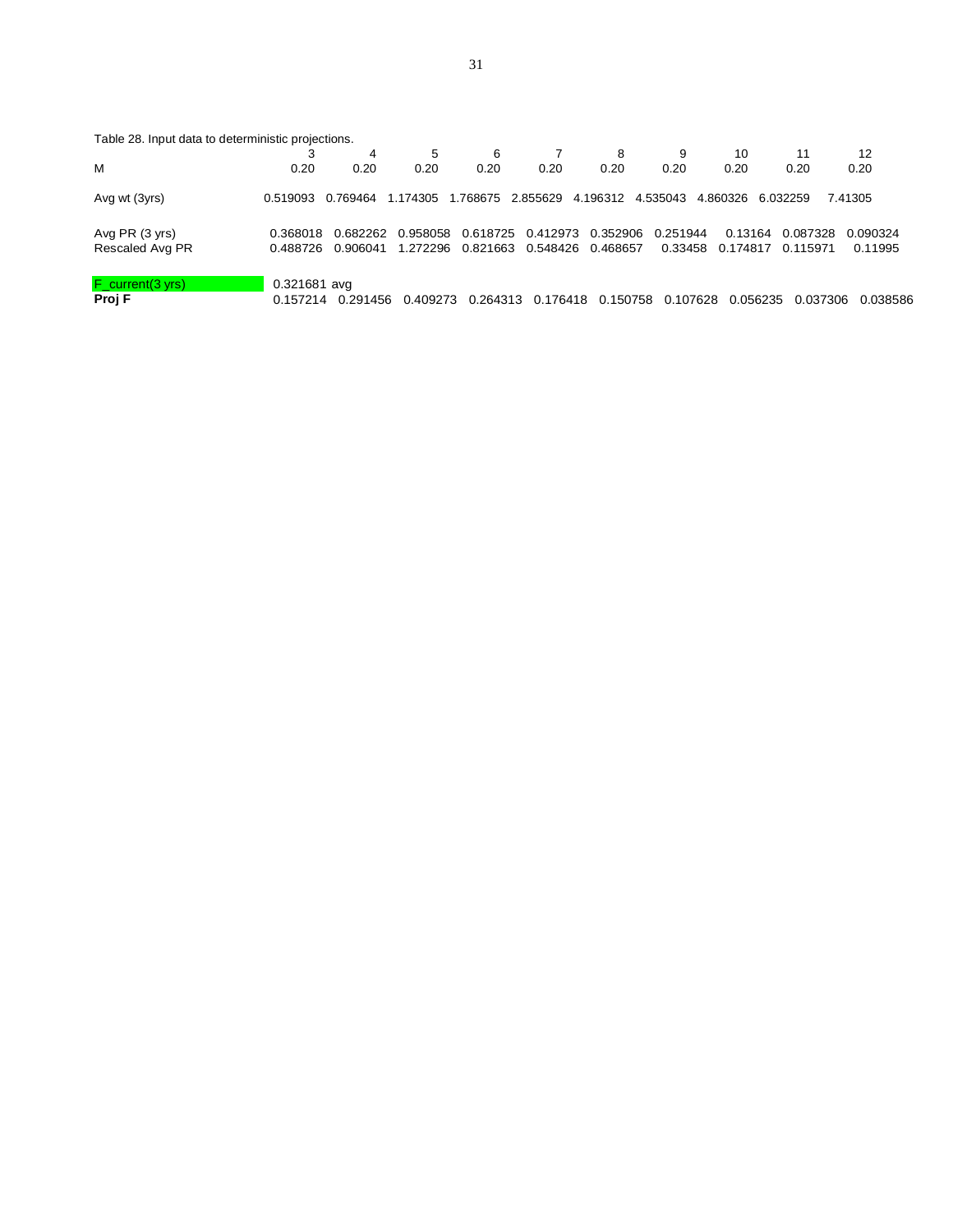

Fig. 1a. Landings of Cod in NAFO Div. 3NO from 1953-2002.



Fig. 1b. Landings since moratorium.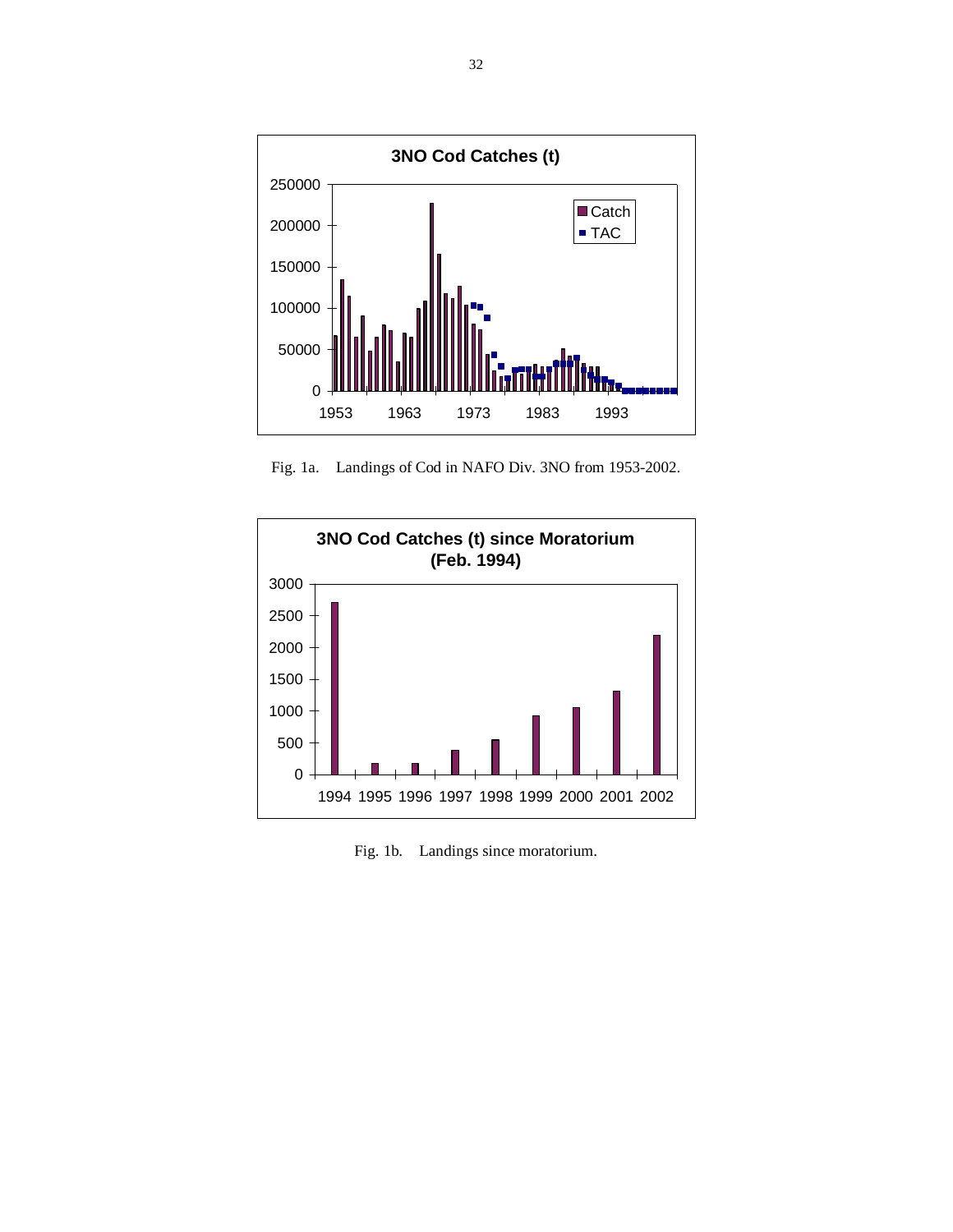

Fig. 2. Stratification scheme for Div. 3NO.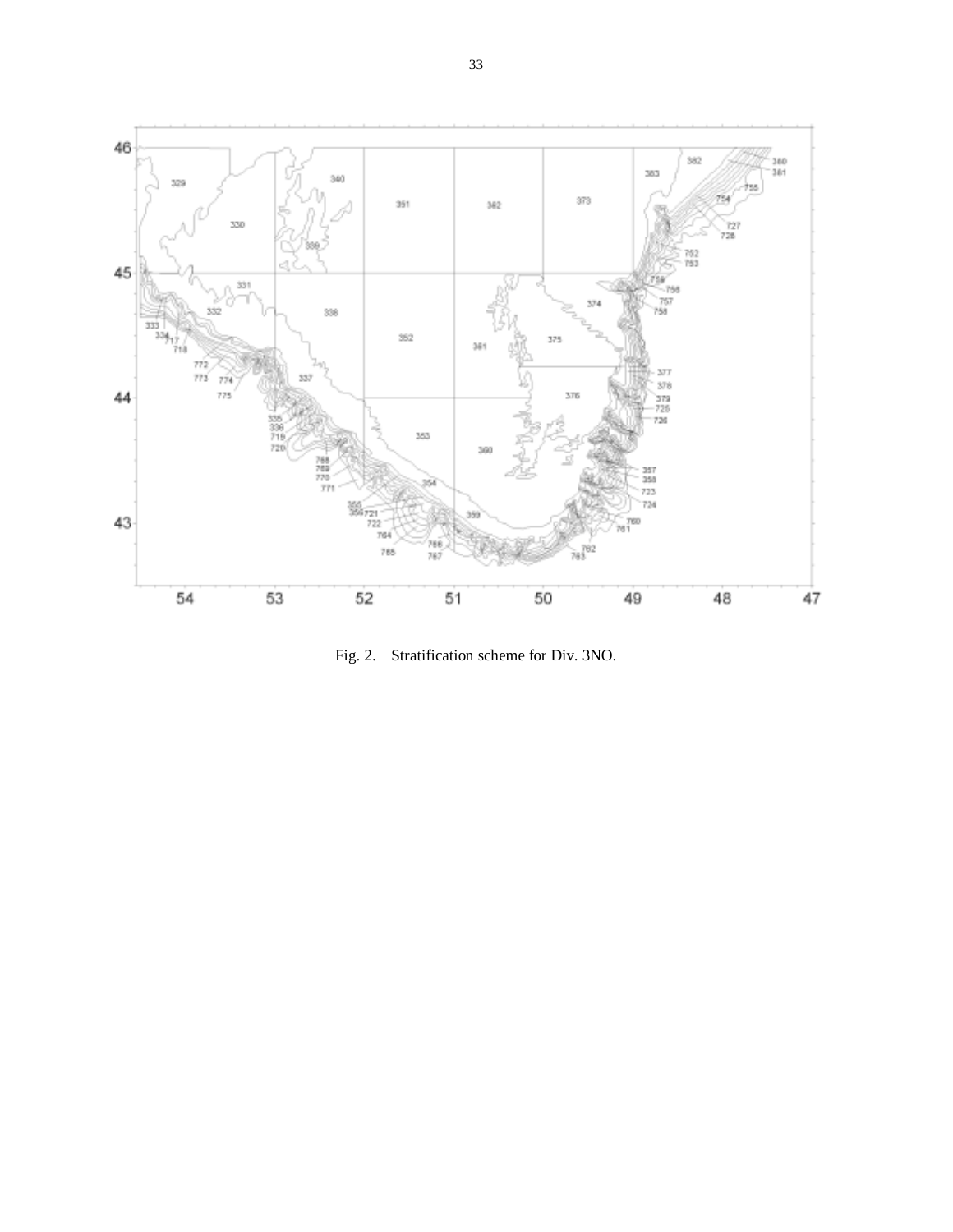

Fig. 3. Abundance (000's) and biomass (t) for the Canadian Spring Research Vessel survey series with 1 standard deviation.



Fig. 4. Abundance (000's) and biomass (t) for the Canadian Fall Research Vessel survey series with 1 standard deviation.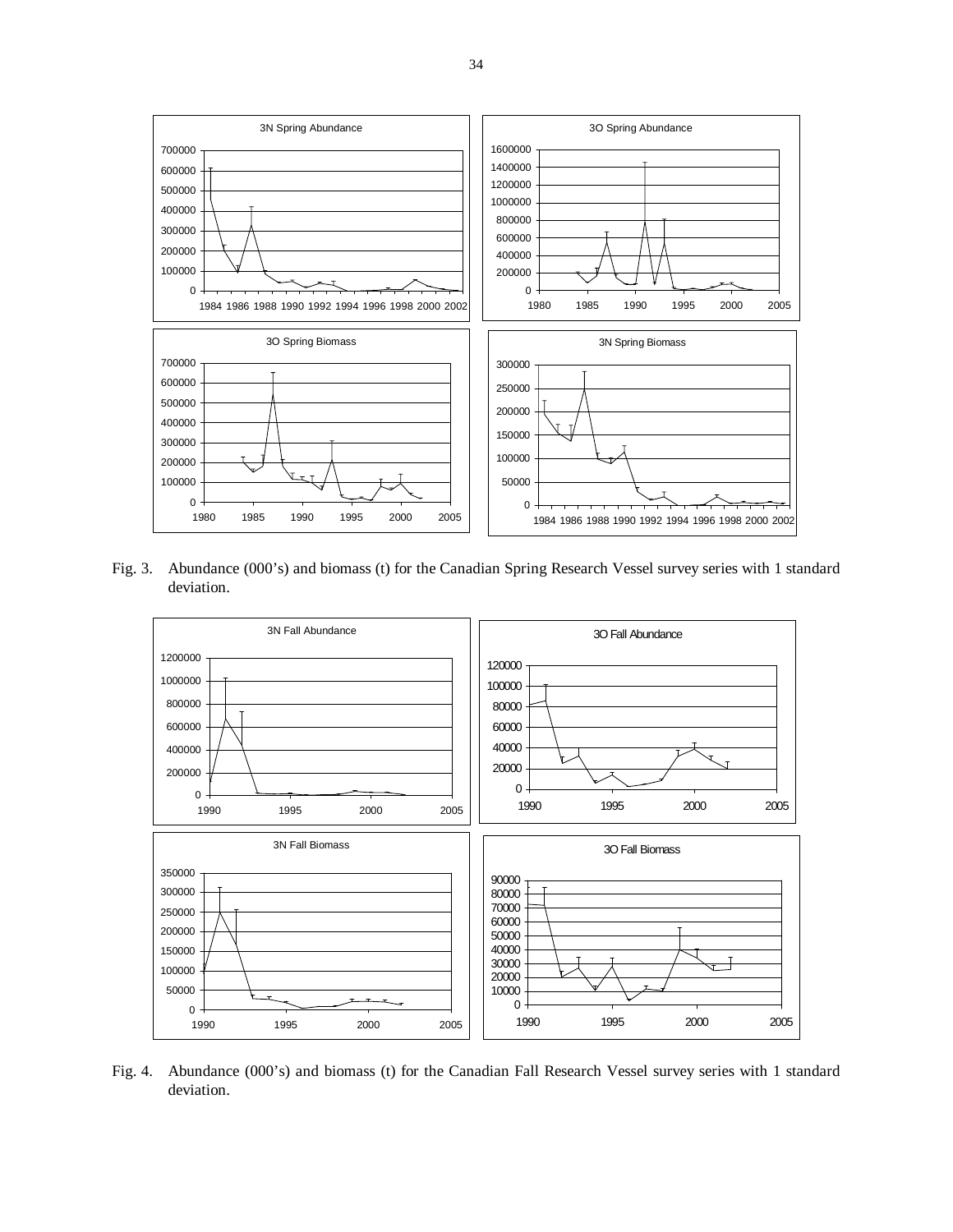

Fig. 5. Cod Distribution in Div. 3NO from Canadian Research Surveys.



Fig. 5. Cod Distribution in Div. 3NO from Canadian Research Surveys.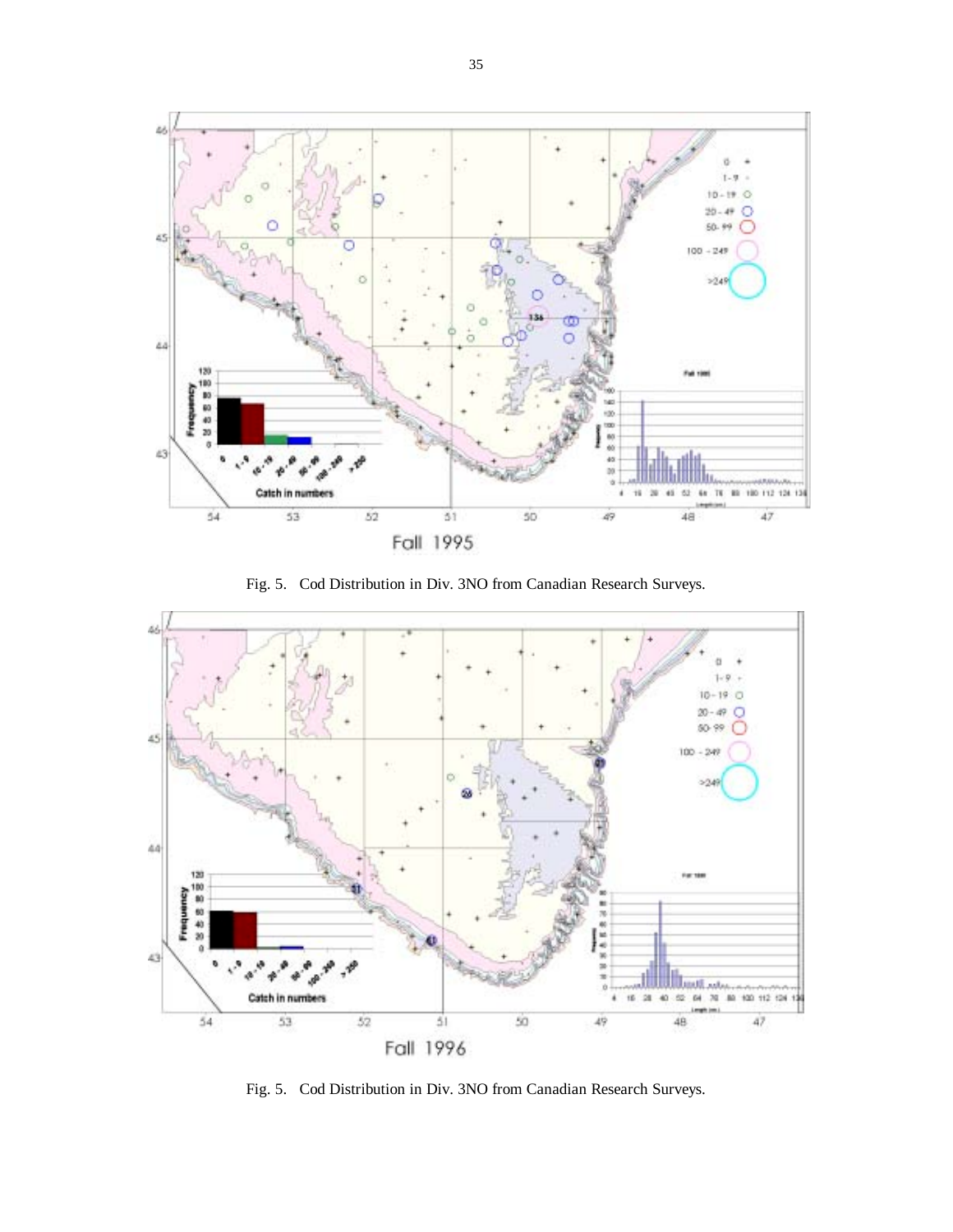

Fig. 5. Cod Distribution in Div. 3NO from Canadian Research Surveys.



Fig. 5. Cod Distribution in Div. 3NO from Canadian Research Surveys.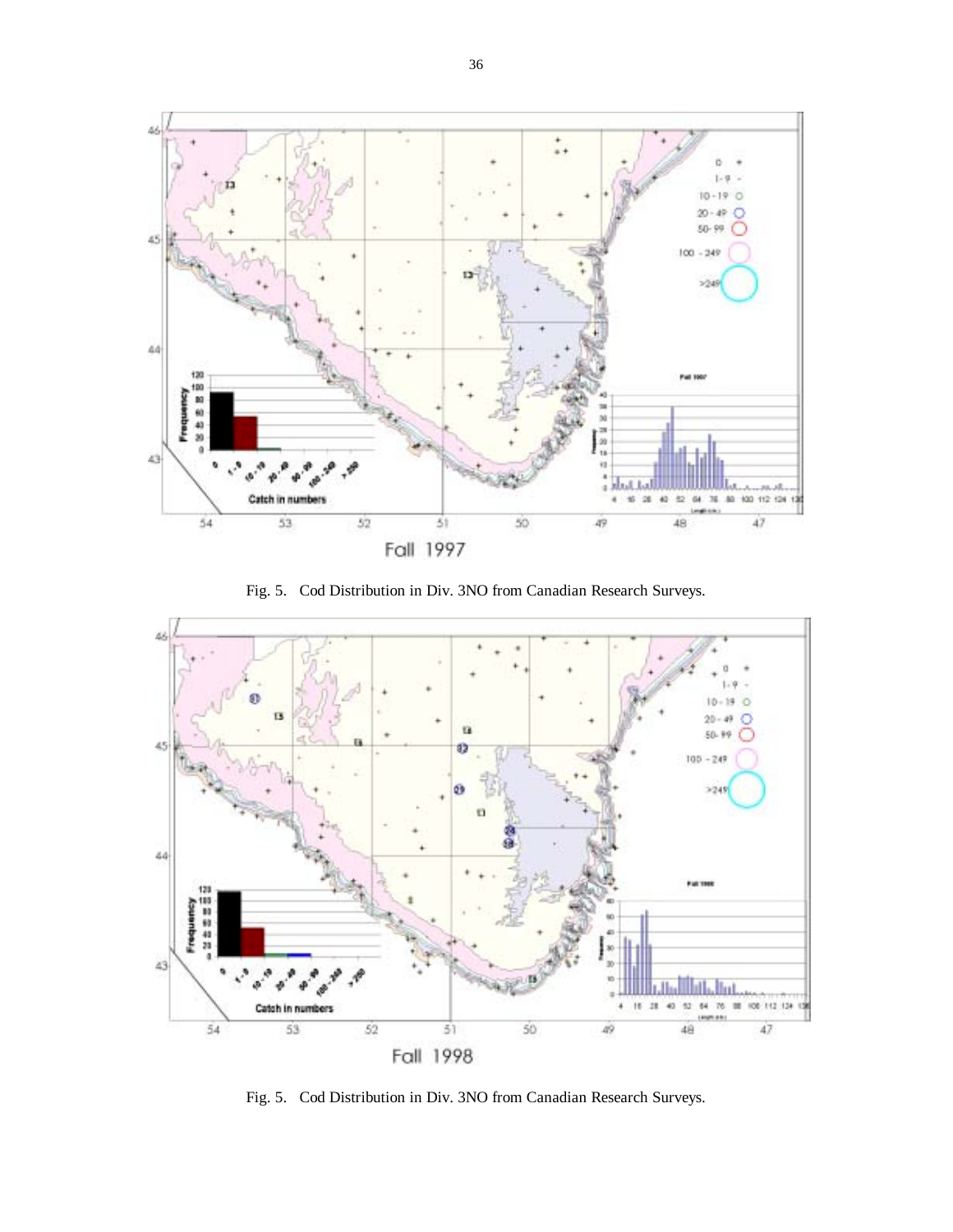

Fig. 5. Cod Distribution in Div. 3NO from Canadian Research Surveys.



Fig. 5. Cod Distribution in Div. 3NO from Canadian Research Surveys.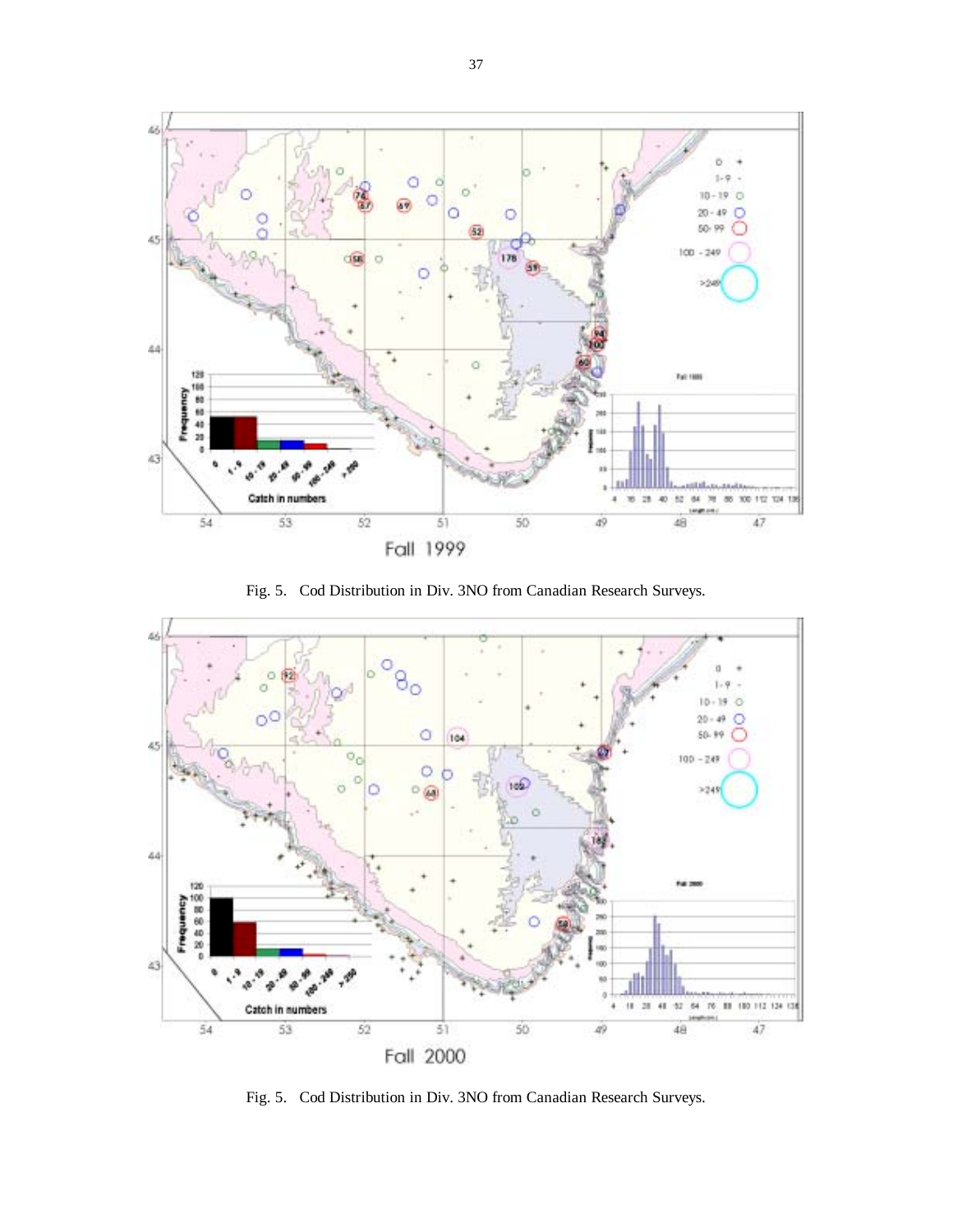

Fig. 5. Cod Distribution in Div. 3NO from Canadian Research Surveys.



Fig. 5. Cod Distribution in Div. 3NO from Canadian Research Surveys.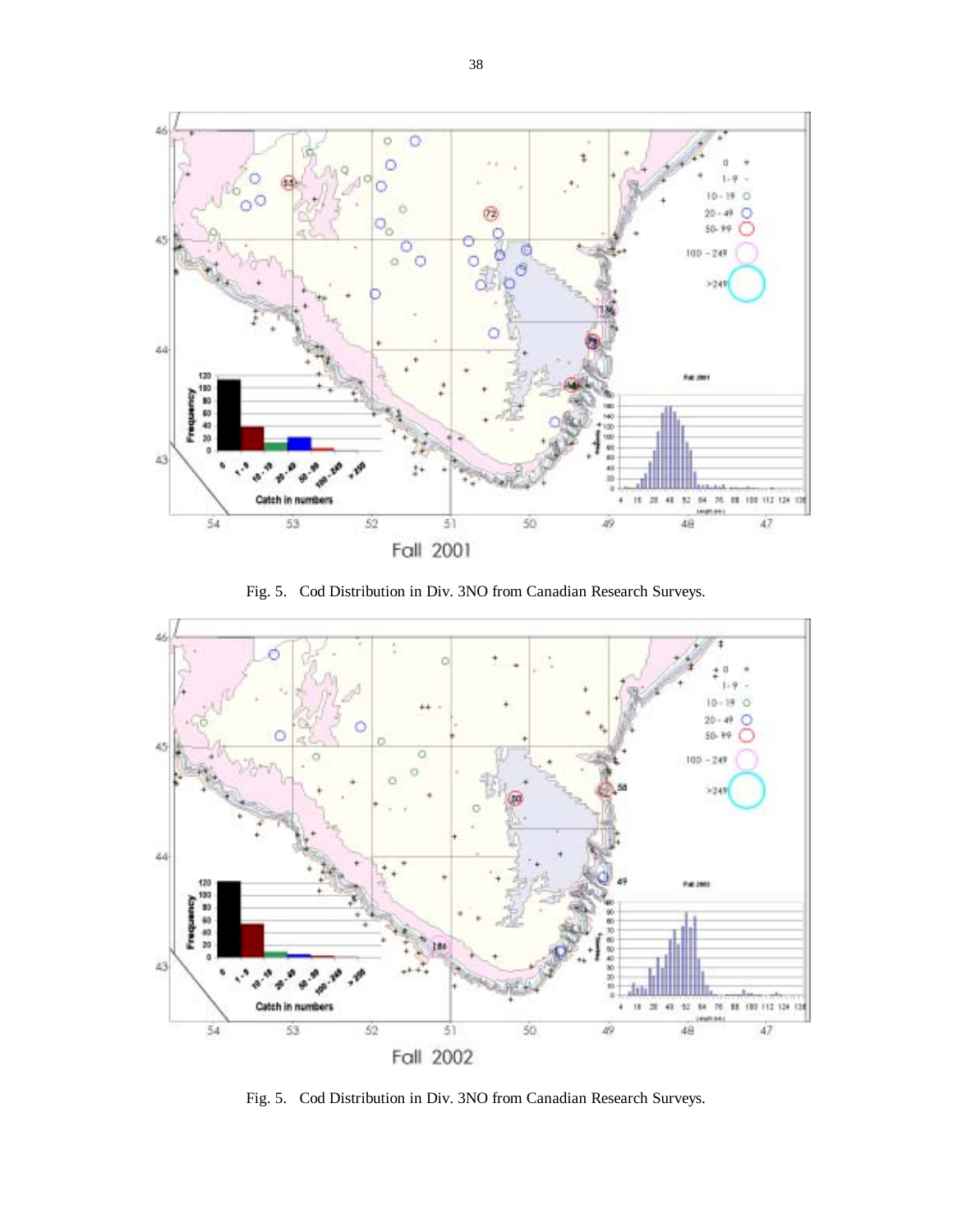

Fig. 5. Cod Distribution in Div. 3NO from Canadian Research Surveys.



Fig. 5. Cod Distribution in Div. 3NO from Canadian Research Surveys.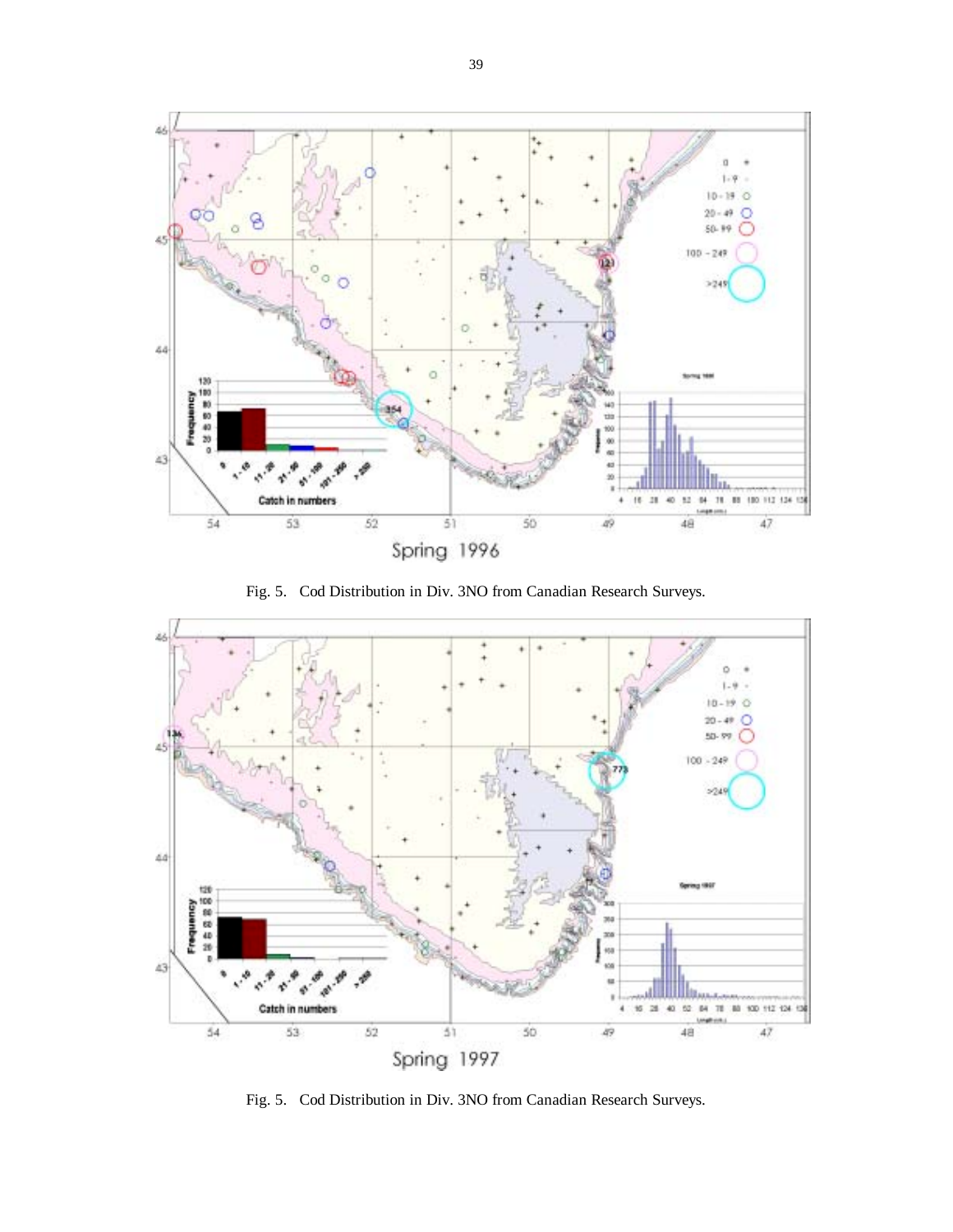

Fig. 5. Cod Distribution in Div. 3NO from Canadian Research Surveys.



Fig. 5. Cod Distribution in Div. 3NO from Canadian Research Surveys.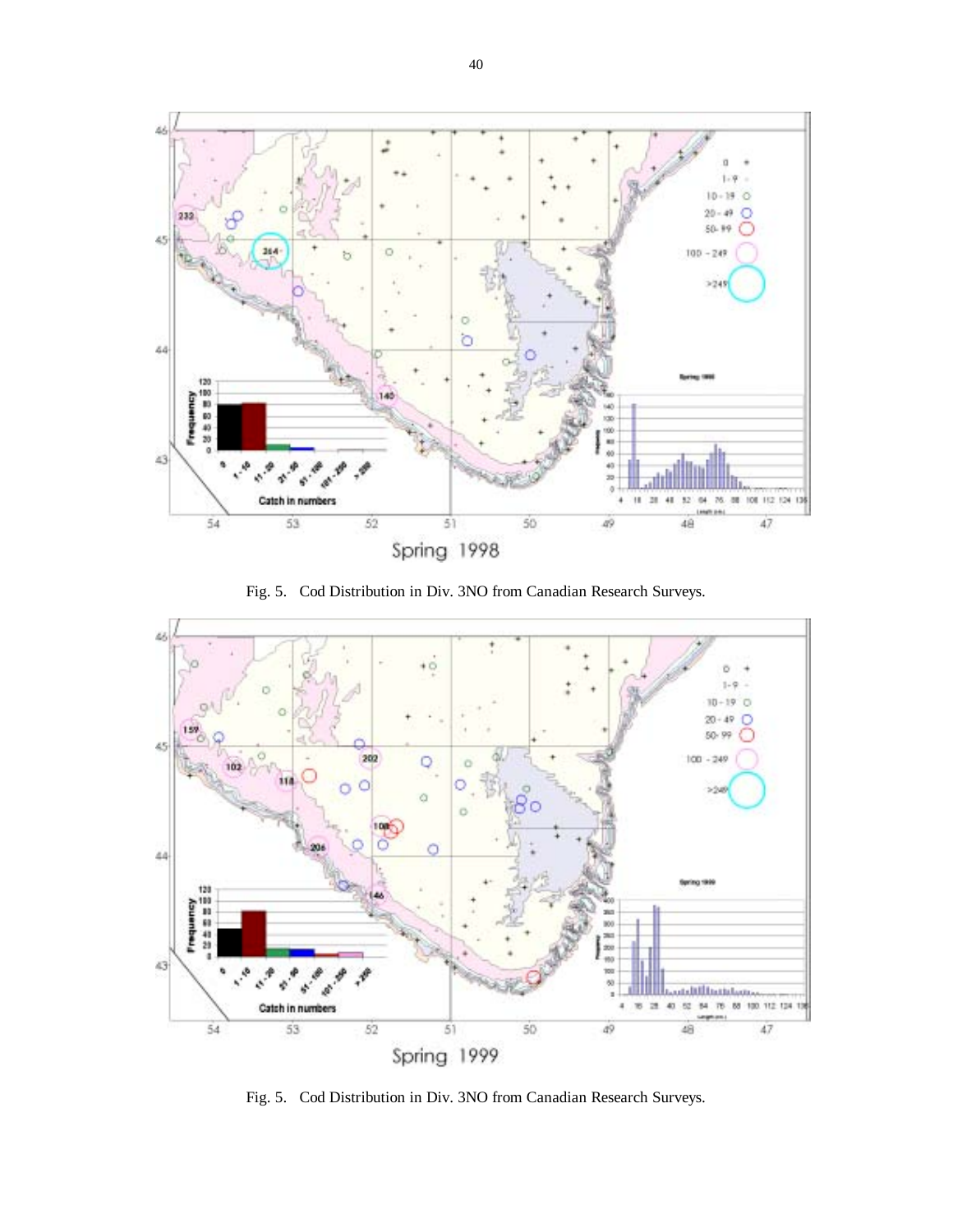

Fig. 5. Cod Distribution in Div. 3NO from Canadian Research Surveys.



Fig. 5. Cod Distribution in Div. 3NO from Canadian Research Surveys.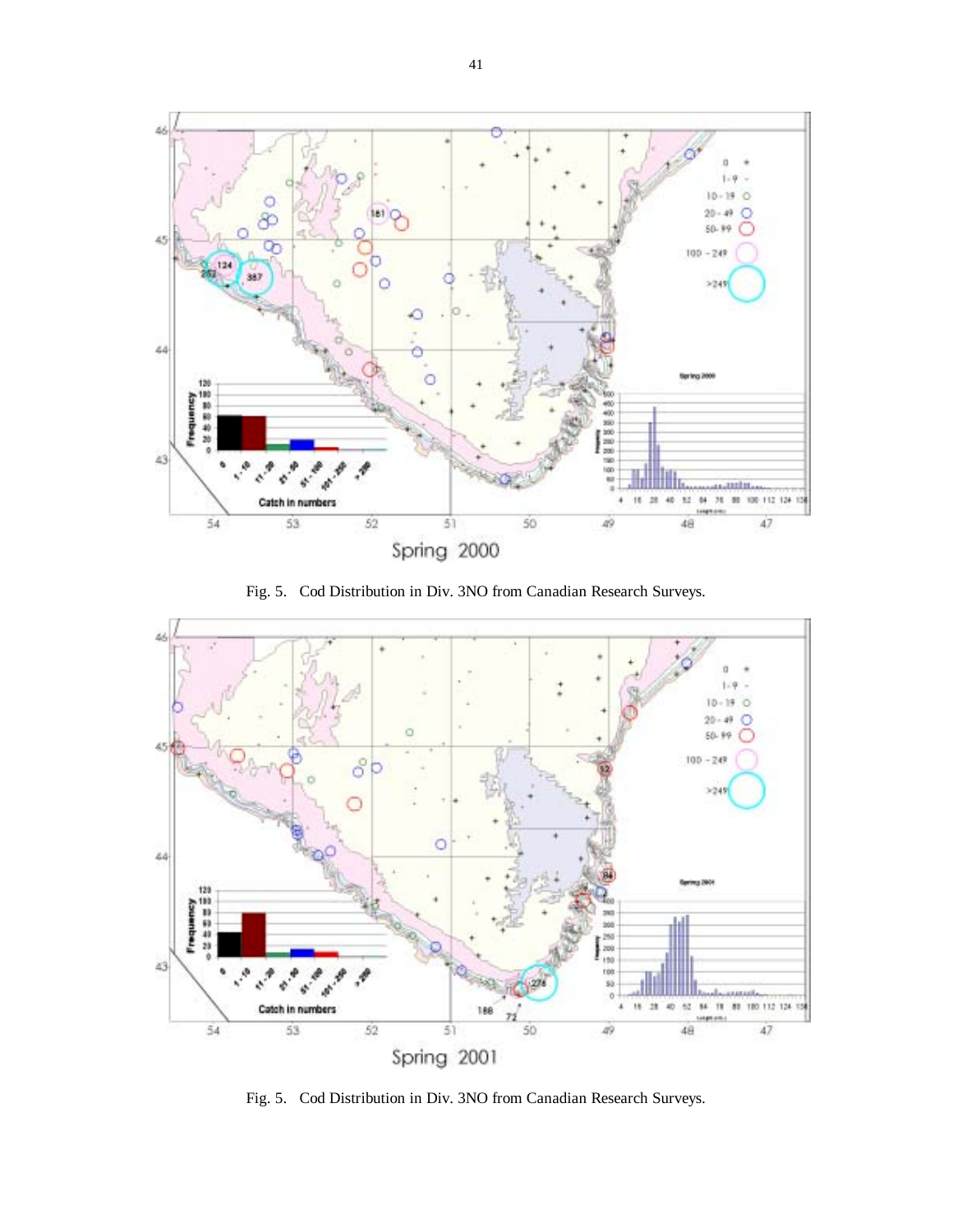

Fig. 5. Cod Distribution in Div. 3NO from Canadian Research Surveys.



Fig**.** 6.Mean Number per tow of cod in Div. 3NO, from Canadian Spring and Fall Surveys.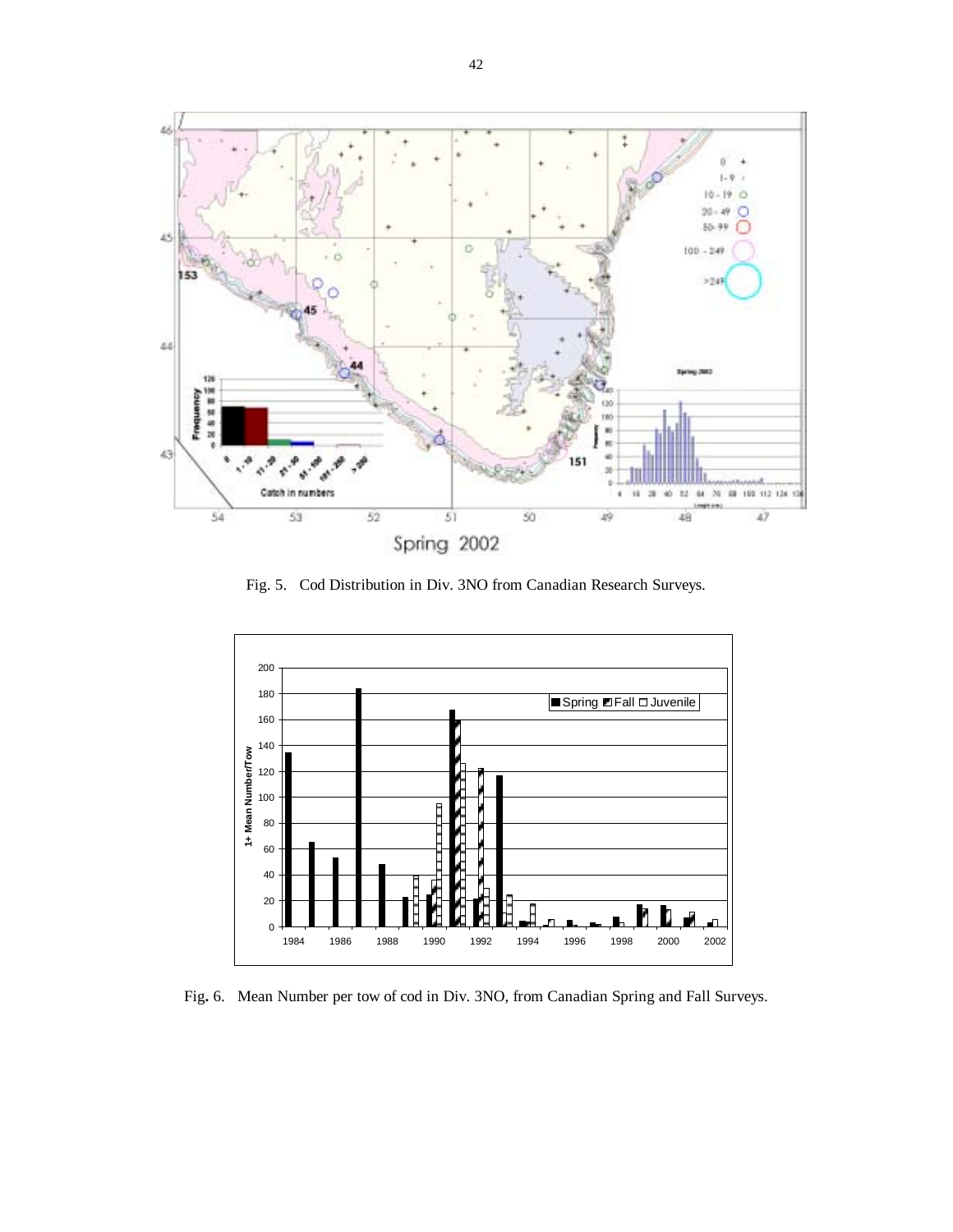

Fig**.** 7**.** Age at 50% maturity for cod in Div. 3NO (by cohort).



Fig. 8.Estimated proportion mature-at-age for select ages, Div. 3NO Cod, based on Canadian sampling.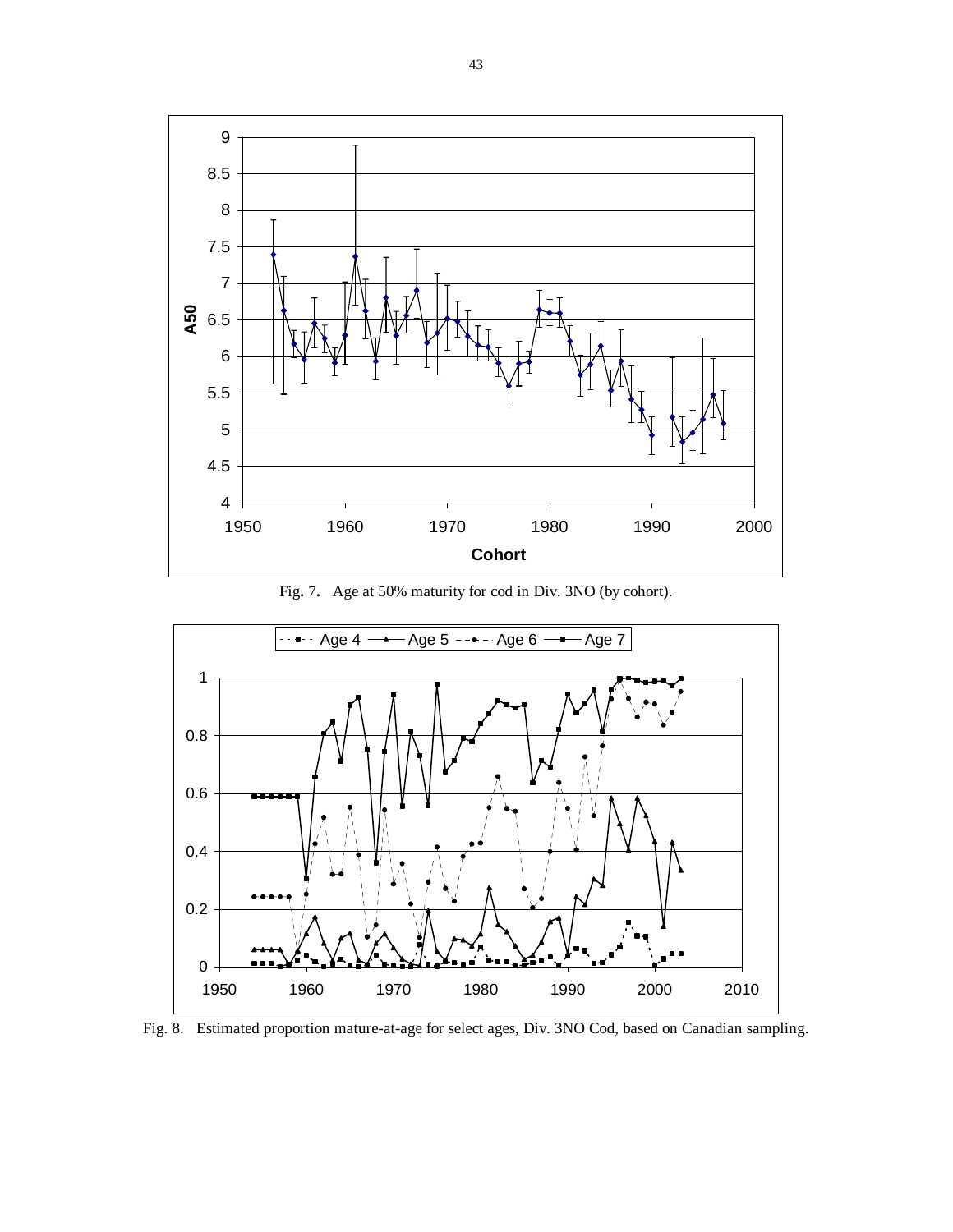

Fig. 9. Estimates of Total Mortality from Canadian Spring Surveys.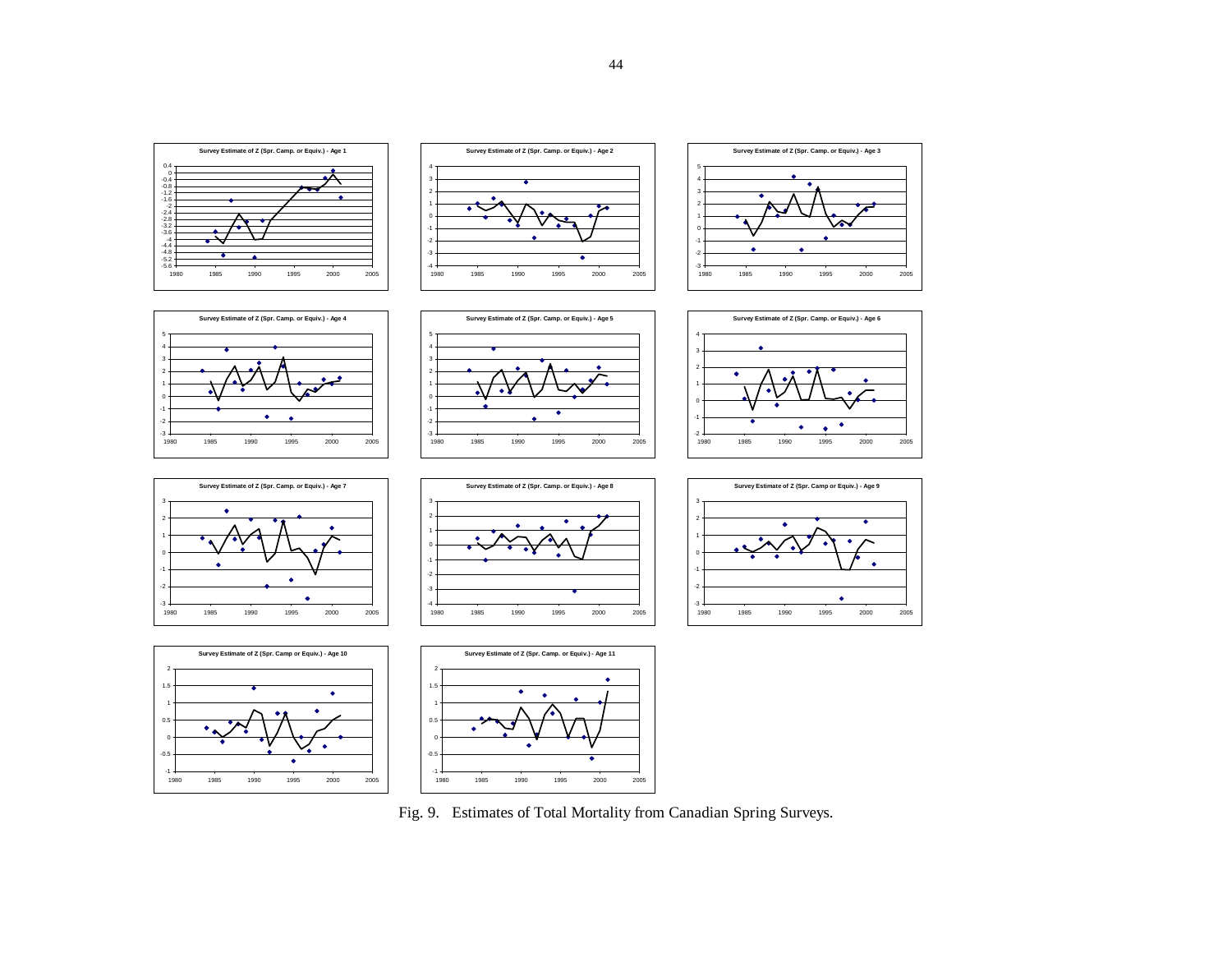

-11988 -0.5

1988 1990 1992 1994 1996 1998 2000 2002

 $\bullet$ 

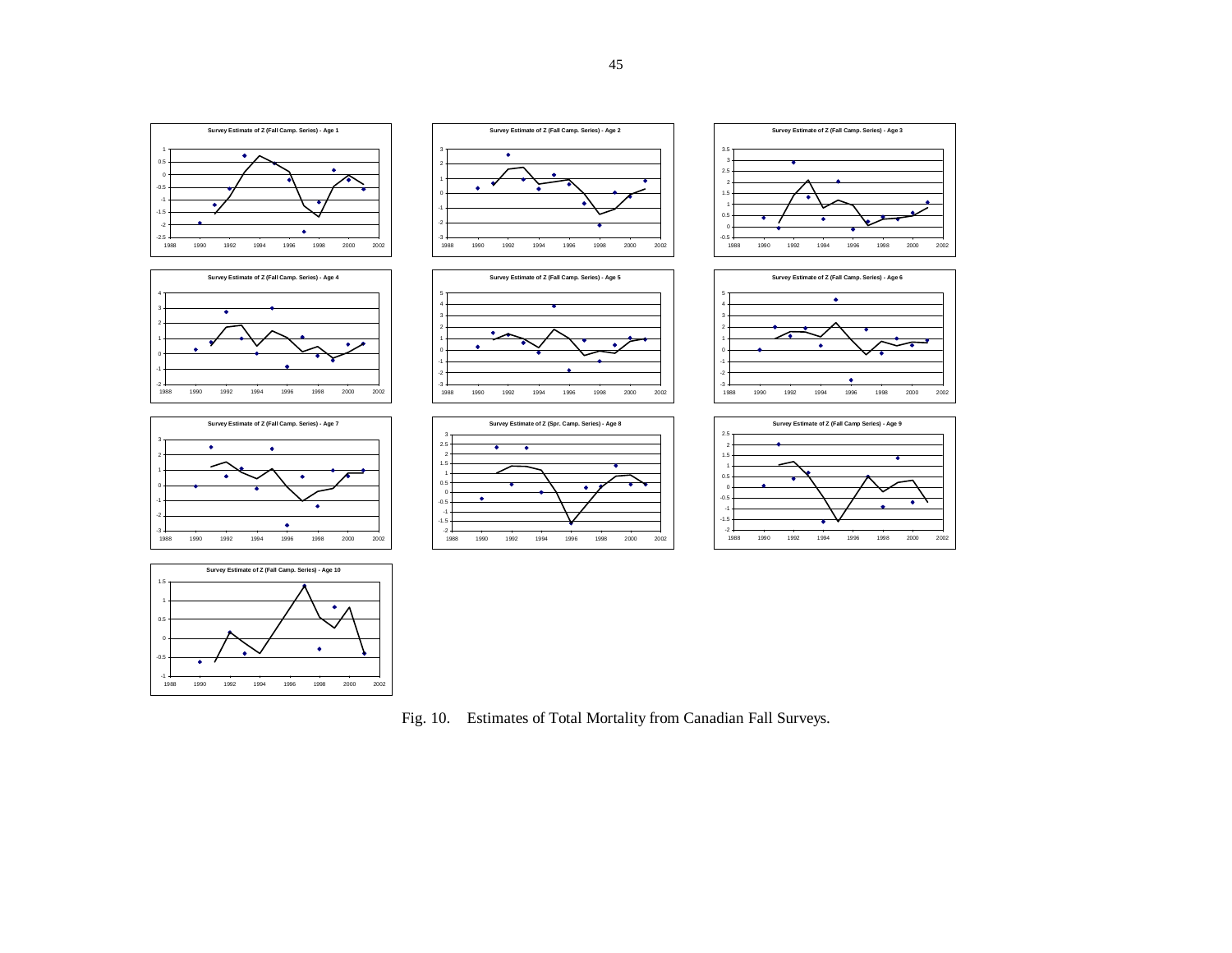

Fig. 11.Estimated Year-Class strength.



Fig. 12.Standardized Residuals from Year-Class Strength Model.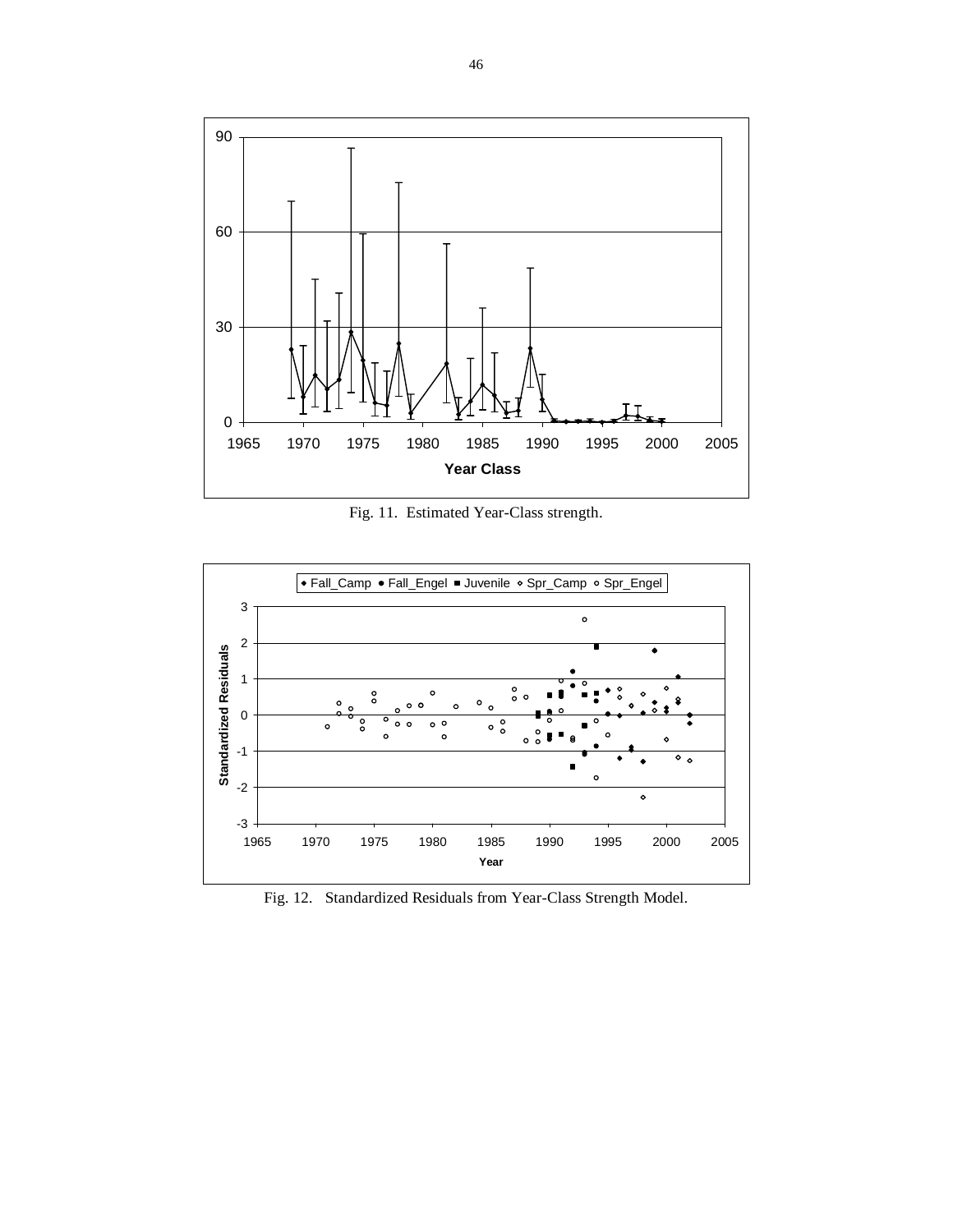

Fig. 13.Estimated Catchabilities from ADAPT.



Fig. 14.Estimated survivors from ADAPT.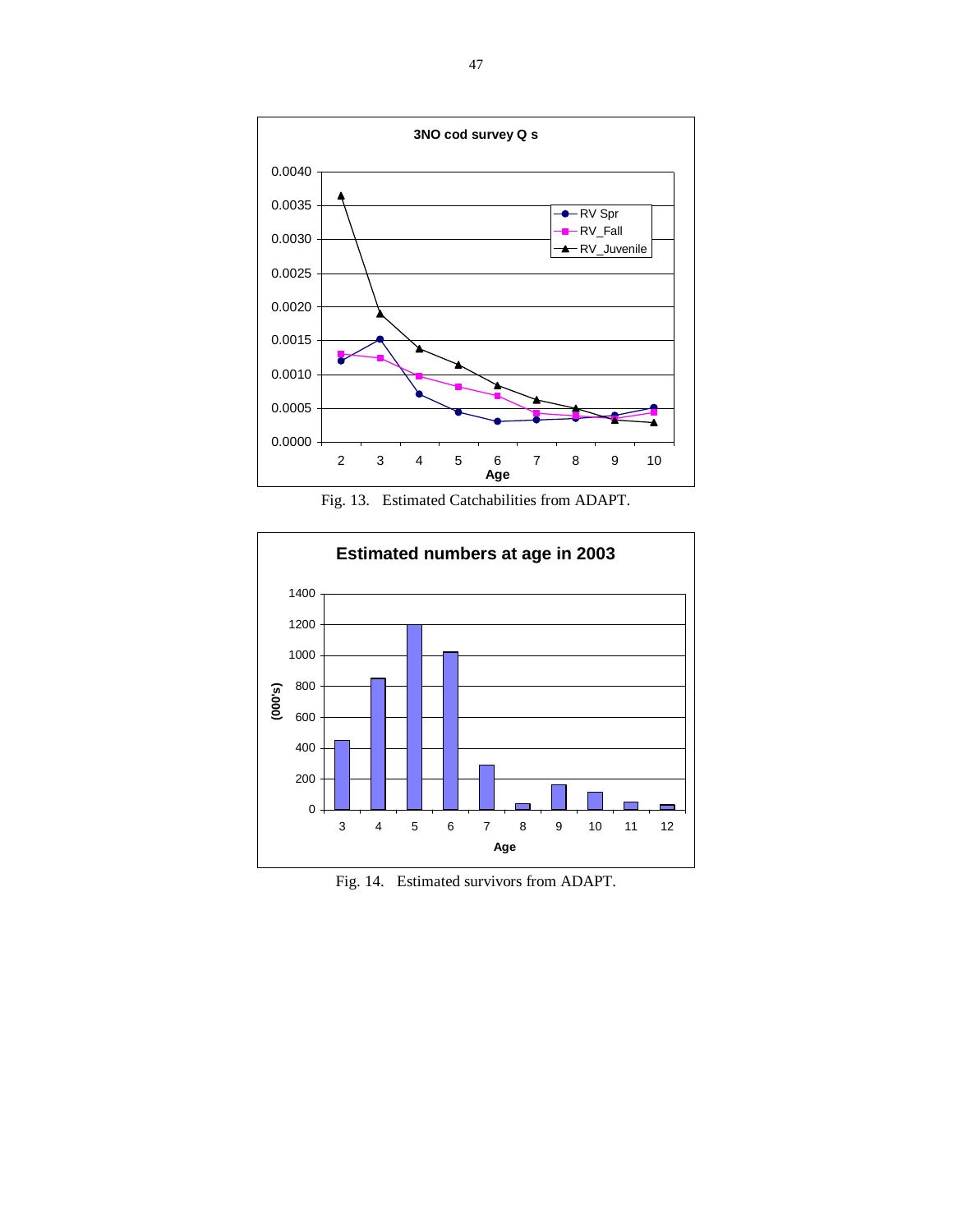

Fig. 16a**.** RV Spring Residuals at age. Positive residuals have shaded bubbles.



Fig. 16b.RV Fall Residuals at age. Positive residuals have shaded bubbles.



Fig. 16c.RV Juvenile Residuals at age. Positive residuals have shaded bubbles.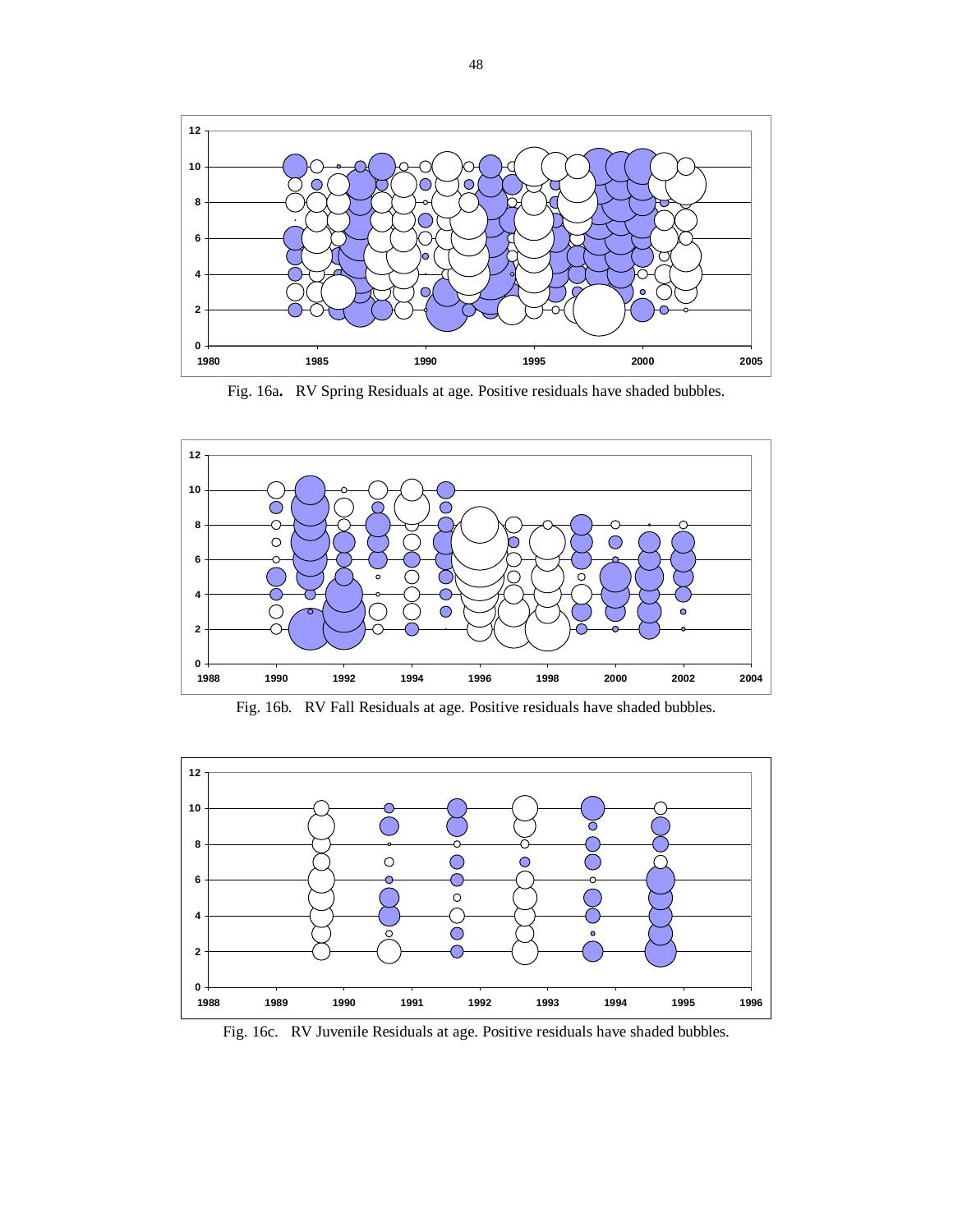





Fig. 17.Residuals at age for each survey.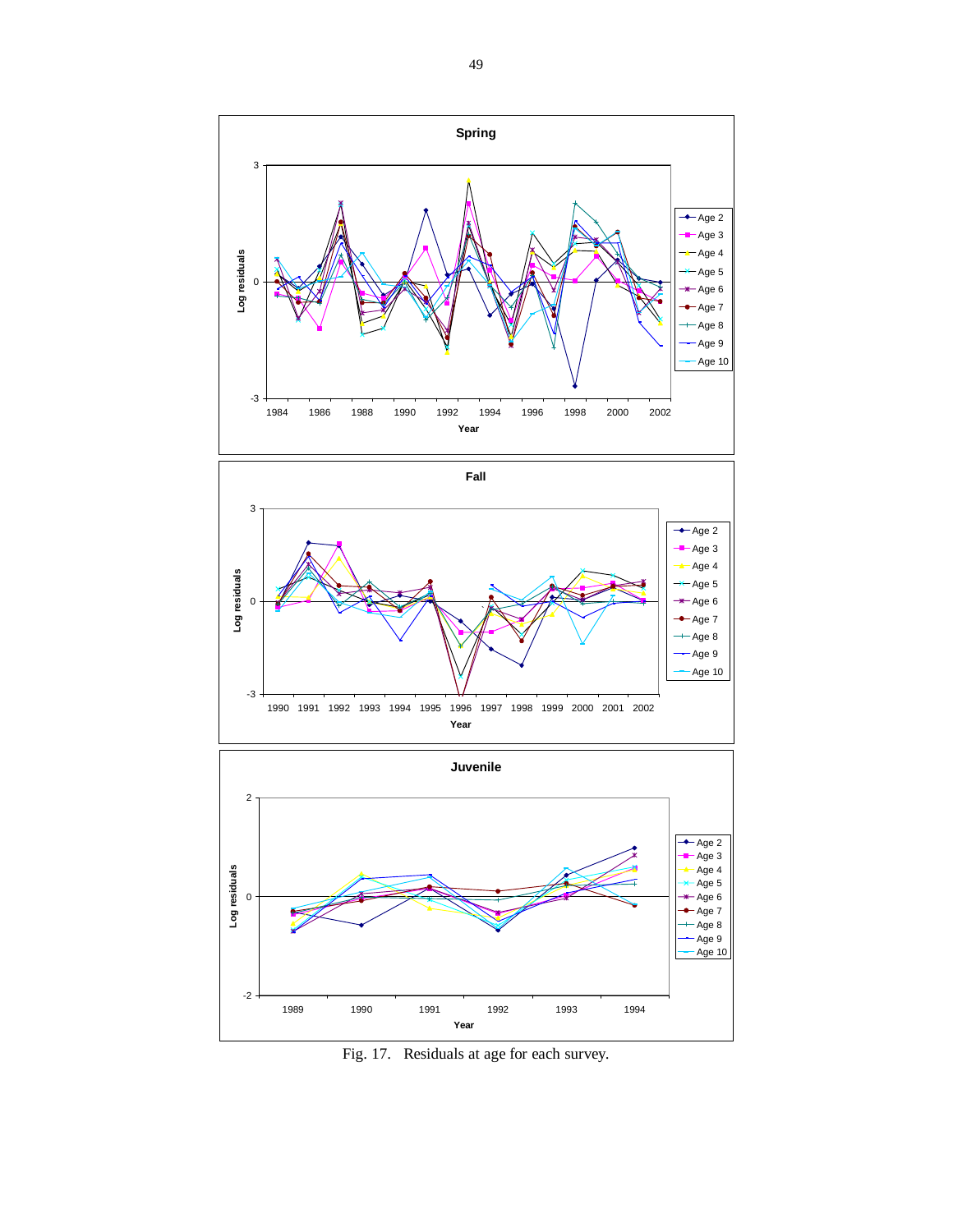

Fig. 18a. Age by age observed and predicted log abundance index over time from Canadian spring surveys for cod in Div. 3NO.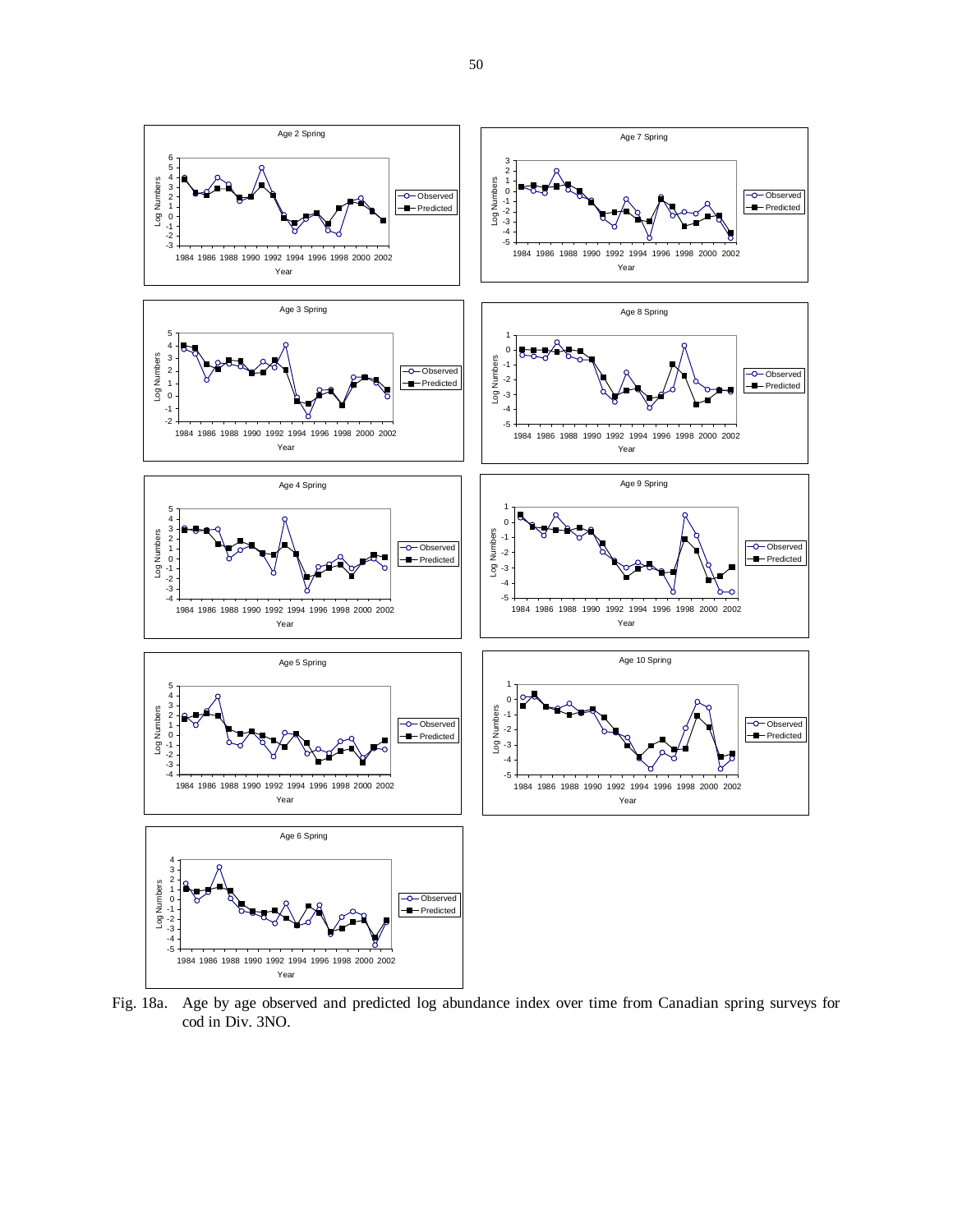

Fig. 18b. Age by age observed and predicted log abundance index over time from Canadian fall surveys for cod in Div. 3NO.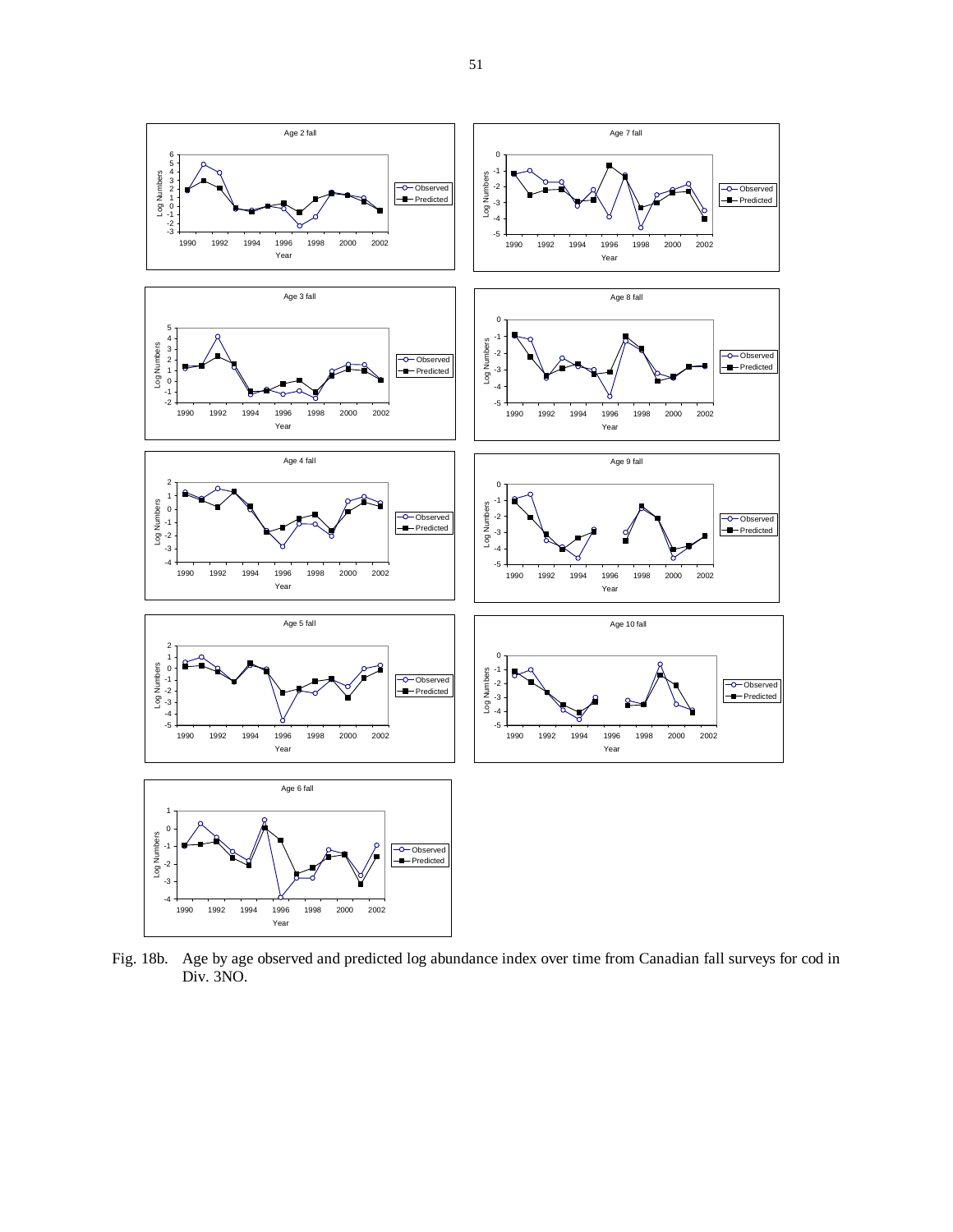

Fig. 18c. Age by age observed and predicted log abundance index over time from Canadian juvevile surveys for cod in Div. 3NO.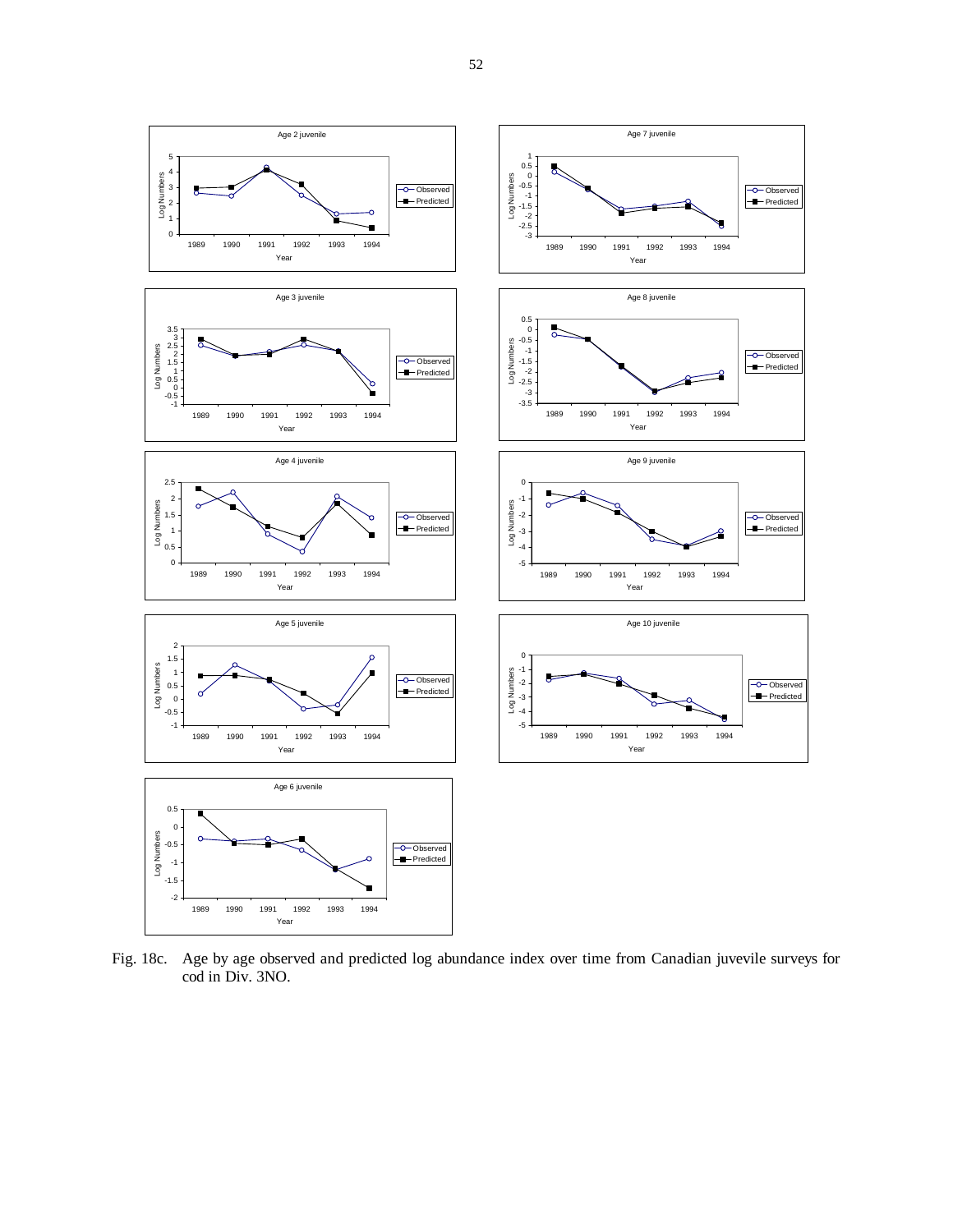

Fig. 19.Population Abundance for cod in Divs. 3NO (000's) as estimated from ADAPT.



Fig. 20. Population Abundance at age as estimated from ADAPT. Bubble sizes are age-specific (separate scaling for each age).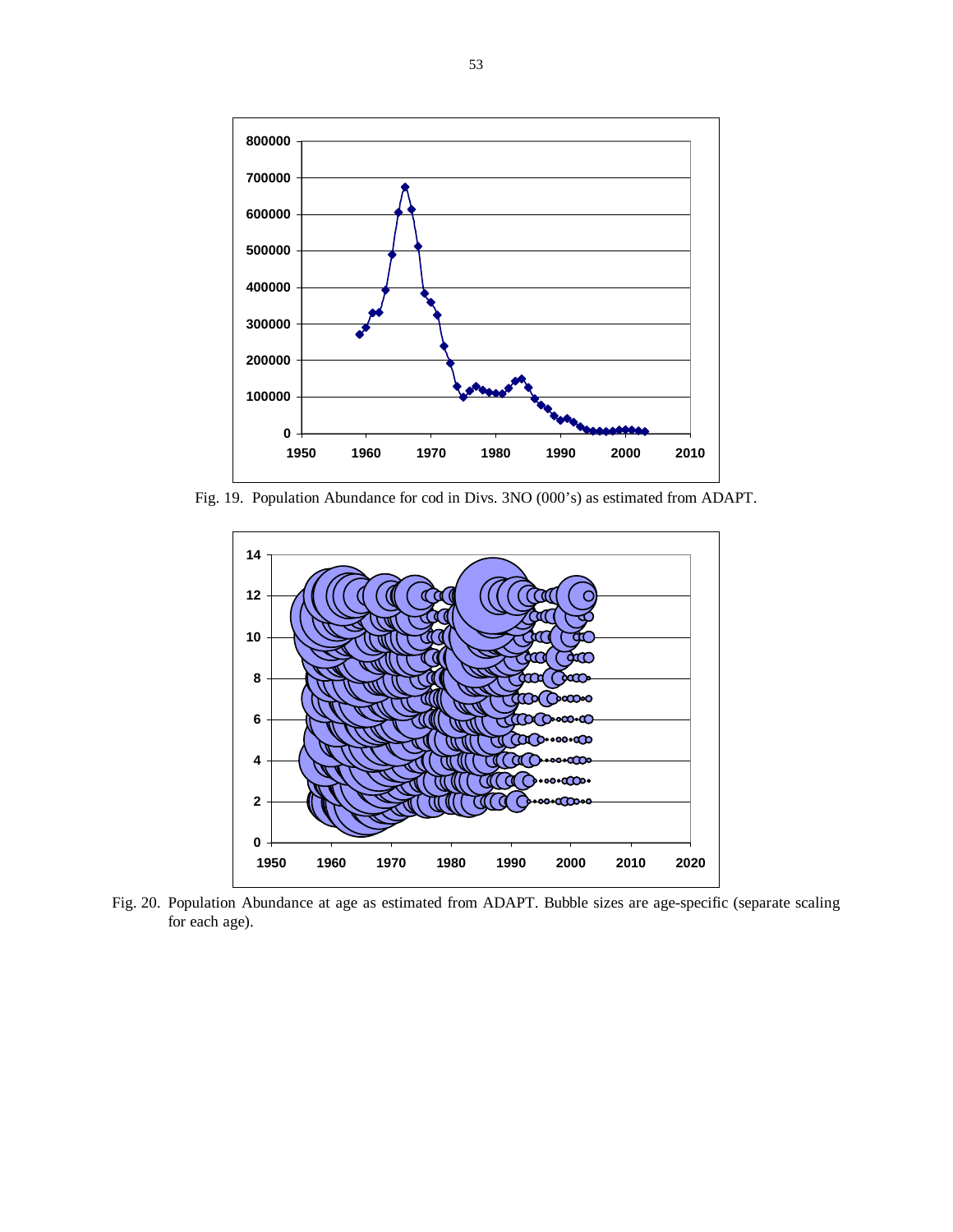

Fig. 21.Fishing Mortality for cod in Div. 3NO as estimated from ADAPT.



Fig. 22. Recruits at Age 3 (000's) for cod in Div. 3NO as estimated from ADAPT.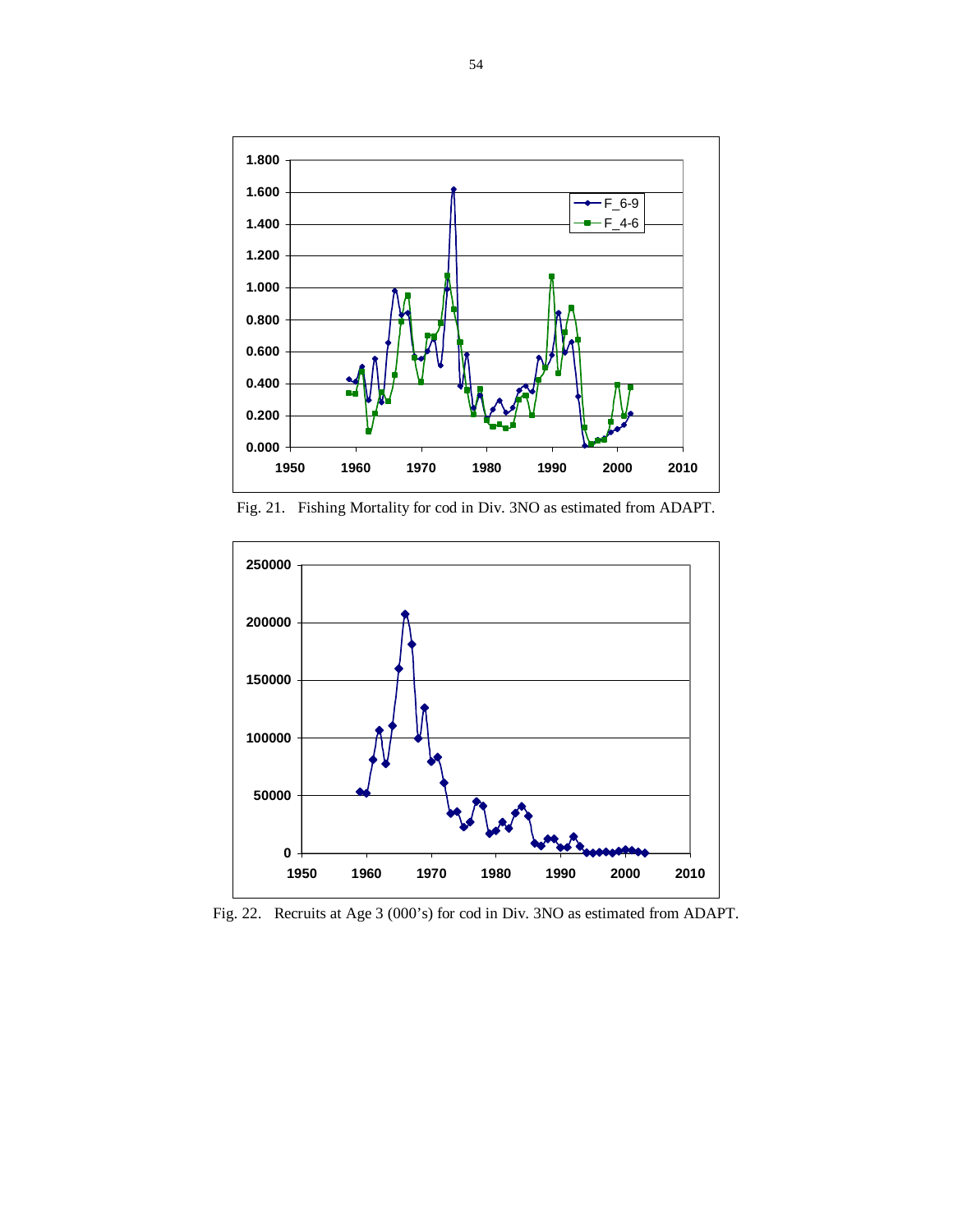

Fig. 23.Population Biomass for cod in Div. 3NO (t) as estimated from ADAPT.



Fig. 24.Spawner Biomass (t) for cod in Div. 3NO as estimated from ADAPT.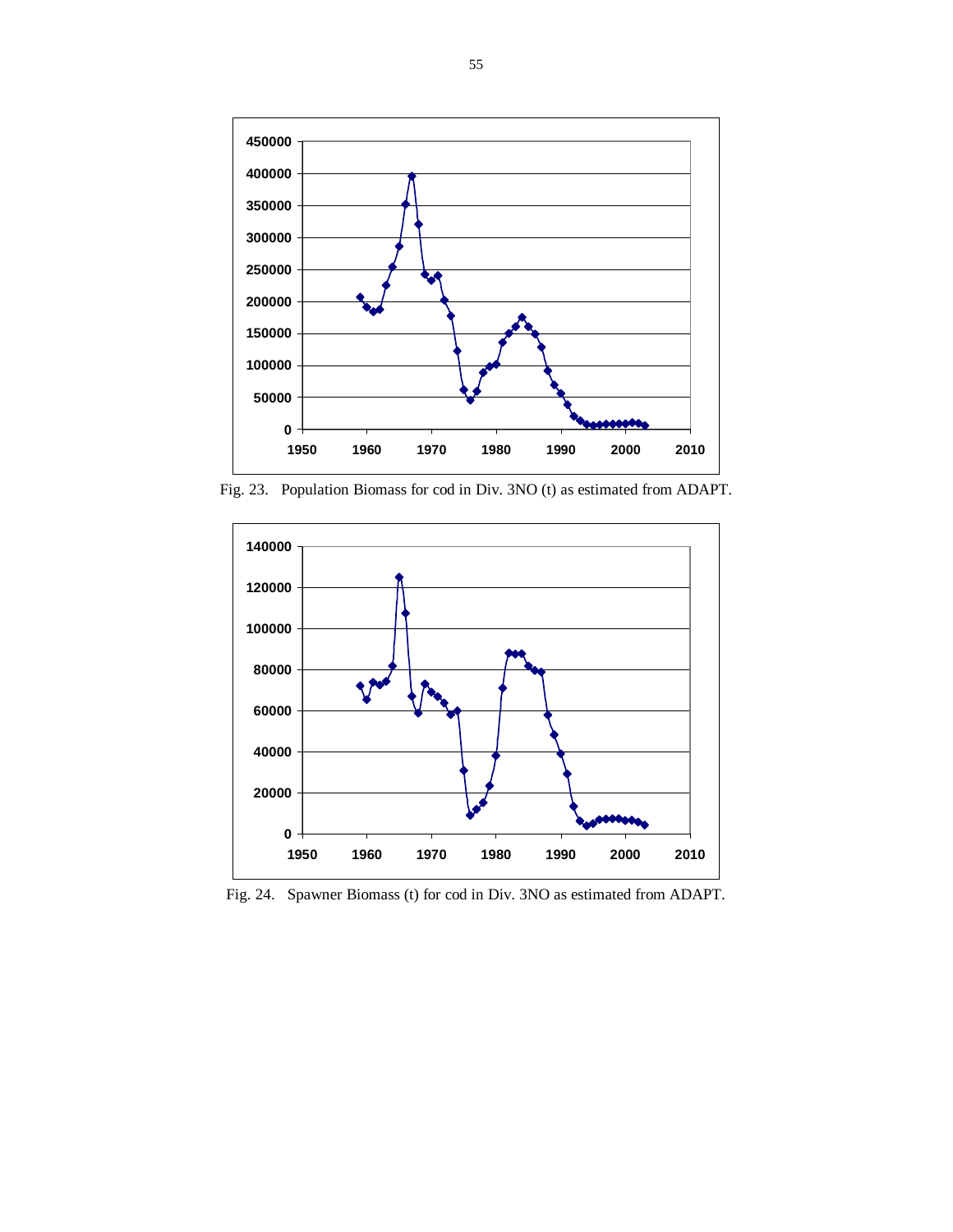

Fig. 25. Comparison of Spawner Biomass trends using the maturities of the 2001 assessment (modeled annually) and those of the present assessment (modeled by cohort).



Fig. 26.Stock-Recruit scatter for cod in Div. 3NO.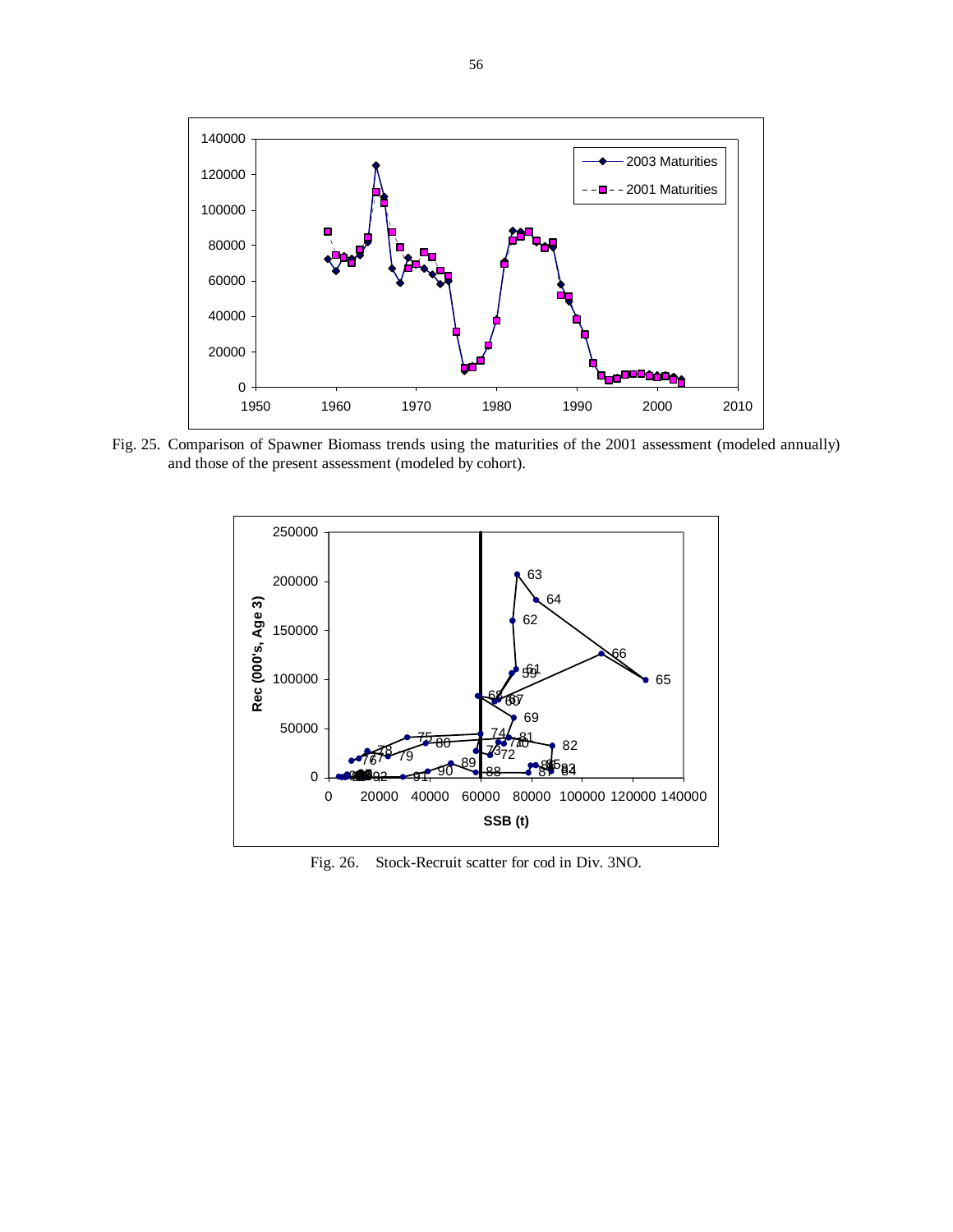

Fig. 27.Recruits per spawner for cod in Div. 3NO as estimated from ADAPT.



Fig. 28.Retrospective estimates of population numbers (log scale) for cod in Div. 3NO.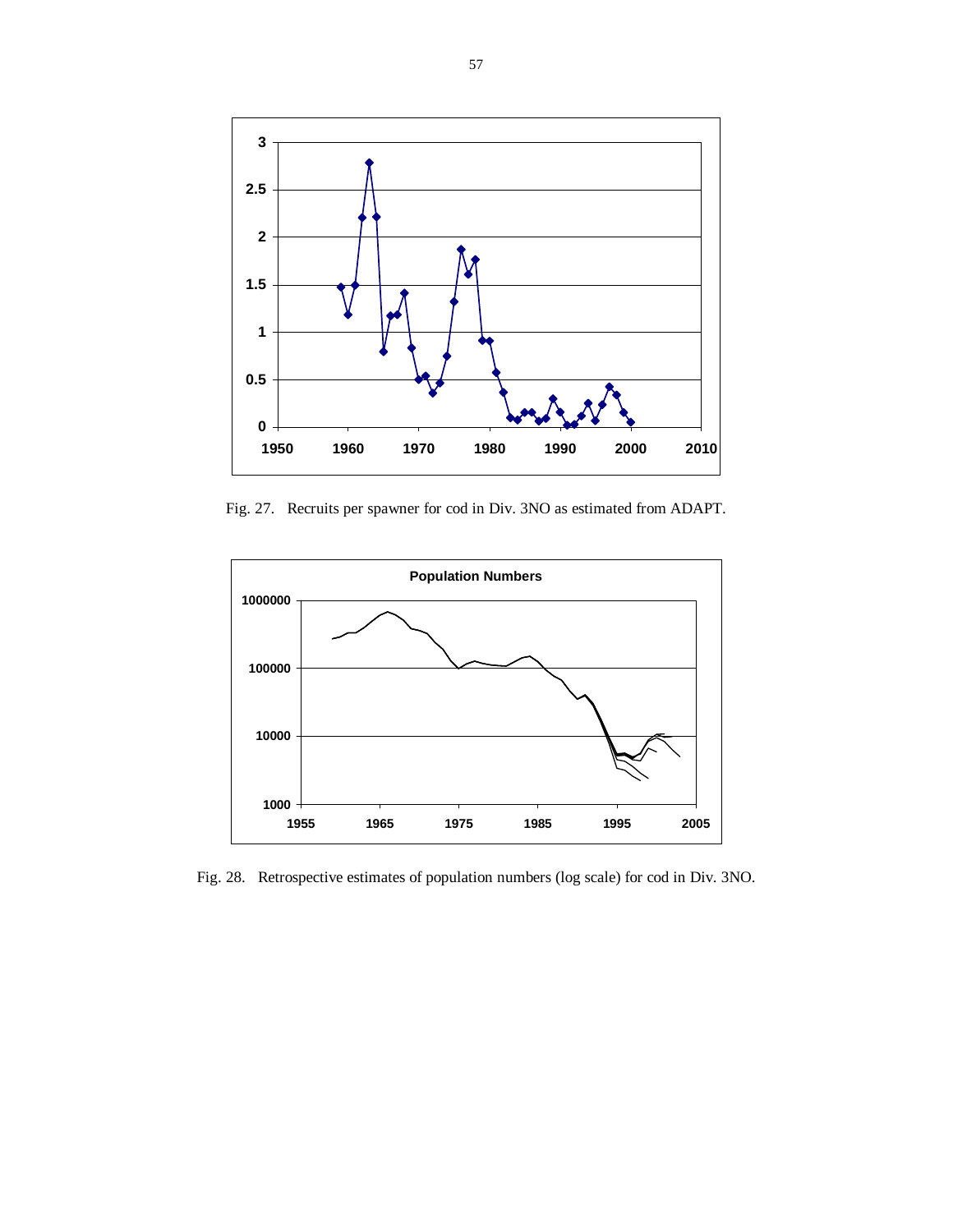

Fig. 29.Retrospective estimates of spawner biomass (log scale) for cod in Div. 3NO.



Fig. 30.Retrospective estimates of fishing mortality for cod in Div. 3NO.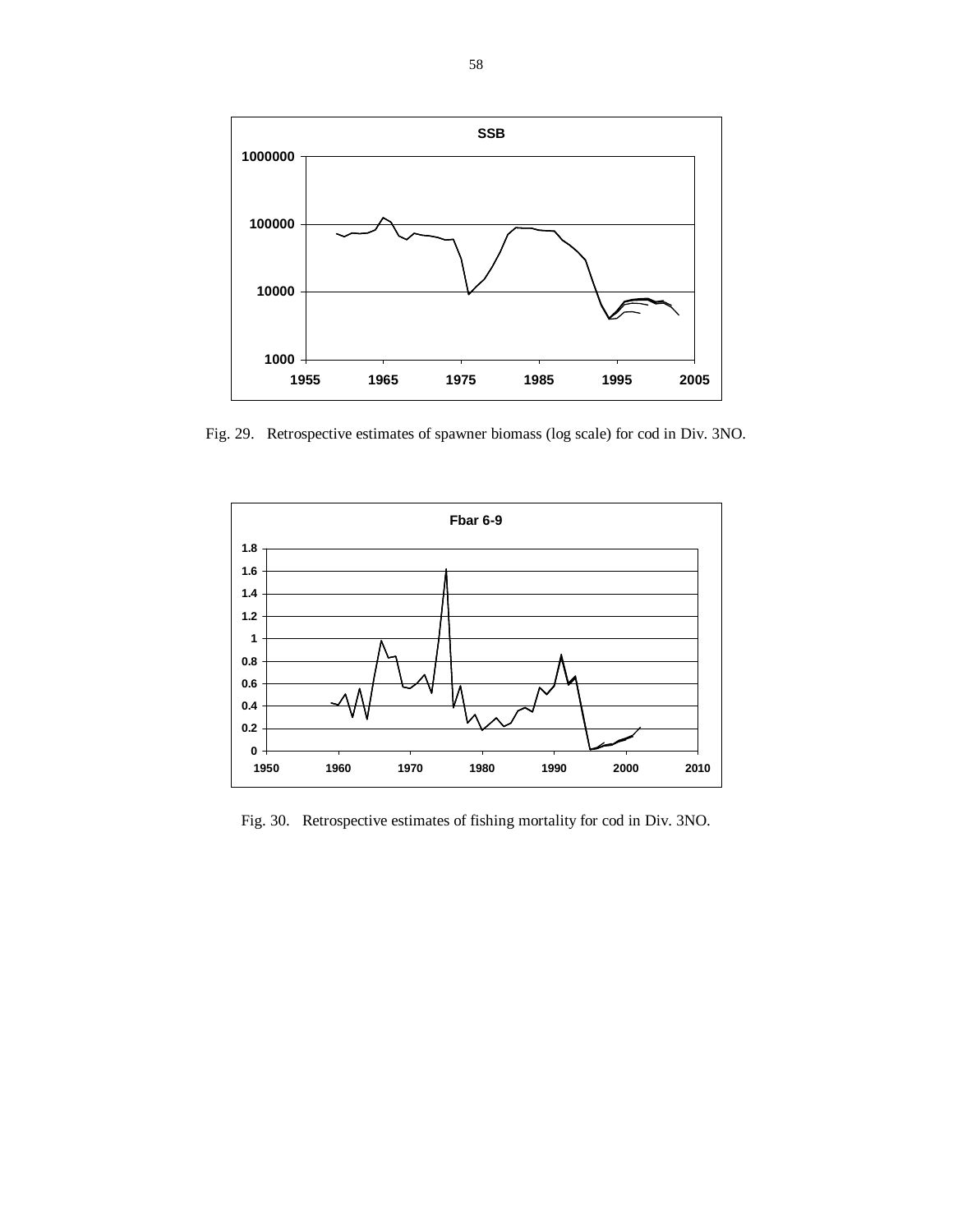

Fig. 31. Exploratory Assessments for cod in Div. 3NO. Legend indicates the survey data included (All Data=Canadian RV Fall, Canadian RV Spring, and Canadian Juvenile survey).